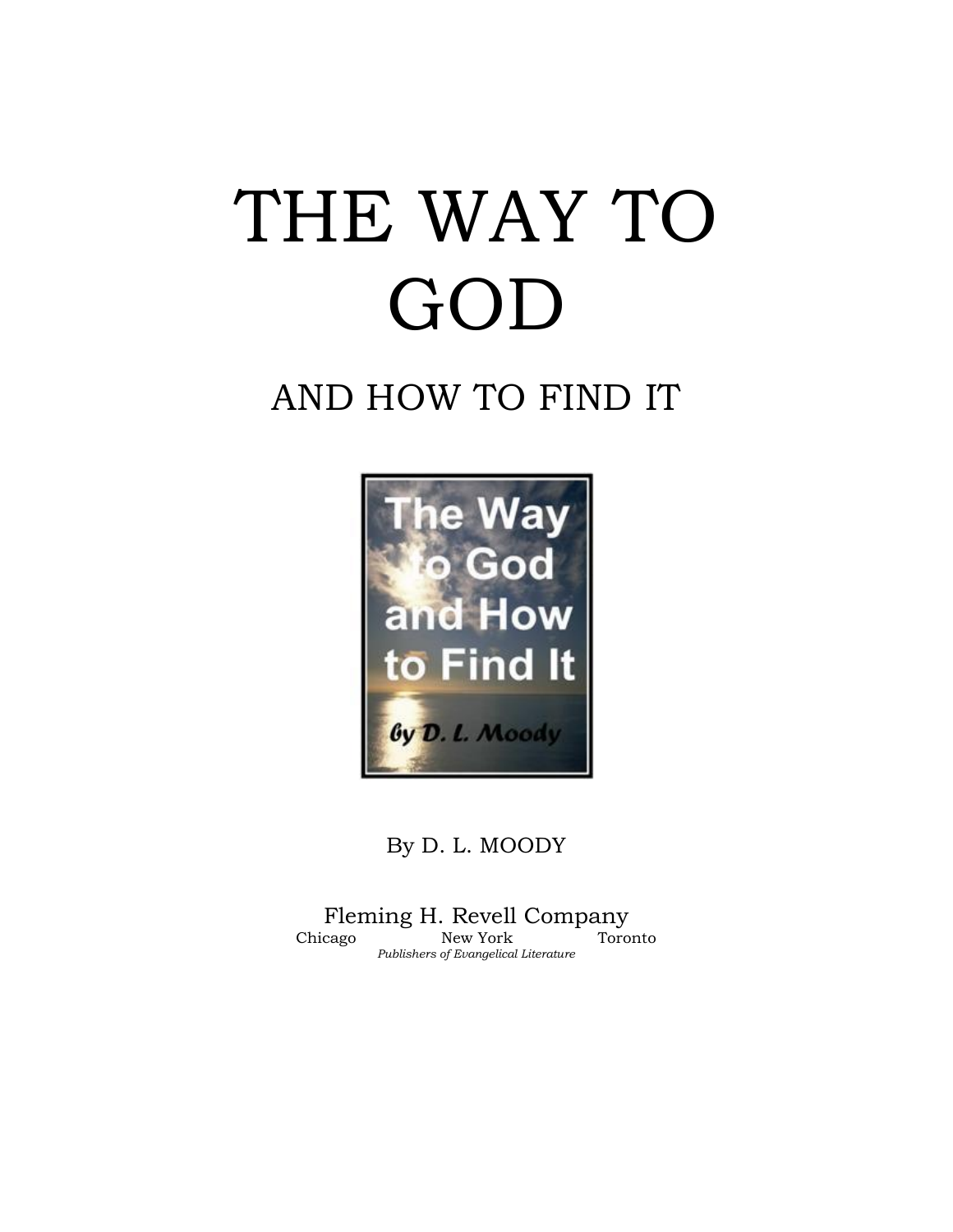### TO THE READER

IN this small volume I have endeavored to point out the WAY TO GOD.

I have embodied in the little book a considerable part of several addresses which have been delivered in different cities, both of Great Britain and my own country. God has graciously owned them when spoken from the pulpit, and I trust will none the less add his blessing now they have been put into the printed page with additional matter.

I have called attention first to the Love of God, the source of all Gifts of Grace; have then endeavored to present truths to meet the special needs of representative classes, answering the question, "How man can be just with God," hoping thereby to lead souls to Him who is "the Way, the Truth and the Life."

The last chapter is specially addressed to Backsliders—a class, alas, far too numerous amongst us.

With the earnest prayer and hope that by the blessing of God on these pages the reader may be strengthened, established and settled in the faith of Christ,

I am, yours in His service,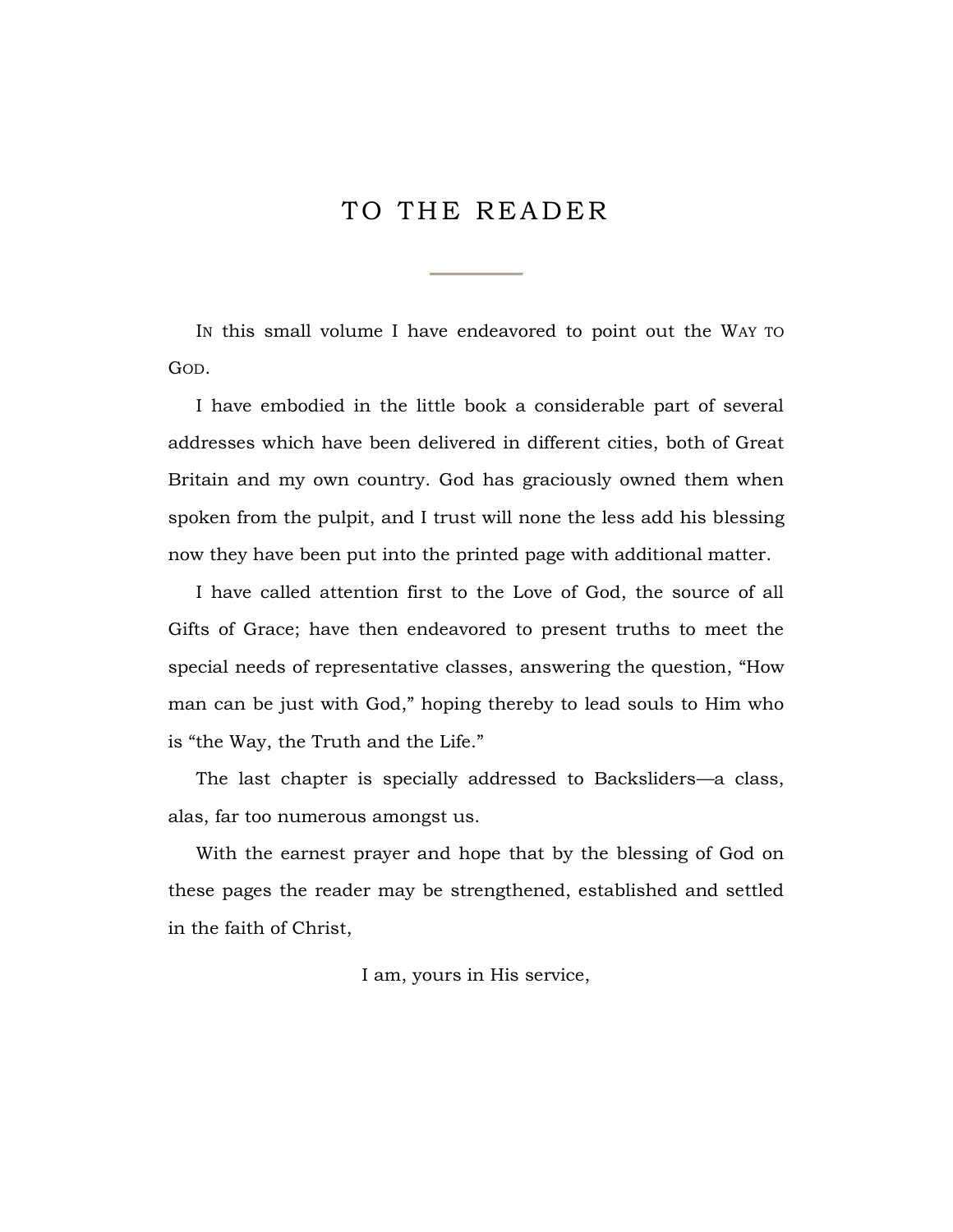D.L. Moorey.

## CONTENTS.

CHAPTER I. "L[OVE THAT PASSETH](#page-3-0) KNOWLEDGE"

CHAPTER II. THE G[ATEWAY INTO THE](#page-13-0) KINGDOM

CHAPTER [III. T](#page-25-0)HE TWO CLASSES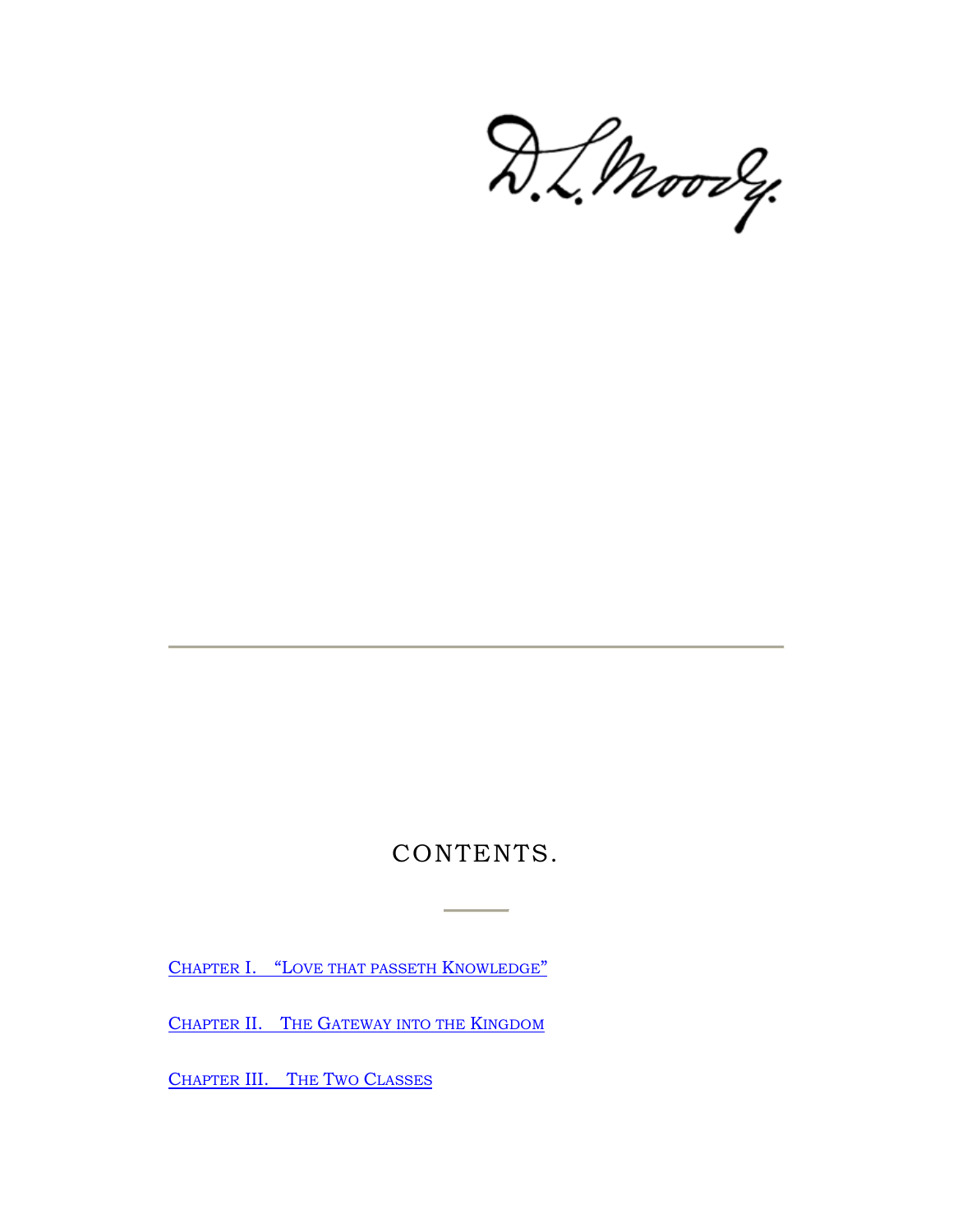CHAPTER [IV. W](#page-33-0)ORDS OF COUNSEL

CHAPTER [V. A D](#page-39-0)IVINE SAVIOUR

CHAPTER VI. R[EPENTANCE AND](#page-44-0) RESTITUTION

CHAPTER VII. A[SSURANCE OF](#page-52-0) SALVATION

CHAPTER [VIII. C](#page-64-0)HRIST ALL AND IN ALL

CHAPTER IX. B[ACKSLIDING](#page-72-0)

## THE WAY TO GOD.

#### CHAPTER I.

#### <span id="page-3-0"></span>"*LOVE THAT PASSETH KNOWLEDGE*."

"To know the love of Christ which passeth knowledge."

(EPHESIANS iii. 19.)

IF I could only make men understand the real meaning of the words of the apostle John—"GOD IS LOVE," I would take that single text, and would go up and down the world proclaiming this glorious truth. If you can convince a man that you love him you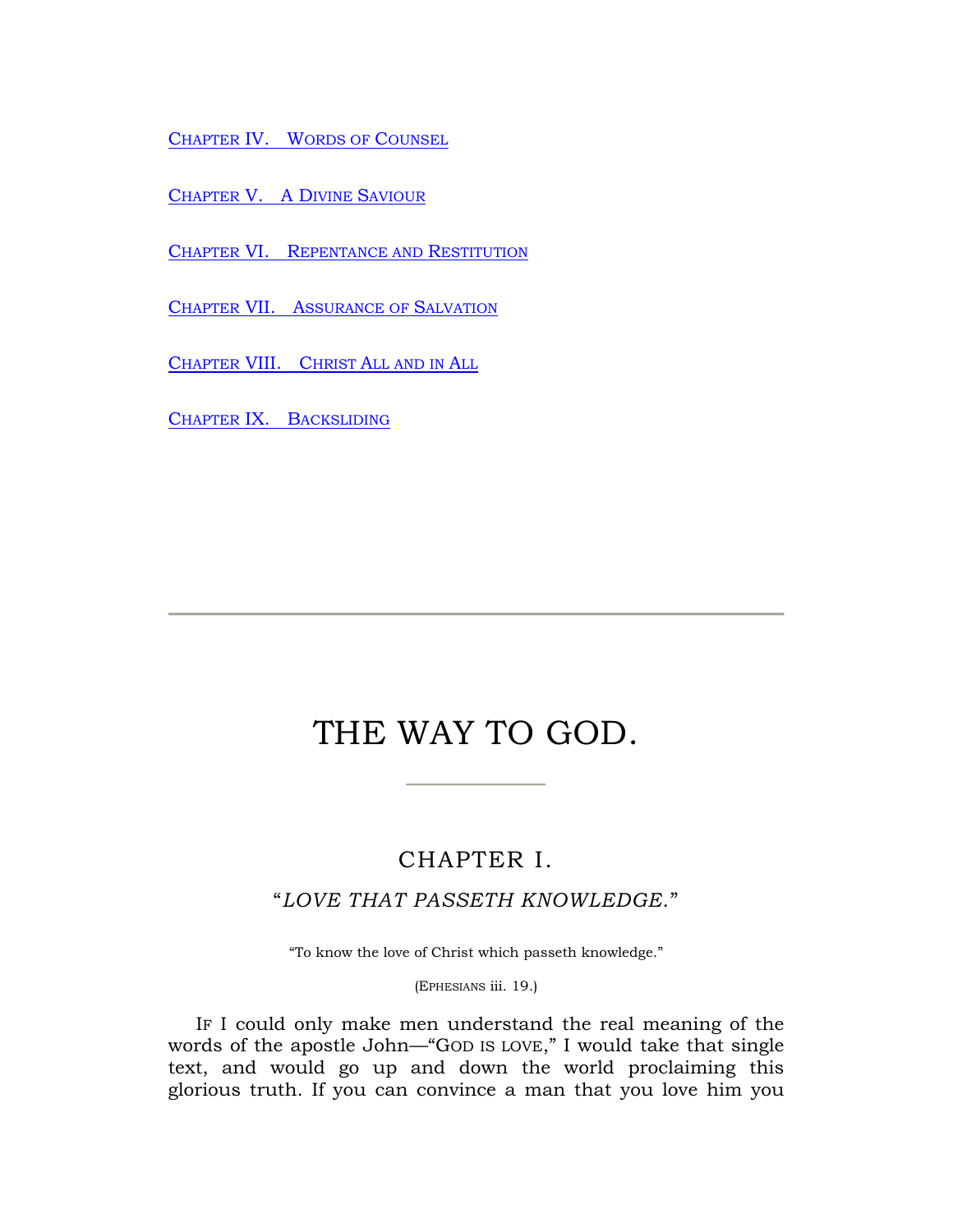have won his heart. If we really make people believe that God loves them, how we should find them crowding into the kingdom of heaven! The trouble is that men think God hates them; and so they are all the time running away from Him.

We built a church in Chicago some years ago; and were very anxious to teach the people the love of God. We thought if we could not preach it into their hearts we would try and burn it in; so we put right over the pulpit in gas-jets these words—GOD IS LOVE. A man going along the streets one night glanced through the door, and saw the text. He was a poor prodigal. As he passed on he thought to himself, "God is Love! No! He does not love me; for I am a poor miserable sinner." He tried to get rid of the text; but it seemed to stand out right before him in letters of fire. He went on a little further; then turned round, went back, and went into the meeting. He did not hear the sermon; but the words of that short text had got deeply lodged in his heart, and that was enough. It is of little account what men say if the Word of God only gets an entrance into the sinner's heart. He staid after the first meeting was over; and I found him there weeping like a child. As I unfolded the Scriptures and told him how God had loved him all the time, although he had wandered so far away, and how God was waiting to receive him and forgive him, the light of the Gospel broke into his mind, and he went away rejoicing.

There is nothing in this world that men prize so much us they do Love. Show me a person who has no one to care for or love him, and I will show you one of the most wretched beings on the face of the earth. Why do people commit suicide? Very often it is because this thought steals in upon them—that no one loves them; and they would rather die than live.

I know of no truth in the whole Bible that ought to come home to us with such power and tenderness as that of the Love of God; and there is no truth in the Bible that Satan would so much like to blot out. For more than six thousand years he has been trying to persuade men that God does not love them. He succeeded in making our first parents believe this lie; and he too often succeeds with their children.

The idea that God does not love us often comes from false teaching. Mothers make a mistake in teaching children that God does not love them when they do wrong; but only when they do right. That is not taught in Scripture. You do not teach your children that when they do wrong you hate them. Their wrongdoing does not change your love to hate; if it did, you would change your love a great many times. Because your child is fretful, or has committed some act of disobedience, you do not cast him out as though he did not belong to you! No! he is still your child;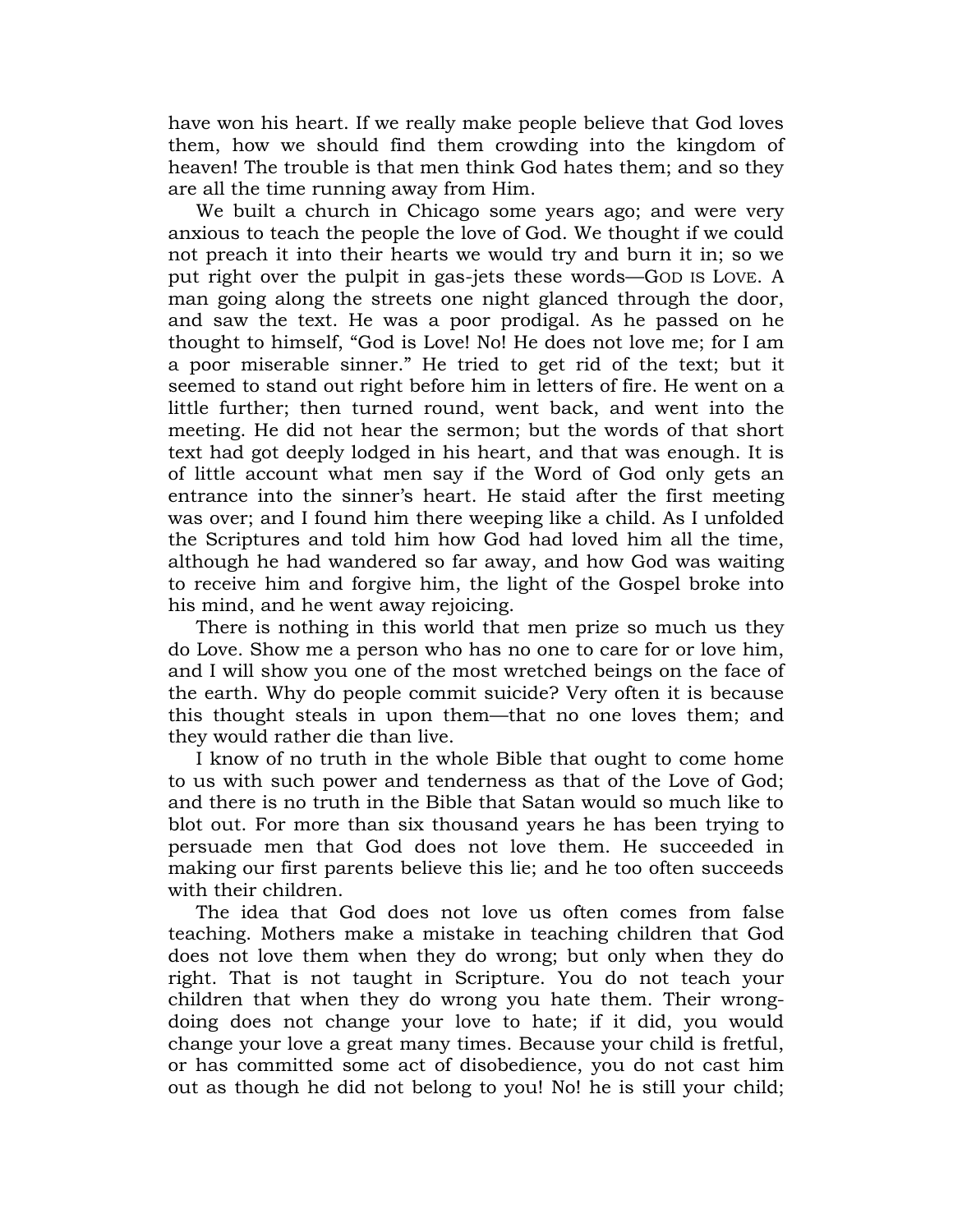and you love him. And if men have gone astray from God it does not follow that He hates *them*. It is the sin that He hates.

I believe the reason why a great many people think God does not love them is because they are measuring God by their own small rule, from their own standpoint. We love men as long as we consider them worthy of our love; when they are not we cast them off. It is not so with God. There is a vast difference between human love and Divine love.

In Ephesians iii. 18, we are told of the breadth, and length, and depth, and height, of God"s love. Many of us think we know something of God's love; but centuries hence we shall admit we have never found out much about it. Columbus discovered America; but what did he know about its great lakes, rivers, forests, and the Mississippi Valley? He died, without knowing much about what he had discovered. So, many of us have discovered something of the love of God; but there are heights, depths and lengths of it we do not know. That Love is a great ocean; and we require to plunge into it before we really know anything of it. It is said of a Roman Catholic Archbishop of Paris, that when he was thrown into prison and condemned to be shot, a little while before he was led out to die, he saw a window in his cell in the shape of a cross. Upon the top of the cross he wrote "height," at the bottom "depth," and at the end of each arm "length." He had experienced the truth conveyed in the hymn—

"When I survey the wondrous Cross, On which the Prince of Glory died."

> When we wish to know the love of God we should go to Calvary. Can we look upon that scene, and say God did not love us? That cross speaks of the love of God. Greater love never has been taught than that which the cross teaches. What prompted God to give up Christ?—what prompted Christ to die?—if it were not love? "Greater love hath no man than this, that a man lay down his life for his friends." Christ laid down His life for His enemies; Christ laid down His life for His murderers; Christ laid down His life for them that hated Him; and the spirit of the cross, the spirit of Calvary, is love. When they were mocking Him and deriding Him, what did He say? "Father, forgive them, for they know not what they do." That is love. He did not call down fire from heaven to consume them; there was nothing but love in His heart.

> If you study the Bible you will find that the love of God is *unchangeable*. Many who loved you at one time have perhaps grown cold in their affection, and turned away from you: it may be that their love is changed to hatred. It is not so with God. It is recorded of Jesus Christ, just when He was about to be parted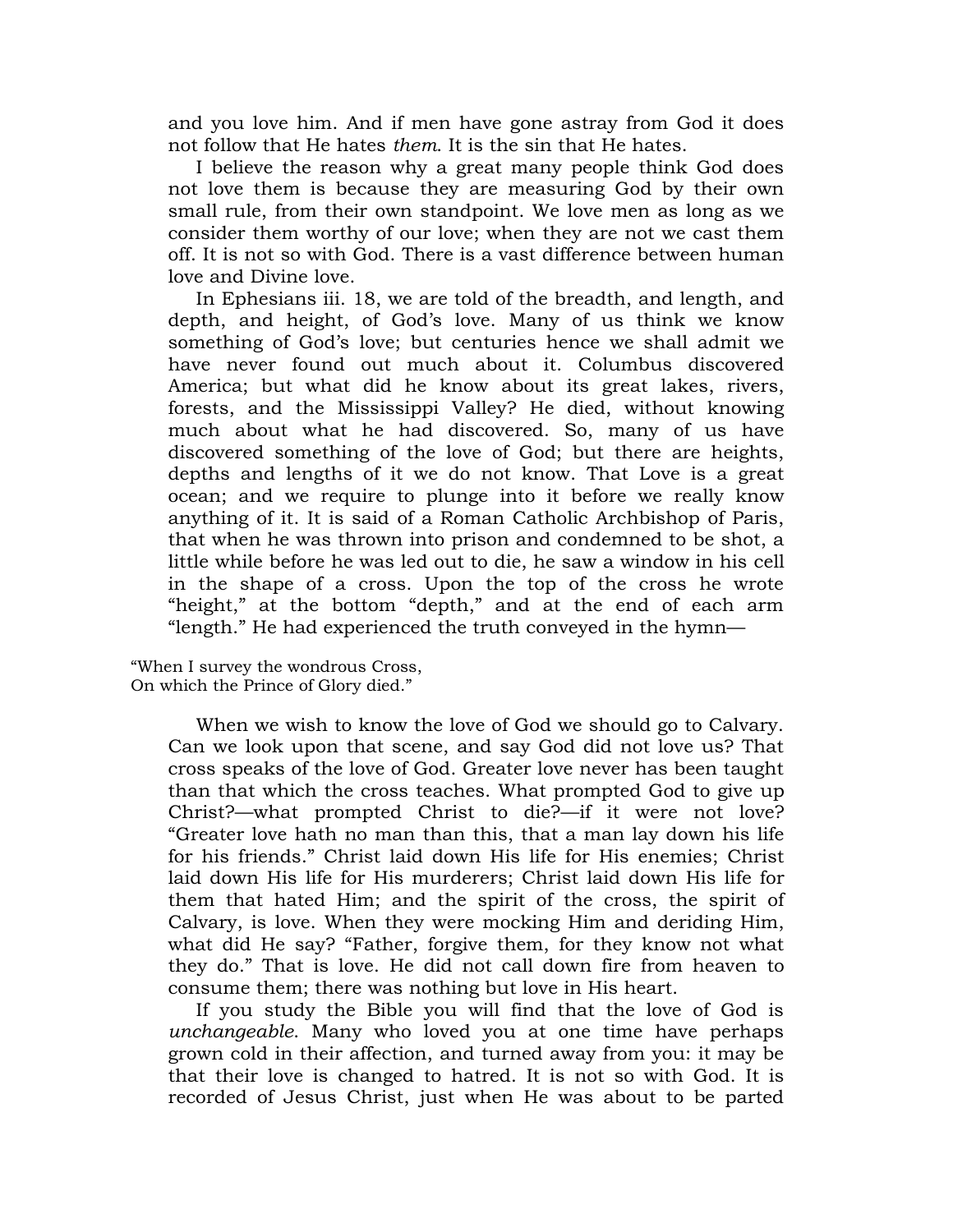from His disciples and led away to Calvary, that: "having loved His own which were in the world, He loved them unto the end" (John xiii. 1). He knew that one of His disciples would betray Him; yet He loved Judas. He knew that another disciple would deny Him, and swear that he never knew Him; and yet He loved Peter. It was the love which Christ had for Peter that broke his heart, and brought him back in penitence to the feet of his Lord. For three years Jesus had been with the disciples trying to teach them His love, not only by His life and words, but by His works. And, on the night of His betrayal, He takes a basin of water, girds Himself with a towel, and taking the place of a servant, washes their feet; He wanted to convince them of His unchanging love.

There is no portion of Scripture I read so often as John xiv; and there is none that is more sweet to me. I never tire of reading it. Hear what our Lord says, as He pours out His heart to His Disciples: "At that day ye shall know that I am in My Father, and ye in Me, and I in you. He that hath My commandments, and keepeth them, he it is that loveth Me: and *he that loveth Me shall be loved by My Father*" (xiv. 20,21). Think of the great God who created heaven and earth loving you and me! . . . "If a man love Me, he will keep My words; and My Father will love him; and We will come unto him, and make Our abode with him" (v. 23).

Would to God that our puny minds could grasp this great truth, that the Father and the Son so love us that They desire to come and abide with us. Not to tarry for a night, but to come and *abide* in our hearts.

We have another passage more wonderful still in John xvii. 23. "I in them, and thou in Me, that they may be made perfect in one; and that the world may know that Thou hast sent Me, *and hast loved them as Thou hast loved Me*." I think that is one of the most remarkable sayings that ever fell from the lips of Jesus Christ. There is no reason why the Father should not love him. He was obedient unto death; He never transgressed the Father"s law, or turned aside from the path of perfect obedience by one hair"s breadth. It is very different with us; and yet, notwithstanding all our rebellion and foolishness, He says that if we are trusting in Christ, the Father loves us as He loves the Son. Marvellous love! Wonderful love! That God can possibly love us as He loves His own Son seems too good to be true. Yet that is the teaching of Jesus Christ.

It is hard to make a sinner believe in this unchangeable love of God. When a man has wandered away from God he thinks that God hates him. We must make a distinction between sin and the sinner. God loves the sinner; but He hates the sin. He hates sin,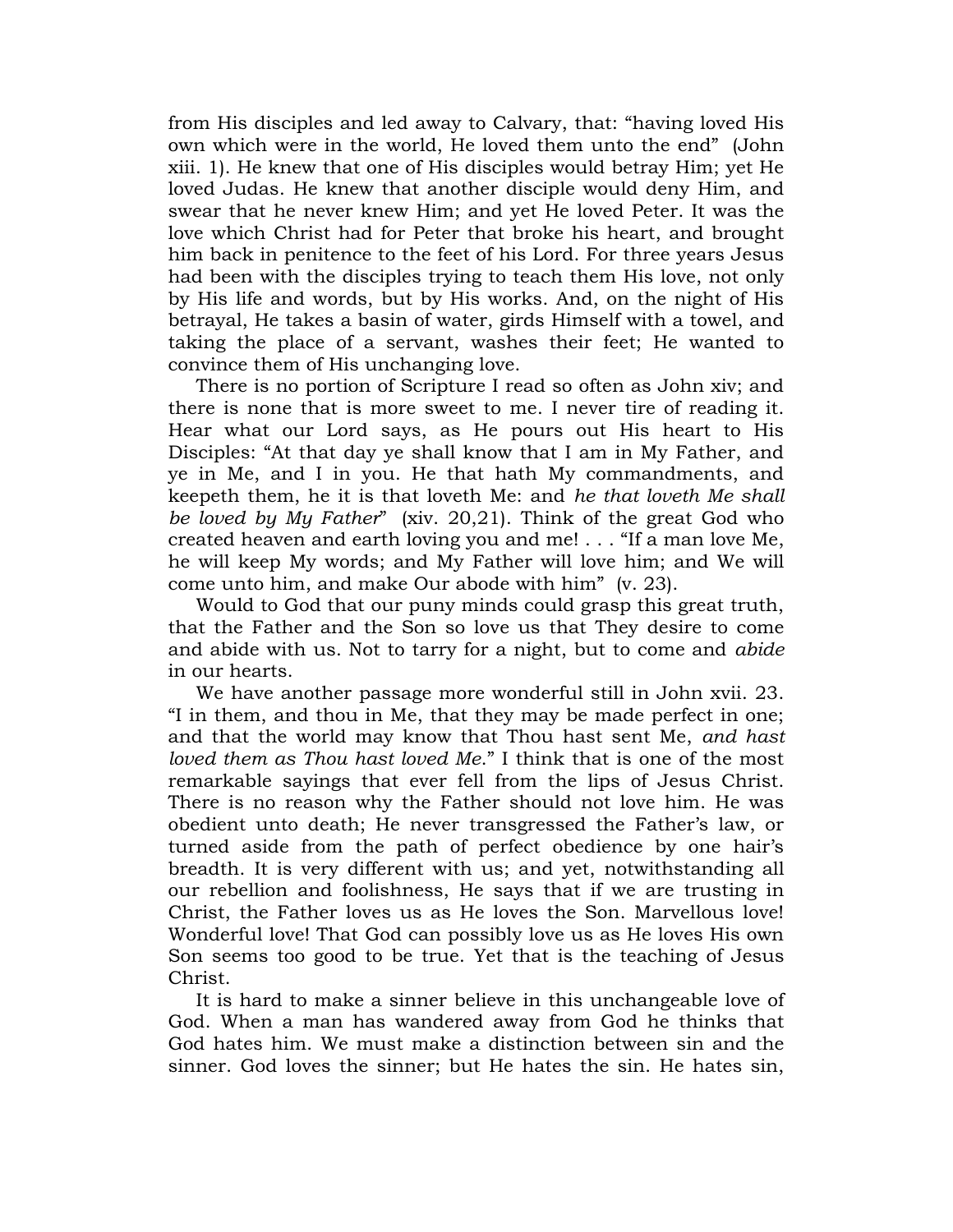because it mars human life. It is just because God loves the sinner that He hates sin.

God"s love is not only unchangeable, but *unfailing*. In Isaiah xlix. 15, 16 we read: "Can a woman forget her sucking child that she should not have compassion on the son of her womb? yea, they may forget; yet will I not forget thee. Behold I have graven thee upon the palms of My hands; thy walls are continually before Me."

Now the strongest human love that we know of is a *mother's love*. Many things will separate a man from his wife. A father may turn his back on his child; brothers and sisters may become inveterate enemies; husbands may desert their wives; wives, their husbands. But a mother"s love endures through all. In good repute, in bad repute, in the face of the world"s condemnation, a mother loves on, and hopes that her child may turn from his evil ways and repent. She remembers the infant smiles, the merry laugh of childhood, the promise of youth; and she can never be brought to think him unworthy. Death cannot quench a mother"s love; it is stronger than death.

You have seen a mother watching over her sick child. How willingly she would take the disease into her own body if she could thus relieve her child! Week after week she will keep watch; she will let no one else take care of that sick child.

A friend of mine, some time ago, was visiting in a beautiful home where he met a number of friends. After they had all gone away, having left something behind, he went back to get it. There he found the lady of the house, a wealthy lady, sitting behind a poor fellow who looked like a tramp. *He was her own son*. Like the prodigal, he had wandered far away: yet the mother said, "This is my boy; I love him still." Take a mother with nine or ten children, if one goes astray, she seems to love that one more than any of the rest.

A leading minister in the state of New York once told me of a father who was a very bad character. The mother did all she could to prevent the contamination of the boy; but the influence of the father was stronger, and he led his son into all kinds of sin until the lad became one of the worst of criminals. He committed murder, and was put on his trial. All through the trial, the widowed mother (for the father had died) sat in the court. When the witnesses testified against the boy it seemed to hurt the mother much more than the son. When he was found guilty and sentenced to die, every one else feeling the justice of the verdict, seemed satisfied at the result. But the mother"s love never faltered. She begged for a reprieve; but that was denied. After the execution she craved for the body; and this also was refused. According to custom, it was buried in the prison yard. A little while afterwards the mother herself died; but, before she was taken away, she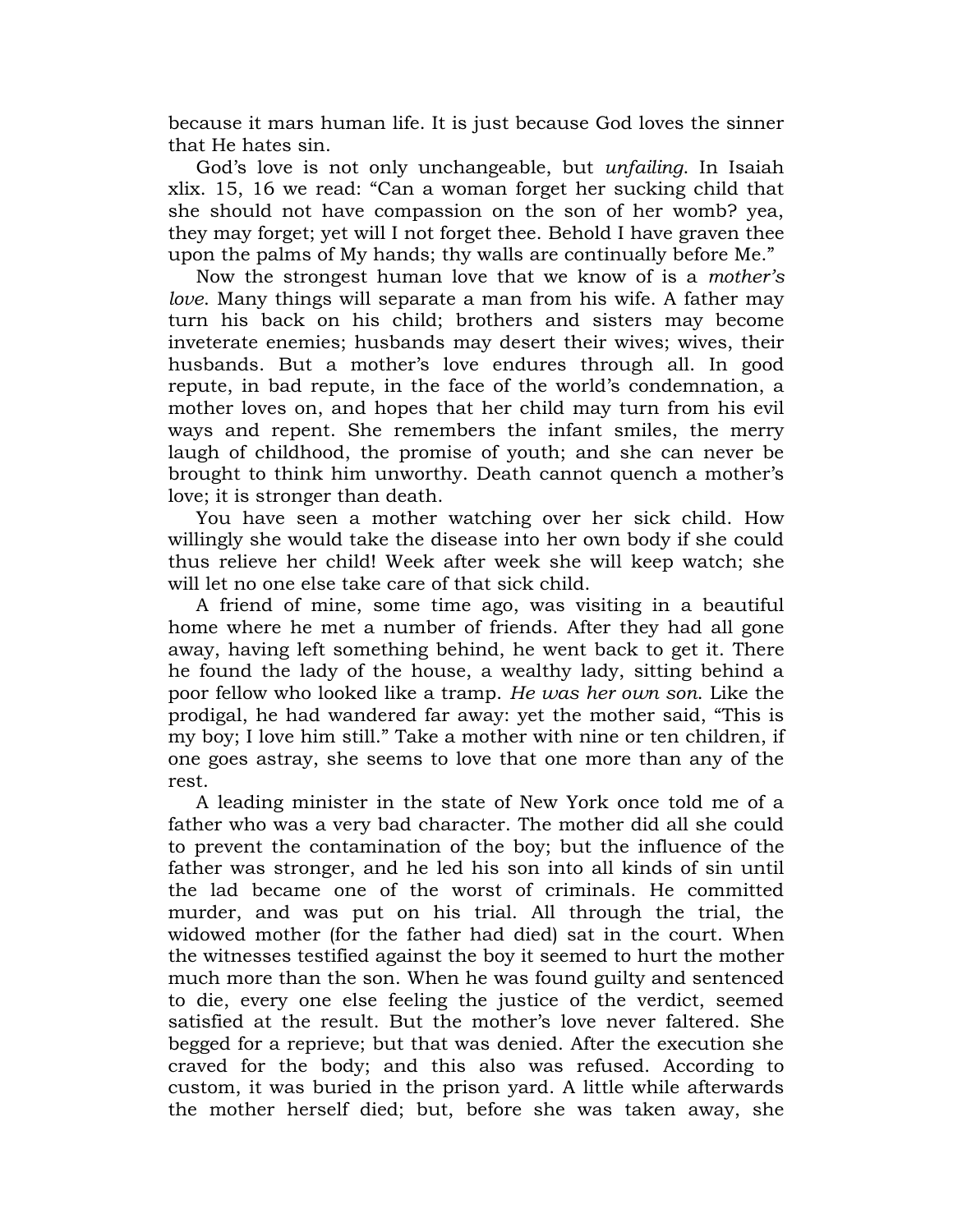expressed a desire to be buried by the side of her boy. She was not ashamed of being known as the mother of a murderer.

The story is told of a young woman in Scotland, who left her home, and became an outcast in Glasgow. Her mother sought her far and wide, but in vain. At last, she caused her picture to be hung upon the walls of the Midnight Mission rooms, where abandoned women resorted. Many gave the picture a passing glance. One lingered by the picture. It is the same dear face that looked down upon her in her childhood. She has not forgotten nor cast off her sinning child; or her picture would never have been hung upon those walls. The lips seemed to open, and whisper, "Come home; I forgive you, and love you still." The poor girl sank down overwhelmed with her feelings. She was the prodigal daughter. The sight of her mother"s face had broken her heart. She became truly penitent for her sins, and with a heart full of sorrow and shame, returned to her forsaken home; and mother and daughter were once more united.

But let me tell you that no mother's love is to be compared with the love of God; it does not measure the height of the depth of God"s love. No mother in this world ever loved her child as God loves you and me. Think of the love that God must have had when He gave His Son to die for the world. I used to think a good deal more of Christ than I did of the Father. Somehow or other I had the idea that God was a stern judge; that Christ came between me and God, and appeased the anger of God. But after I became a father, and for years had an only son, as I looked at my boy I thought of the Father giving His Son to die; and it seemed to me as if it required more love for the Father to give His Son than for the Son to die. Oh, the love that God must have had for the world when He gave His Son to die for it! "God so loved the world, that He gave His only begotten Son, that whosoever believeth in Him should not perish, but have everlasting life" (John iii. 16). I have never been able to preach from that text. I have often thought I would; but it is so high that I can never climb to its height; I have just quoted it and passed on. Who can fathom the depth of those words: "God so loved the world?" We can never scale the heights of His love or fathom its depths. Paul prayed that he might know the height, the depth, the length, and the breadth, of the love of God; but it was past his finding out. It "passeth knowledge" (Eph. iii. 19).

Nothing speaks to us of the love of God, like the cross of Christ. Come with me to Calvary, and look upon the Son of God as He hangs there. Can you hear that piercing cry from His dying lips: "Father, forgive them; for they know not what they do!" and say that He does not love you? "Greater love hath no man than this, that a man lay down his life for his friends" (John xv. 13). But Jesus Christ laid down His life *for his enemies*.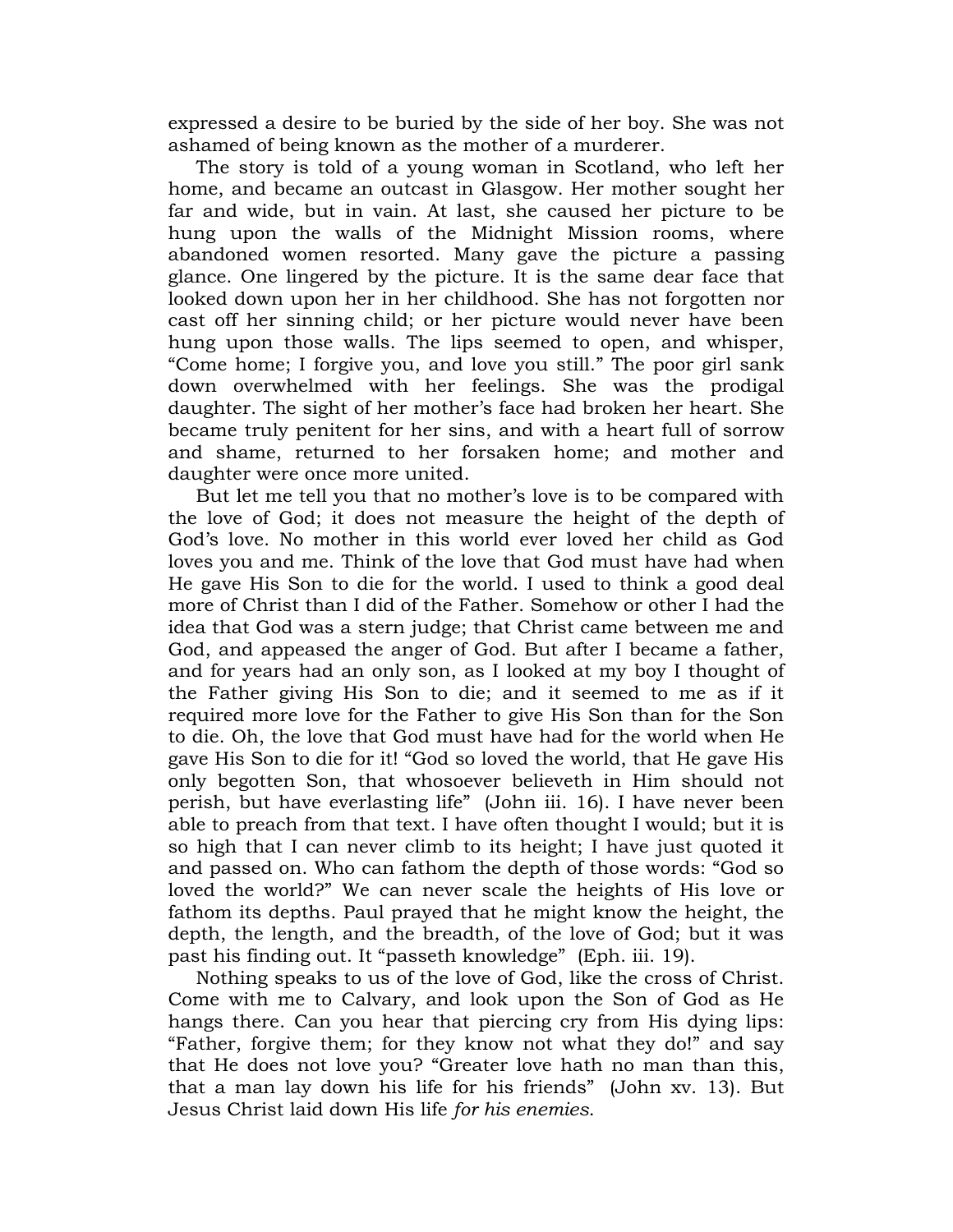Another thought is this: He loved us long before we ever thought of Him. The idea that he does not love us until we first love Him is not to be found in Scripture. In 1 John iv. 10, it is written: "Herein is love, not that we loved God, but that He loved us, and sent His Son to be the propitiation for our sins." He loved us before we ever thought of loving Him. You loved your children before they knew anything about your love. And so, long before we ever thought of God, we were in His thoughts.

What brought the prodigal home? It was the thought that his father loved him. Suppose the news had reached him that he was cast off, and that his father did not care for him any more, would he have gone back? Never! But the thought dawned upon him that his father loved him still: so he rose up, and went back to his home. Dear reader, the love of the Father ought to bring us back to Him. It was Adam's calamity and sin that revealed God's love. When Adam fell God came down and dealt in mercy with him. If any one is lost it will not be because God does not love him: it will be because he has resisted the love of God.

What will make Heaven attractive? Is it the pearly gates or the golden streets? No. Heaven will be attractive, because there we shall behold Him who loved us so much as to give His onlybegotten Son to die for us. What makes home attractive? Is it the beautiful furniture and stately rooms? No; some homes with all these are like whited sepulchres. In Brooklyn a mother was dying; and it was necessary to take her child from her, because the little child could not understand the nature of the sickness, and disturbed her mother. Every night the child sobbed herself to sleep in a neighbor"s house, because she wanted to go back to her mother"s; but the mother grew worse, and they could not take the child home. At last the mother died; and after her death they thought it best not to let the child see her dead mother in her coffin. After the burial the child ran into one room crying "Mamma! mamma!" and then into another crying "Mamma! mamma!" and so went over the whole house: and when the little creature failed to find that loved one she cried to be taken back to the neighbors. So what makes heaven attractive is the thought that we shall see Christ who has loved us and given Himself for us.

If you ask me why God should love us, I cannot tell. I suppose it is because He is a true Father. It is His nature to love; just as it is the nature of the sun to shine. He wants you to share in that love. Do not let unbelief keep you away from Him. Do not think that, because you are a sinner, God does not love you, or care for you. He does! He wants to save you and bless you.

"When we were yet without strength, in due time Christ died for the ungodly" (Rom. v. 6). Is that not enough to convince you that He loves you? He would not have died for you if He had not loved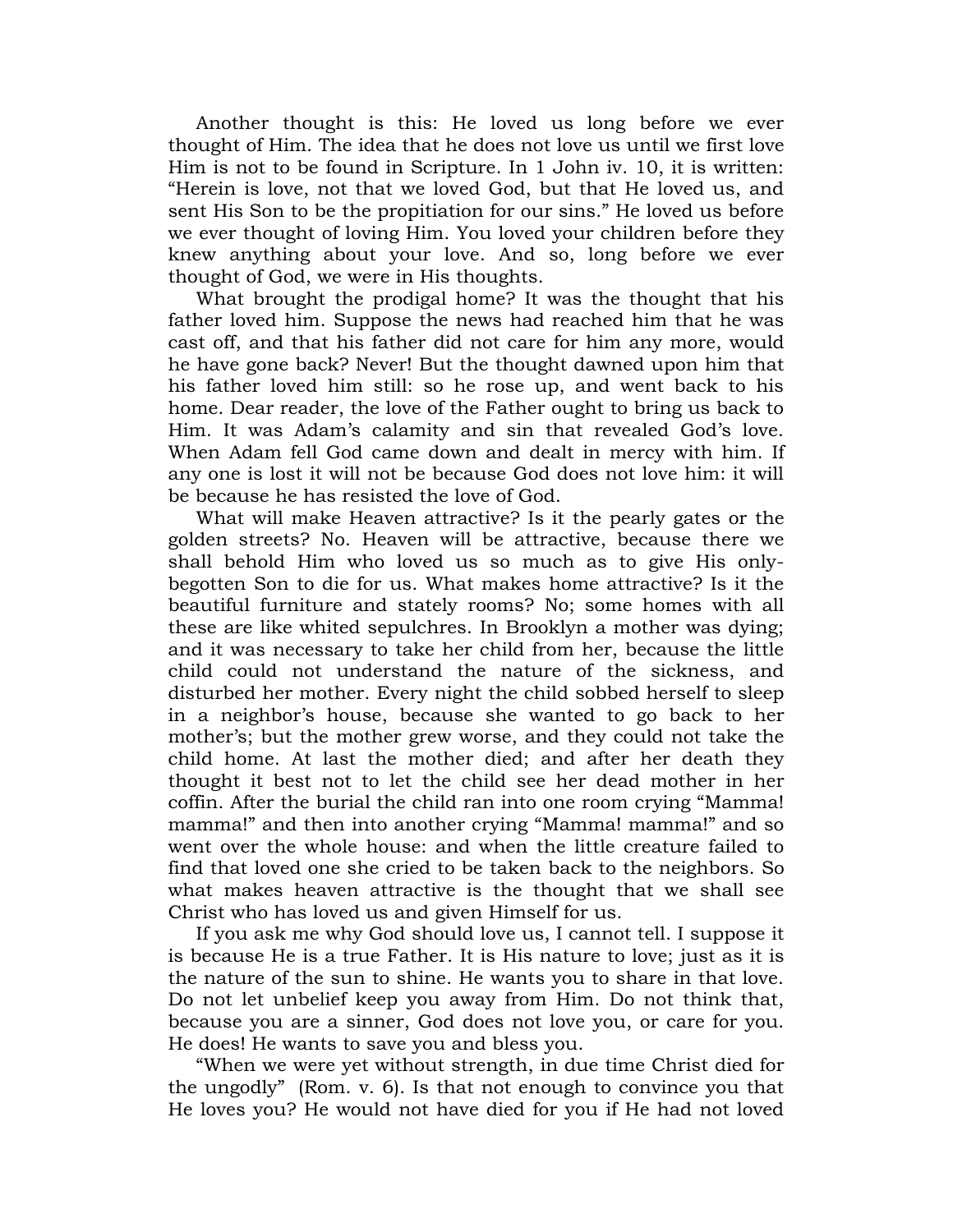you. Is your heart so hard that you can brace yourself up against His love, and spurn and despise it? You *can* do it; but it will be at your peril.

I can imagine some saying to themselves, "Yes, we believe that God loves us, if we love Him; we believe that God loves the pure and the holy." Let me say, my friend, not only does God love the pure and the holy: He also loves the ungodly. "God commendeth His love toward us, in that, *while we were yet sinners*, Christ died for us" (Rom. v. 8). God sent him to die for the sins of the whole world. If you belong to the world, then you have part and lot in this love that has been exhibited in the cross of Christ.

There is a passage in Revelation (i. 5.) which I think a great deal of—"Unto Him that loved us, and washed us." It might be thought that God would first wash us, and then love us. But no, He first loved us. About eight years ago the whole country was intensely excited about Charlie Ross, a child of four years old, who was stolen. Two men in a gig asked him and an elder brother if they wanted some candy. They then drove away with the younger boy, leaving the elder one. For many years a search has been made in every State and territory. Men have been over to Great Britain, France, and Germany, and have hunted in vain for the child. The mother still lives in the hope that she will see her long lost Charlie. I never remember the whole country to have been so much agitated about any event unless it was the assassination of President Garfield. Well, suppose the mother of Charlie Ross were in some meeting; and that while the preacher was speaking, she happened to look down amongst the audience and see her long lost son. Suppose that he was poor, dirty and ragged, shoeless and coatless, what would she do? Would she wait till he was washed and decently clothed before she would acknowledge him? No, she would get off the platform at once, rush towards him and take him in her arms. After that she would cleanse and clothe him. So it is with God. He loved us, and washed us. I can imagine one saying, "If God loves me, why does He not make me good?" God wants sons and daughters in heaven; He does not want machines or slaves. He could break our stubborn hearts, but He wants to draw us towards Himself by the cords of love.

He wanted you to sit down with Him at the marriage supper of the Lamb; to wash you, and make you whiter than snow. He wants you to walk with Him the crystal pavement of yonder blissful world. He wants to adopt you into His family; and to make you a son or a daughter of heaven. Will you trample His love under your feet? or will you, this hour, give yourself to Him?

When our terrible civil war was going on, a mother received the news that her boy had been wounded in the battle of the Wilderness. She took the first train, and started for her boy,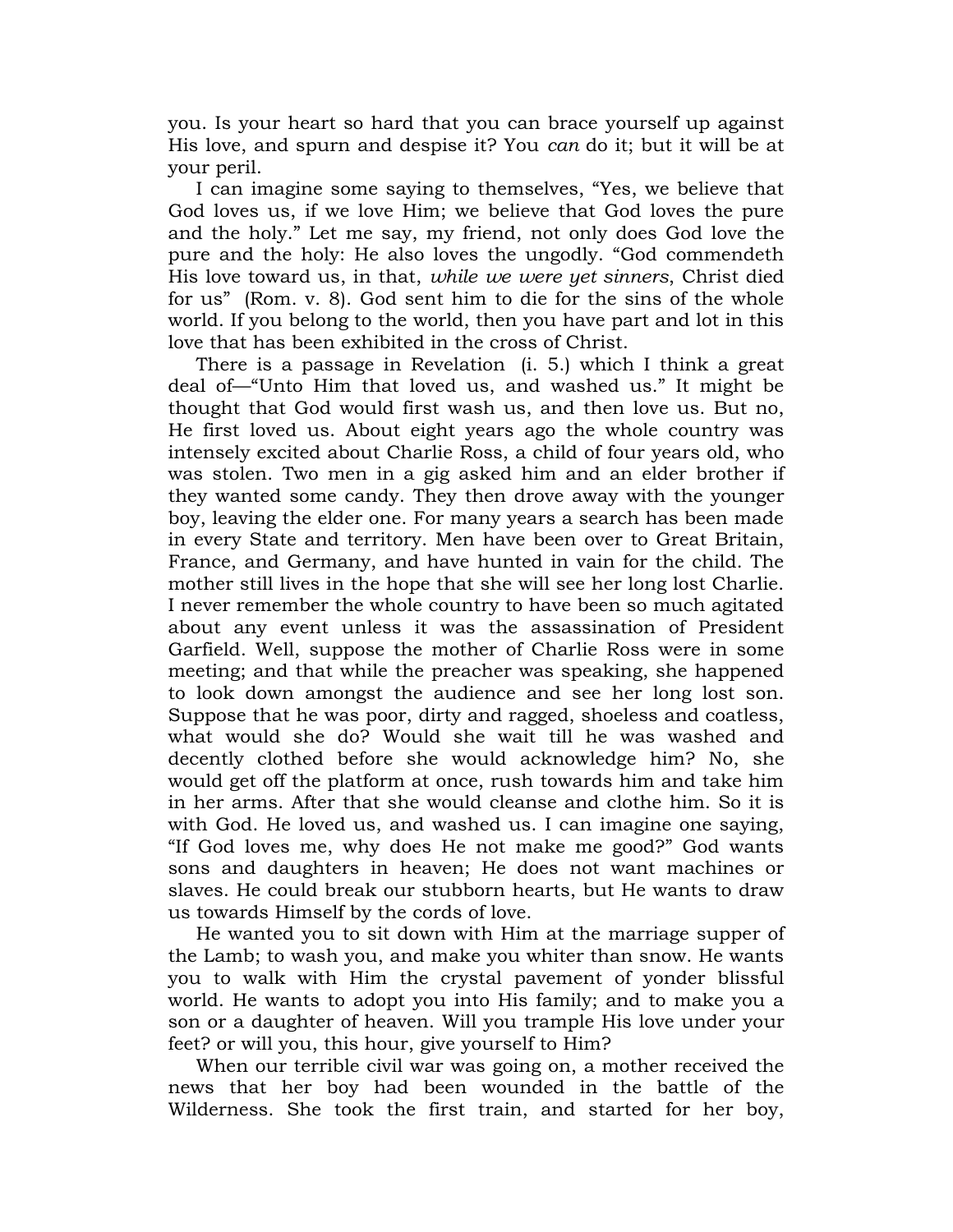although the order had gone forth from the War Department that no more women should be admitted within the lines. But a mother"s love knows nothing about orders so she managed by tears and entreaties to get through the lines to the Wilderness. At last she found the hospital where her boy was. Then she went to the doctor and she said: "Will you let me go to the ward and nurse my boy?"

The doctor said: "I have just got your boy to sleep; he is in a very critical state; and I am afraid if you wake him up the excitement will be so great that it will carry him off. You had better wait awhile, and remain without until I tell him that you have come, and break the news gradually to him." The mother looked into the doctor"s face and said: "Doctor, supposing my boy does not wake up, and I should never see him alive! Let me go and sit down by his side; I won"t speak to him." "If you will not speak to him you may do so," said the doctor.

She crept to the cot and looked into the face of her boy. How she had longed to look at him! How her eyes seemed to be feasting as she gazed upon his countenance! When she got near enough she could not keep her hands off; she laid that tender, loving hand upon his brow. The moment the hand touched the forehead of her boy, he, without opening his eyes, cried out: "Mother, you have come!" He knew the touch of that loving hand. There was love and sympathy in it.

Ah, sinner, if you feel the loving touch of Jesus you will recognize it; it is so full of tenderness. The world may treat you unkindly; but Christ never will. You will never have a better Friend in this world. What you need is—to come today to Him. Let His loving arm be underneath you; let His loving hand be about you; and He will hold you with mighty power. He will keep you, and fill that heart of yours with His tenderness and love.

I can imagine some of you saying, "How shall I go to Him?" Why, just as you would go to your mother. Have you done your mother a great injury and a great wrong? If so, you go to her and you say, "Mother, I want you to forgive me." Treat Christ in the same way. Go to Him to-day and tell Him that you have not loved Him, that you have not treated Him right; confess you sins, and see how quickly He will bless you.

I am reminded of another incident—that of a boy who had been tried by court-martial and ordered to be shot. The hearts of the father and mother were broken when they heard the news. In that home was a little girl. She had read the life of Abraham Lincoln, and she said: "Now, if Abraham Lincoln knew how my father and mother loved their boy, he would not let my brother be shot." She wanted her father to go to Washington to plead for his boy. But the father said: "No; there is no use; the law must take its course. They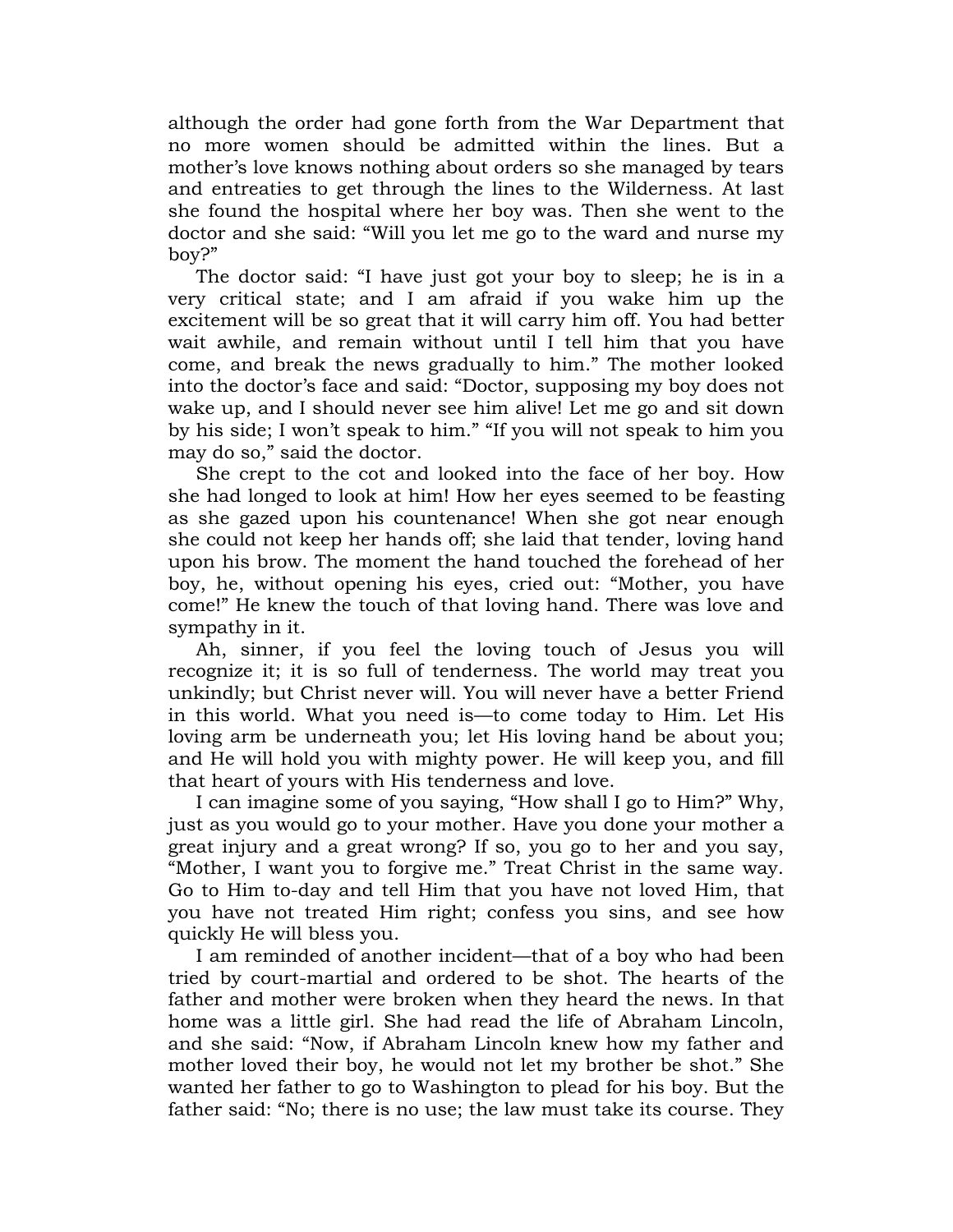have refused to pardon one or two who have been sentenced by that court-martial, and an order has gone forth that the President is not going to interfere again; if a man has been sentenced by court-martial he must suffer the consequences." That father and mother had not faith to believe that their boy might be pardoned.

But the little girl was strong in hope; she got on the train away up in Vermont, and started off to Washington. When she reached the White House the soldiers refused to let her in; but she told her pitiful story, and they allowed her to pass. When she got to the Secretary's room, where the President's private secretary was, he refused to allow her to enter the private office of the President. But the little girl told her story, and it touched the heart of the private secretary; so he passed her in. As she went into Abraham Lincoln's room, there were United States senators, generals, governors and leading politicians, who were there about important business about the war; but the President happened to see that child standing at his door. He wanted to know what she wanted, and she went right to him and told her story in her own language. He was a father, and the great tears trickled down Abraham Lincoln's cheeks. He wrote a dispatch ard sent it to the army to have that boy sent to Washington at once. When he arrived, the President pardoned him, gave him thirty days furlough, and sent him home with the little girl to cheer the hearts of the father and mother.

Do you want to know how to go to Christ? Go just as that little girl went to Abraham Lincoln. It may be possible that you have a dark story to tell. Tell it all out; keep nothing back. If Abraham Lincoln had compassion on that little girl, heard her petition and answered it, do you think the Lord Jesus will not hear your prayer? Do, you think that Abraham Lincoln, or any man that ever lived on earth, had as much compassion as Christ? No! He will be touched when no one else will; He will have mercy when no one else will; He will have pity when no one else will. If you will go right to Him, confessing your sin and your need, He will save you.

A few years ago a man left England and went to America. He was an Englishman; but he was naturalized, and so became an American citizen. After a few years he felt restless and dissatisfied, and went to Cuba; and after he had been in Cuba a little while civil war broke out there; it was in 1867; and this man was arrested by the Spanish government as a spy. He was tried by court-martial, found guilty and ordered to be shot. The whole trial was conducted in the Spanish language, and the poor man did not know what was going on. When they told him the verdict, that he was found guilty and had been condemned to be shot, he sent to the American Consul and the English Consul, and laid the whole case before them, proving his innocence and claiming protection. They examined the case, and found that this man whom the Spanish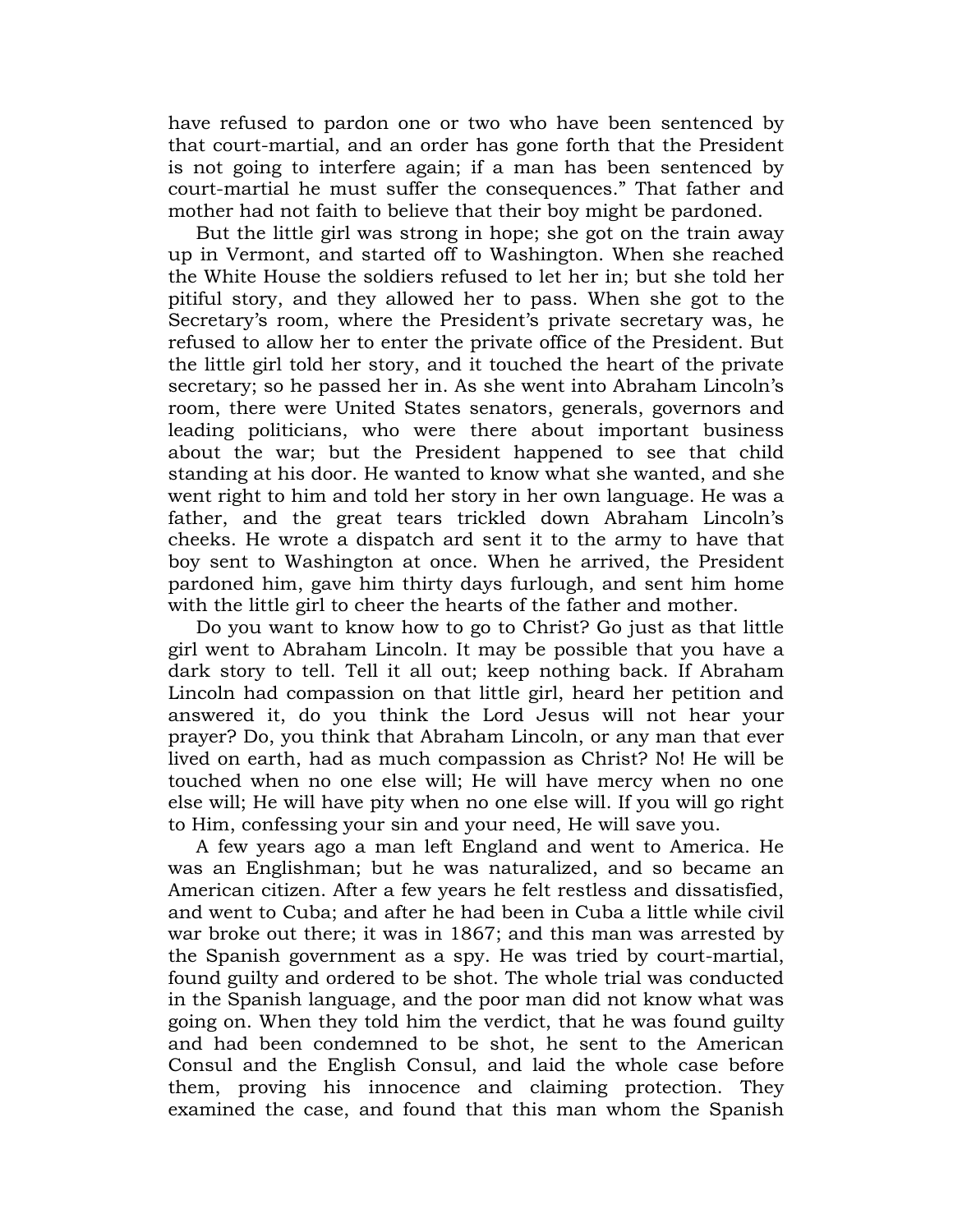officers had condemned to be shot was perfectly innocent; they went to the Spanish General and said, "Look here, this man whom you have condemned to death is an innocent man; he is not guilty." But the Spanish General said, "He has been tried by our law; he has been found guilty; he must die." There was no electric cable; and these men could not consult with their governments.

The morning came on which the man was to be executed. He was brought out sitting on his coffin in a cart, and drawn to the place where he was to be executed. A grave was dug. They took the coffin out of the cart, placed the young man upon it, took the black cap, and were just pulling it down over his face. The Spanish soldiers awaited the order to fire. But just then the American and English Consuls rode up. The English Consul sprang out of the carriage and took the union jack, the British flag, and wrapped it around the man, and the American Consul wrapped around him the star-spangled banner, and then turning to the Spanish officers they said: "Fire upon those flags if you dare." They did not dare to fire upon the flags. There were two great governments behind those flags. That was the secret of it.

"He brought me to the banqueting house, and His banner over me was love. . . . His left hand is under my head, and His right hand doth embrace me" (Song Sol. ii. 4, 6). Thank God we can come under the banner to-day if we will. Any, poor sinner can come under that banner to-day. His banner of love is over us. Blessed Gospel; blessed, precious, news. Believe it to-day; receive it into your heart; and enter into a new life. Let the love of God be shed abroad in your heart by the Holy Ghost to-day: it will drive away darkness; it will drive away gloom; it will drive away sin; and peace and joy shall be yours.

#### CHAPTER II.

#### <span id="page-13-0"></span>*THE GATEWAY INTO THE KINGDOM*.

"Except a man be born again he cannot enter the kingdom of God."

#### (JOHN iii. 3.)

THERE is no portion of the Word of God, perhaps, with which we are more familiar than this passage. I suppose if I were to ask those in any audience if they believed that Jesus Christ taught the doctrine of the New Birth, nine tenths of them would say: "Yes, I believe He did."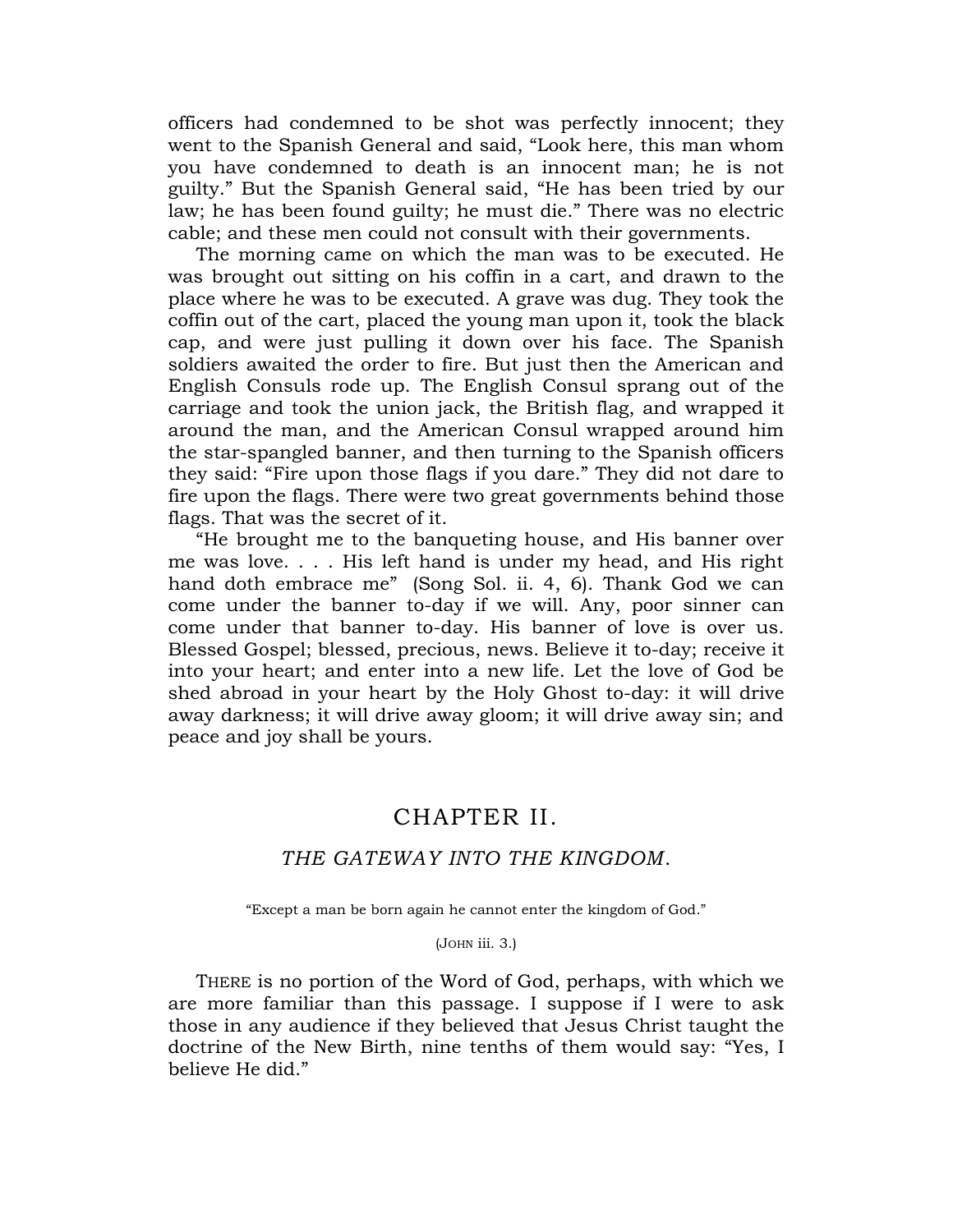Now if the words of this text are true they embody one of the most solemn questions that can come before us. We can afford to be deceived about many things rather than about this one thing. Christ makes it very plain. He says, "Except a man be born again, he cannot *see* the Kingdom of God"—much less inherit it. This doctrine of the New Birth is therefore the foundation of all our hopes for the world to come. It is really the A B C of the Christian religion. My experience has been this—that if a man is unsound on this doctrine he will be unsound on almost every other fundamental doctrine in the Bible. A true understanding of this subject will help a man to solve a thousand difficulties that he may meet with in the Word of God. Things that before seemed very dark and mysterious will become very plain.

The doctrine of the New Birth upsets all false religion—all false views about the Bible and about God. A friend of mine once told me that in one of his after-meetings, a man came to him with a long list of questions written out for him to answer. He said: "If you can answer these questions satisfactorily, I have made up my mind to be a Christian." "Do you not think," said my friend, "that you had better come to Christ first? Then you can look into these questions." The man thought that perhaps he had better do so. After he had received Christ, he looked again at his list of questions; but then it seemed to him as if they had all been answered. Nicodemus came with his troubled mind, and Christ said to him, "Ye must be born again." He was treated altogether differently from what he expected; but I venture to say that was the most blessed night in all his life. To be "born again" is the greatest blessing that will ever come to us in this world.

Notice how the Scripture puts it. "Except a man be born again," "born from above,"[Note: John iii. 3. *Marginal reading*] "born of the Spirit." From amongst a number of other passages where we find this word "EXCEPT," I would just name three. "Except ye repent, ye shall all likewise perish." (Luke xiii. 3, 5.) "Except ye be converted, and become as little children, ye shall not enter into the kingdom of heaven." (Matt. xviii. 3.) "Except your righteousness shall exceed the righteousness of the Scribes and Pharisees, ye shall in no case enter into the kingdom of heaven." (Matt. v. 20.) They all really mean the same thing.

I am so thankful that our Lord spoke of the New Birth to this ruler of the Jews, this doctor of the law, rather than to the woman at the well of Samaria, or to Matthew the publican, or to Zaccheus. If He had reserved his teaching on this great matter for these three, or such as these, people would have said: "Oh yes, these publicans and harlots need to be converted: but I am an upright man; I do not need to be converted." I suppose Nicodemus was one of the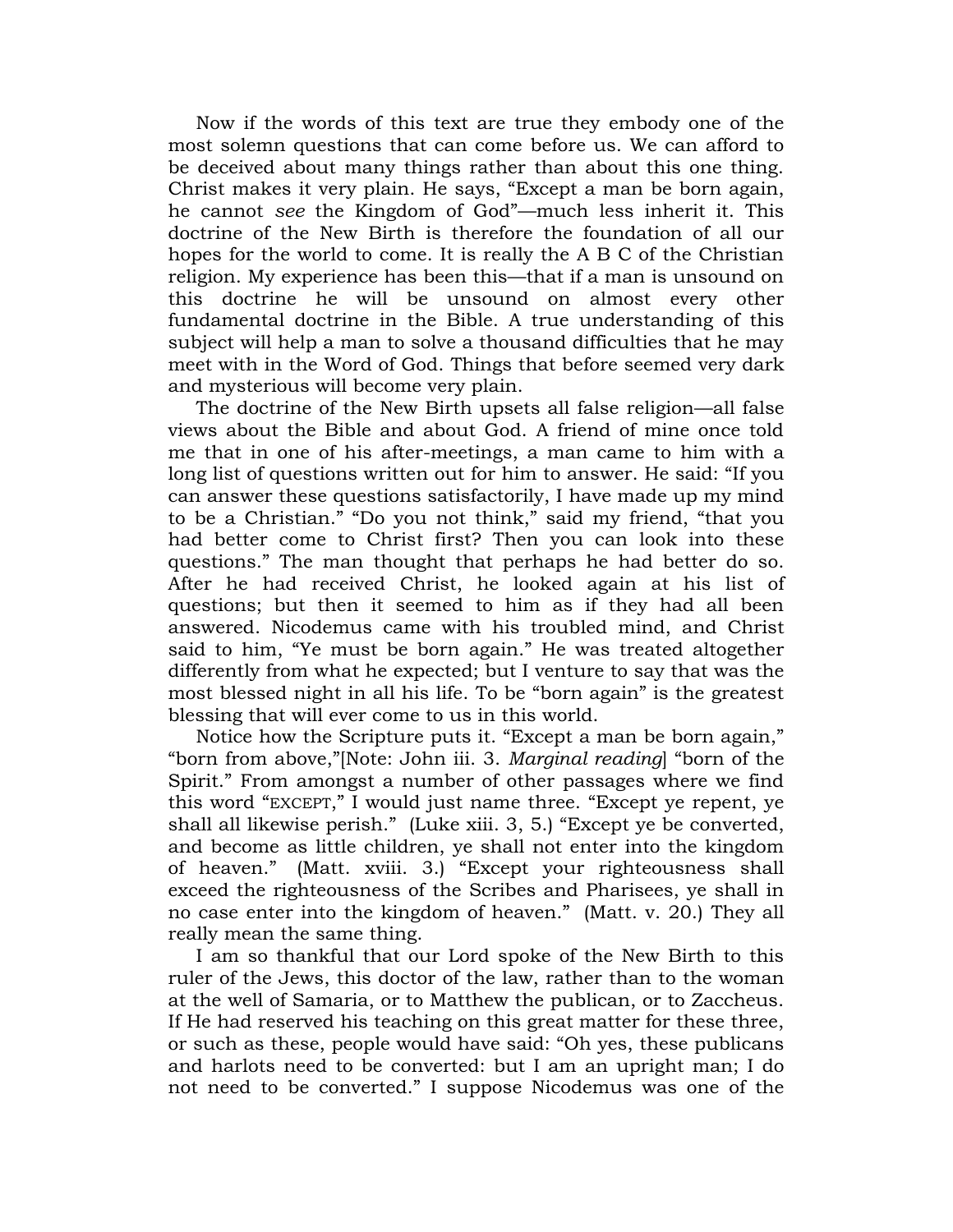best specimens of the people of Jerusalem: there was nothing on record against him.

I think it is scarcely necessary for me to prove that we need to be born again before we are meet for heaven. I venture to say that there is no candid man but would say he is not fit for the kingdom of God, until he is born of another Spirit. The Bible teaches us that man by nature is lost and guilty, and our experience confirms this. We know also that the best and holiest man, if he turn away from God, will very soon fall into sin.

Now, let me say what Regeneration is not. It is not going to church. Very often I see people, and ask them if they are Christians. "Yes, of course I am; at least, I think I am: I go to church every Sunday." Ah, but this is not Regeneration. Others say, "I am trying to do what is right—am I not a Christian? Is not that a new birth?" No. What has that to do with being born again? There is yet another class—those who have "turned over a new leaf," and think they are regenerated. No; forming a new resolution is not being born again.

Nor will being baptized do you any good. Yet you hear people say, "Why, I have been baptized; and I was born again when I was baptized." They believe that because they were baptized into the church, they were baptized into the Kingdom of God. I tell you that it is utterly impossible. You may be baptized into the church, and yet not be baptized into the Son of God. Baptism is all right in its place. God forbid that I should say anything against it. But if you put that in the place of Regeneration—in the place of the New Birth—it is a terrible mistake. You cannot be baptized into the Kingdom of God. "Except a man be BORN AGAIN, he cannot see the Kingdom of God." If any one reading this rests his hopes on anything else—on any other foundation—I pray that God may sweep it away.

Another class say, "I go to the Lord"s Supper; I partake uniformly of the Sacrament." Blessed ordinance! Jesus hath said that as often as ye do it ye commemorate His death. Yet, that is not being "born again;" that is not passing from death unto life. Jesus says plainly—and so plainly that there need not be any mistake about it—"Except a man be born of the Spirit, he cannot enter into the Kingdom of God." What has a sacrament to do with that? What has going to church to do with being born again?

Another man comes up and says, "I say my prayers regularly." Still I say that is not being born of the Spirit. It is a very solemn question, then, that comes up before us; and oh! that every reader would ask himself earnestly and faithfully: "Have I been born again? Have I been born of the Spirit? Have I passed from death unto life?"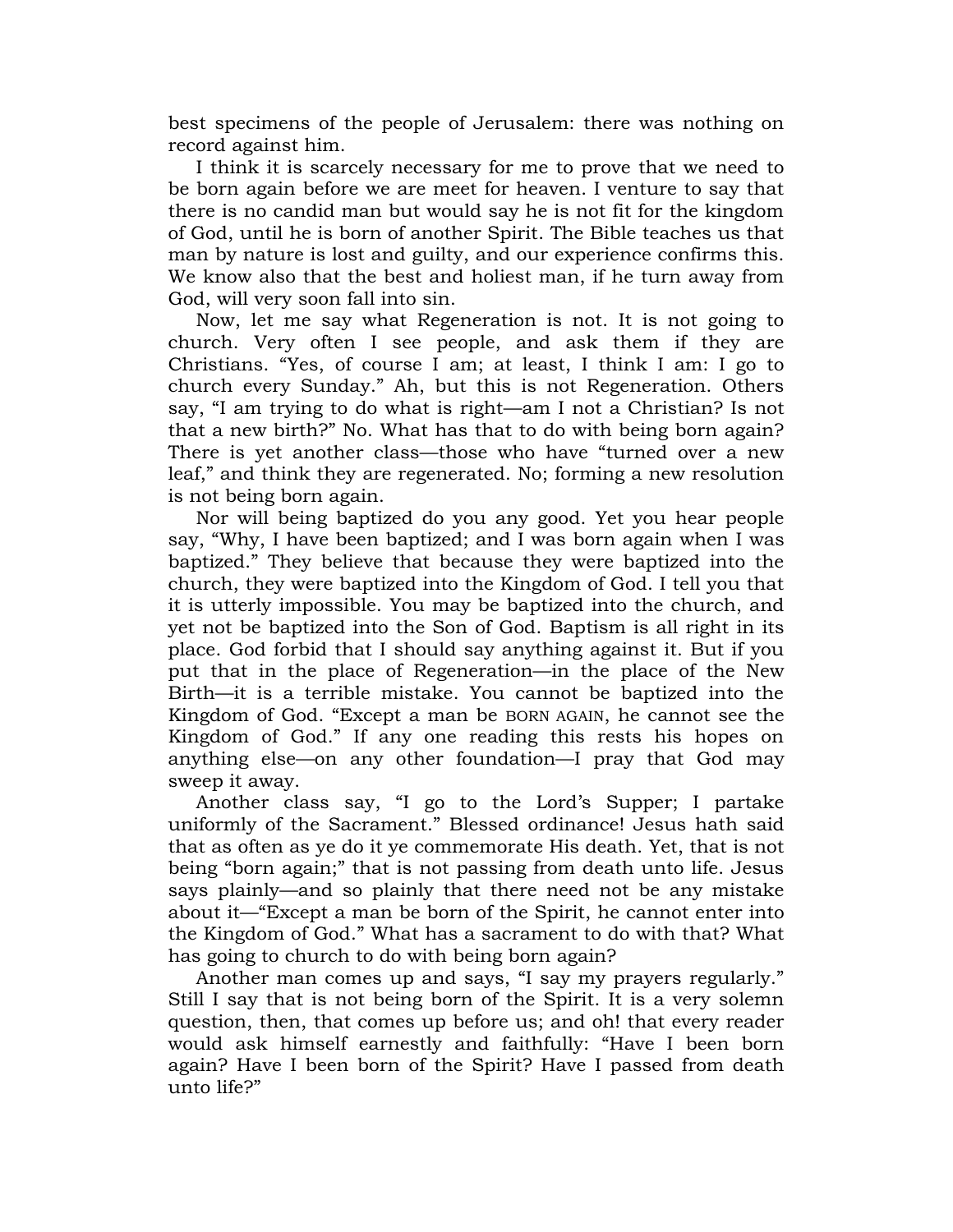There is a class of men who say that special religious meetings are very good for a certain class of people. They would be very good if you could get the drunkard there, or get the gambler there, or get other vicious people there—that would do a great deal of good. But "we do not need to be converted." To whom did Christ utter these words of wisdom? To Nicodemus. Who was Nicodemus? Was he a drunkard, a gambler, or a thief? No! No doubt he was one of the very best men in Jerusalem. He was an honorable Councillor; he belonged to the Sanhedrim; he held a very high position; he was an orthodox man; he was one of the very soundest men. And yet what did Christ say to him? "Except a man be born again, he cannot see the kingdom of God."

But I can imagine some one saying, "What am I to do? I cannot create life. I certainly cannot save myself." You certainly cannot; and we do not claim that you can. We tell you it is utterly impossible to make a man better without Christ; but that is what men are trying to do. They are trying to patch up this "old Adam" nature. THERE MUST BE A NEW CREATION. Regeneration is a new creation; and if it is a new creation it must be the work of God. In the first chapter of Genesis man does not appear. There is no one there but God. Man is not there to take part. When God created the earth He was alone. When Christ redeemed the world He was alone.

"That which is born of the flesh is flesh; and that which is born of the Spirit is spirit." (John iii. 6.) The Ethiopian cannot change his skin, and the leopard cannot change his spots. You might as well try to make yourselves pure and holy without the help of God. It would be just as easy for you to do that as for the black man to wash himself white. A man might just as well try to leap over the moon as to serve God in the flesh. Therefore, "that which is born of the flesh is flesh; and that which is born of the Spirit is spirit."

Now God tells us in this chapter how we are to get into His kingdom. We are not to work our way in—not but that salvation is worth working for. We admit all that. If there were rivers and mountains in the way, it would be well worth while to swim those rivers, and climb those mountains. There is no doubt that salvation is worth all that effort; but we do not obtain it by our works. It is "to him that worketh not, but believeth" (Rom. iv. 5). We work because we are saved; we do not work to be saved. We work from the cross; but not towards it. It is written, "Work out your own salvation with fear and trembling" (Phil. ii. 12). Why, you must have your salvation before you can work it out. Suppose I say to my little boy, "I want you to spend that hundred dollars carefully." "Well," he says, "let me have the hundred dollars; and I will be careful how I spend it." I remember when I first left home and went to Boston; I had spent all my money, and I went to the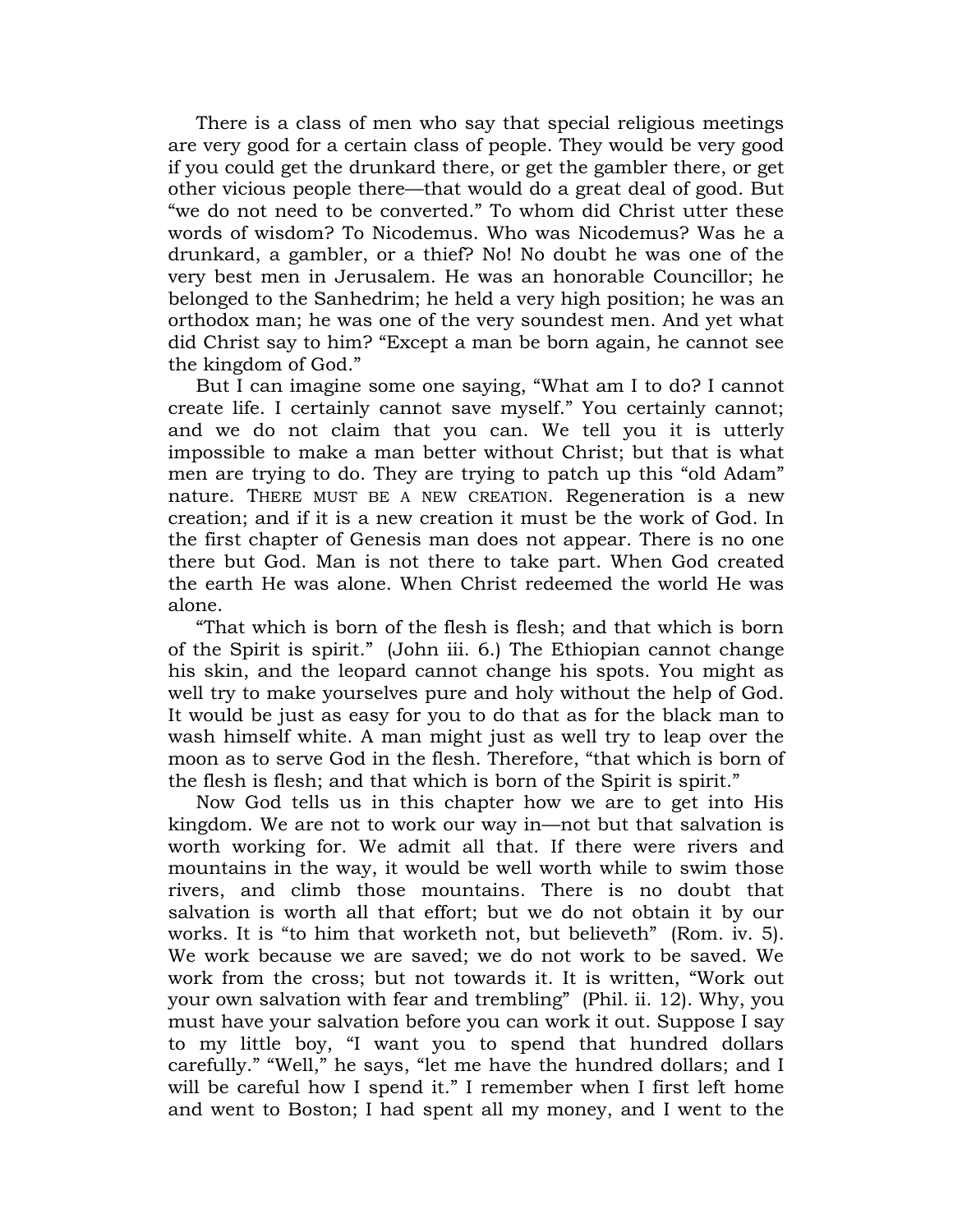post-office three times a day. I knew there was only one mail a day from home; but I thought by some possibility there might be a letter for me. At last I received a letter from my little sister; and oh, how glad I was to get it. She had heard that there were a great many pick-pockets in Boston, and a large part of that letter was to urge me to be very careful not to let anybody pick my pocket. Now I required to have something in my pocket before I could have it picked. So you must have salvation before you can work it out.

When Christ cried out on Calvary, "It is finished!" He meant what He said. All that men have to do now is just to accept of the work of Jesus Christ. There is no hope for man or woman so long as they are trying to work out salvation for themselves. I can imagine there are some people who will say, as Nicodemus possibly did, "This is a very mysterious thing." I see the scowl on that Pharisee's brow as he says, "How can these things be?" It sounds very strange to his ear. "Born again; born of the Spirit! How can these things be?" A great many people say, "You must reason it out; but if you do not reason it out, do not ask us to believe it." I can imagine a great many people saying that. When you ask me to reason it out, I tell you frankly I cannot do it. "The wind bloweth where it listeth, and thou hearest the sound thereof, but canst not tell whence it cometh and whither it goeth: so is every one that is born of the Spirit." (John 8.) I do not understand everything about the wind. You ask me to reason it out. I cannot. It may blow due north here, and a hundred miles away due south. I may go up a few hundred feet, and find it blowing in an entirely opposite direction from what it is down here. You ask me to explain these currents of wind; but suppose that, because I cannot explain them, and do not understand them, I were to take my stand and assert, "Oh, there is no such thing as wind." I can imagine some little girl saying, "I know more about it than that man does; often have I heard the wind, and felt it blowing against my face;" and she might say, "Did not the wind blow my umbrella out of my hands the other day? and did I not see it blow a man"s hat off in the street? Have I not seen it blow the trees in the forest, and the growing corn in the country?"

You might just as well tell me that there is no such thing as wind, as tell me there is no such thing as a man being born of the Spirit. I have felt the spirit of God working in my heart, just as really and as truly as I have felt the wind blowing in my face. I cannot reason it out. There are a great many things I cannot reason out, but which I believe. I never could reason out the creation. I can see the world, but I cannot tell how God made it out of nothing. But almost every man will admit there was a creative power.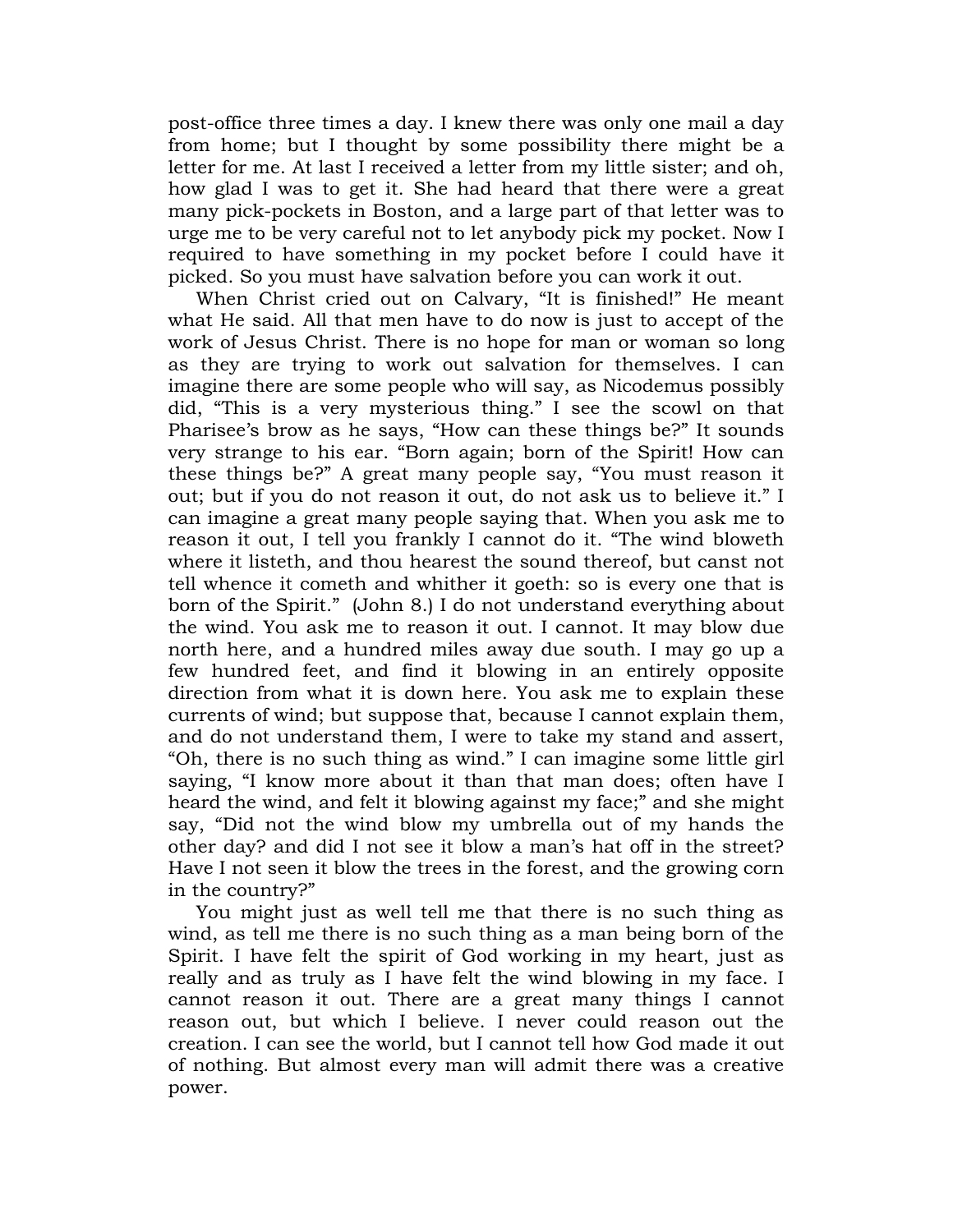There are a great many things that I cannot explain and cannot reason out, and yet that I believe. I heard a commercial traveler say that he had heard that the ministry and religion of Jesus Christ were matters of revelation and not of investigation. "When it pleased God to reveal His Son in Me," says Paul (Gal. i, 15, 16). There was a party of young men together, going up the country; and on their journey they made up their minds not to believe anything they could not reason out. An old man heard them; and presently he said, "I heard you say you would not believe anything you could not reason out." "Yes," they said, "that is so." "Well," he said, "coming down on the train to-day, I noticed some geese, some sheep, some swine, and some cattle all eating grass. Can you tell me by what process that same grass was turned into hair, feathers, bristles and wool? Do you believe it is a fact?" "Oh yes," they said, "we cannot help believing that, though we fail to understand it." "Well," said the old man, "I cannot help believing in Jesus Christ." And I cannot help believing in the regeneration of man, when I see men who have been reclaimed, when I see men who have been reformed. Have not some of the very worst men been regenerated—been picked up out of the pit, and had their feet set upon the Rock, and a new song put in their mouths? Their tongues were cursing and blaspheming; and now are occupied in praising God. Old things have passed away, and all things have become new. They are not reformed only, but REGENERATED—new men in Christ Jesus.

Down there in the dark alleys of one of our great cities is a poor drunkard. I think if you want to get near hell, you should go to a poor drunkard"s home. Go to the house of that poor miserable drunkard. Is there anything more like hell on earth? See the want and distress that reign there. But hark! A footstep is heard at the door, and the children run and hide themselves. The patient wife waits to meet the man. He has been her torment. Many a time she has borne about the marks of his blows for weeks. Many a time that strong right hand has been brought down on her defenseless head. And now she waits expecting to hear his oaths and suffer his brutal treatment. He comes in and says to her: "I have been to the meeting; and I heard there that if I will I can be converted. I believe that God is able to save me." Go down to that house again in a few weeks: and what a change! As you approach you hear some one singing. It is not the song of a reveller, but the strains of that good old hymn, "Rock of Ages." The children are no longer afraid of the man, but cluster around his knee. His wife is near him, her face lit up with a happy glow. Is not that a picture of Regeneration? I can take you to many such homes, made happy by the regenerating power of the religion of Christ. What men want is the power to overcome temptation, the power to lead a right life.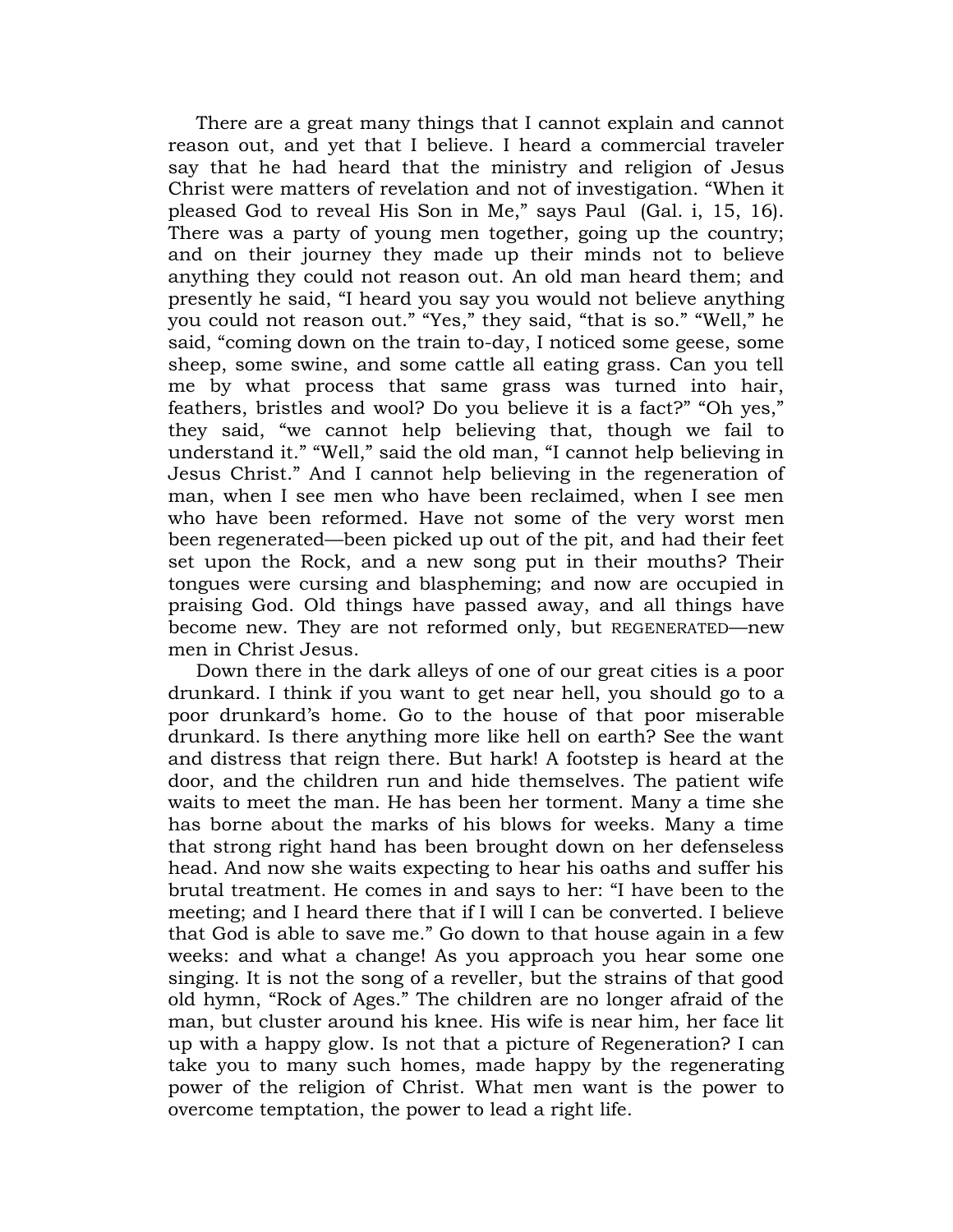The only way to get into the kingdom of God is to be "born" into it. The law of this country requires that the President should be born in the country. When foreigners come to our shores they have no right to complain against such a law, which forbids them from ever becoming Presidents. Now, has not God a right to make a law that all those who become heirs of eternal life must be "born" into His kingdom?

An unregenerated man would rather be in hell than in heaven. Take a man whose heart is full of corruption and wickedness, and place him in heaven among the pure, the holy and the redeemed; and he would not want to stay there. Certainly, if we are to be happy in heaven we must begin to make a heaven here on earth. Heaven is a prepared place for a prepared people. If a gambler or a blasphemer were taken out of the streets of New York and placed on the crystal pavement of heaven and under the shadow of the tree of life, he would say, "I do not want to stay here." If men were taken to heaven just as they are by nature, without having their hearts regenerated, there would be another rebellion in heaven. Heaven is filled with a company of those who have been TWICE BORN.

In the 14th and 15th verses of this chapter we read "As Moses lifted up the serpent in the wilderness, even so must the Son of Man be lifted up; that WHOSOEVER believeth in Him should not perish, but have eternal life." "WHOSOEVER." Mark that! Let me tell you who are unsaved what God has done for you. He has done everything that He could do toward your salvation. You need not wait for God to do anything more. In one place he asks the question, what more could he have done (Isaiah v. 4). He sent His prophets, and they killed them; then He sent His beloved Son, and they murdered Him. Now He has sent the Holy Spirit to convince us of sin, and to show how we are to be saved.

In this chapter we are told how men are to be saved, namely, by Him who was lifted up on the cross. Just as Moses lifted up the brazen serpent in the wilderness, so must the Son of Man be lifted up, "that whosoever believeth in Him should not perish, but have eternal life." Some men complain and say that it is very unreasonable that they should be held responsible for the sin of a man six thousand years ago. It was not long ago that a man was talking to me about this injustice, as he called it. If a man thinks he is going to answer God in that way, I tell you it will not do him any good. If you are lost, it will not be on account of Adam"s sin.

Let me illustrate this; and perhaps you will be better able to understand it. Suppose I am dying of consumption, which I inherited from my father or mother. I did not get the disease by any fault of my own, by any neglect of my health; I inherited it, let us suppose. A friend happens to come along: he looks at me, and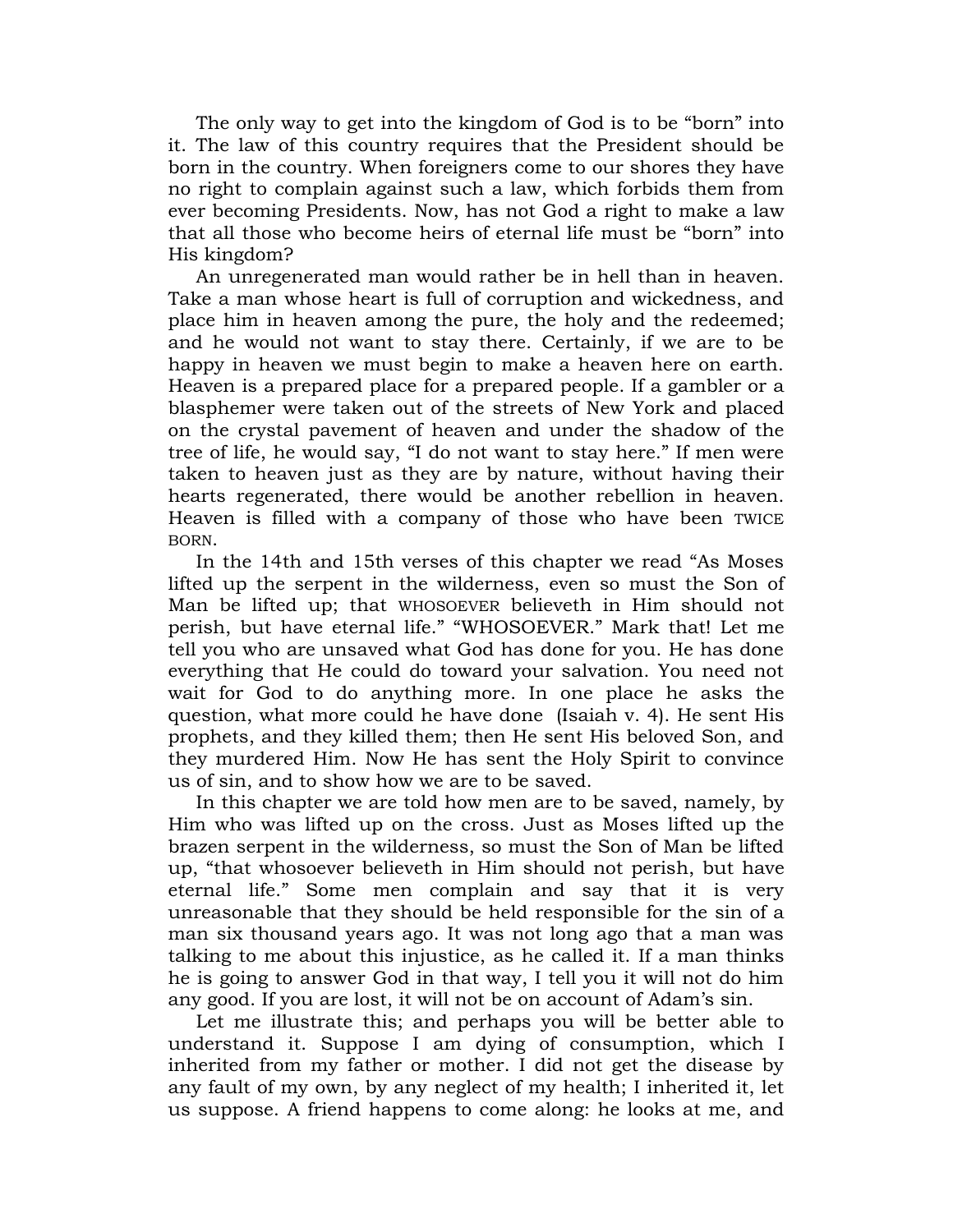says: "Moody, you are in a consumption." I reply, "I know it very well; I do not want any one to tell me that." "But," he says, "there is a remedy." "But, sir, I do not believe it. I have tried the leading physicians in this country and in Europe; and they tell me there is no hope." "But you know me, Moody; you have known me for years." "Yes, sir." "Do you think, then, I would tell you a falsehood?" "No." "Well, ten years ago I was as far gone. I was given up by the physicians to die; but I took this medicine and it cured me. I am perfectly well: look at me." I say that it is "a very strange case." "Yes, it may be strange; but it is a fact. This medicine cured me: take this medicine, and it will cure you. Although it has cost me a great deal, it shall not cost you anything. Do not make light of it, I beg of you." "Well," I say, "I should like to believe you; but this is contrary to my reason."

Hearing this, my friend goes away and returns with another friend, and that one testifies to the same thing. I am still disbelieving; so he goes away, and brings in another friend, and another, and another, and another; and they all testify to the same thing. They say they were as bad as myself; that they took the same medicine that has been offered to me; and that it has cured them. My friend then hands me the medicine. I dash it to the ground; I do not believe in its saving power; I die. The reason is then that I spurned the remedy. So, if you perish, it will not be because Adam fell; but because you spurned the remedy offered to save you. You will choose darkness rather than light. "How then shall ye escape, if ye neglect so great salvation?" There is no hope for you if you neglect the remedy. It does no good to look at the wound. If we had been in the Israelitish camp and had been bitten by one of the fiery serpents, it would have done us no good to look at the wound. Looking at the wound will never save any one. What you must do is to look at the Remedy—look away to Him who hath power to save you from your sin.

Behold the camp of the Israelites; look at the scene that is pictured to your eyes! Many are dying because they neglect the remedy that is offered. In that arid desert is many a short and tiny grave; many a child has been bitten by the fiery serpents. Fathers and mothers are bearing away their children. Over yonder they are just burying a mother; a loved mother is about to be laid in the earth. All the family, weeping, gather around the beloved form. You hear the mournful cries; you see the bitter tears. The father is being borne away to his last resting place. There is wailing going up all over the camp. Tears are pouring down for thousands who have passed away; thousands more are dying; and the plague is raging from one end of the camp to the other.

I see in one tent an Israelitish mother bending over the form of a beloved boy just coming into the bloom of life, just budding into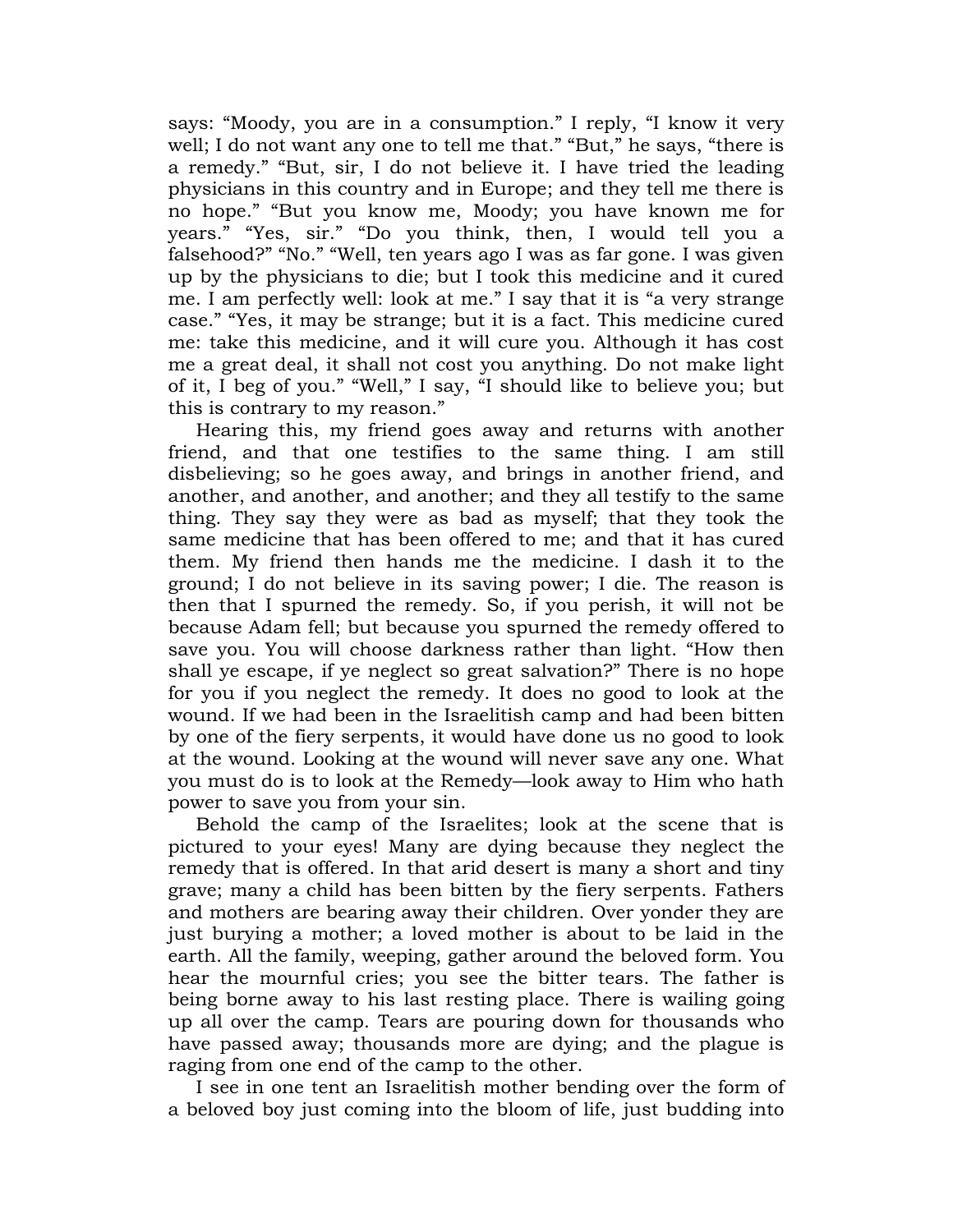manhood. She is wiping away the sweat of death that is gathering upon his brow. Yet a little while, and his eyes are fixed and glassy, for life is ebbing fast away. The mother's heart-strings are torn and bleeding. All at once she hears a noise in the camp. A great shout goes up. What does it mean? She goes to the door of the tent. "What is the noise in the camp?" she asks those passing by. And some one says: "Why, my good woman, have you not heard the good news that has come into the camp?" "No," says the woman, "Good news! What is it?" "Why, have you not heard about it? God has provided a remedy." "What! for the bitten Israelites? Oh, tell me what the remedy is!" "Why, God has instructed Moses to make a brazen serpent, and to put it on a pole in the middle of the camp; and He has declared that whosoever looks upon it shall live. The shout that you hear is the shout of the people when they see the serpent lifted up." The mother goes back into the tent, and she says: "My boy, I have good news to tell you. You need not die! My boy, my boy, I have come with good tidings; you can live!" He is already getting stupefied; he is so weak he cannot walk to the door of the tent. She puts her strong arms under him and lifts him up. "Look yonder; look right there under the hill!" But the boy does not see anything; he says—"I do not see anything; what is it, mother?" And she says: "Keep looking, and you will see it." At last he catches a glimpse of the glistening serpent; and lo, he is well! And thus it is with many a young convert. Some men say, "Oh, we do not believe in sudden conversions." How long did it take to cure that boy? How long did it take to cure those serpent-bitten Israelites? It was just a look; and they were well.

That Hebrew boy is a young convert. I can fancy that I see him now calling on all those who were with him to praise God. He sees another young man bitten as he was; and he runs up to him and tells him, "You, need not die." "Oh," the young man replies, "I cannot live; it is not possible. There is not a physician in Israel who can cure me." He does not know that he need not die. "Why, have you not heard the news? God has provided a remedy." "What remedy?" "Why, God has told Moses to lift up a brazen serpent, and has said that none of those who look upon that serpent shall die." I can just imagine the young man. He may be what you call an intellectual young man. He says to the young convert "You do not think I am going to believe anything like that? If the physicians in Israel cannot cure me, how do you think that an old brass serpent on a pole is going to cure me?" "Why, sir, I was as bad as yourself!" "You do not say so!" "Yes, I do." "That is the most astonishing thing I ever heard," says the young man: "I wish you would explain the philosophy of it." "I cannot. I only know that I looked at that serpent, and I was cured: that did it. I just looked; that is all. My mother told me the reports that were being heard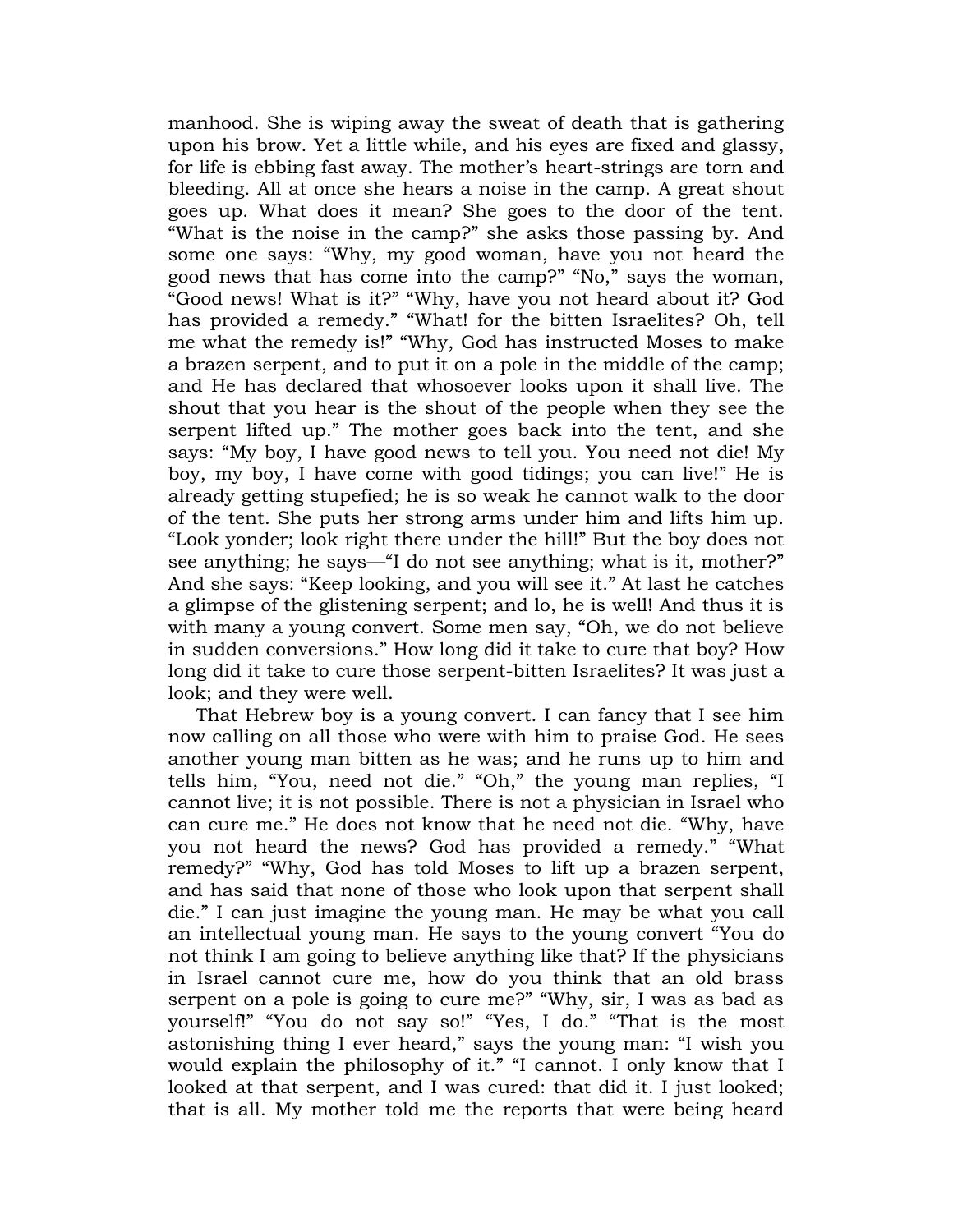through the camp; and I just believed what my mother said, and I am perfectly well." "Well, I do not believe you were bitten as badly as I have been." The young man pulls up his sleeve. "Look there! That mark shows where I was bitten; and I tell you I was worse than you are." "Well, if I understood the philosophy of it I would look and get well." "Let your philosophy go: *look and live*." "But, sir, you ask me to do an unreasonable thing. If God had said, Take the brass and rub it into the wound, there might be something in the brass that would cure the bite. Young man, explain the philosophy of it." I have often seen people before me who have talked in that way. But the young man calls in another, and takes him into the tent, and says: "Just tell him how the Lord saved you;" and he tells just the same story; and he calls in others, and they all say the same thing.

The young man says it is a very strange thing. "If the Lord had told Moses to go and get some herbs, or roots, and stew them, and take the decoction as a medicine, there would be something in that. But it is so contrary to nature to do such a thing as look at the serpent, that I cannot do it." At length his mother, who has been out in the camp, comes in, and she says, "My boy, I have just the best news in the world for you. I was in the camp, and I saw hundreds who were very far gone, and they are all perfectly well now." The young man says: "I should like to get well; it is a very painful thought to die; I want to go into the promised land, and it is terrible to die here in this wilderness; but the fact is—I do not understand the remedy. It does not appeal to my reason. I cannot believe that I can get well in a moment." And the young man dies in consequence of his own unbelief.

God provided a remedy for this bitten Israelite—"Look and live!" And there is eternal life for every poor sinner, Look, and you can be saved, my reader, this very hour. God has provided a remedy; and it is offered to all. The trouble is, a great many people are looking at the pole. Do not look at the pole; that is the church. You need not look at the church; the church is all right, but the church cannot save you. Look beyond the pole. Look at the Crucified One. Look to Calvary. Bear in mind, sinner, that Jesus died for all. You need not look at ministers; they are just God's chosen instruments to hold up the Remedy, to hold up Christ. And so, my friends, take your eyes off from men; take your eyes off from the church. Lift them up to Jesus; who took away the sin of the world, and there will be life for you from this hour.

Thank God, we do not require an education to teach us how to look. That little girl, that little boy, only four years old, who cannot read, can look. When the father is coming home, the mother says to her little boy, "Look! look! look!" and the little child learns to look long before he is a year old. And that is the way to be saved. It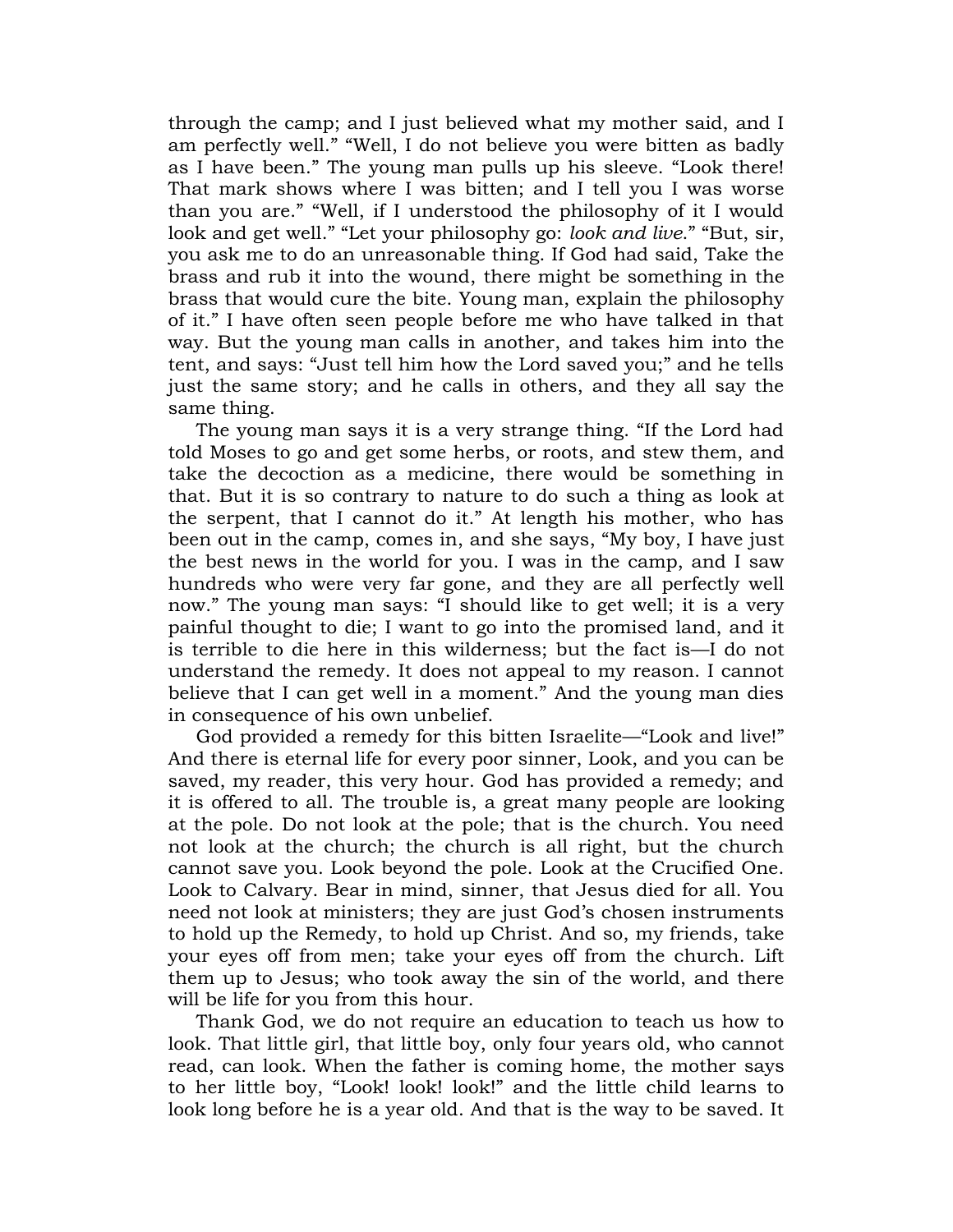is to look at the Lamb of God "who taketh away the sin of the world;" and there is life this moment for every one who is willing to look.

Some men say, "I wish I knew how to be saved." Just take God at His word and trust His Son this very day—this very hour—this very moment. He will save you, if you will trust Him. I imagine I hear some one saying, "I do not feel the bite as much as I wish I did. I know I am a sinner, and all that; but I do not feel the bite enough." How much does God want you to feel it?

When I was in Belfast I knew a doctor who had a friend, a leading surgeon there; and he told me that the surgeon"s custom was, before performing any operation, to say to the patient, "Take a good look at the wound, and then fix your eyes on me; and do not take them off till I get through." I thought at the time that was a good illustration. Sinner, take a good look at your wound; and then fix your eyes on Christ, and do not take them off. It is better to look at the Remedy than at the wound. See what a poor wretched sinner you are; and then look at the Lamb of God who "taketh away the sin of the world." He died for the ungodly and the sinner. Say "I will take Him!" And may God help you to lift your eye to the Man on Calvary. And as the Israelites looked upon the serpent and were healed, so may you look and live.

After the battle of Pittsburgh Landing I was in a hospital at Murfreesbro. In the middle of the night I was aroused and told that a man in one of the wards wanted to see me. I went to him and he called me "chaplain"—I was not the chaplain—and said he wanted me to help him die. And I said, "I would take you right up in my arms and carry you into the kingdom of God if I could; but I cannot do it: I cannot help you die!" And he said, "Who can?" I said, "The Lord Jesus Christ can—He came for that purpose." He shook his head, and said, "He cannot save me; I have sinned all my life." And I said, "But He came to save sinners." I thought of his mother in the north, and I was sure that she was anxious that he should die in peace; so I resolved I would stay with him. I prayed two or three times, and repeated all the promises I could; for it was evident that in a few hours he would be gone. I said I wanted to read him a conversation that Christ had with a man who was anxious about his soul. I turned to the third chapter of John. His eyes were riveted on me; and when I came to the 14th and 15th verses—the passage before us—he caught up the words, "As Moses lifted up the serpent in the wilderness, even so must the Son of Man be lifted up; that whosoever believeth in Him should not perish, but have eternal life." He stopped me and said, "Is that there?" I said "Yes." He asked me to read it again; and I did so. He leant his elbows on the cot and clasping his hands together, said, "That's good; won't you read it again?" I read it the third time; and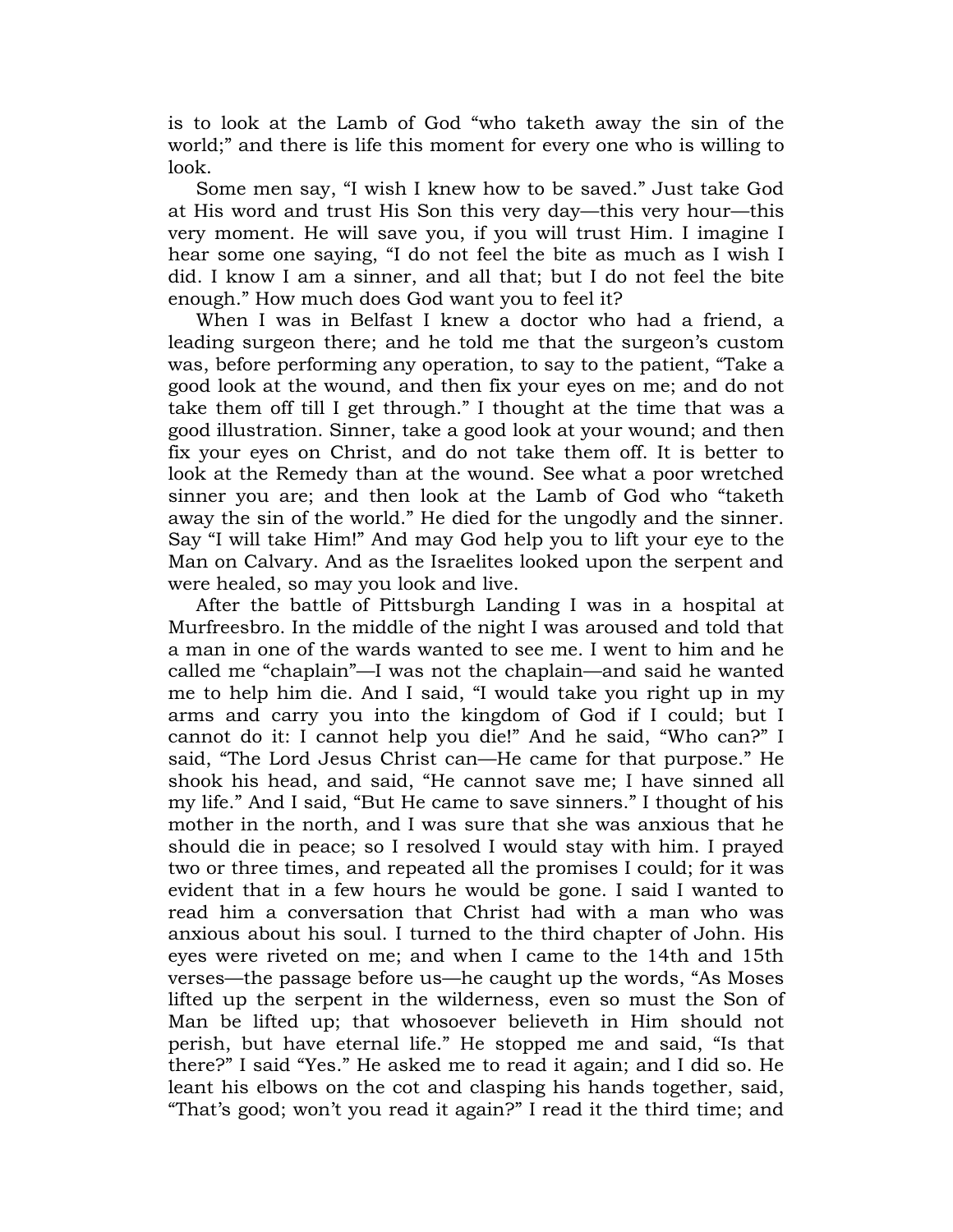then went on with the rest of the chapter. When I had finished, his eyes were closed, his hands were folded, and there was a smile on his face. Oh, how it was lit up! What change had come over it! I saw his lips quivering, and leaning over him I heard in a faint whisper, "As Moses lifted up the serpent in the wilderness, even so must the Son of Man be lifted up; that whosoever believeth in Him should not perish, but have eternal life." He opened his eyes and said, "That's enough; don't read any more." He lingered a few hours, pillowing his head on those two verses; and then went up in one of Christ"s chariots, to take his seat in the kingdom of God.

Christ said to Nicodemus: "Except a man be born again, he cannot see the kingdom of God." You may see many countries; but there is one country—the land of Beulah, which John Bunyan saw in vision—you shall never behold, unless you are born again regenerated by Christ. You can look abroad and see many beautiful trees; but the tree of life, you shall never behold, unless your eyes are made clear by faith in the Saviour. You may see the beautiful rivers of the earth—you may ride upon their bosoms; but bear in mind that your eye will never rest upon the river which bursts out from the Throne of God and flows through the upper Kingdom, unless you are born again. God has said it; and not man. You will never see the kingdom of God except you are born again. You may see the kings and lords of the earth; but the King of kings and Lord of lords you will never see except you are born again. When you are in London you may go to the Tower and see the crown of England, which is worth thousands of dollars, and is guarded there by soldiers; but bear in mind that your eye will never rest upon the crown of life except you are born again.

You may hear the songs of Zion which are sung here; but one song—that of Moses and the Lamb—the uncircumcised ear shall never hear; its melody will only gladden the ear of those who have been born again. You may look upon the beautiful mansions of earth, but bear in mind the mansions which Christ has gone to prepare you shall never see unless you are born again. It is God who says it. You may see ten thousand beautiful things in this world; but the city that Abraham caught a glimpse of—and from that time became a pilgrim and sojourner—you shall never see unless you are born again (Heb. xi. 8, 10-16). You may often be invited to marriage feasts here; but you will never attend the marriage supper of the Lamb except you are born again. It is God who says it, dear friend. You may be looking on the face of your sainted mother to-night, and feel that she is praying for you; but the time will come when you shall never see her more unless you are born again.

The reader may be a young man or a young lady who has recently stood by the bedside of a dying mother; and she may have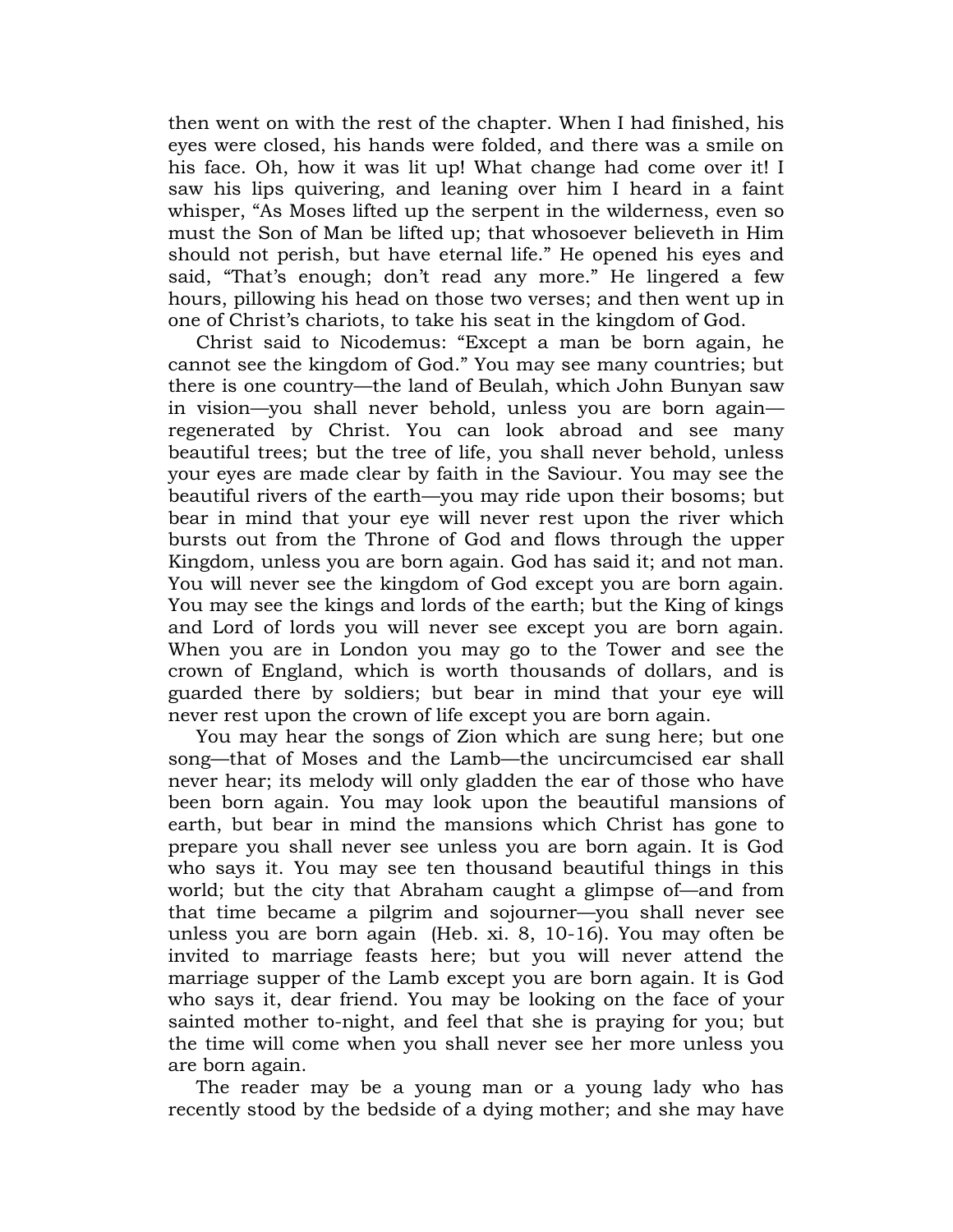said, "Be sure and meet me in heaven," and you made the promise. Ah! you shall never see her more, except you are born again. I believe Jesus of Nazareth, sooner than those infidels who say you do not need to be born again. Parents, if you hope to see your children who have gone before, you must be born of the Spirit. Possibly you are a father or a mother who has recently borne a loved one to the grave; and how dark your home seems! Never more will you see your child, unless you are born again. If you wish to be re-united to your loved one, you must be born again. I may be addressing a father or a mother who has a loved one up yonder. If you could hear that loved one's voice, it would say, "Come this way." Have you a sainted friend up yonder? Young man or young lady, have you not a mother in the world of light? If you could hear her speak, would not she say, "Come this way, my son,"—"Come this way, my daughter?" If you would ever see her more you must be born again.

<span id="page-25-0"></span>We all have an Elder Brother there. Nearly nineteen hundred years ago He crossed over, and from the heavenly shores He is calling you to heaven. Let us turn our backs upon the world. Let us give a deaf ear to the world. Let us look to Jesus on the Cross and be saved. Then we shall one day see the King in His beauty, and we shall go no more out.

#### CHAPTER III.

#### *THE TWO CLASSES*.

"Two men went up into the temple to pray."—LUKE xvii. 10.

I NOW want to speak of two classes: First, those who do not feel their need of a Saviour who have not been convinced of sin by the Spirit; and Second, those who are convinced of sin and cry, "What must I do to be saved?"

All inquirers can be ranged under two heads: they have either the spirit of the Pharisee, or the spirit of the publican. If a man having the spirit of the Pharisee comes into an after-meeting, I know of no better portion of Scripture to meet his case than Romans iii. 10: "As it is written, There is none righteous, no, not one: there is none that understandeth; there is none that seeketh after God." Paul is here speaking of the natural man. "They are all gone out of the way, they are together become unprofitable; there is none that doeth good, no, not one." And in the 17th verse and those which follow, we have "And the way of peace have they not known; there is no fear of God before their eyes. Now we know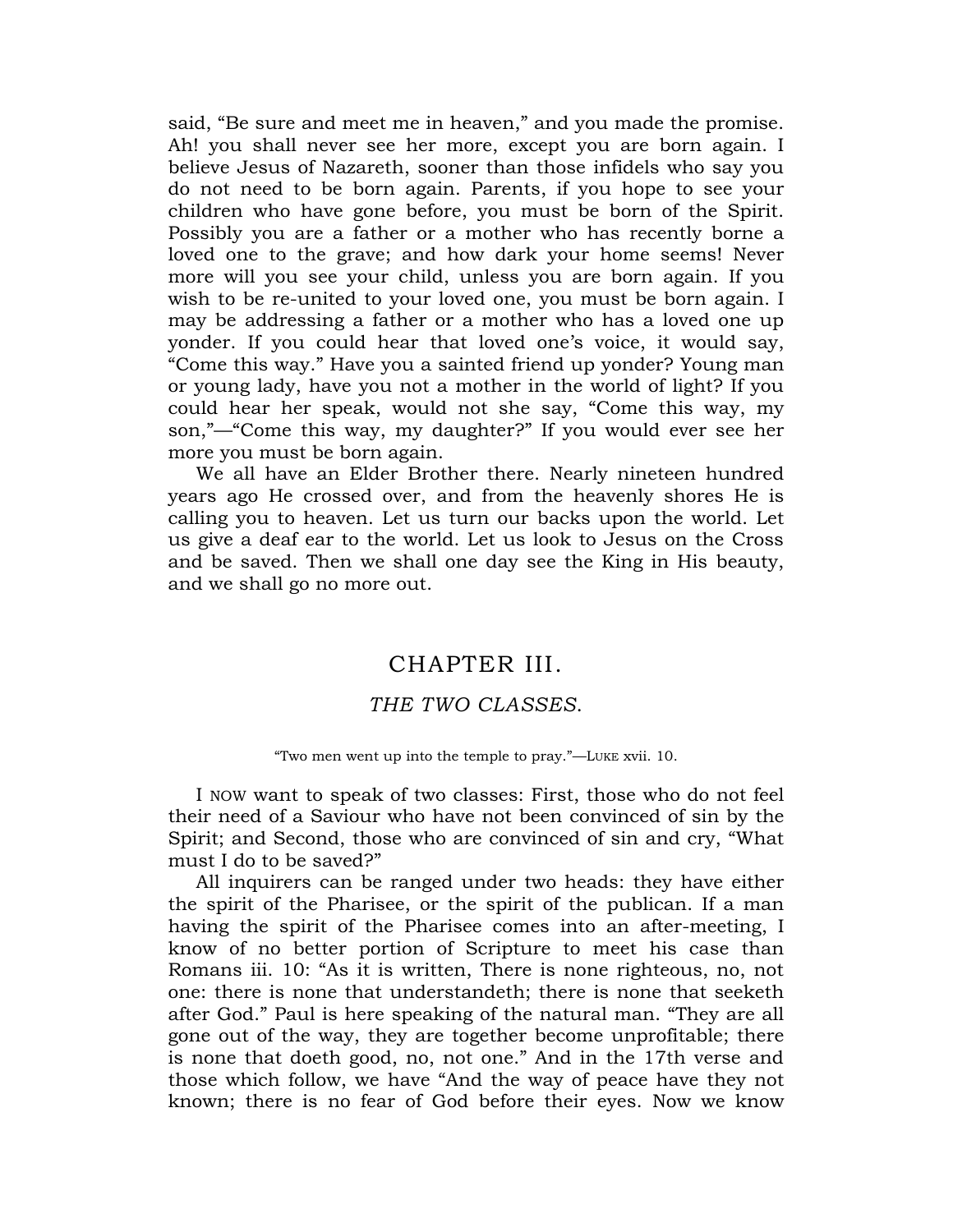what things soever the law saith, it saith to them who are under the law; that every mouth may be stopped, and all the world may become guilty before God."

Then observe the last clause of verse 22: "For there is no difference; for all have sinned, and come short of the glory of God." Not part of the human family—but *all*—"have sinned, and come short of the glory of God." Another verse which has been very much used to convict men of their sin is 1 John i. 8: "If we say that we have no sin, we deceive ourselves, and the truth is not in us."

I remember that on one occasion we were holding meetings in an eastern city of forty thousand inhabitants; and a lady came and asked us to pray for her husband, whom she purposed bringing into the after meeting. I have traveled a good deal and met many pharisaical men; but this man was so clad in self-righteousness that you could not get the point of the needle of conviction in anywhere. I said to his wife: "I am glad to see your faith; but we cannot get near him; he is the most self-righteous man I ever saw." She said: "You must! My heart will break if these meetings end without his conversion." She persisted in bringing him; and I got almost tired of the sight of him.

But towards the close of our meetings of thirty days, he came up to me and put his trembling hand on my shoulder. The place in which the meetings were held was rather cold, and there was an adjoining room in which only the gas had been lighted; and he said to me, "Can"t you come in here for a few minutes?" I thought that he was shaking from cold, and I did not particularly wish to go where it was colder. But he said: "I am the worst man in the State of Vermont. I want you to pray for me." I thought he had committed a murder, or some other awful crime; and I asked: "Is there any one sin that particularly troubles you?" And he said: "My whole life has been a sin. I have been a conceited, self-righteous Pharisee. I want you to pray for me." He was under deep conviction. Man could not have produced this result; but the Spirit had. About two o'clock in the morning light broke in upon his soul: and he went up and down the business street of the city and told what God had done for him; and has been a most active Christian ever since.

There are four other passages in dealing with inquirers, which were used by Christ Himself. "Verily, verily, I say unto thee, Except a man be born again, he cannot see the kingdom of God." (John iii. 3.)

In Luke xiii. 3, we read: "Except ye repent, ye shall all likewise perish."

In Matthew xviii., when the disciples came to Jesus to know who was to be the greatest in the kingdom of heaven, we are told that He took a little child and set him in the midst and said, "Verily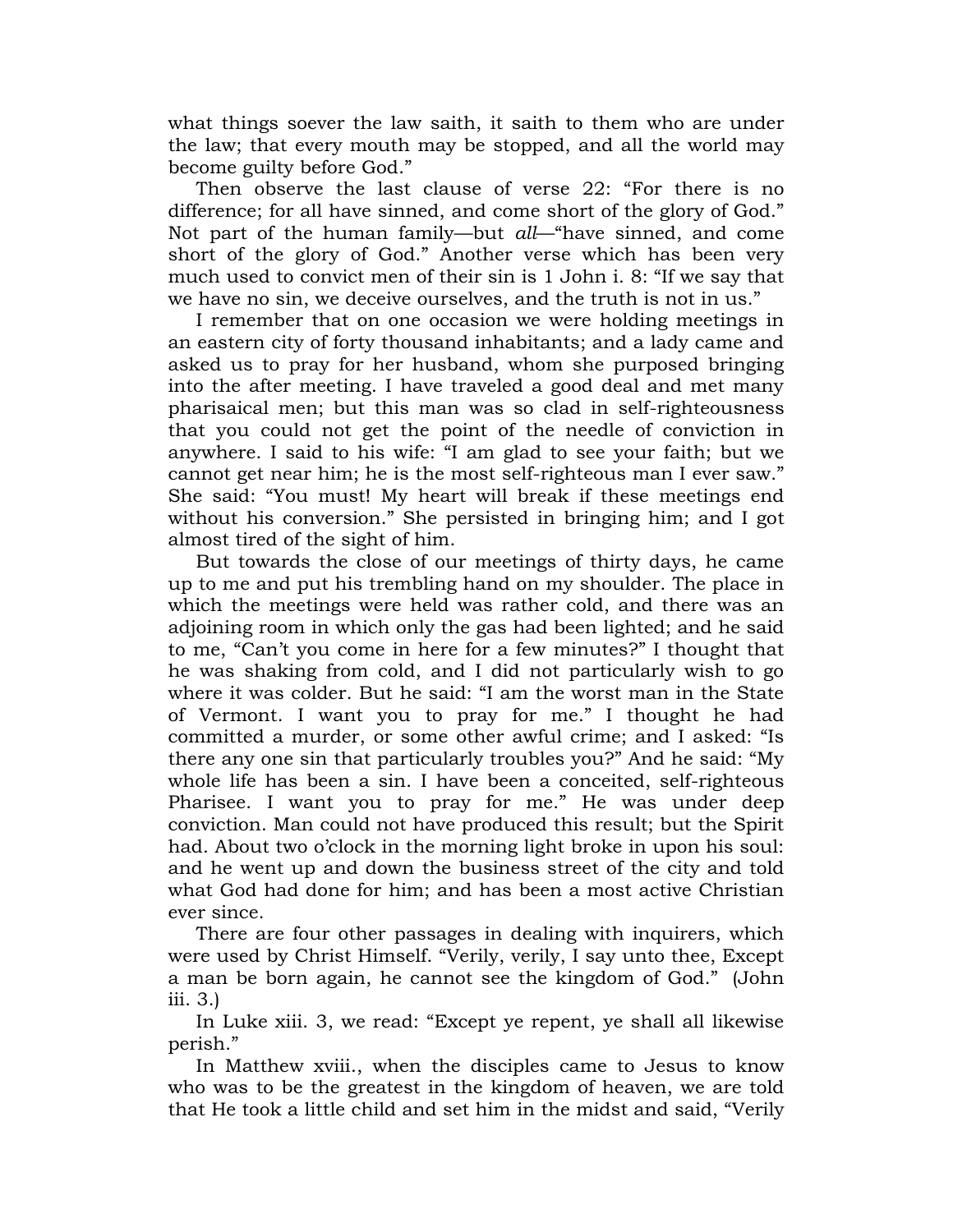I say unto you, Except ye be converted, and become as little children, ye shall not enter the kingdom of heaven" (xviii. 1-3).

There is another important "Except" in Matthew v. 20: "Except your righteousness shall exceed the righteousness of the Scribes and Pharisees, ye shall in no case enter the kingdom of heaven."

A man must be made meet before he will want to go into the kingdom of God. I would rather go into the kingdom with the younger brother than stay outside with the elder. Heaven would be hell to such an one. An elder brother who could not rejoice at his younger brother"s return would not be "fit" for the kingdom of God. It is a solemn thing to contemplate; but the curtain drops and leaves him outside, and the younger brother within. To him the language of the Saviour under other circumstances seems appropriate: "Verily I say unto you, That the publicans and the harlots go into the kingdom of God before you" (Matt. xxi. 31).

A lady once came to me and wanted a favor for her daughter. She said: "You must remember I do not sympathize with you in your doctrine." I asked: "What is your trouble?" She said: "I think your abuse of the elder brother is horrible. I think he is a noble character." I said that I was willing to hear her defend him; but that it was a solemn thing to take up such a position; and that the elder brother needed to be converted as much as the younger. When people talk of being moral it is well to get them to take a good look at the old man pleading with his boy who would not go in.

But we will pass on now to the other class with which we have to deal. It is composed of those who are convinced of sin and from whom the cry comes as from the Philippian jailer, "What must I do to be saved?" To those who utter this penitential cry there is no necessity to administer the law. It is well to bring them straight to the Scripture: "Believe on the Lord Jesus Christ, and thou shalt be saved." (Acts xvi. 31). Many will meet you with a scowl and say, "I don"t know what it is to believe;" and though it is the law of heaven that they must believe, in order to be saved—yet they ask for something besides that. We are to tell them what, and where, and how, to believe.

In John iii. 35 and 36 we read: "The Father loveth the Son, and hath given all things into His hand. He that believeth on the Son HATH everlasting life; and he that believeth not the Son shall not see life; but the wrath of God abideth on him."

Now this looks reasonable. Man lost life by unbelief—by not believing God"s word; and we got life back again by believing—by taking God at His word. In other words we get up where Adam fell down. He stumbled and fell over the stone of unbelief; and we are lifted up and stand upright by believing. When people say they cannot believe, show them chapter and verse, and hold them right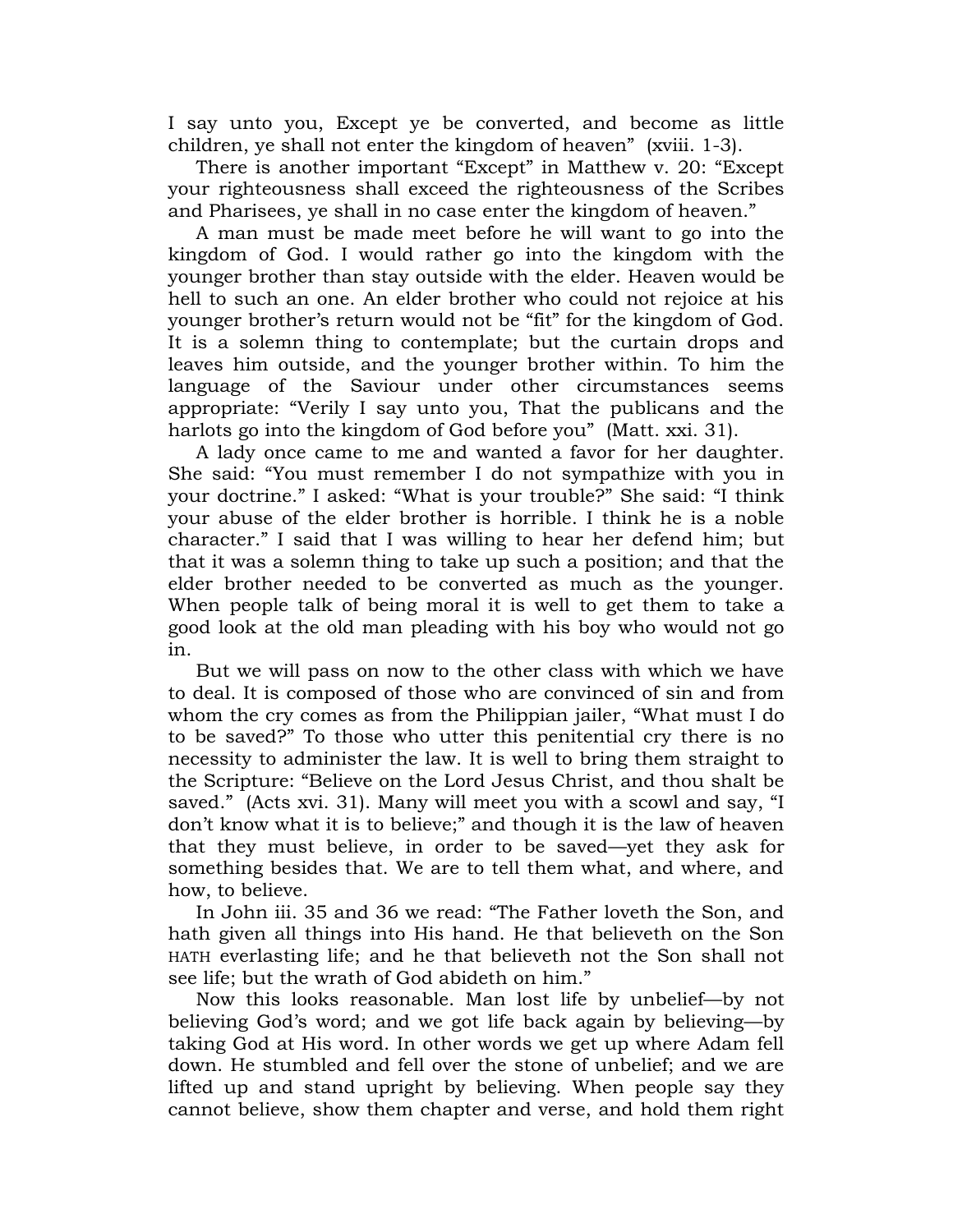to this one thing: "Has God ever broken His promise for these six thousand years?" The devil and men have been trying all the time and have not succeeded in showing that He has broken a single promise; and there would be a jubilee in hell to-day if one word that He has spoken could be broken. If a man says that he cannot believe it is well to press him on that one thing.

I can believe God better to-day than I can my own heart. "The heart is deceitful above all things, and desperately wicked: who can know it?" (Jer. xxii. 9). I can believe God better than I can myself. If you want to know the way of Life, believe that Jesus Christ is a personal Saviour; cut away from all doctrines and creeds, and come right to the heart of the Son of God. If you have been feeding on dry doctrine there is not much growth on that kind of food. Doctrines are to the soul what the streets which lead to the house of a friend who has invited me to dinner are to the body. They will lead me there if I take the right one; but if I remain in the streets my hunger will never be satisfied. Feeding on doctrines is like trying to live on dry husks; and lean indeed must the soul remain which partakes not of the Bread sent down from heaven.

Some ask: "How am I to get my heart warmed?" It is by believing. You do not get power to love and serve God until you believe.

The apostle John says "If we receive the witness of men, the witness of God is greater: for this is the witness of God which He hath testified of His Son. He that believeth on the Son of God hath the witness in himself: he that believeth not God hath made Him a liar; because he believeth not the record that God gave of His Son. And this is the record, that God hath given to us eternal life, and this life is in His Son. He that hath the Son hath life; and he that hath not the Son of God hath not life" (1 John v. 9).

Human affairs would come to a standstill if we did not take the testimony of men. How should we get on in the ordinary intercourse of life, and how would commerce get on, if we disregarded men's testimony? Things social and commercial would come to a dead-lock within forty-eight hours! This is the drift of the apostle"s argument here. "If we receive the witness of men, the witness of God is greater." God has borne witness to Jesus Christ. And if man can believe his fellow men who are frequently telling untruths and whom we are constantly finding unfaithful, why should we not take God at His word and believe His testimony?

Faith is a belief in testimony. It is not a leap in the dark, as some tell us. That would be no faith at all. God does not ask any man to believe without giving him something to believe. You might as well ask a man to see without eyes; to hear without ears; and to walk without feet—as to bid him believe without giving him something to believe.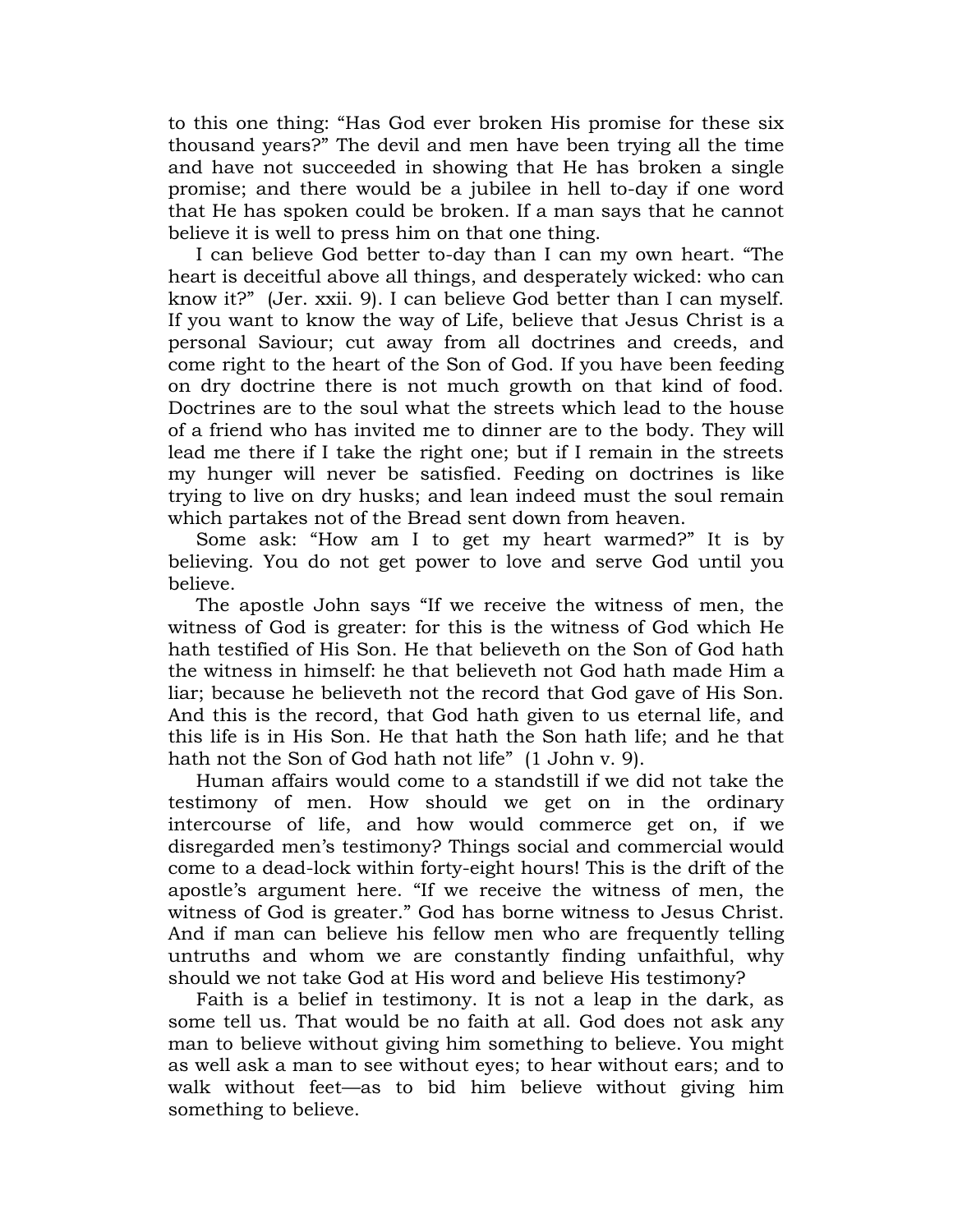When I started for California I procured a guide-book. This told me, that after leaving the State of Illinois, I should cross the Mississippi, and then the Missouri; get into Nebraska; then over the Rocky Mountains to the Mormon settlement at Salt Lake City, and by the way of the Sierra Nevada into San Francisco. I found the guide book all right as I went along; and I should have been a miserable sceptic if, having proved it to be correct three-fourths of the way, I had said that I would not believe it for the remainder of the journey.

Suppose a man, in directing me to the Post Office, gives me ten landmarks; and that, in my progress there, I find nine of them to be as he told me; I should have good reason to believe that I was coming to the Post Office.

And if, by believing, I get a new life, and a hope, a peace, a joy, and a rest to my soul, that I never had before; if I get self-control, and find that I have a power to resist evil and to do good, I have pretty good proof that I am in the right road to the "city which hath foundations, whose builder and maker is God." And if things have taken place, and are now taking place, as recorded in God"s Word, I have good reason to conclude that what yet remains will be fulfilled. And yet people talk of doubting. There can be no true faith where there is fear. Faith is to take God at His word, unconditionally. There cannot be true peace where there is fear. "Perfect love casteth out fear." How wretched a wife would be if she doubted her husband! and how miserable a mother would feel if after her boy had gone away from home she had reason, from his neglect, to question that son's devotion! True love never has a doubt.

There are three things indispensable to faith—knowledge, assent, and appropriation.

We must know God. "And this is life eternal, that they might *know* Thee, the only true God, and Jesus Christ whom Thou hast sent" (John xvii. 3). Then we must not only give our assent to what we know; but we must lay hold of the truth. If a man simply give his assent to the plan of salvation, it will not save him: he must accept Christ as his Saviour. He must receive and appropriate Him.

Some say they cannot tell how a man's life can be affected by his belief. But let some one cry out that some building in which we happen to be sitting, is on fire; and see how soon we should act on our belief and get out. We are all the time influenced by what we believe. We cannot help it. And let a man believe the record that God has given of Christ, and it will very quickly affect his whole life.

Take John v. 24. There is enough truth in that one verse for every soul to rest upon for salvation. It does not admit the shadow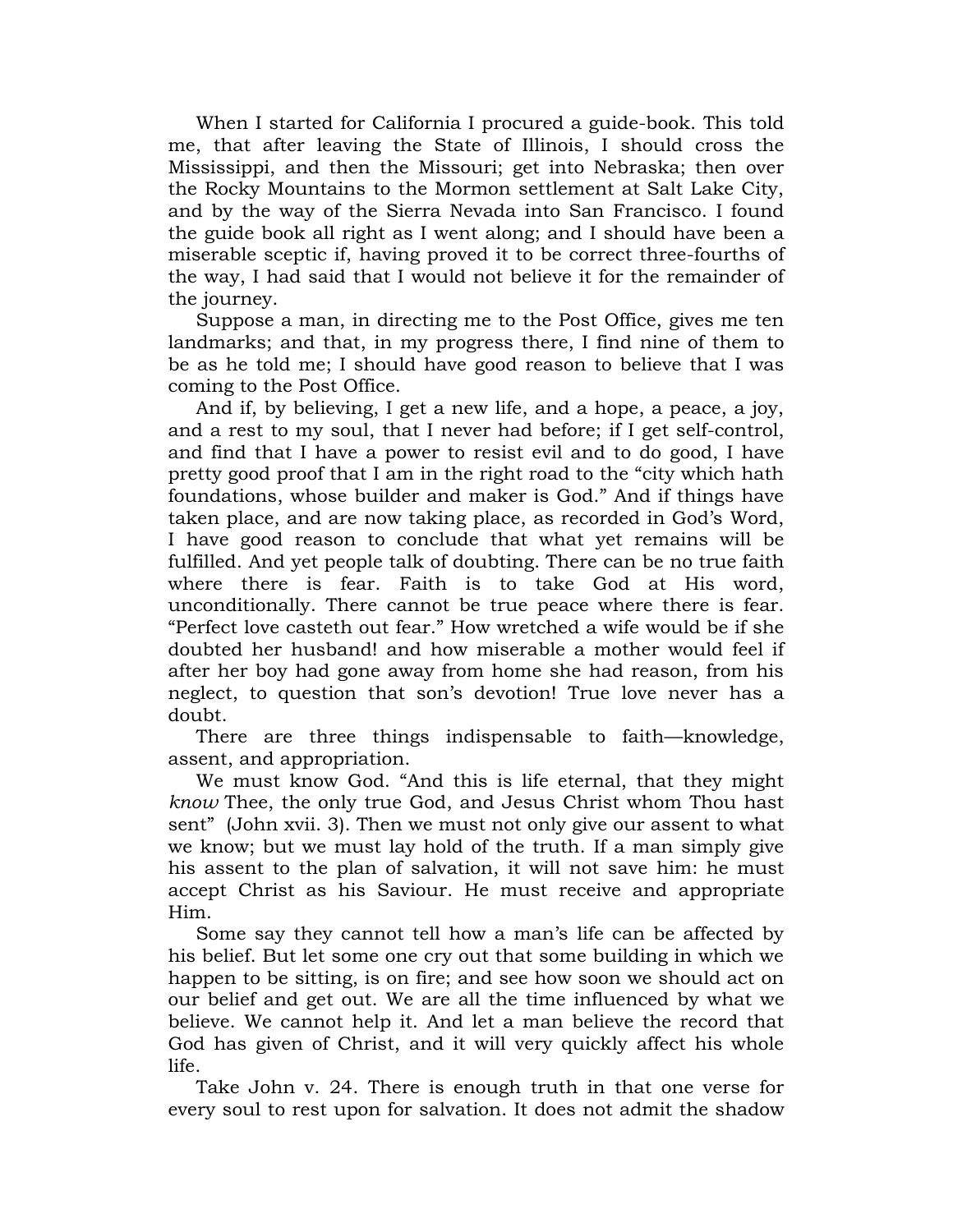of a doubt. "Verily, verily"—which means truly, truly—"I say unto you, He that heareth My word, and believeth on Him that sent Me, hath—*hath*—everlasting life, and shall not come into condemnation; but is passed from death unto life."

Now if a person really hears the word of Jesus and believes with the heart on God who sent the Son to be the Saviour of the world, and lays hold of and appropriates this great salvation, there is no fear of judgment. He will not be looking forward with dread to the Great White Throne; for we read in 1 John iv. 17: "Herein is our love made perfect, that we may have boldness in the day of judgment: because as He is, so are we in this world."

If we believe, there is for us no condemnation, no judgment. That is behind us, and passed; and we shall have boldness in the day of judgment.

I remember reading of a man who was on trial for his life. He had friends with influence; and they procured a pardon for him from the king on condition that he was to go through the trial, and be condemned. He went into court with the pardon in his pocket. The feeling ran very high against him, and the judge said that the court was shocked that he was so much unconcerned. But, when the sentence was pronounced, he pulled out the pardon, presented it, and walked out a free man. He has been pardoned; and so have we. Then let death come, we have nought to fear. All the gravediggers in the world cannot dig a grave large enough and deep enough to hold eternal life; all the coffin makers in the world cannot make a coffin large enough and tight enough to hold eternal life. Death has had his hand on Christ once, but never again.

Jesus said: "I am the Resurrection, and the Life: he that believeth in Me, though he were dead, yet shall he live: and whosoever liveth and believeth in Me shall never die" (John xi. 25, 26). And in the Apocalypse we read that the risen Saviour said to John, "I am He that liveth, and was dead; and, behold, I am alive for evermore" (Rev i. 18). Death cannot touch Him again.

We get life by believing. In fact we get more than Adam lost; for the redeemed child of God is heir to a richer and more glorious inheritance than Adam in Paradise could ever have conceived; yea, and that inheritance endures forever—it is inalienable.

I would much rather have my life hid with Christ in God than have lived in Paradise; for Adam might have sinned and fallen after being there ten thousand years. But the believer is safer, if these things become real to him. Let us make them a fact, and not a fiction. God has said it; and that is enough. Let us trust Him even where we cannot trace Him. Let the same confidence animate us that was in little Maggie as related in the following simple but touching incident which I read in the *Bible Treasury*:—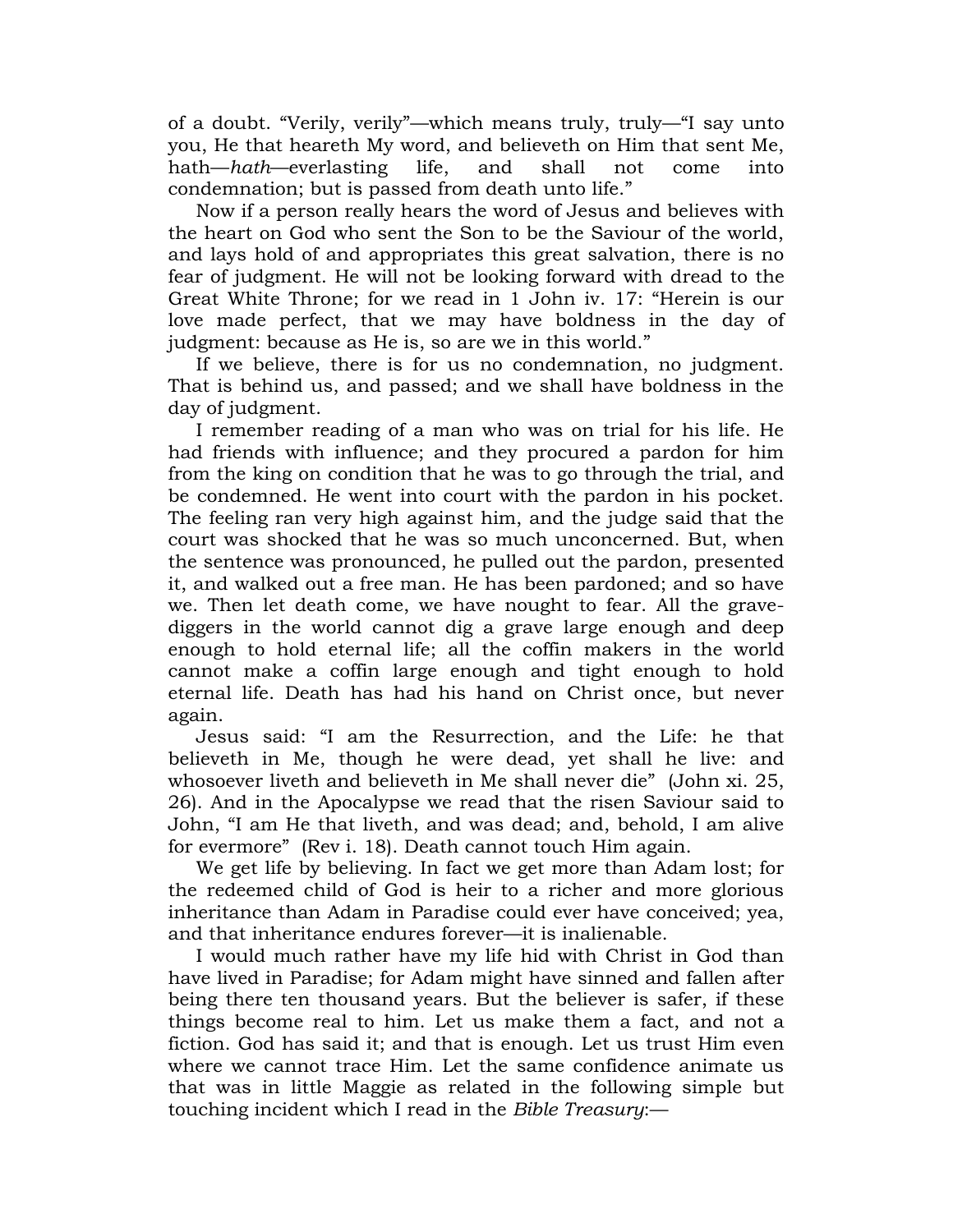"I had been absent from home for some days, and was wondering, as I again draw near the homestead, if my little Maggie, just able to sit alone, would remember me. To test her memory, I stationed myself where I could see her, but could not be seen by her, and called her name in the familiar tone, "Maggie!" She dropped her playthings, glanced around the room, and then looked down upon her toys. Again I repeated her name, "Maggie!" when she once more surveyed the room; but, not seeing her *father's* face, she looked very sad, and slowly resumed her employment. Once more I called, "Maggie!" when, dropping her playthings, and bursting into tears, she stretched out her arms in the direction whence the sound proceeded, knowing that, though she could not see him, her father *must be there*, FOR SHE KNEW HIS VOICE."

Now, we have power to see and to hear, and we have power to believe. It is all folly for the inquirers to take the ground that they cannot believe. They can, if they will. But the trouble with most people is that they have connected FEELING with BELIEVING. Now Feeling has nothing whatever to do with Believing. The Bible does not say—He that feeleth, or he that feeleth and believeth, hath everlasting life. Nothing of the kind. I cannot control my feelings. If I could, I should never feel ill, or have a headache or toothache. I should be well all the while. But I can believe God; and if we get our feet on that rock, let doubts and fears come and the waves surge around us, the anchor will hold.

Some people are all the time looking at their faith. Faith is the hand that takes the blessing. I heard this illustration of a beggar. Suppose you were to meet a man in the street whom you had known for years as being accustomed to beg; and you offered him some money, and he were to say to you: "I thank you; I don"t want your money: I am not a beggar." "How is that?" "Last night a man put a thousand dollars into my hands." "He did! How did you know it was good money?" "I took it to the bank and deposited it and have got a bank book." "How did you get this gift?" "I asked for alms; and after the gentleman talked with me he took out a thousand dollars in money and put it in my hand." "How do you know that he put it in the right hand?" "What do I care about which hand; so that I have got the money." Many people are always thinking whether the faith by which they lay hold of Christ is the right kind—but what is far more essential is to see that we have the right kind of Christ.

Faith is the eye of the soul; and who would ever think of taking out an eye to see if it were the right kind so long as the sight was perfect? It is not my taste, but it is what I taste, that satisfies my appetite. So, dear friends, it is taking God at His Word that is the means of our salvation. The truth cannot be made too simple.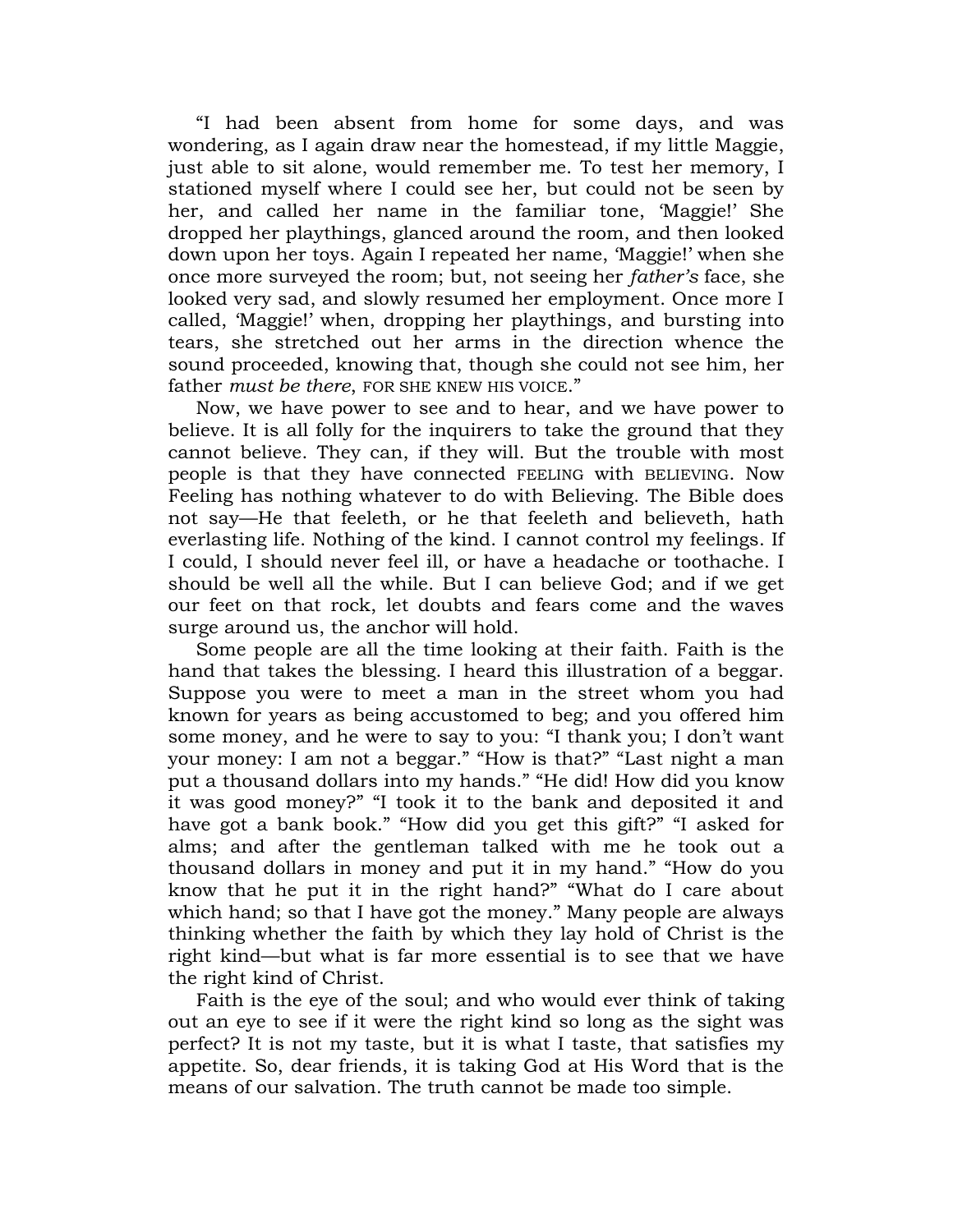There is a man living in the city of New York who has a home on the Hudson River. His daughter and her family went to spend the winter with him: and in the course of the season the scarlet fever broke out. One little girl was put in quarantine, to be kept separate from the rest. Every morning the old grandfather used to go and bid his grandchild, "Goodbye," before going to his business. On one of these occasions the little thing took the old man by the hand, and, leading him to a corner of the room, without saying a word she pointed to the floor where she had arranged some small crackers so they would spell out, "Grandpa, I want a box of paints." He said nothing. On his return home he hung up his overcoat and went to the room as usual: when his little grandchild, without looking to see if her wish had been complied with, took him into the same corner, where he saw spelled out in the same way, "Grandpa, I thank you for the box of paints." The old man would not have missed gratifying the child for anything. That was faith.

Faith is taking God at His Word; and those people who want some token are always getting into trouble. We want to come to this: GOD SAYS IT—LET US BELIEVE IT.

But some say, Faith is the gift of God. So is the air; but you have to breathe it. So is bread; but you have to eat it. So is water; but you have to drink it. Some are wanting a miraculous kind of feeling. That is not faith. "Faith cometh by hearing, and hearing by the Word of God" (Rom. x. 17). That is whence faith comes. It is not for me to sit down and wait for faith to come stealing over me with a strange sensation; but it is for me to take God at His Word. And you cannot believe, unless you have something to believe. So take the Word as it is written, and appropriate it, and lay hold of it.

In John vi. 47, 48 we read: "Verily, verily, I say unto you, He that believeth on Me hath everlasting life. I am that Bread of life." There is the bread right at hand. Partake of it. I might have thousands of loaves within my home, and as many hungry men in waiting. They might assent to the fact that the bread was there; but unless they each took a loaf and commenced eating, their hunger would not be satisfied. So Christ is the Bread of heaven; and as the body feeds on natural food, so the soul must feed on Christ.

If a drowning man sees a rope thrown out to rescue him he must lay hold of it; and in order to do so he must let go everything else. If a man is sick he must take the medicine—for simply looking at it will not cure him. A knowledge of Christ will not help the inquirer, unless he believes in Him, and takes hold of Him, as his only hope. The bitten Israelites might have believed that the serpent was lifted up; but unless they had looked they would not have lived (Num. xxi. 6-9).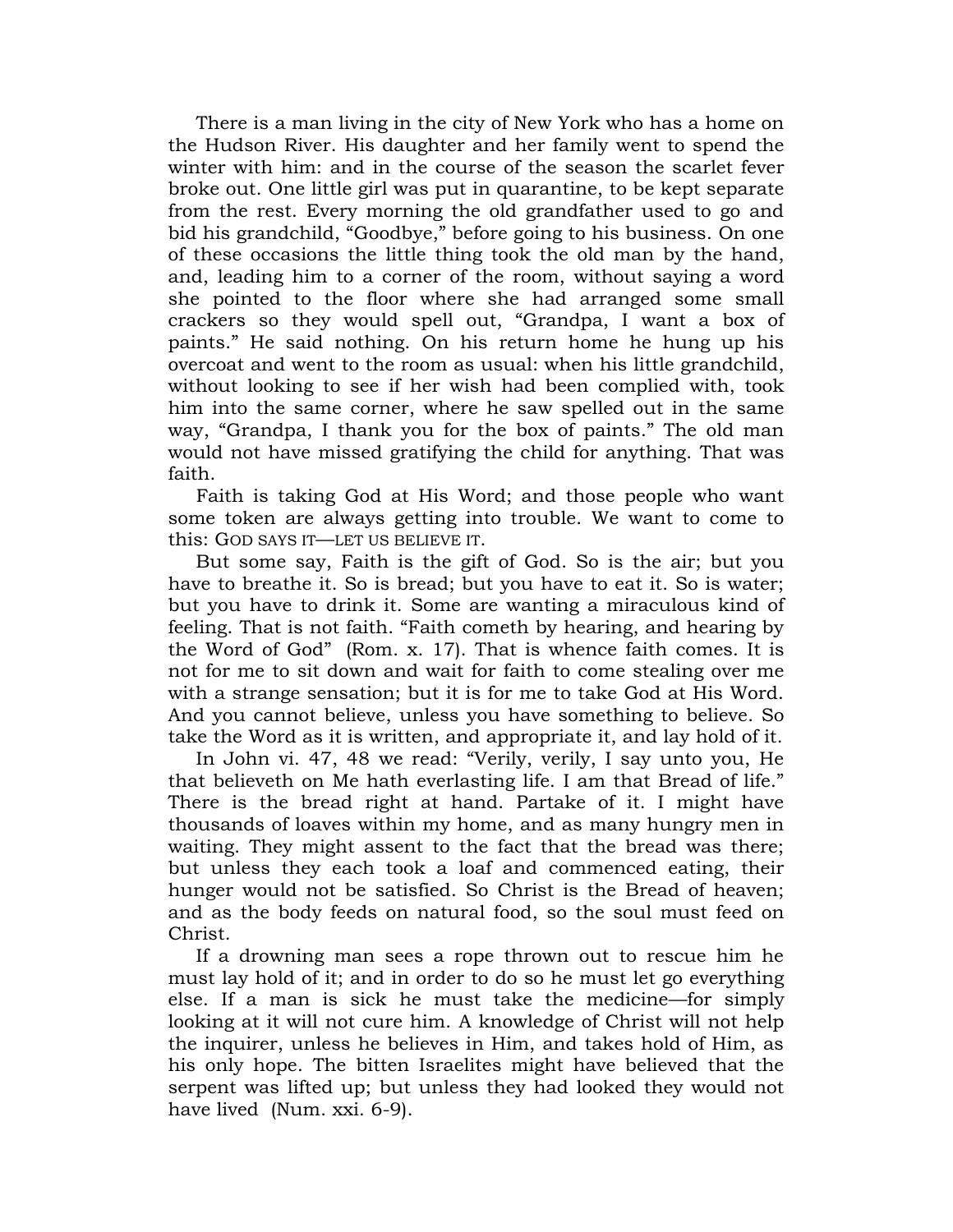I believe that a certain line of steamers will convey me across the ocean, because I have tried it: but this will not help another man who may want to go, unless he acts upon my knowledge. So a knowledge of Christ does not help us unless we act upon it. That is what it is to believe on the Lord Jesus Christ. It is to act on what we believe. As a man steps on board a steamer to cross the Atlantic, so we must take Christ and make a commitment of our souls to Him; and He has promised to keep all who put their trust in Him. To believe on the Lord Jesus Christ, is simply to take Him at His word.

#### CHAPTER IV.

#### *WORDS OF COUNSEL*.

#### "A bruised reed shall He not break."—ISAIAH xlii. 3; MATT. xii. 20.

<span id="page-33-0"></span>IT is dangerous for those who are seeking salvation to lean upon the experience of other people. Many are waiting for a repetition of the experience of their grandfather or grandmother. I had a friend who was converted in a field; and he thinks the whole town ought to go down into that meadow and be converted. Another was converted under a bridge; and he thinks that if any enquirer were to go there he would find the Lord. The best thing for the anxious is to go right to the Word of God. If there are any persons in the world to whom the Word ought to be very precious it is those who are asking how to be saved.

For instance a man may say, "I have no strength." Let him turn to Romans v. 6. "For when we were yet without strength, in due time Christ died for the ungodly." It is because we have no strength that we need Christ. He has come to give strength to the weak.

Another may say, "I cannot see." Christ says, "I am the Light of the world" (John viii. 12). He came, not only to give light, but "to open the blind eyes" (Isa. xlii. 7).

Another may say, "I do not think a man can be saved all at once." A person holding that view was in the Enquiry-room one night; and I drew his attention to Romans vi. 23. "The wages of sin is death; but the *gift* of God is eternal life through Jesus Christ our Lord." How long does it take to accept a gift? There must be a moment when you have it not, and another when you have it—a moment when it is another's, and the next when it is yours. It does not take six months to get eternal life. It may however in some cases be like the mustard seed, very small at the commencement. Some people are converted so gradually that, like the morning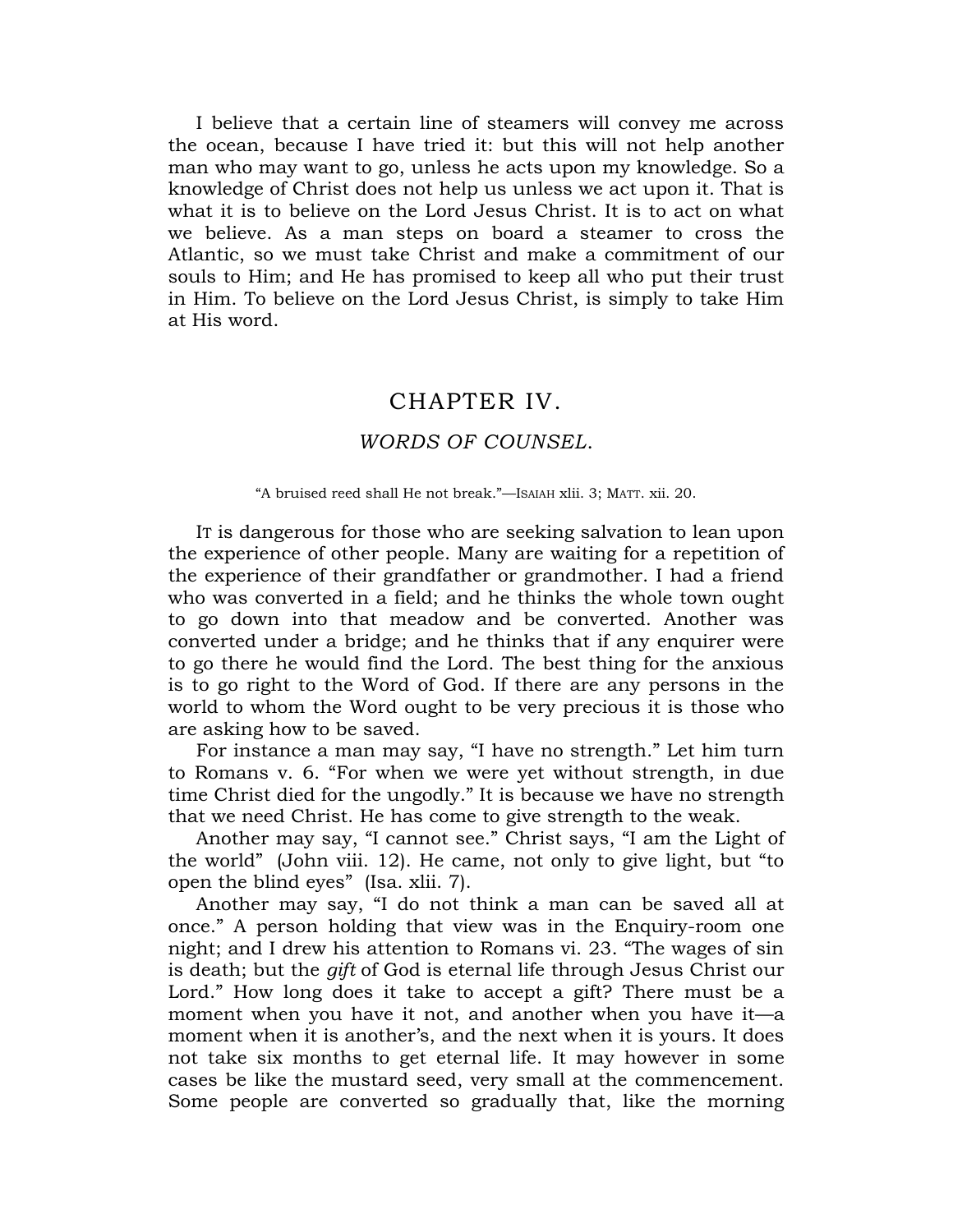light, it is impossible to tell when the dawn began; while, with others, it is like the flashing of a meteor, and the truth bursts upon them suddenly.

I would not go across the street to prove when I was converted; but what is important is for me to know that I really have been.

It may be that a child has been so carefully trained that it is impossible to tell when the new birth began; but there must have been a moment when the change took place, and when he became a partaker of the Divine nature.

Some people do not believe in SUDDEN CONVERSION. But I will challenge any one to show a conversion in the New Testament that was not instantaneous. "As Jesus passed by He saw Levi, the son of Alpheus, sitting at the receipt of custom, and said unto him, "Follow Me": and he arose and followed Him" (Matt. ix. 9). Nothing could be more sudden than that.

Zaccheus, the publican, sought to see Jesus; and because he was little of stature he climbed up a tree. When Jesus came to the place He looked up and saw him, and said, "Zaccheus, make haste, and come down" (Luke xix. 5). His conversion must have taken place somewhere between the branch and the ground. We are told that he received Jesus joyfully, and said, "Behold, Lord, the half of my goods I give to the poor; and if I have taken anything from any man by false accusation, I restore him fourfold" (Luke xix. 8). Very few in these days could say that in proof of their conversion.

The whole house of Cornelius was converted suddenly; for so Peter preached Christ to him and his company the Holy Ghost fell on them, and they were baptized. (Acts x.)

On the day of Pentecost three thousand gladly received the Word. They were not only converted, but they were baptized the same day. (Acts ii.)

And when Philip talked to the eunuch, as they went on their way, the eunuch said to Philip, "See, here is water: what doth hinder me to be baptized?" Nothing hindered. And Philip said, "If thou believest with all thine heart, thou mayest." And they both went down into the water; and the man of great authority under Candace, the queen of the Ethiopians, was baptized, and went on his way rejoicing. (Acts viii. 26-38.) You will find all through Scripture that conversions were sudden and instantaneous.

A man has been in the habit of stealing money from his employer. Suppose he has taken \$1,000 in twelve months; should we tell him to take \$500 the next year, and less the next year, and the next, until in five years the sum taken would be only \$50? That would be upon the same principle as gradual conversion.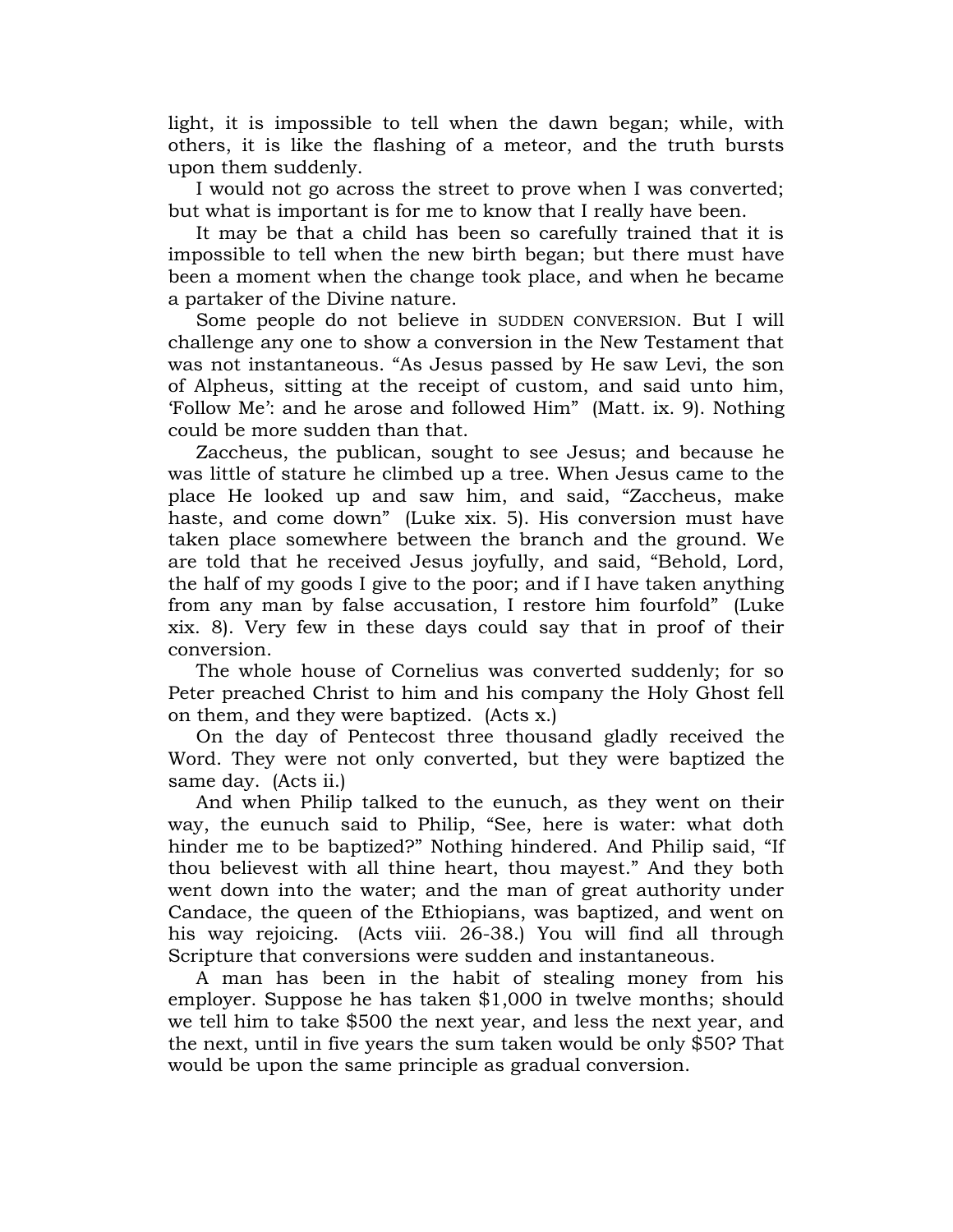If such a person were brought before the court and pardoned, because he could not change his mode of life all at once, it would be considered a very strange proceeding.

But the Bible says, "Let him that stole steal no more" (Eph. iv. 28). It is "right about face!" Suppose a person is in the habit of cursing one hundred times a day: should we advise him not to utter more than ninety oaths the following day, and eighty the next day; so that in the course of time he would get rid of the habit? The Saviour says, "Swear not at all." (Matt. v. 34.)

Suppose another man is in the habit of getting drunk and beating his wife twice a month; if he only did so once a month, and then only once in six months, that would be, upon the same ground, as reasonable as gradual conversion. Suppose Ananias had been sent to Paul, when he was on his way to Damascus breathing out threatenings and slaughter against the disciples, and casting them into prison, to tell him not to kill so many as he intended; and to let enmity die out of his heart gradually, but not all at once. Suppose he had been told that it would not do to stop breathing out threatenings and slaughter, and to commence preaching Christ all at once, because the philosophers would say that the change was so sudden it would not hold out; this would be the same kind of reasoning as is used by those who do not believe in instantaneous conversion.

Then another class say that they are afraid that they will not hold out. This is a numerous and very hopeful class. I like to see a man distrust himself. It is a good thing to get such to look to God, and to remember that it is not he who holds God, but that it is God who holds him. Some want to get hold of Christ; but the thing is to get Christ to take hold of you in answer to prayer. Let such read Psalm cxxi.; "I will lift up mine eyes unto the hills, from whence cometh my help. My help cometh from the Lord, which made heaven and earth. He will not suffer thy foot to be moved: He that keepeth thee will not slumber. Behold, He that keepeth Israel shall neither slumber nor sleep. The Lord is thy keeper; the Lord is thy shade upon thy right hand. The sun shall not smite thee by day, nor the moon by night. The Lord shall preserve thee from all evil: He shall preserve thy soul. The Lord shall preserve thy going out and thy coming in, from this time forth, and even for evermore."

Some one calls that the traveler's psalm. It is a beautiful psalm for those of us who are pilgrims through this world; and one with which we should be well acquainted.

God can do what He has done before. He kept Joseph in Egypt; Moses before Pharaoh; Daniel in Babylon; and enabled Elijah to stand before Ahab in that dark day. And I am so thankful that these I have mentioned were men of like passions with ourselves. It was God who made them so great. What man wants is to look to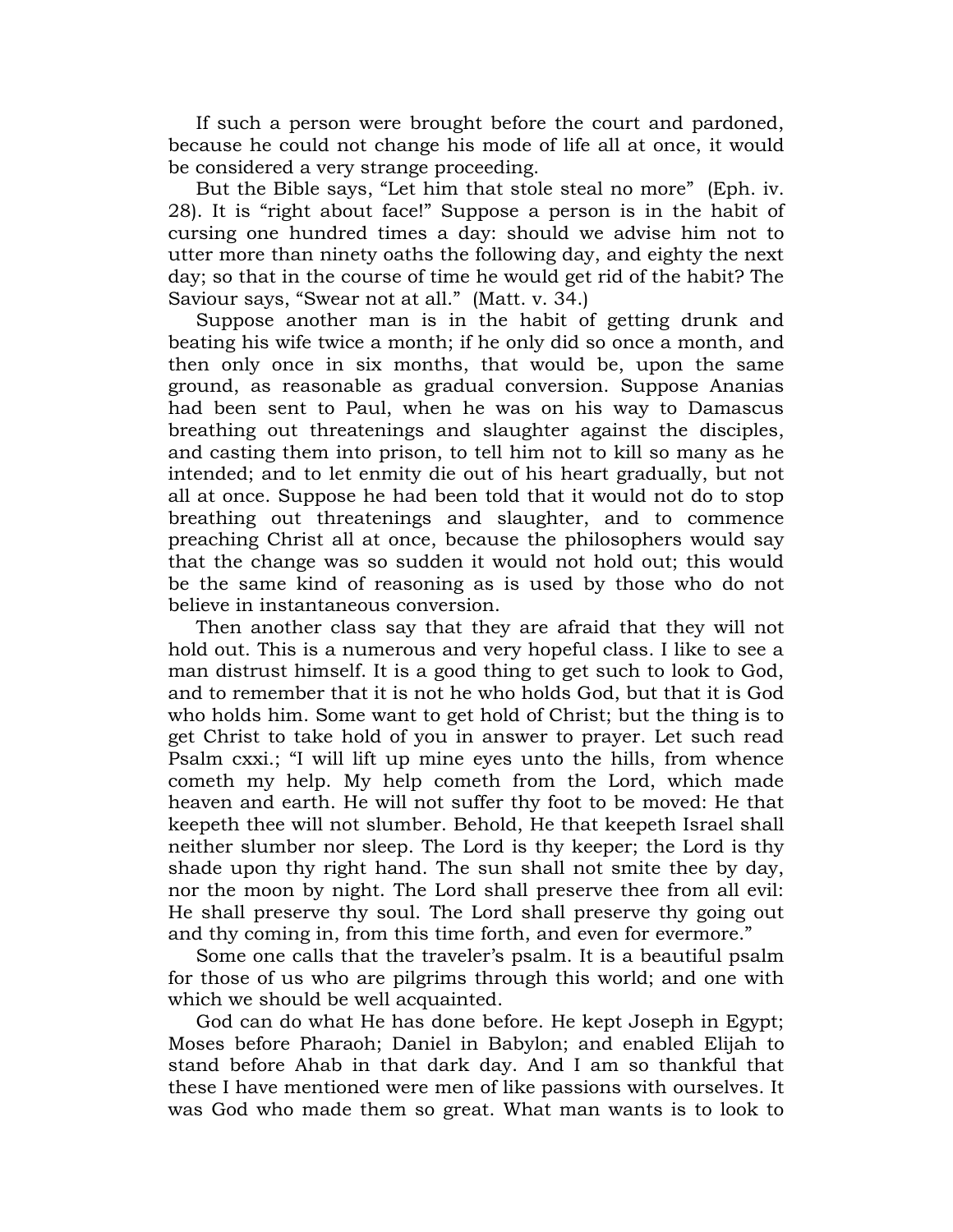God. Real true faith is man's weakness leaning on God's strength. When man has no strength, if he leans on God he becomes powerful. The trouble is that we have too much strength and confidence in ourselves.

Again in Hebrews vi. 17, 18: "Wherein God, willing more abundantly to show unto the heirs of promise the immutability of His counsel, confirmed it by an oath that by two immutable things, in which it was impossible for God to lie, we might have a strong consolation, who have fled for refuge to lay hold upon the hope set before us: which hope we have as an anchor of the soul, both sure and steadfast, and which entereth into that within the vail; whither the Forerunner is for us entered, even Jesus, made an high priest for ever after the order of Melchisedec."

Now these are precious verses to those who are afraid of falling, who fear that they will not hold out. It is God's work to hold. It is the Shepherd"s business to keep the sheep. Who ever heard of the sheep going to bring back the shepherd? People have an idea that they have to keep themselves and Christ too. It is a false idea. It is the work of the Shepherd to look after them, and to take care of those who trust Him. And He has promised to do it. I once heard that when a sea captain was dying he said, "Glory to God; the anchor holds." He trusted in Christ. His anchor had taken hold of the solid rock. An Irishman said, on one occasion, that "he trembled; but the Rock never did." We want to get sure footing.

In 2 Timothy i. 12 Paul says: "I know whom I have believed, and am persuaded that He is able to keep that which I have committed unto Him against that day." That was Paul"s persuasion.

During the late war of the rebellion, one of the chaplains, going through the hospitals, came to a man who was dying. Finding that he was a Christian, he asked to what persuasion he belonged, and was told "Paul"s persuasion." "Is he a Methodist?" he asked; for the Methodists all claim Paul. "No." "Is he a Presbyterian?" for the Presbyterians lay special claim to Paul. "No," was the answer. "Does he belong to the Episcopal Church?" for all the Episcopalian brethren contend that they have a claim to the Chief Apostle. "No," he was not an Episcopalian. "Then, to what persuasion does he belong?" "I am persuaded that He is able to keep that which I have committed unto Him against that day." It is a grand persuasion; and it gave the dying soldier rest in a dying hour.

Let those who fear that they will not hold out turn to the 24th verse of the Epistle of Jude: "Now unto Him that is able to keep you from falling, and to present you faultless before the presence of His glory with exceeding joy."

Then look at Isaiah xli. 10: "Fear thou not; for I am with thee: be not dismayed; for I am thy God: I will strengthen thee; yea, I will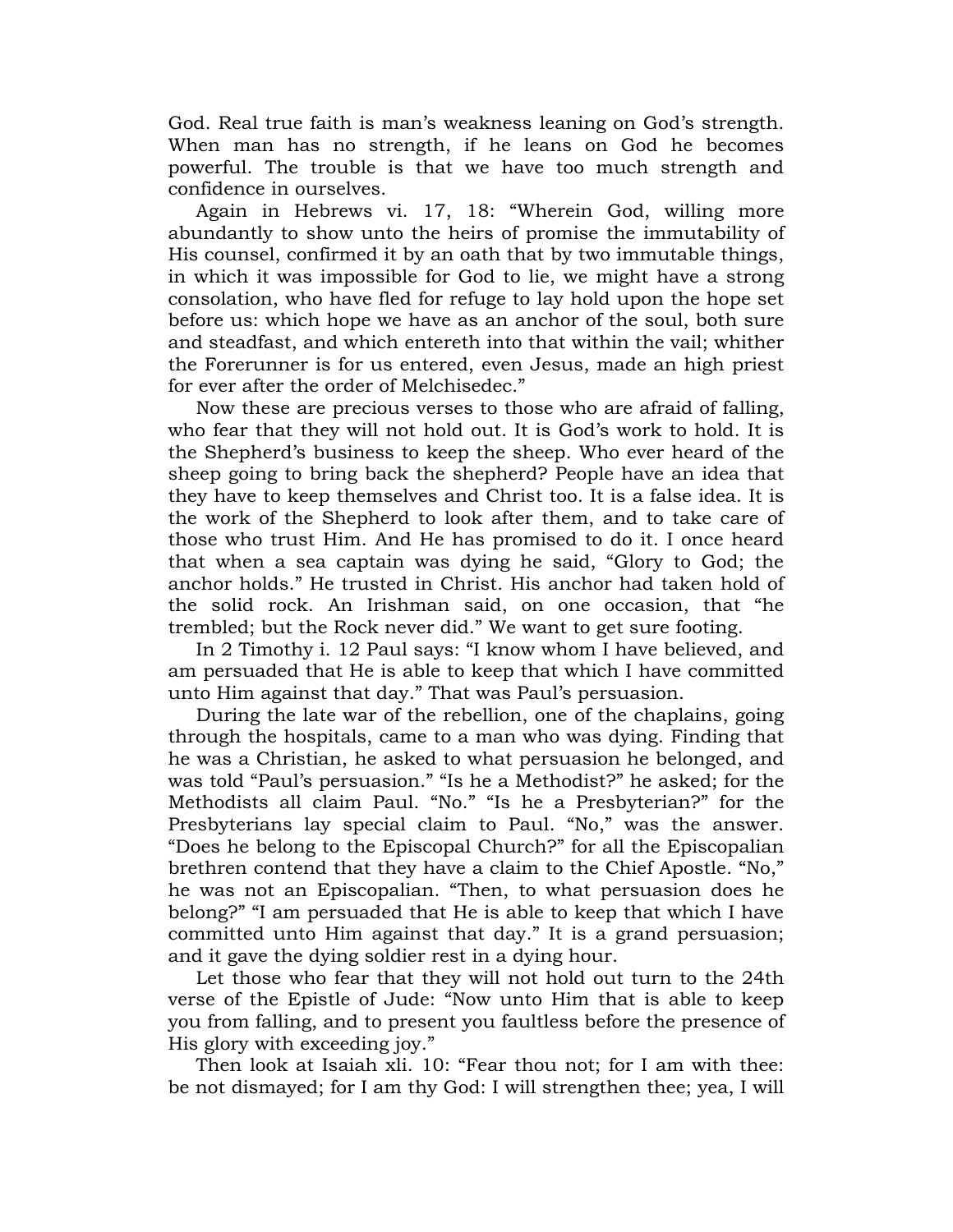help thee; yea, I will uphold thee with the right hand of My righteousness."

Then see verse 13: "For I the Lord thy God will hold thy right hand, saying unto thee, Fear not; I will help thee."

Now if God has got hold of my right hand in His, cannot He hold me and keep me? Has not God the power to keep? The great God who made heaven and earth can keep a poor sinner like you and like me if we trust Him. To refrain from feeling confidence in God for fear of falling—would be like a man who refused a pardon, for fear that he should get into prison again; or a drowning man who refused to be rescued, for fear of falling into the water again.

Many men look forth at the Christian life, and fear that they will not have sufficient strength to hold out to the end. They forget the promise that "as thy days, thy strength" (Deut. xxxiii. 25). It reminds me of the pendulum to the clock which grew disheartened at the thought of having to travel so many thousands of miles; but when it reflected that the distance was to be accomplished by "tick, tick, tick," it took fresh courage to go its daily journey. So it is the special privilege of the Christian to commit himself to the keeping of his heavenly Father and to trust Him day by day. It is a comforting thing to know that the Lord will not begin the good work without also finishing it.

There are two kinds of sceptics—one class with honest difficulties; and another class who delight only in discussion. I used to think that this latter class would always be a thorn in my flesh; but they do not prick me now. I expect to find them right along the journey. Men of this stamp used to hang around Christ to entangle Him in His talk. They come into our meetings to hold a discussion. To all such I would commend Paul"s advice to Timothy: "But foolish and unlearned questions avoid; knowing that they do gender strifes." (2 Tim. ii. 23.) Unlearned questions: Many young converts make a woful mistake. They think they are to defend the whole Bible. I knew very little of the Bible when I was first converted; and I thought that I had to defend it from beginning to end against all comers; but a Boston infidel got hold of me, floored all my arguments at once, and discouraged me. But I have got over that now. There are many things in the Word of God that I do not profess to understand.

When I am asked what I do with them. I say, "I don't do anything."

"How do you explain them?" "I don"t explain them."

"What do you do with them?" "Why, I believe them."

And when I am told, "I would not believe anything that I do not understand," I simply reply that I do.

There are many things which were dark and mysterious five years ago, on which I have since had a flood of light; and I expect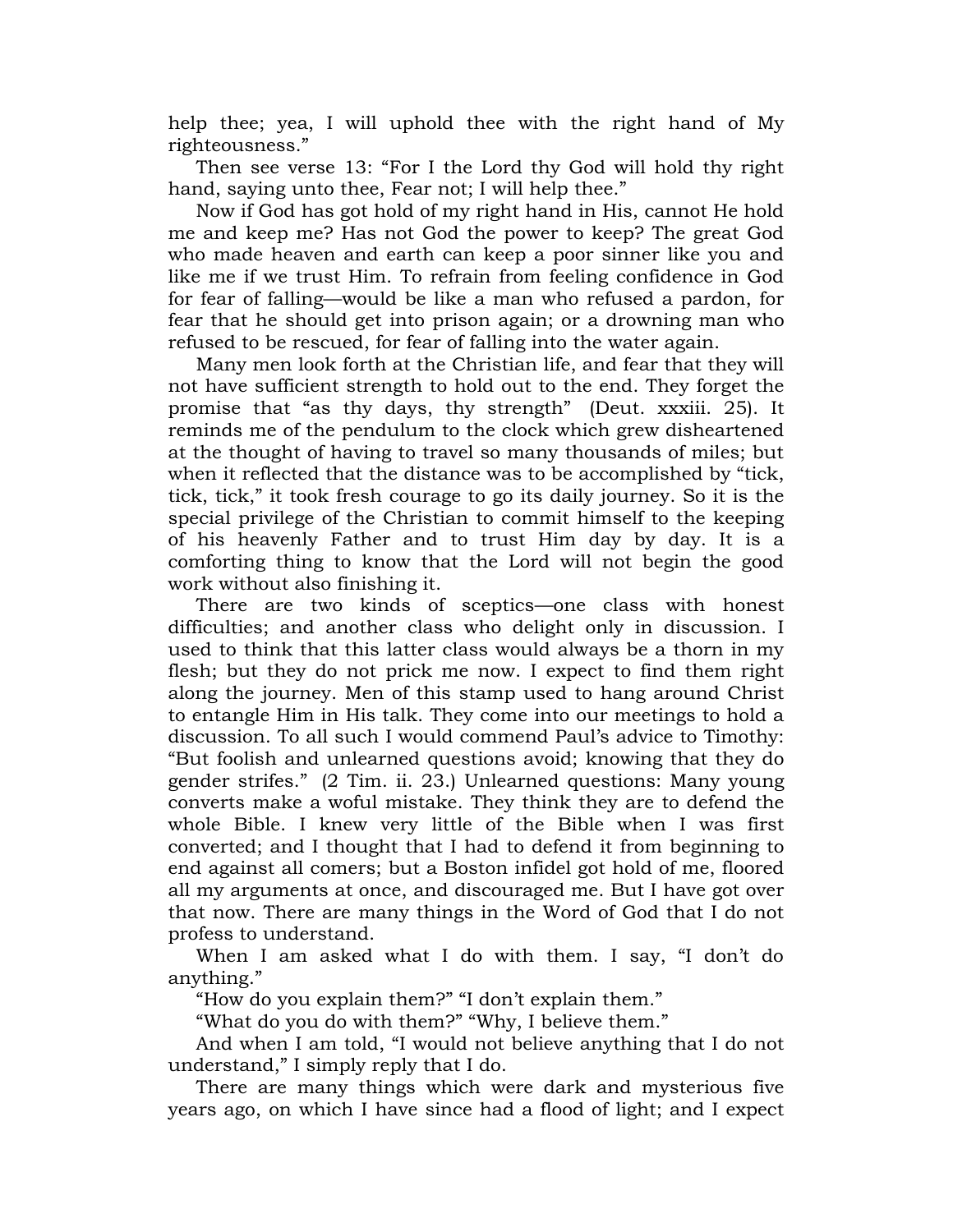to be finding out something fresh about God throughout eternity. I make a point of not discussing disputed passages of Scripture. An old divine has said that some people, if they want to eat fish, commence by picking the bones. I leave such things till I have light on them. I am not bound to explain what I do not comprehend. "The secret things belong unto the Lord our God: but those things which are revealed belong unto us, and to our children, for ever" (Deut. xxii. 29); and these I take, and eat, and feed upon, in order to get spiritual strength.

Than there is a little sound advice in Titus iii. 9. "But avoid foolish questions, and genealogies, and contentions, and strivings about the law; for they are unprofitable and vain."

But now here comes an honest sceptic. With him I would deal as tenderly as a mother with her sick child. I have no sympathy with those people who, because a man is sceptical, cast him off and will have nothing to do with him.

I was in an Inquiry-meeting, some time ago, and I handed over to a Christian lady, whom I had known some time, one who was sceptical. On looking round soon after I noticed the enquirer marching out of the hall. I asked, "Why have you let her go?" "Oh, she is a sceptic!" was the reply. I ran to the door and got her to stop, and introduced her to another Christian worker who spent over an hour in conversation and prayer with her. He visited her and her husband; and, in the course of a week, that intelligent lady cast off her scepticism and came out an active Christian. It took time, tact, and prayer; but if a person of this class is honest we ought to deal with such an one as the Master would have us.

Here are a few passages for doubting enquirers:

"If any man will do His will, he shall know of the doctrine, whether it be of God, or whether I speak of myself" (John vii. 17). If a man is not willing to do the will of God he will not know the doctrine. There is no class of sceptics who are ignorant of the fact that God desires them to give up sin; and if a man is willing to turn from sin and take the light and thank Him for what He does give, and not expect to have light on the whole Bible all at once, he will get more light day by day; make progress step by step; and be led right out of darkness into the clear light of heaven.

In Daniel xii. 10 we are told: "Many shall be purified, and made white, and tried: but the wicked shall do wickedly; and none of the wicked shall understand; but the wise shall understand."

Now God will never reveal His secrets to His enemies. Never! And if a man persists in living in sin he will not know the doctrines of God.

"The secret of the Lord is with them that fear Him; and He will show them His covenant" (Ps. xxv. 14).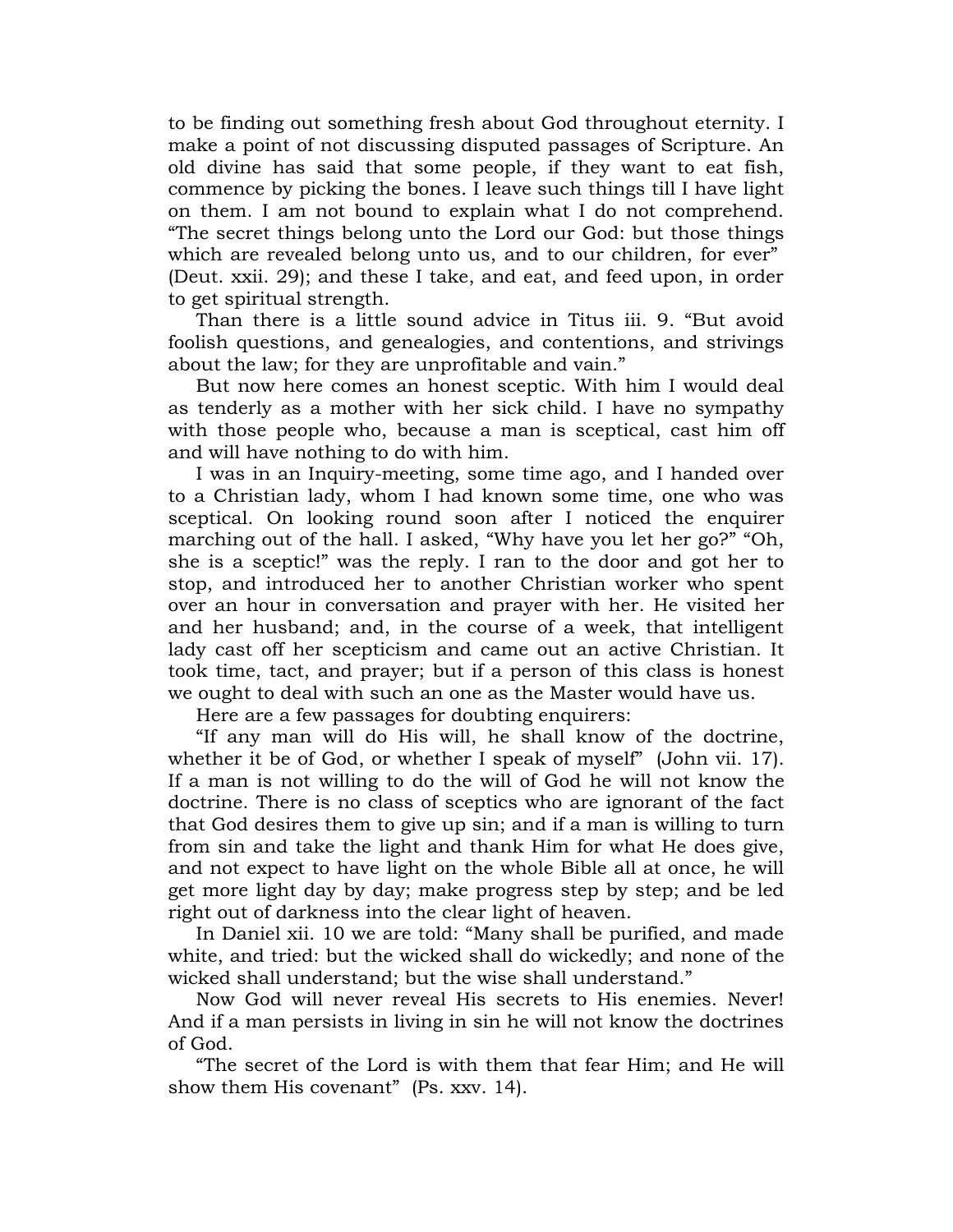And in John xv. 15 we read: "Henceforth I call you not servants; for the servant knoweth not what his Lord doeth: but I have called you friends; for all things that I have heard of my Father I have made known unto you." When you become friends of Christ you will know His secrets. The Lord said, "Shall I hide from Abraham the things which I do?" (Gen. xviii. 17).

Now those who resemble God are the most likely to understand God. If a man is not willing to turn from sin he will not know God"s will, nor will God reveal His secrets to him. But if a man is willing to turn from sin he will be surprised to see how the light will come in!

I remember one night when the Bible was the driest and darkest book in the universe to me. The next day it became entirely different. I thought I had the key to it. I had been born of the Spirit. But before I knew anything of the mind of God I had to give up my sin. I believe God meets every soul on the spot of selfsurrender; and when they are willing to let Him guide and lead. The trouble with many sceptics is their self-conceit. They know more than the Almighty! and they do not come in a teachable spirit. But the moment a man comes in a receptive spirit he is blessed; for "If any of you lack wisdom, let him ask of God, that giveth to all men liberally, and upbraideth not; and it shall be given him" (James i. 5).

# CHAPTER V.

### *A DIVINE SAVIOUR*.

"Thou art THE CHRIST, the Son of the living God."

(MATTHEW xvi. 1; JOHN vi. 69.)

WE meet with a certain class of Enquirers who do not believe in the Divinity of Christ. There are many passages that will give light on this subject.

In 1 Corinthians xv. 47, we are told: "The first man is of the earth earthy: the second man is the Lord from heaven."

In 1 John v. 20: "We know that the Son of God is come, and hath given us an understanding, that we may know Him that is true; and we are in Him that is true, even in His Son Jesus Christ. This is the true God, and eternal life."

Again in John xvii. 3: "And this is life eternal, that they might know Thee, the only true God; and Jesus Christ, whom Thou hast sent."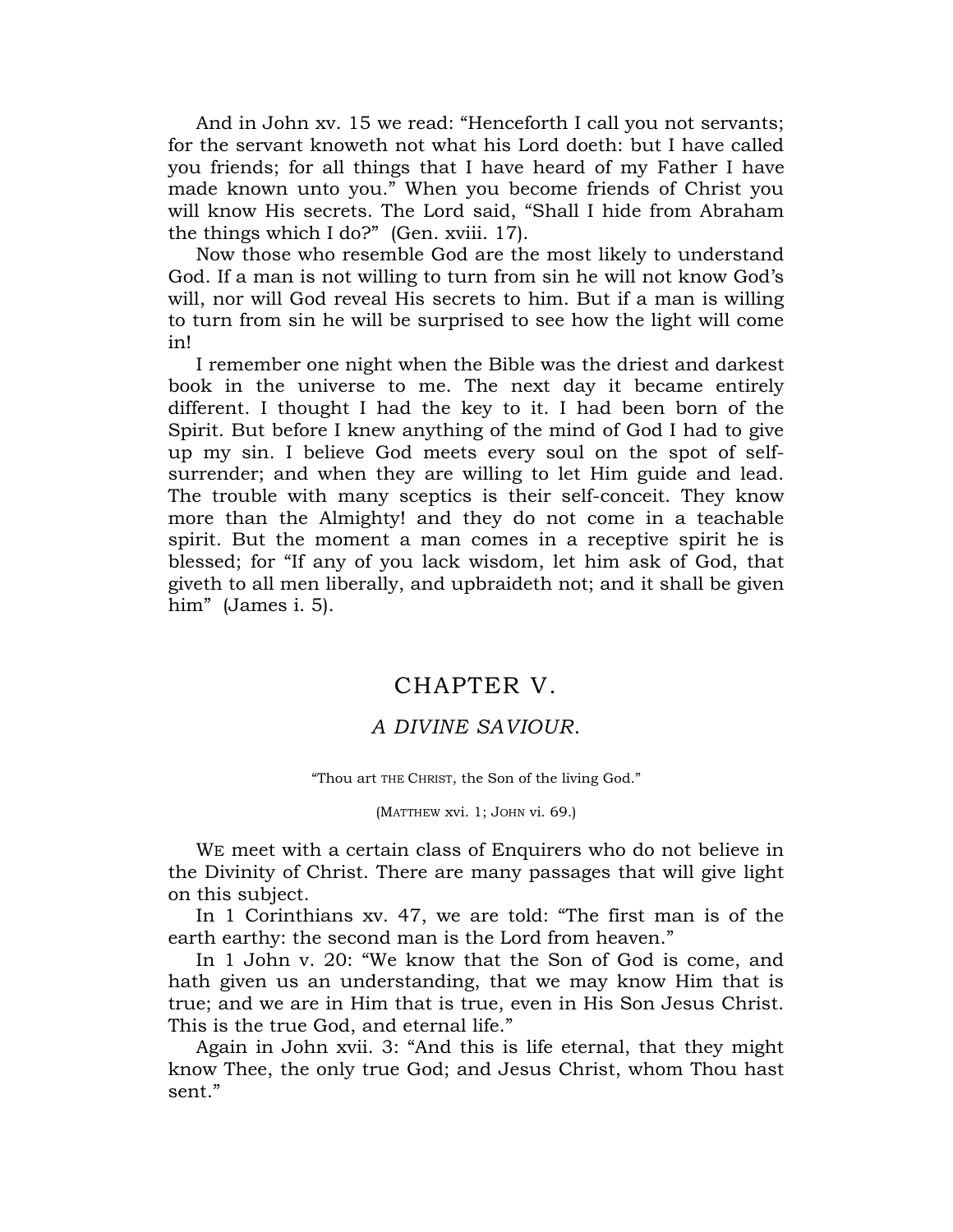And then, in Mark xiv. 60: "The high priest stood up in the midst, and asked Jesus, saying, Answerest Thou nothing? What is it which these witness against thee? But He held His peace, and answered nothing. Again the high priest asked Him, and said unto Him, Art Thou the Christ, the Son of the Blessed? And Jesus said, I am: and ye shall see the Son of Man sitting on the right hand of power, and coming in the clouds of heaven. Then the high priest rent his clothes, and saith, What need we any further witnesses? Ye have heard the blasphemy: what think ye? And they all condemned Him to be guilty of death."

Now what brought me to believe in the Divinity of Christ was this: I did not know where to place Christ, or what to do with Him, if He were not divine. When I was a boy I thought that He was a good man like Moses, Joseph, or Abraham. I even thought that He was the best man who had ever lived on the earth. But I found that Christ had a higher claim. He claimed to be God-Man, to be divine; to have come from heaven. He said: "Before Abraham was I am" (John viii. 58). I could not understand this; and I was driven to the conclusion—and I challenge any candid man to deny the inference, or meet the argument—that Jesus Christ is either an impostor or deceiver, or He is the God-Man—God manifest in the flesh. And for these reasons. The first commandment is, "Thou shalt have no other gods before Me" (Exod. xx. 2). Look at the millions throughout Christendom who worship Jesus Christ as God. If Christ be not God this is idolatry. We are all guilty of breaking the first commandment if Jesus Christ were mere man—if He were a created being, and not what He claims to be.

Some people, who do not admit His divinity, say that He was the best man who ever lived; but if He were not Divine, for that very reason He ought not to be reckoned a good man, for He laid claim to an honor and dignity to which these very people declare He had no right or title. That would rank Him as a deceiver.

Others say that He thought He was divine, but that He was deceived. As if Jesus Christ were carried away by a delusion and deception, and thought that He was more than He was! I could not conceive of a lower idea of Jesus Christ than that. This would not only make Him out an impostor; but that He was out of His mind, and that He did not know who He was, or where He came from. Now if Jesus Christ was not what He claimed to be, the Saviour of the world; and if He did not come from heaven, He was a gross deceiver.

But how can any one read the life of Jesus Christ and make Him out a deceiver? A man has generally some motive for being an impostor. What was Christ"s motive? He knew that the course He was pursuing would conduct Him to the cross; that His name would be cast out as vile; and that many of His followers would be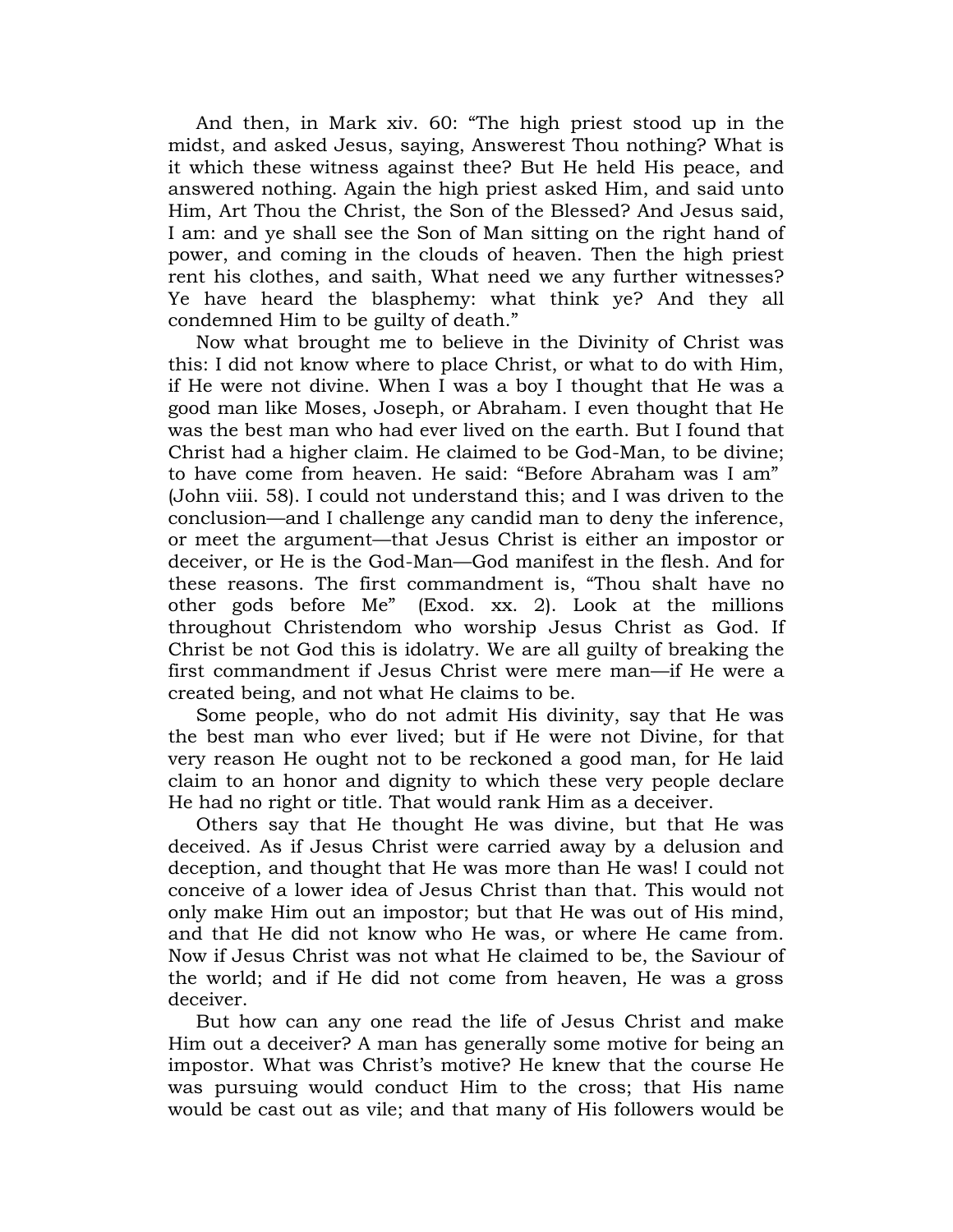called upon to lay down their lives for His sake. Nearly every one of the apostles were martyrs; and they were considered as offscouring and refuse in the midst of the people. If a man is an impostor, he has a motive at the back of his hypocrisy. But what was Christ's object? The record is that "He went about doing good." This is not the work of an impostor. Do not let the enemy of your soul deceive you.

In John v. 21 we read: "For as the Father raiseth up the dead, and quickeneth them; even so the Son quickeneth whom He will. For the Father judgeth no man, but hath committed all judgment unto the Son: that all men should honor the Son, even as they honor the Father. He that honoureth not the Son, honoureth not the Father which hath sent Him."

Now notice: by the Jewish law if a man were a blasphemer he was to be put to death; and supposing Christ to be merely human if this be not blasphemy I do not know where you will find it. "He that honoureth not the Son, honoureth not the Father." That is downright blasphemy if Christ be not divine. If Moses, or Elijah, or Elisha, or any other mortal had said, "You must honour me as you honor God;" and had put himself on a level with God, it would have been downright blasphemy.

The Jews put Christ to death because they said that He was not what He claimed to be. It was on that testimony He was put under oath. The high priest said: "I adjure Thee by the living God, that Thou tell us whether Thou be the Christ, the Son of God" (Matt. xxvi. 63). And when the Jews came round Him and said, "How long dost Thou make us to doubt? If Thou be the Christ tell us plainly." Jesus said, "I and My Father are one." Then the Jews took up stones again to stone Him. (John x. 24-33.) They said they did not want to hear more, for that was blasphemy. It was for declaring Himself to be the Son of God that He was condemned and put to death. (Matt. xxvi. 63-66).

Now if Jesus Christ were mere man the Jews did right, according to their law, in putting Him to death. In Leviticus xxiv. 16, we read: "And he that blasphemeth the name of the Lord, he shall surely be put to death, and all the congregation shall certainly stone him: as well the stranger, as he that is born in the land, when he blasphemeth the name of the Lord, shall be put to death."

This law obliged them to put to death every one who blasphemed. It was making the statement that He was divine that cost Him His life; and by the Mosaic law He ought to have suffered the death penalty. In John xvi. 15, Christ says, "All things that the Father hath are Mine: therefore said I, that He shall take of Mine, and shall show it unto you." How could He be merely a good man and use language as that?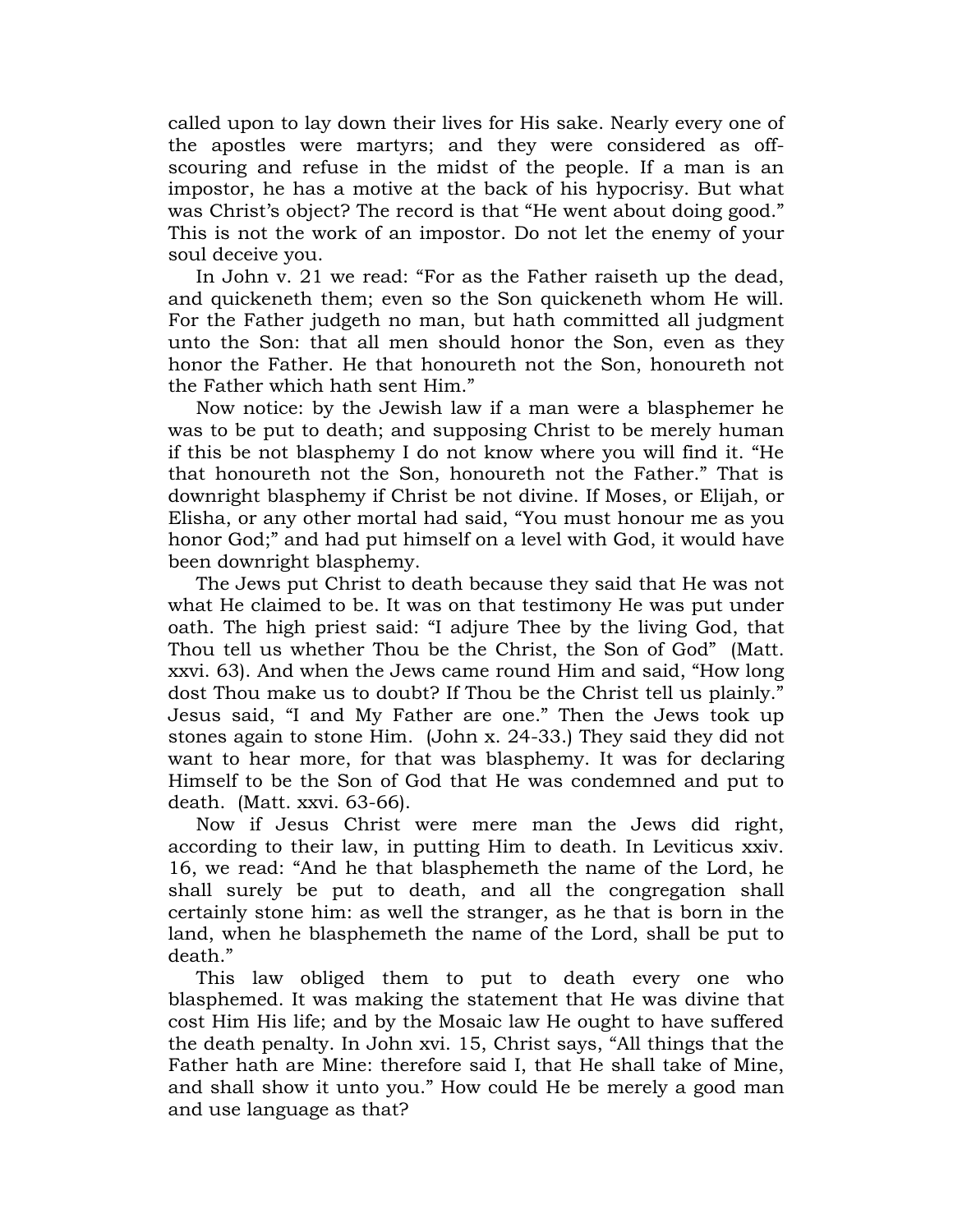No doubt has ever entered my mind on the point since I was converted.

A notorious sinner was once asked how he could prove the divinity of Christ. His answer was, "Why, He has saved me; and that is a pretty good proof, is it not?"

An infidel on one occasion said to me, "I have been studying the life of John the Baptist, Mr. Moody. Why don"t you preach him? He was a greater character than Christ. You would do a greater work." I said to him, "My friend, you preach John the Baptist; and I will follow you and preach Christ: and we will see who will do the most good." "You will do the most good," he said, "because the people are so superstitious." Ah! John was beheaded; and his disciples begged his body and buried it: but Christ has risen from the dead; He has "ascended on high; He has led captivity captive; and received gifts for men." (Ps. lxviii. 18.)

Our Christ LIVES. Many people have not found out that Christ has risen from the grave. They worship a dead Saviour, like Mary, who said, "They have taken away my Lord; and I know not where they have laid Him." (John xx. 13.) That is the trouble with those who doubt the divinity of our Lord.

Then look at Matthew xviii. 20. "Where two or three are gathered together in My name, there am I in the midst of them." "THERE AM I." Well now, if He is a mere man, how can He be there? All these are strong passages.

Again in Matthew xxviii. 18. "And Jesus came and spake unto them, saying, All power is given unto Me in heaven and in earth." Could He be a mere man and talk in that way? "All power is given unto Me in heaven and in earth!"

Then again in Matthew xxviii. 20. "Teaching them to observe all things whatsoever I have commanded you; and, lo, I am with you alway, even unto the end of the world." If He were mere man, how could He be with us? Yet He says, "I am with you away, even unto the end of the world!"

Then again in Mark ii. 7. "Why doth this Man thus speak blasphemies? who can forgive sins but God only? And immediately when Jesus perceived in His Spirit that they reasoned within themselves, He said unto them, Why reason ye these things in your hearts? Whether is it easier to say to the sick of the palsy, Thy sins be forgiven thee, or to say, Arise and take up thy bed and walk?"

Some men will meet you and say, "Did not Elisha also raise the dead?" Notice that in the rare instances in which men have raised the dead, they did it by the power of God. They called on God to do it. But when Christ was on earth He did not call upon the Father to bring the dead to life, When He went to the house of Jairus He said, "Damsel, I say unto thee, Arise." (Mark v. 41.)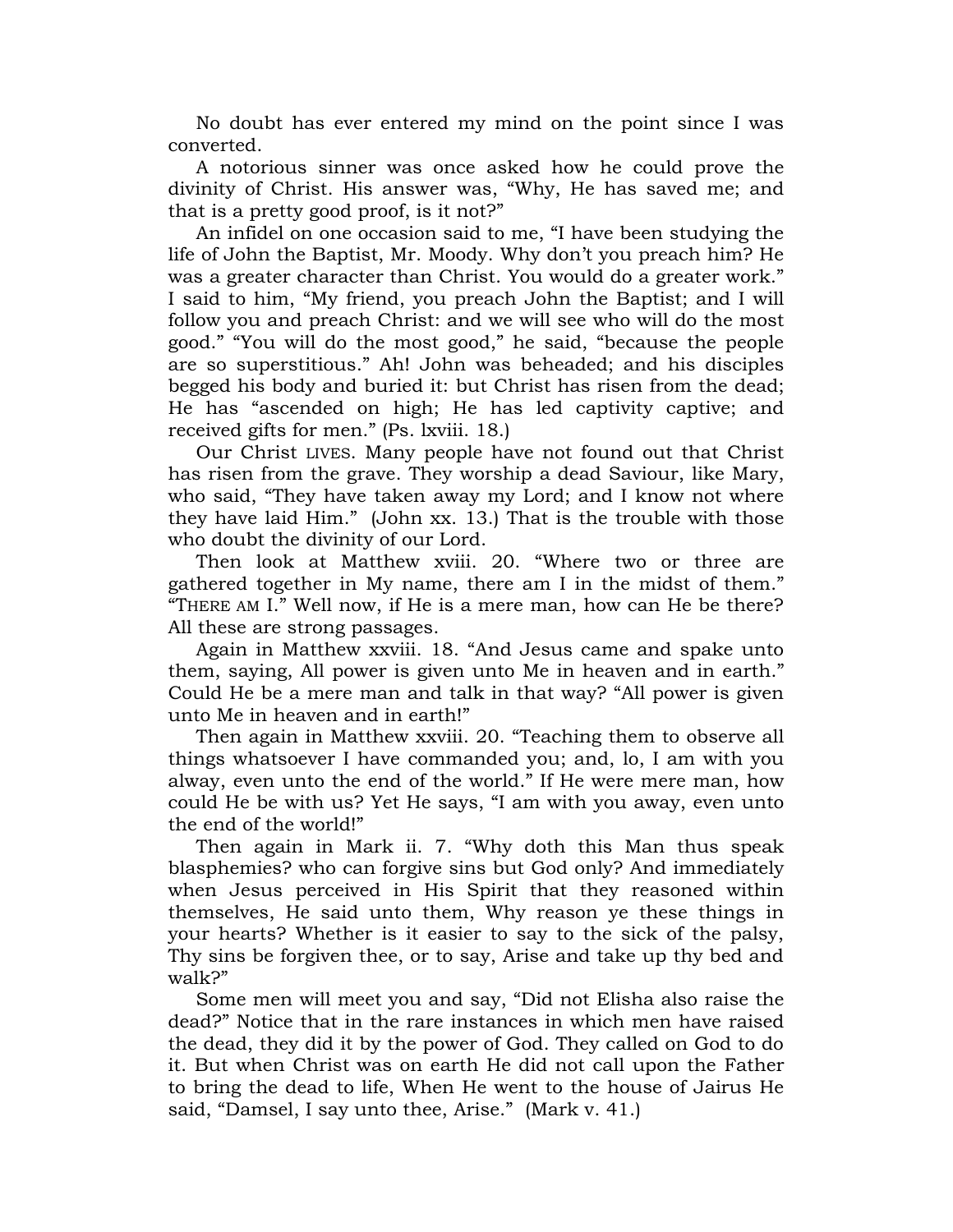He had power to impart life. When they were carrying the young man out of Nain He had compassion on the widowed mother and came and touched the bier and said, "Young man, I say unto thee, Arise." (Luke vii. 14.)

He spake; and the dead arose.

And when He raised Lazarus He called with a loud voice, "Lazarus, come forth!" (John xi. 43.) And Lazarus heard, and came forth.

Some one has said, It was a good thing that Lazarus was mentioned by name, or all the dead within the sound of Christ's voice would immediately have risen.

In John v. 25, Jesus says: "Verily, verily, I say unto you, The hour is coming, and now is, when the dead shall hear the voice of the Son of God; and they that hear shall live." What blasphemy would this have been, had He not been divine! The proof is overwhelming, if you will but examine the Word of God.

And then another thing—no good man except Jesus Christ has ever allowed anybody to worship him. When this was done He never rebuked the worshiper. In John ix. 38, we read that when the blind man was found by Christ he said, "Lord, I believe. And he worshiped Him." The Lord did not rebuke him.

Then again, Revelation xxii. 6, runs thus: "And he said unto me, These things are faithful and true; and the Lord God of the holy prophets sent His angel to show unto His servants the things which must shortly be done. Behold, I come quickly: blessed is he that keepeth the sayings of the prophecy of this book. And I John saw these things and heard them. And when I had heard and seen, I fell down to worship before the feet of the angel which showed me these things. Then saith He unto me, See thou do it not; for I am thy fellow-servant and of thy brethren the prophets, and of them which keep the sayings of this book, *worship God*."

We see here that even that angel would not allow John to worship him. Even an angel from heaven! And if Gabriel came down here from the presence of God it would be a sin to worship him, or any seraph, or any cherub, or Michael, or any archangel.

"WORSHIP GOD!" And if Jesus Christ were not God manifest in the flesh we are guilty of idolatry in worshiping Him. In Matthew xiv. 33, we read: "Then they that were in the ship came and *worshiped* Him, saying, Of a truth Thou art the Son of God." He did not rebuke them.

And in Matthew viii. 2, we also read: "And, behold, there came a leper and *worshiped* Him, saying, Lord, if Thou wilt, Thou canst make me clean."

In Matthew xv. 25: "Then came she, and *worshiped* Him, saying, Lord, help me!"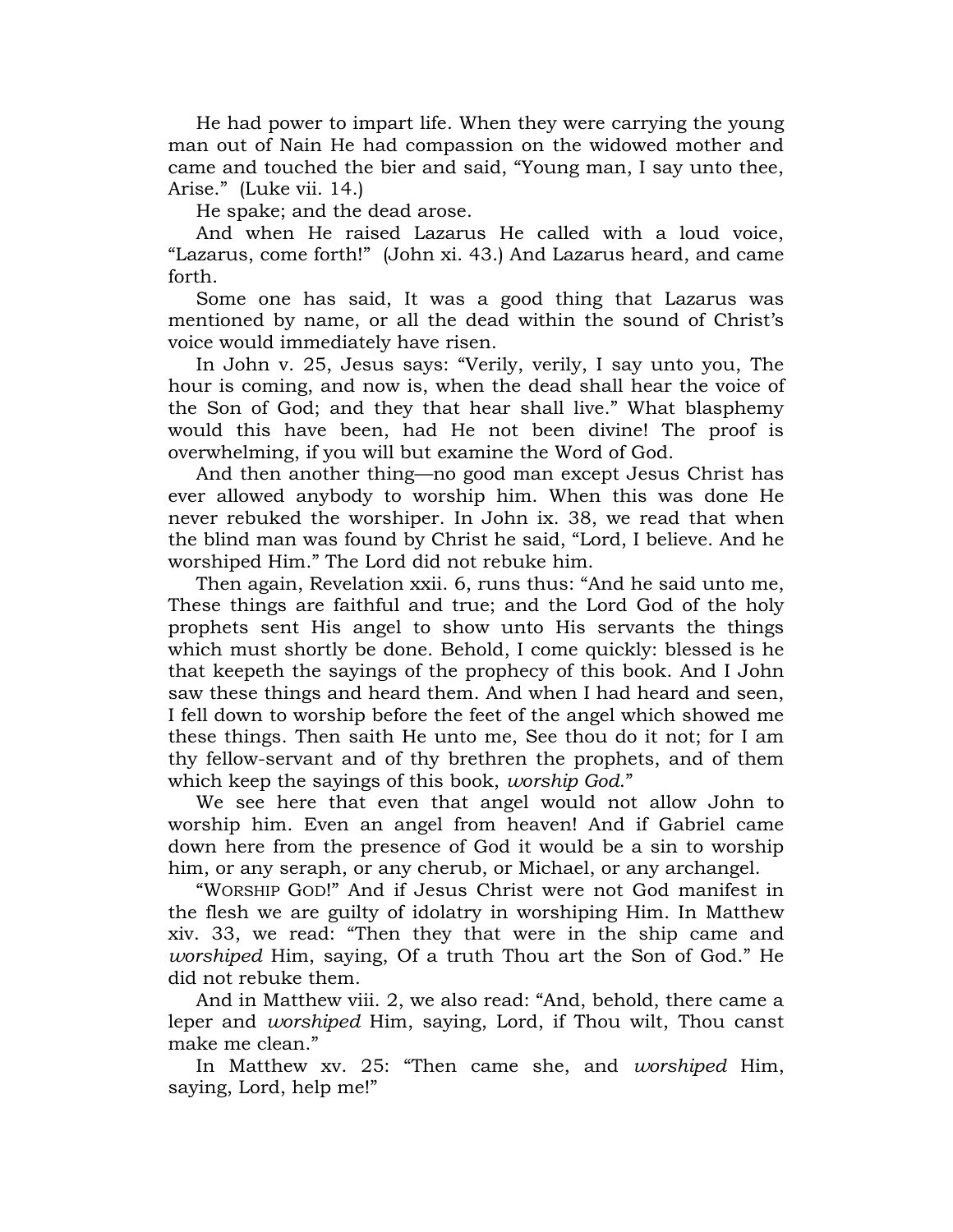There are many other passages; but I give these as sufficient in my opinion to prove beyond any doubt the Divinity of our Lord.

In the 14th chapter of Acts we are told the heathen at Lystra came with garlands and would have done sacrifice to Paul and Barnabas because they had cured an impotent man; but the evangelists rent their clothes and told these Lystrans that they were but men, and not to be worshipped; as if it were a great sin. And if Jesus Christ is a mere man, we are all guilty of a great sin in worshipping Him.

But if He is, as we believe, the only-begotten and well-beloved Son of God, let us yield to His claims upon us; let us rest on His all-atoning work, and go forth to serve Him all the days of our life.

# CHAPTER VI.

### *REPENTANCE AND RESTITUTION*.

#### "God commandeth all men everywhere to repent."—ACTS xvii. 30.

REPENTANCE is one of the fundamental doctrines of the Bible. Yet I believe it is one of those truths that many people little understand at the present day. There are more people to-day in the mist and darkness about Repentance, Regeneration, the Atonement, and such-like fundamental truths, than perhaps on any other doctrines. Yet from our earliest years we have heard about them. If I were to ask for a definition of Repentance, a great many would give a very strange and false idea of it.

A man is not prepared to believe or to receive the Gospel, unless he is ready to repent of his sins and turn from them. Until John the Baptist met Christ, he had but one text, "Repent ye; for the kingdom of heaven is at hand" (Matt. iii. 2). But if he had continued to say this, and had stopped there without pointing the people to Christ the Lamb of God, he would not have accomplished much.

When Christ came, He took up the same wilderness cry, "Repent; for the kingdom of heaven is at hand" (Matt. iv. 17). And when our Lord sent out His disciples, it was with the same message, "that men should repent" (Mark vi. 12). After He had been glorified, and when the Holy Ghost came down, we find Peter on the day of Pentecost raising the same cry, "Repent!" It was this preaching—Repent, and believe the Gospel—that wrought such marvellous results then. (Acts ii. 38-47). And we find that, when Paul went to Athens, he uttered the same cry, "*Now* God commandeth *all men, everywhere*, to repent" (Acts xvii. 30).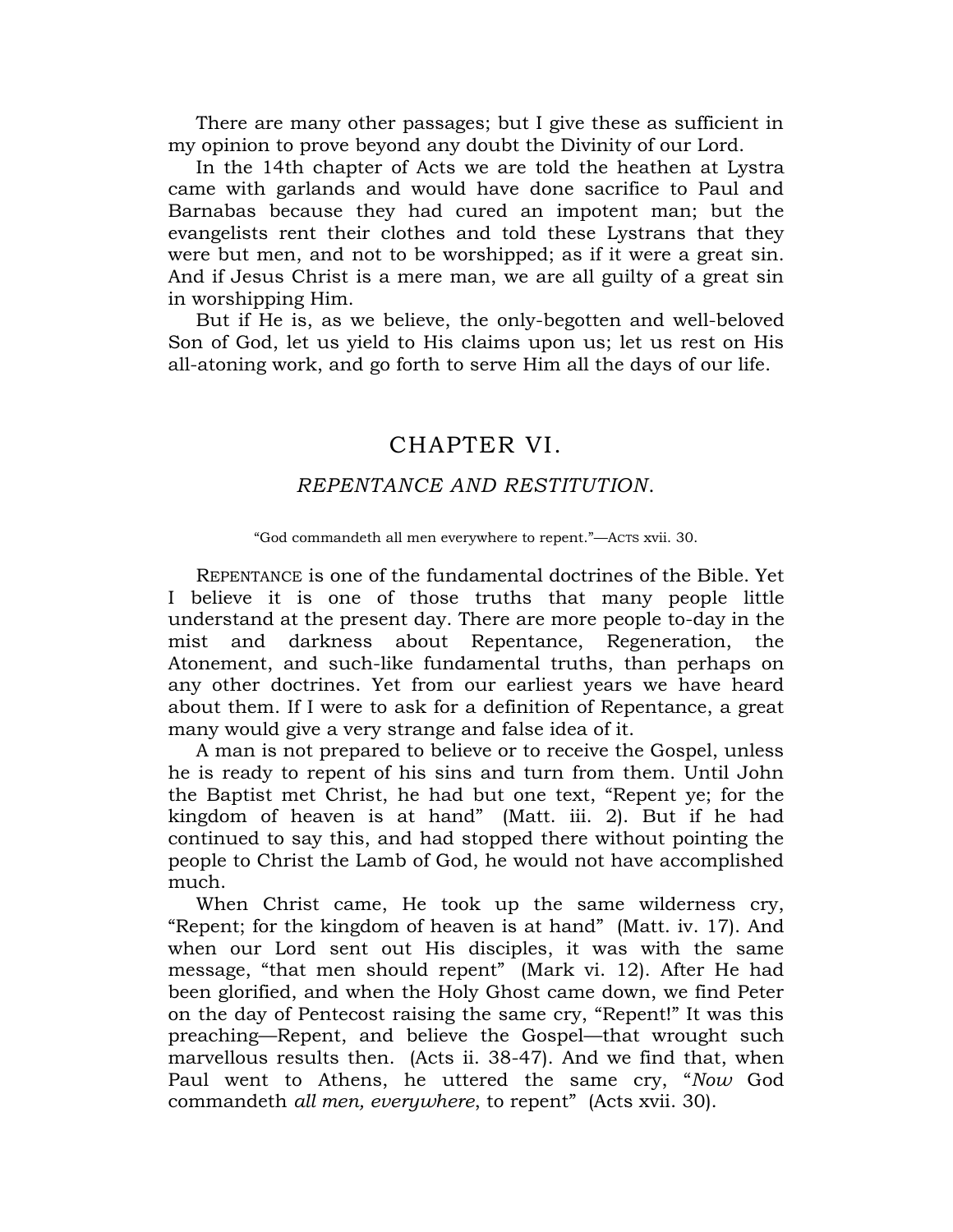Before I speak of what Repentance *is*, let me briefly say what it *is not*. Repentance is not *fear*. Many people have confounded the two. They think they have to be alarmed and terrified; and they are waiting for some kind of fear to come down upon them. But multitudes become alarmed who do not really repent. You have heard of men at sea during a terrible storm. Perhaps they have been very profane men; but when the danger came they suddenly grew quiet, and began to cry to God for mercy. Yet you would not say they repented. When the storm had passed away, they went on swearing the same as before. You might think that the king of Egypt repented when God sent the terrible plagues upon him and his land. But it was not repentance at all. The moment God's hand was removed Pharaoh"s heart was harder than ever. He did not turn from a single sin; he was the same man. So that there was no true repentance there.

Often, when death comes into a family, it looks as if the event would be sanctified to the conversion of all who are in the house. Yet in six months' time all may be forgotten. Some who read this have perhaps passed through that experience. When God's hand was heavy upon them it looked as if they were going to repent; but the trial has been removed—and lo and behold, the impression has all gone.

Then again, Repentance is not *feeling*. I find a great many people are waiting for a certain kind of feeling to come. They would like to turn to God; but think they cannot do it until this feeling comes. When I was in Baltimore I used to preach every Sunday in the Penitentiary to nine hundred convicts. There was hardly a man there who did not feel miserable enough: they had plenty of feeling. For the first week or ten days of their imprisonment many of them cried half the time. Yet, when they were released, most of them would go right back to their old ways. The truth was, that they felt very bad because they had got caught; that was all. So you have seen a man in the time of trial show a good deal of feeling: but very often it is only because he has got into trouble; not because he has committed sin, or because his conscience tells him he has done evil in the sight of God. It seems as if the trial were going to result in true repentance; but the feeling too often passes away.

Once again, Repentance is not *fasting and afflicting the body*. A man may fast for weeks and months and years, and yet not repent of one sin. Neither is it *remorse*. Judas had terrible remorse enough to make him go and hang himself; but that was not repentance. I believe if he had gone to his Lord, fallen on his face, and confessed his sin, he would have been forgiven. Instead of this he went to the priests, and then put an end to his life. A man may do all sorts of penance—but there is no true repentance in that.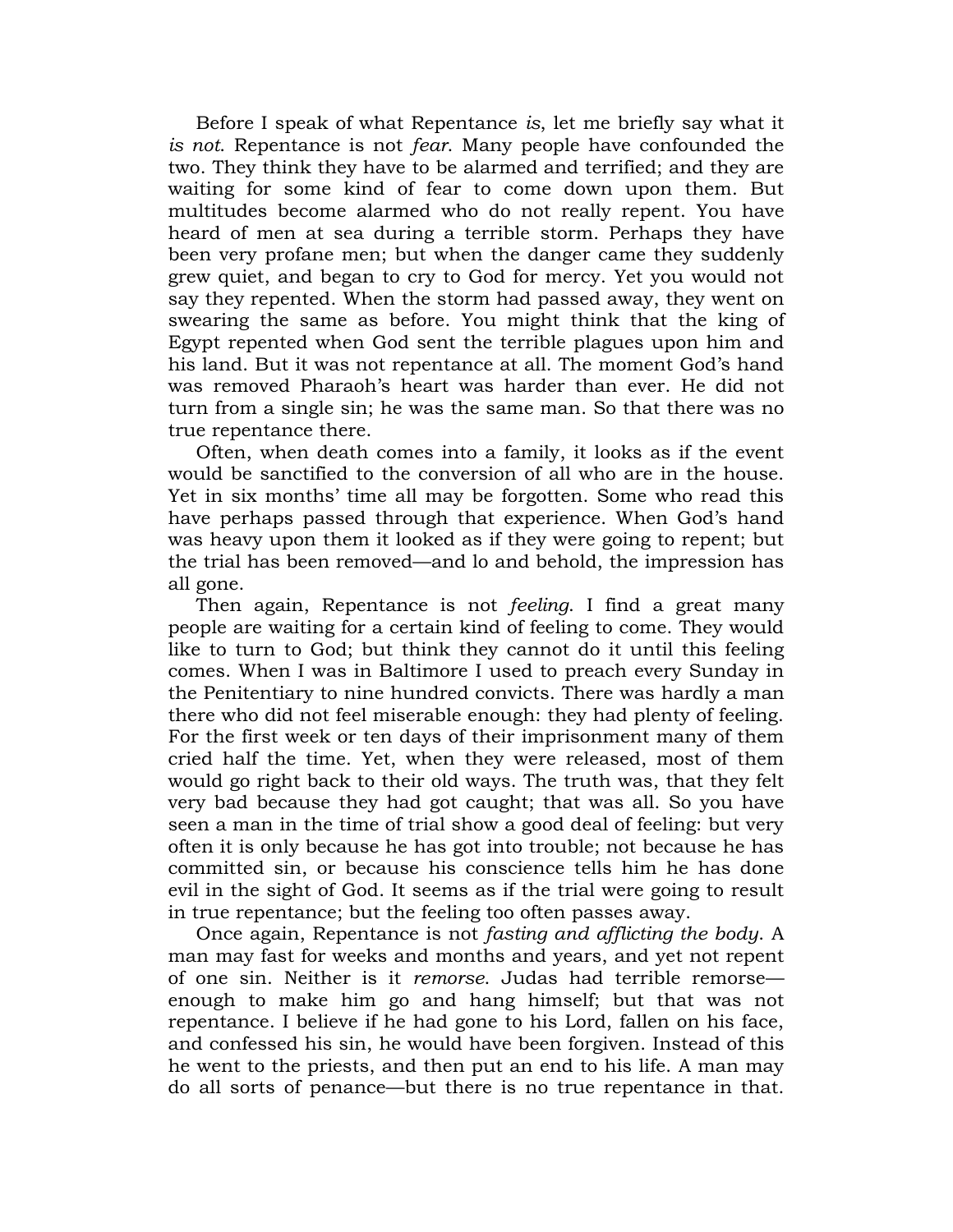Put that down in your mind. You cannot meet the claims of God by offering the fruit of your body for the sin of your soul. Away with such a delusion!

Repentance is not *conviction of sin*. That may sound strange to some. I have seen men under such deep conviction of sin that they could not sleep at night; they could not enjoy a single meal. They went on for months in this state; and yet they were not converted; they did not truly repent. Do not confound conviction of sin with Repentance.

Neither is *praying*—Repentance. That too may sound strange. Many people, when they become anxious about their soul"s salvation, say, "I will pray, and read the Bible;" and they think that will bring about the desired effect. But it will not do it. You may read the Bible and cry to God a great deal, and yet never repent. Many people cry loudly to God, and yet do not repent.

Another thing: it is not *breaking off some one sin*. A great many people make that mistake. A man who has been a drunkard signs the pledge, and stops drinking. Breaking off one sin is not Repentance. Forsaking one vice is like breaking off one limb of a tree, when the whole tree has to come down. A profane man stops swearing; very good: but if he does not break off *from every sin* it is not Repentance—it is not the work of God in the soul. When God works He hews down the whole tree. He wants to have a man turn from every sin. Supposing I am in a vessel out at sea, and I find the ship leaks in three or four places. I may go and stop up one hole; yet down goes the vessel. Or suppose I am wounded in three or four places, and I get a remedy for one wound: if the other two or three wounds are neglected, my life will soon be gone. True Repentance is not merely breaking off this or that particular sin.

Well then, you will ask, what is Repentance? I will give you a good definition: it is "right about face!" In the Irish language the word "Repentance" means even more than "right about face!" It implies that a man who has been walking in one direction has not only faced about, but is actually walking in an exactly contrary direction. "Turn ye, turn ye; for why will ye die?" A man may have little feeling or much feeling; but if he does not turn away from sin, God will not have mercy on him. Repentance has also been described as "a change of mind." For instance, there is the parable told by Christ: "A certain man had two sons; and he came to the first, and said, Son, go work to-day in my vineyard. He answered and said, I will not" (Matt. xxi. 28, 29). After he had said "I will not" he thought over it, and changed his mind. Perhaps he may have said to himself, "I did not speak very respectfully to my father. He asked me to go and work, and I told him I would not go. I think I was wrong." But suppose he had only said this, and still had not gone, he would not have repented. He was not only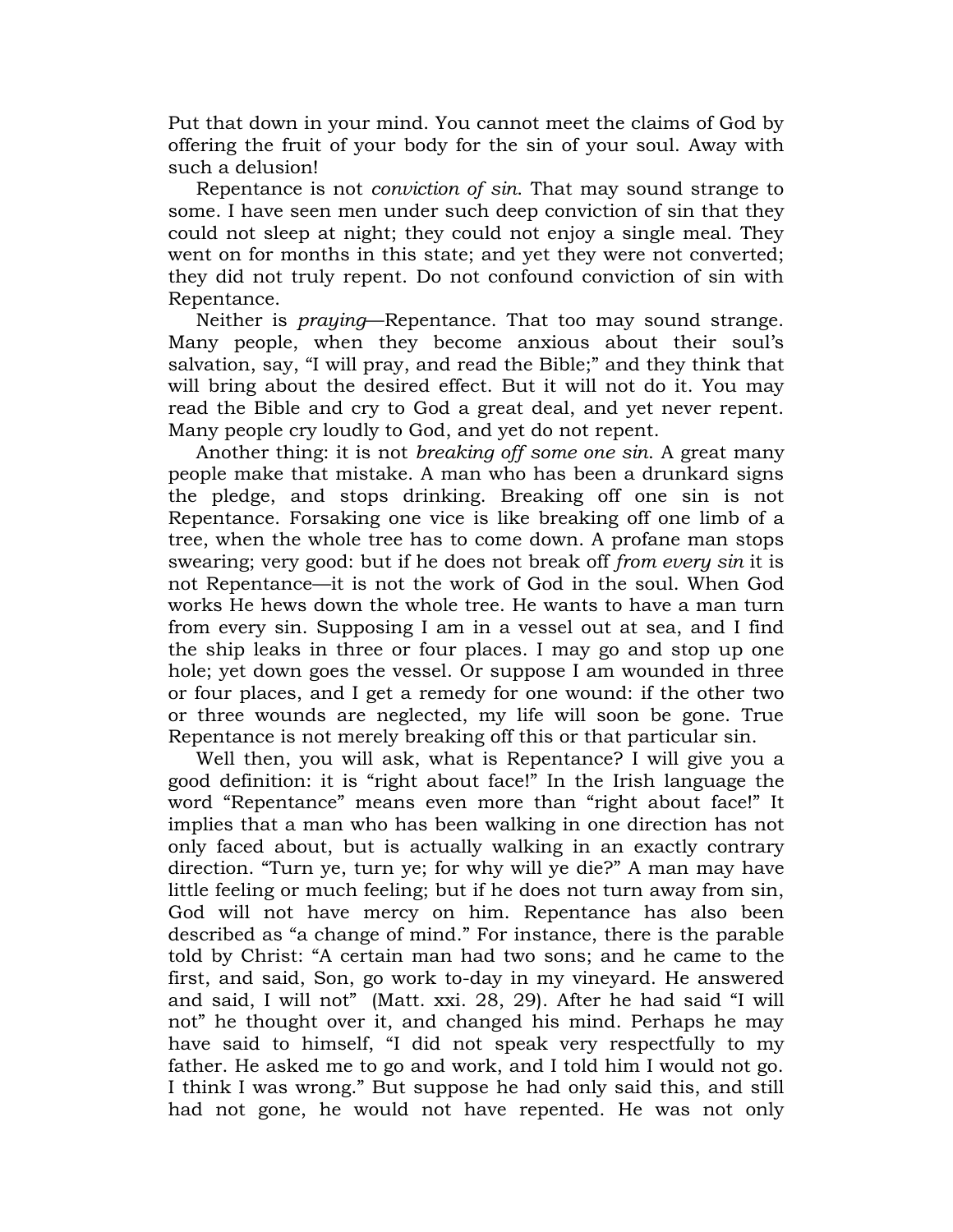convinced that he was wrong; but he went off into the fields, hoeing, or mowing or whatever it was. That is Christ's definition of repentance. If a man says, "By the grace of God I will forsake my sin, and do His will," that is Repentance—a turning right about.

Some one has said, man is born with his face turned away from God. When he truly repents he is turned right around towards God; he leaves his old life.

Can a man at once repent? Certainly he can. It does not take a long while to turn around. It does not take a man six months to change his mind. There was a vessel that went down some time ago on the Newfoundland coast. As she was bearing towards the shore, there was a moment when the captain could have given orders to reverse the engines and turn back. If the engines had been reversed then, the ship would have been saved. But there was a moment when it was too late. So there is a moment, I believe, in every man"s life when he can halt and say, "By the grace of God I will go no further towards death and ruin. I repent of my sins and turn from them." You may say you have not got feeling enough; but if you are convinced that you are on the wrong road, turn right about, and say, "I will no longer go on in the way of rebellion and sin as I have done."

Just then, when you are willing to turn towards God, salvation may be yours.

I find that every case of conversion recorded in the Bible was instantaneous. Repentance and faith came very suddenly. The moment a man made up his mind, God gave him the power. God does not ask any man to do what he has not the power to do. He would not command "all men everywhere to repent" (Acts xvii. 30) if they were not able to do so. Man has no one to blame but himself if he does not repent and believe the Gospel. One of the leading ministers of the Gospel in Ohio wrote me a letter some time ago describing his conversion; it very forcibly illustrates this point of instantaneous decision. He said:

"I was nineteen years old, and was reading law with a Christian lawyer in Vermont. One afternoon when he was away from home, his good wife said to me as I came into the house, I want you to go to class-meeting with me to-night and become a Christian, so that you can conduct family worship while my husband is away." "Well, I'll do it,' I said, without any thought. When I came into the house again she asked me if I was honest in what I had said. I replied, "Yes, so far as going to meeting with you is concerned; that is only courteous."

"I went with her to the class-meeting, as I had often done before. About a dozen persons were present in a little schoolhouse. The leader had spoken to all in the room but myself and two others. He was speaking to the person next me, when the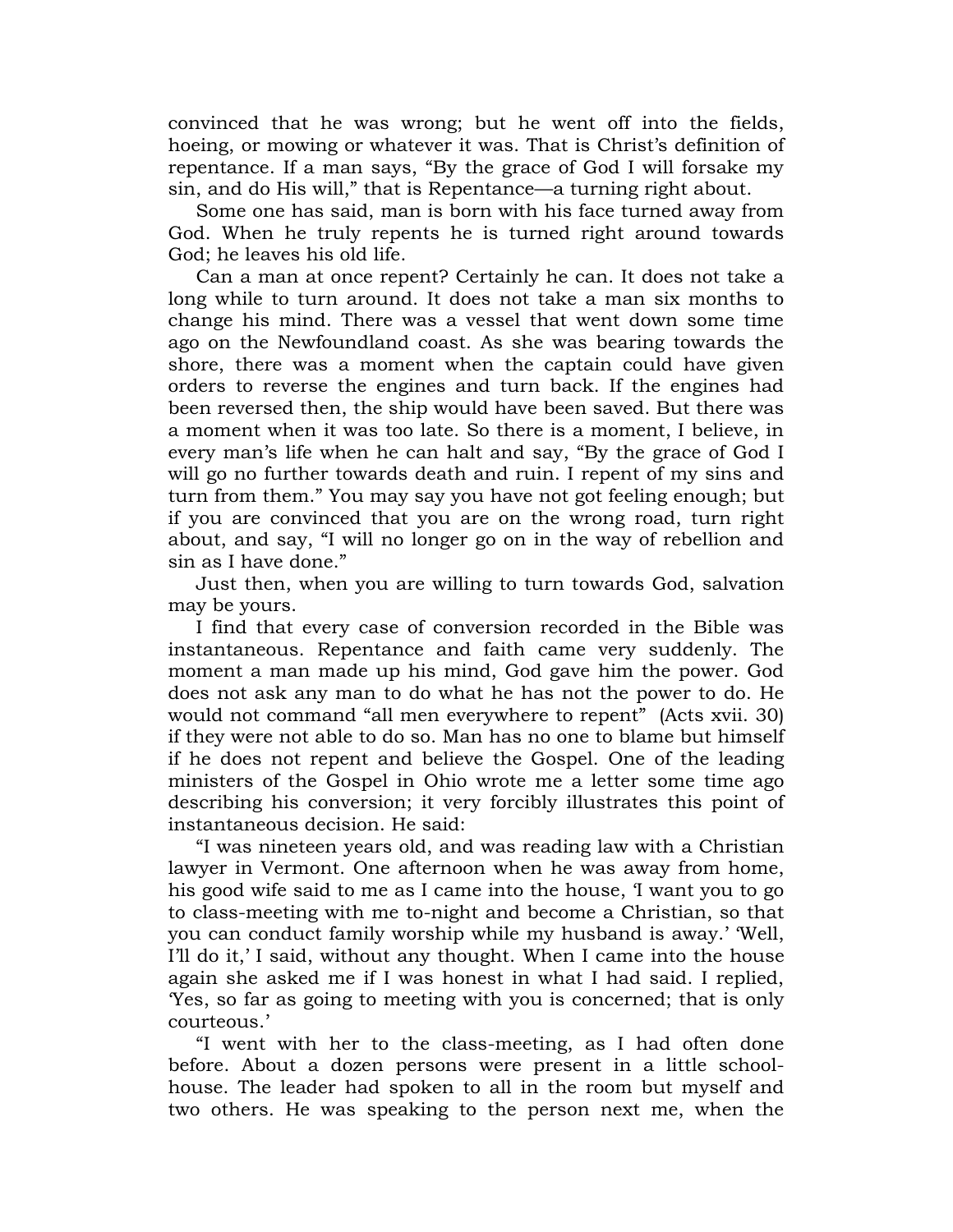thought occurred to me: he will ask me if I have anything to say. I said to myself: I have decided to be a Christian sometime; why not begin now? In less time than a minute after these thoughts had passed through my mind he said, speaking to me familiarly—for he knew me very well—"Brother Charles, have you anything to say?" I replied, with perfect coolness, "Yes, sir. I have just decided, within the last thirty seconds, that I will begin a Christian life, and would like to have you pray for me.'

"My coolness staggered him; I think he almost doubted my sincerity. He said very little, but passed on and spoke to the other two. After a few general remarks, he turned to me and said, "Brother Charles, will you close the meeting with prayer?" He knew I had never prayed in public. Up to this moment I had no feeling. It was purely a business transaction. My first thought was: I cannot pray, and I will ask him to excuse me. My second was: I have said I will begin a Christian life; and this is a part of it. So I said, "Let us pray." And somewhere between the time I started to kneel and the time my knees struck the floor the Lord converted my soul.

"The first words I said were, "Glory to God!" What I said after that I do not know, and it does not matter, for my soul was too full to say much but Glory! From that hour the devil has never dared to challenge my conversion. To Christ be all the praise."

Many people are waiting, they cannot exactly tell for what, but for some sort of miraculous feeling to come stealing over them some mysterious kind of faith. I was speaking to a man some years ago, and he always had one answer to give me. For five years I tried to win him to Christ, and every year he said, "It has not 'struck me' yet." "Man, what do you mean? What has not struck you?" "Well," he said, "I am not going to become a Christian until it strikes me; and it has not struck me yet. I do not see it in the way you see it." "But don"t you know you are a sinner?" "Yes, I know I am a sinner." "Well, don"t you know that God wants to have mercy on you—that there is forgiveness with God? He wants you to repent and come to Him." "Yes, I know that; but—it has not struck me yet." He always fell back on that. Poor man! he went down to his grave in a state of indecision. Sixty long years God gave him to repent; and all he had to say at the end of those years was that it "had not struck him yet."

Is any reader waiting for some strange feeling—you do not know what? Nowhere in the Bible is a man told to wait; God is commanding you now to repent.

Do you think God can forgive a man when he does not want to be forgiven? Would he be happy if God forgave him in this state of mind? Why, if a man went into the kingdom of God without repentance, heaven would be hell to him. Heaven is a prepared place for a prepared people. If your boy has done wrong, and will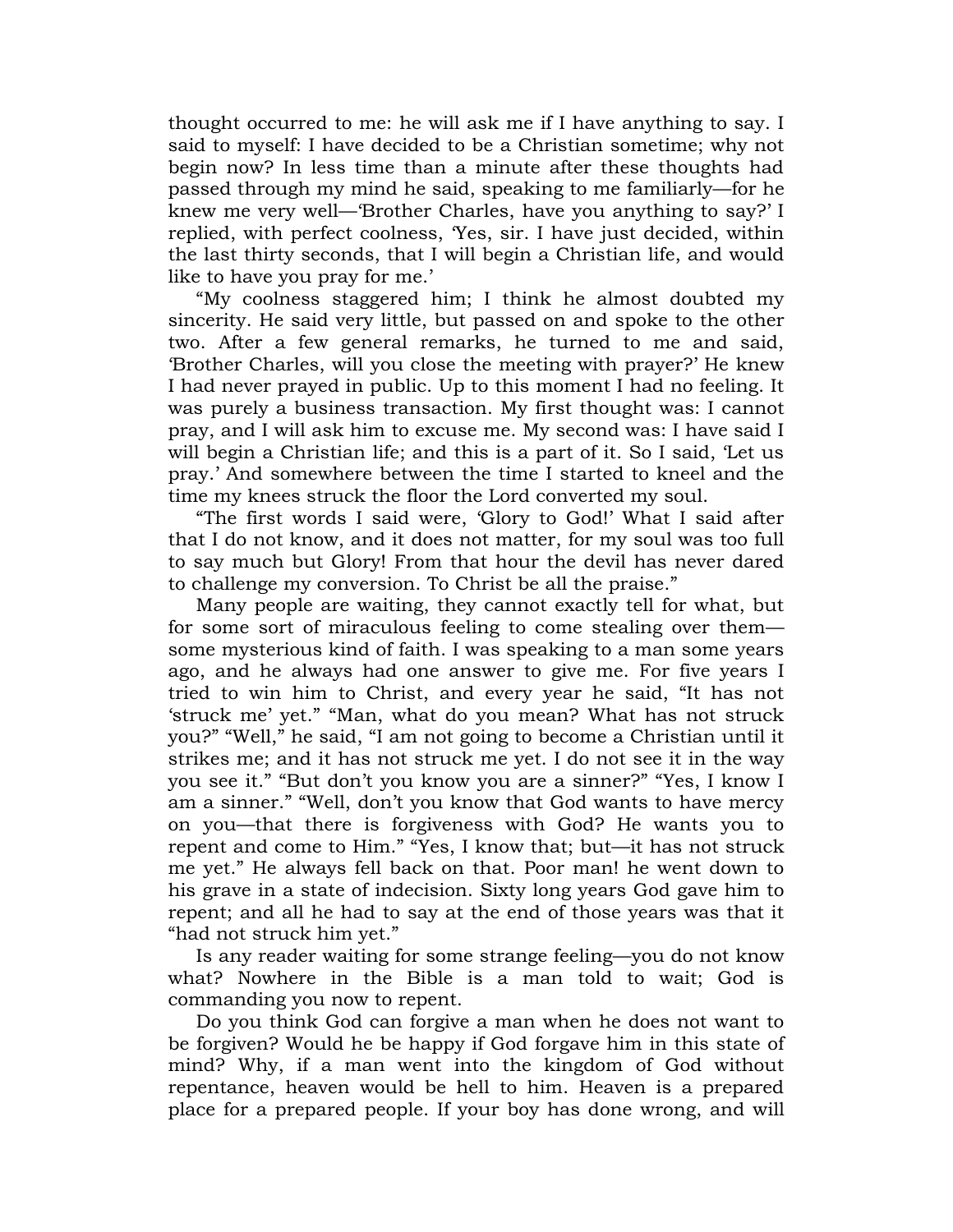not repent, you cannot forgive him. You would be doing him an injustice. Suppose he goes to your desk, and steals \$10, and squanders it. When you come home your servant tells you what your boy has done. You ask if it is true, and he denies it. But at last you have certain proof. Even when he finds he cannot deny it any longer, he will not confess the sin, but says he will do it again the first chance he gets. Would you say to him, "Well, I forgive you," and leave the matter there? No! Yet people say that God is going to save all men, whether they repent or not—drunkards, thieves, harlots, whoremongers, it makes no difference. "God is so merciful," they say. Dear friend, do not be deceived by the god of this world. Where there is true repentance and a turning from sin unto God, He will meet and bless you; but He never blesses until there is sincere repentance.

David made a woful mistake in this respect with his rebellious son, Absalom. He could not have done his son a greater injustice than to forgive him when his heart was unchanged. There could be no true reconciliation between them when there was no repentance. But God does not make these mistakes. David got into trouble on account of his error of judgment. His son soon drove his father from the throne.

Speaking on repentance, Dr. Brooks, of St. Louis, well remarks: "Repentance, strictly speaking, means a "change of mind or purpose;" consequently it is the judgment which the sinner pronounces upon himself, in view of the love of God displayed in the death of Christ, connected with the abandonment of all confidence in himself and with trust in the only Saviour of sinners. Saving repentance and saving faith always go together; and you need not be worried about repentance if you will believe."

"Some people are no sure that they have "repented enough." If you mean by this that you must repent in order to incline God to be merciful to you, the sooner you give over such repentance the better. God is already merciful, as He has fully shown at the Cross of Calvary; and it is a grievous dishonor to His heart of love if you think that your tears and anguish will move Him, not knowing that "the goodness of God leadeth thee to repentance." It is not your badness, therefore, but His goodness that leads to repentance; hence the true way to repent is to believe on the Lord Jesus Christ, "who was delivered for our offences, and was raised again for our justification."

Another thing. If there is true repentance it will bring forth fruit. If we have done wrong to any one we should never ask God to forgive us, until we are willing to make restitution. If I have done any man a great injustice and can make it good, I need not ask God to forgive me until I am willing to make it good. Suppose I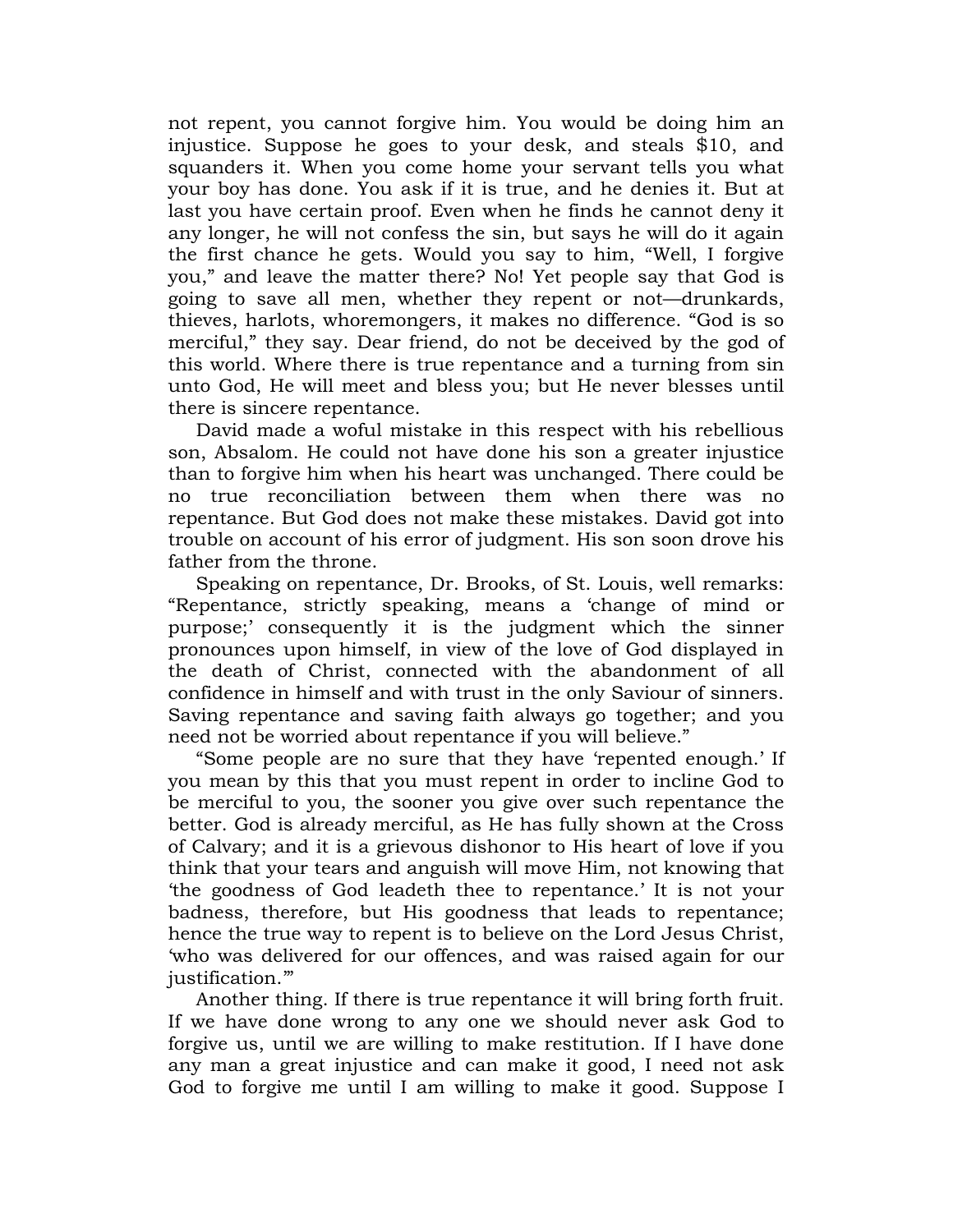have taken something that does not belong to me. I have no right to expect forgiveness until I make restitution.

I remember preaching in one of our large cities, when a finelooking man came up to me at the close. He was in great distress of mind. "The fact is," he said, "I am a defaulter. I have taken money that belonged to my employers. How can I become a Christian without restoring it?" "Have you got the money?" He told me he had not got it all. He had taken about \$1,500, and he still had about \$900. He said "Could I not take that money and go into business, and make enough to pay them back?" I told him that was a delusion of Satan; that he could not expect to prosper on stolen money; that he should restore all he had, and go and ask his employers to have mercy upon him and forgive him. "But they will put me in prison," he said: "cannot you give me any help?" "No, you must restore the money before you can expect to get any help from God." "It is pretty hard," he said. "Yes. it is hard; but the great mistake was in doing the wrong at first."

His burden became so heavy that it got to be insupportable. He handed me the money—950 dollars and some cents—and asked me to take it back to his employers. The next evening the two employers and myself met in a side room of the church. I laid the money down, and informed them it was from one of their *employes*. I told them the story, and said he wanted mercy from them, not justice. The tears trickled down the cheeks of these two men, and they said, "Forgive him! Yes, we will be glad to forgive him." I went down stairs and brought him up. After he had confessed his guilt and been forgiven, we all got down on our knees and had a blessed prayer-meeting. God met us and blessed us there.

There was a friend of mine who some time ago had come to Christ and wished to consecrate himself and his wealth to God. He had formerly had transactions with the government, and had taken advantage of them. This thing came up when he was converted, and his conscience troubled him. He said, "I want to consecrate my wealth, but it seems as if God will not take it." He had a terrible struggle; his conscience kept rising up and smiting him. At last he drew a check for \$1,500 and sent it to the United States Treasury. He told me he received such a blessing when he had done it. That was bringing forth "fruits meet for repentance." I believe a great many men are crying to God for light; and they are not getting it because they are not honest.

I was once preaching, and a man came to me who was only thirty-two years old, but whose hair was very grey. He said, "I want you to notice that my hair is grey, and I am only thirty-two years old. For twelve years I have carried a great burden." "Well," I said, "what is it?" He looked around as if afraid some one would hear him. "Well," he answered, "my father died and left my mother with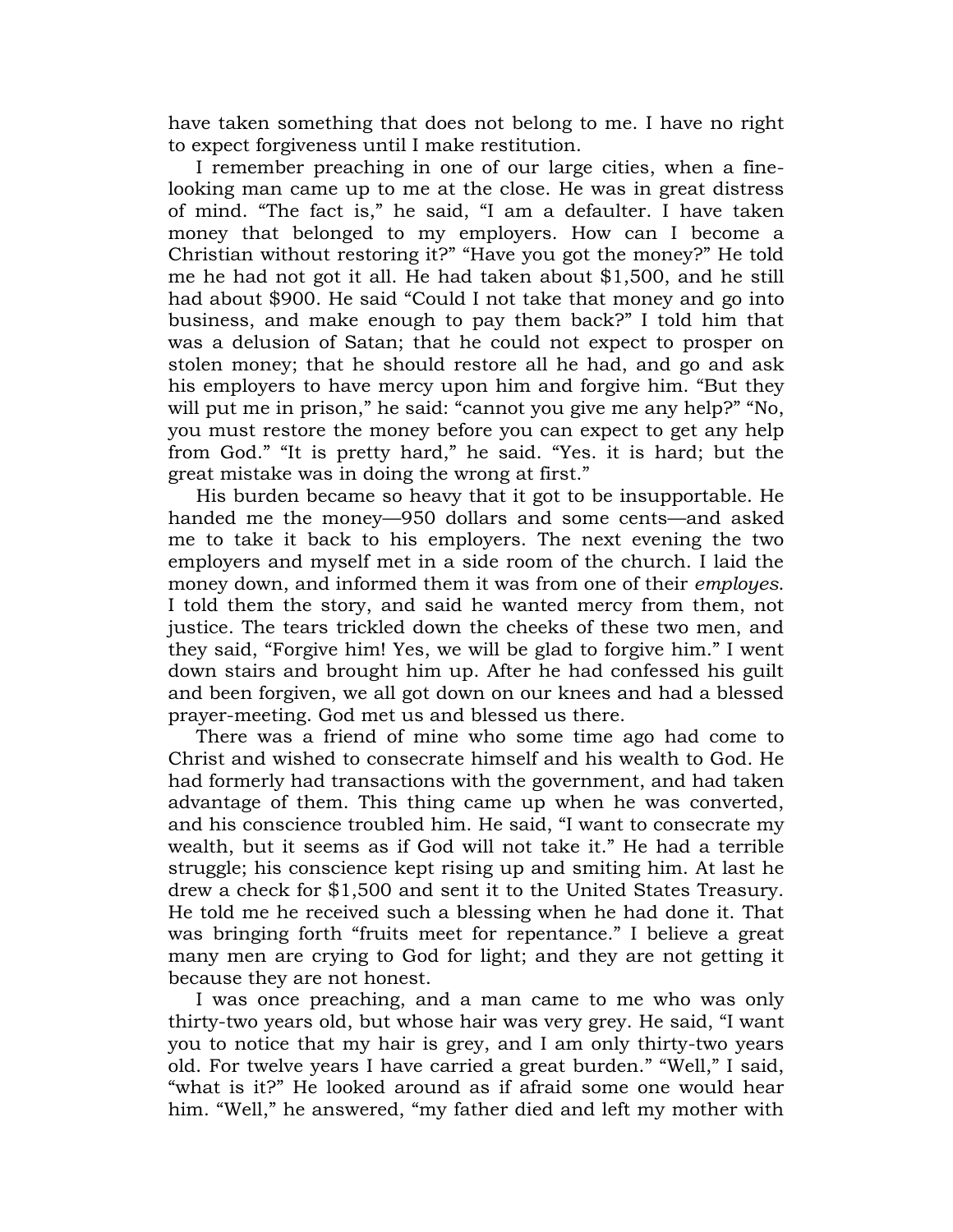the county newspaper, and left her only that: that was all she had. After he died the paper begun to waste away; and I saw my mother was fast sinking into a state of need. The building and the paper were insured for a thousand dollars, and when I was twenty years old I set fire to the building, and obtained the thousand dollars, and gave it to my mother. For twelve years that sin has been haunting me. I have tried to drown it by indulgence in pleasure and sin; I have cursed God; I have gone into infidelity; I have tried to make out that the Bible is not true; I have done everything I could: but all these years I have been tormented." I said, "There is a way out of that." He inquired "How?" I said, "Make restitution. Let us sit down and calculate the interest, and then you pay the Company the money." It would have done you good to see that man"s face light up when he found there was mercy for him. He said he would be glad to pay back the money and interest if he could only be forgiven.

There are men to-day who are in darkness and bondage because they are not willing to turn from their sins and confess them; and I do not know how a man can hope to be forgiven if he is not willing to confess his sins.

Bear in mind that *now* is the only day of mercy you will ever have. You can repent now, and have the awful record blotted out. God waits to forgive you; He is seeking to bring you to Himself. But I think the Bible teaches clearly that there is *no repentance after this life*. There are some who tell you of the possibility of repentance in the grave; but I do not find that in Scripture. I have looked my Bible over very carefully, and I cannot find that a man will have another opportunity of being saved.

*Why should he ask for any more time?* You have time enough to repent now. You can turn from your sins this moment if you will. God says: "I have no pleasure in the death of him that dieth; wherefore turn, and live ye" (Ezek. xviii. 32).

Christ said, He "came not to call the righteous, but sinners to repentance." Are you a sinner? Then the call to repent is addressed to you. Take your place in the dust at the Saviour"s feet, and acknowledge your guilt. Say, like the publican of old, "God be merciful to me a sinner!" and see how quickly He will pardon and bless you. He will even justify you and reckon you as righteous, by virtue of the righteousness of Him who bore your sins in His own body on the Cross.

There are some perhaps who think themselves righteous; and that, therefore, there is no need for them to repent and believe the Gospel. They are like the Pharisee in the parable, who thanked God that he was not as other men—"extortioners, unjust, adulterers, or even as this publican;" and who went on to say, "I fast twice a week; I give tithes of all I possess." What is the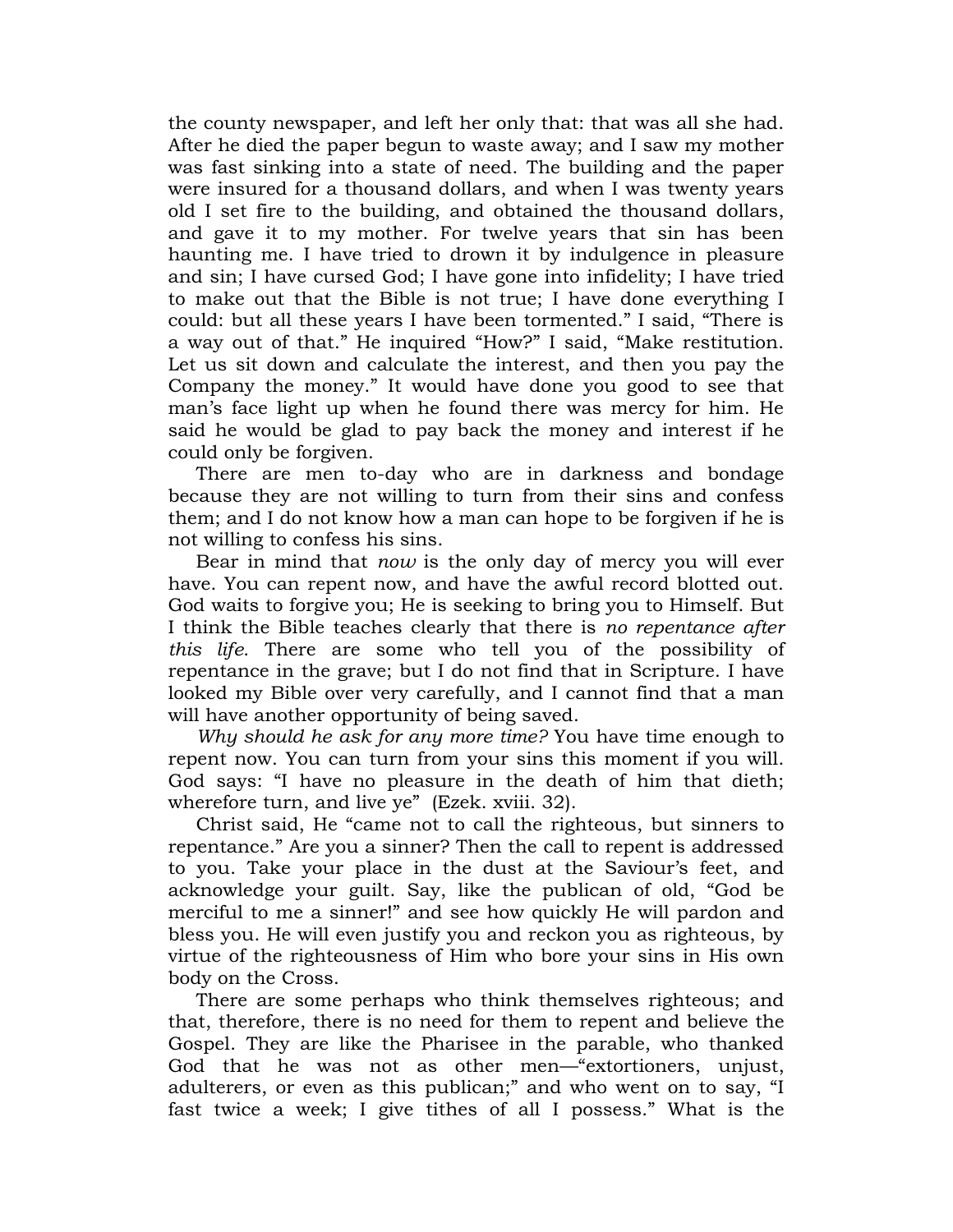judgment about such self-righteous persons? "I tell you this man [the poor, contrite, repenting publican] went down to his house justified rather than the other" (Luke xviii. 11-14). "There is none righteous; no, not one." "All have sinned, and come short of the glory of God" (Rom. iii. 10, 23). Let no one say *he* does not need to repent. Let each one take his true place—that of a sinner; then God will lift him up to the place of forgiveness and justification. "Whosoever exalteth himself shall be abased: and he that humbleth himself shall be exalted" (Luke xiv. 11).

Wherever God sees true repentance in the heart He meets that soul.

I was in Colorado, preaching the gospel some time ago, and I heard something that touched my heart very much. The governor of the State was passing through the prison, and in one cell he found a boy who had his window full of flowers, that seemed to have been watched with very tender care. The governor looked at the prisoner, and then at the flowers, and asked whose they were, "These are my flowers," said the poor convict. "Are you fond of flowers?" "Yes, sir." "How long have you been here?" He told him so many years: he was in for a long sentence. The governor was surprised to find him so fond of the flowers, and he said, "Can you tell me why you like these flowers so much?" With much emotion he replied, "While my mother was alive she thought a good deal of flowers; and when I came here I thought if I had these they would remind me of mother." The governor was so pleased that he said, "Well, young man, if you think so much of your mother I think you will appreciate your liberty," and he pardoned him then and there.

When God finds that beautiful flower of true repentance springing up in a man's heart, then salvation comes to that man.

## CHAPTER VII.

### *ASSURANCE OF SALVATION*.

"These things have I written unto you that believe on the name of the Son of God; that ye may knew that ye have eternal life, and that ye may believe on the name of the Son of God."

#### (1 JOHN v. 13. )

THERE are two classes who ought not to have Assurance. First: those who are in the Church, but who are not converted, having never been born of the Spirit. Second: those not willing to do God"s will; who are not ready to take the place that God has mapped out for them, but want to fill some other place.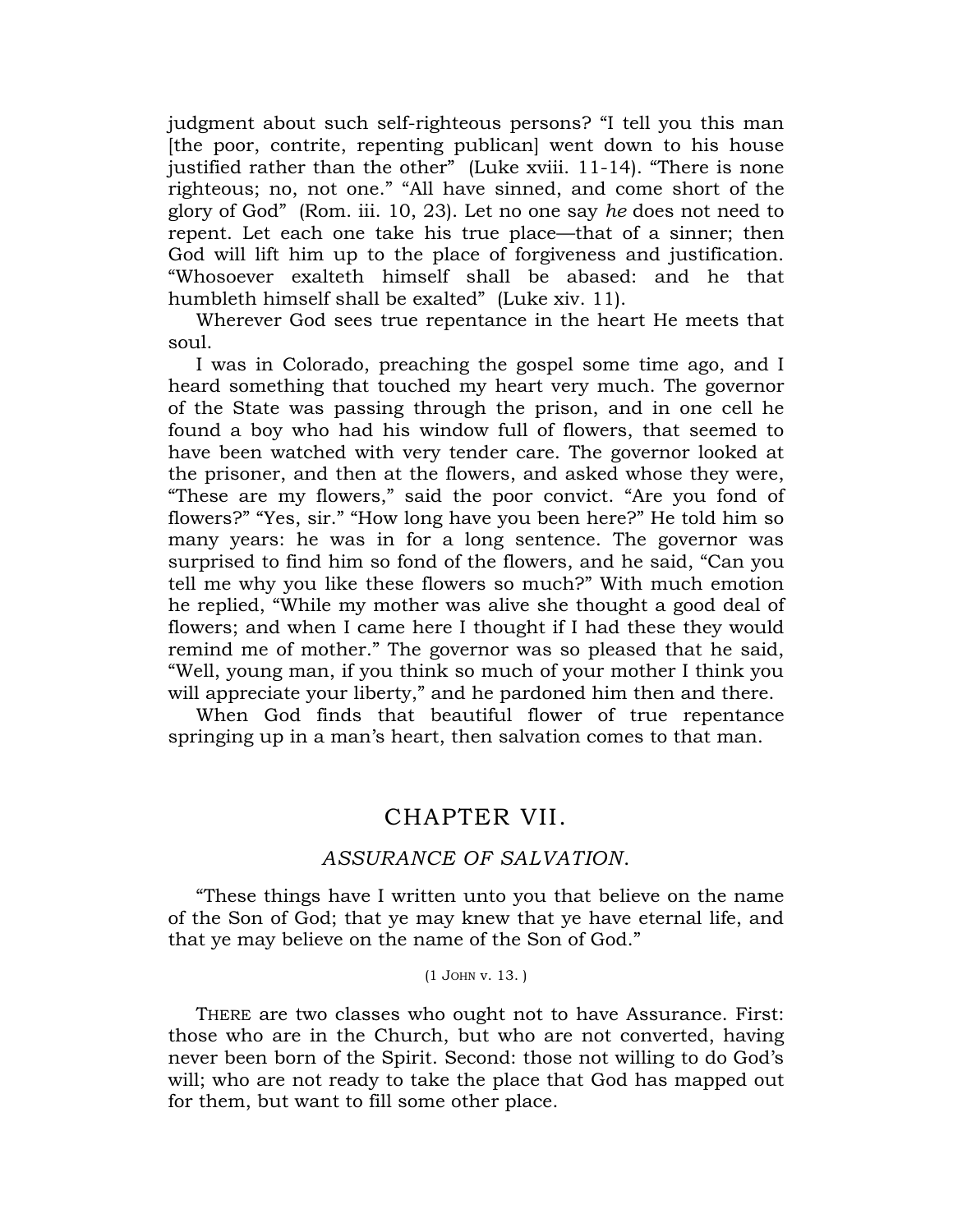Some one will ask "Have all God's people Assurance?" No; I think a good many of God"s dear people have no Assurance; but it is the privilege of every child of God to have beyond doubt a knowledge of his own salvation. No man is fit for God's service who is filled with doubts. If a man is not sure of his own salvation, how can he help any one else into the kingdom of God? If I seem in danger of drowning and do not know whether I shall ever reach the shore, I cannot assist another. I must first get on the solid rock myself; and then I can lend my brother a helping hand. If being myself blind I were to tell another blind man how to get sight, he might reply, "First get healed yourself; and then you can tell me." I recently met with a young man who was a Christian: but he had not attained to victory over sin. He was in terrible darkness. Such an one is not fit to work for God, because he has besetting sins; and he has not the victory over his doubts, because he has not the victory over his sins.

None will have time or heart to work for God, who are not assured as to their own salvation. They have as much as they can attend to; and being themselves burdened with doubts, they cannot help others to carry their burdens. There is no rest, joy, or peace—no liberty, nor power—where doubts and uncertainty exist.

Now it seems as if there are three wiles of Satan against which we ought to be on our guard. In the first place he moves all his kingdom to keep us away from Christ; then he devotes himself to get us into "Doubting Castle:" but if we have, in spite of him, a clear ringing witness for the Son of God, he will do all he can to blacken our characters and belie our testimony.

Some seem to think that it is presumption not to have doubts; but doubt is very dishonoring to God. If any one were to say that they had known a person for thirty years and yet doubted him, it would not be very creditable; and when we have known God for ten, twenty or thirty years does it not reflect on His veracity to doubt Him.

Could Paul and the early Christians and martyrs have gone through what they did if they had been filled with doubts, and had not known whether they were going to heaven or to perdition after they had been burned at the stake? They must have had ASSURANCE.

Mr. Spurgeon says: "I never heard of a stork that when it met with a fir tree demurred as to its right to build its nest there; and I never heard of a coney yet that questioned whether it had a permit to run into the rock. Why, these creatures would soon perish if they were always doubting and fearing as to whether they had a right to use providential provisions.

"The stork says to himself, 'Ah, here is a fir tree:' he consults with his mate, "Will this do for the nest in which we may rear our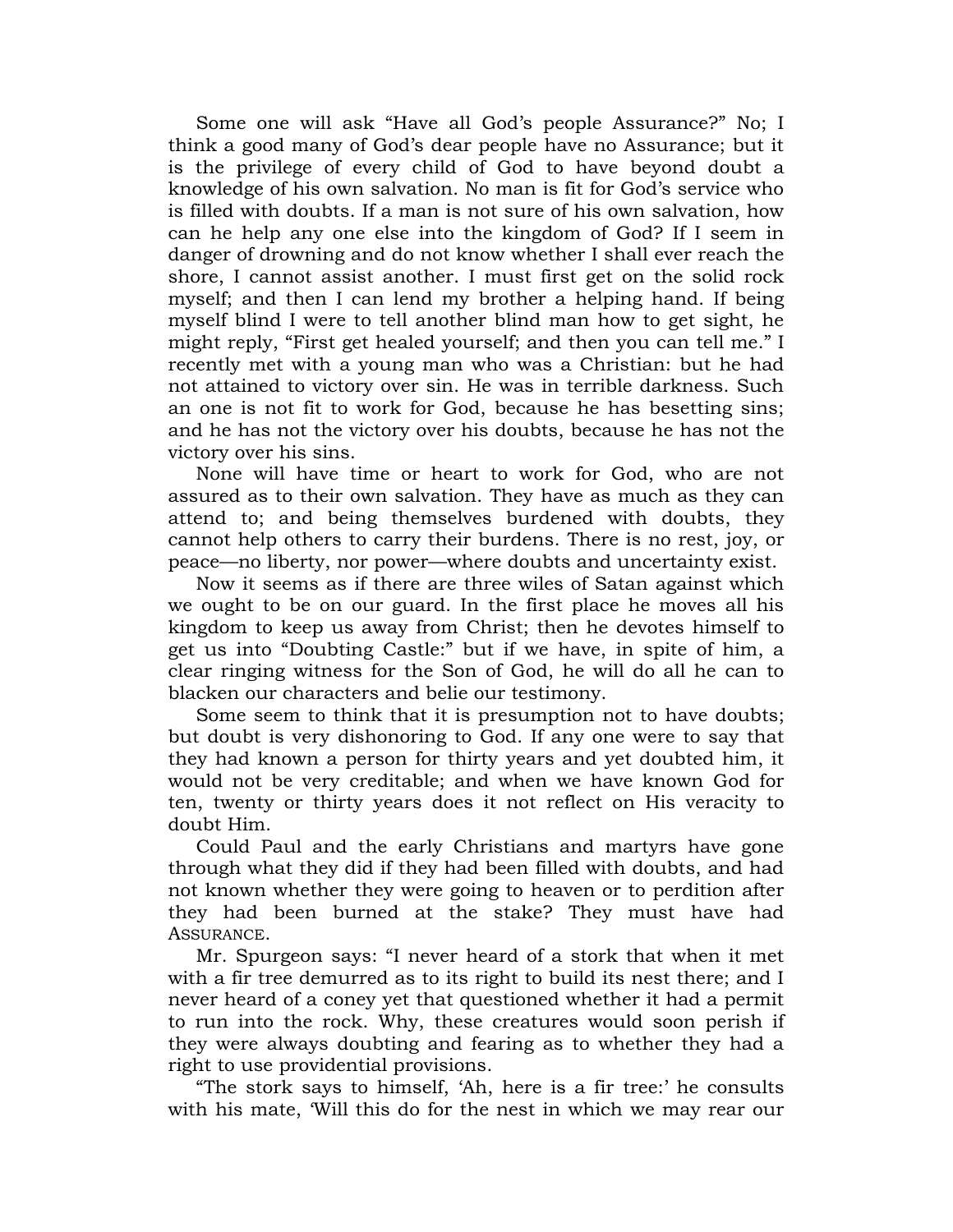young?" "Aye," says she; and they gather the materials, and arrange them. There is never any deliberation, "May we build here?" but they bring their sticks and make their nest.

"The wild goat on the crag does not say, "Have I a right here?" No, he must be somewhere: and there is a crag which exactly suits him; and he springs upon it.

"Yet, though these dumb creatures know the provision of their God, the sinner does not recognize the provision of his Saviour. He quibbles and questions, "May I?" and am "I am afraid it is not for me;" and "I think it cannot be meant for me;" and "I am afraid it is too good to be true.'

"And yet nobody ever said to the stork, "Whosoever buildeth on this fir tree shall never have his nest pulled down." No inspired word has ever said to the coney, "Whosoever runs into this rock cleft shall never be driven out of it." If it had been so it would make assurance doubly sure."

"And yet here is Christ provided for sinners, just the sort of a Saviour sinners need; and the encouragement is added, "Him that cometh unto Me I will in no wise cast out;" "Whosoever will, let him take the water of life freely.""

Now let us come to the Word. John tells us in his Gospel what Christ did for us on earth. In his Epistle He tells us what He is doing for us in heaven as our Advocate. In his Gospel there are only two chapters in which the word "believe" does not occur. With these two exceptions, every chapter in John is "Believe! *Believe!!* BELIEVE!!!" He tells us in xx. 31, "But these are written, that ye might believe that Jesus is the Christ, the son of God, and that, believing, ye might have life through His name." That is the purpose for which he wrote the Gospel—"that we might believe that Jesus is the Christ, the Son of God: and that, believing, we might have life through His name" (John xx. 31).

Turn to 1 John v. 13, he there tells us why he wrote this Epistle: "These things have I written unto you that believe on the name of the Son of God." Notice to whom he writes it "You that believe on the name of the Son of God; that ye may know that ye have eternal life, and that ye may believe on the name of the Son of God." There are only five short chapters in this first Epistle, and the word "know" occurs over forty times. It is "Know! KNOW!! KNOW!!!" The Key to it is KNOW! and all through the Epistle there rings out the refrain—"that we might know that we have eternal life."

I went twelve hundred miles down the Mississippi in the spring some years ago; and every evening, just as the sun went down, you might have seen men, and sometimes women, riding up to the banks of the river on either side on mules or horses, and sometimes coming on foot, for the purpose of lighting up the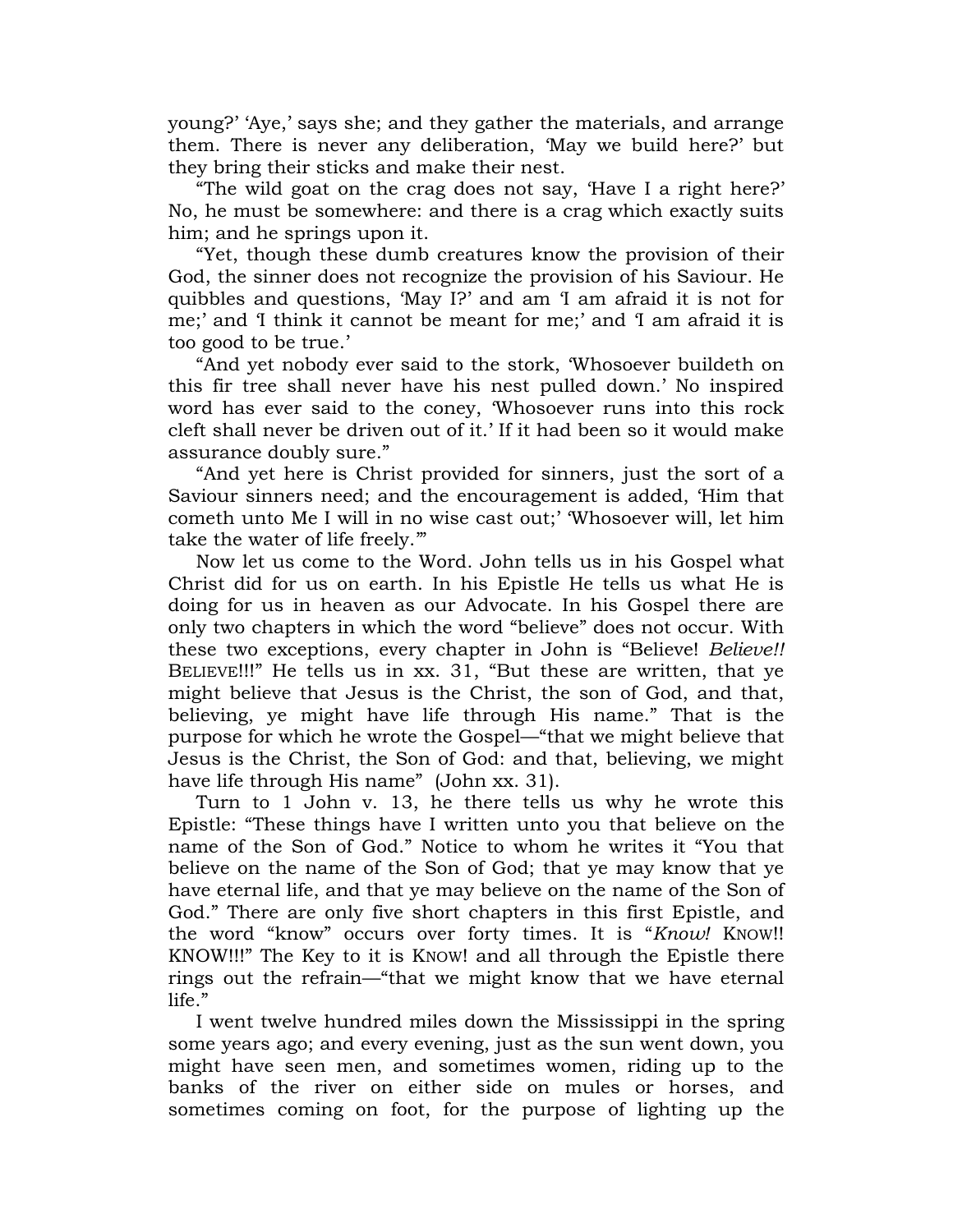Government lights; and all down that mighty river there were landmarks which guided the pilots in their dangerous navigation. Now God has given us lights or landmarks to tell us whether we are His children or not; and what we need to do is to examine the tokens He has given us.

In the third chapter of John"s first Epistle there are five things worth knowing.

In the fifth verse we read the first: "And ye *know* that He was manifested to take away our sins; and in Him is no sin." Not what I have done, but what HE has done. Has He failed in His mission? Is He not able to do what He came for? Did ever any heaven-sent man fail yet? and could God's own Son fail? HE WAS MANIFESTED TO TAKE AWAY OUR SINS.

Again, in the nineteenth verse, the second thing worth knowing: "And hereby *we know* that we are of the truth, and shall *assure* our hearts before Him." WE KNOW that we are of THE TRUTH. And if the truth make us free, we shall be free indeed. "If the Son therefore shall make you free, ye shall be free indeed." (John viii. 36.)

The third thing worth knowing is in the fourteenth verse, "*We know* that we have passed from death unto life, because we love the brethren." The natural man does not like godly people, nor does he care to be in their company. "He that loveth not his brother abideth in death." He has no spiritual life.

The fourth thing worth knowing we find in verse twenty-four: "And he that keepeth His commandments dwelleth in Him, and He in him. And hereby *we know* that He abideth in us, by the Spirit which He hath given us." We can tell what kind of Spirit we have if we possess the Spirit of Christ—a Christ-like spirit—not the same in degree, but the same in kind. If I am meek, gentle, and forgiving; if I have a spirit filled with peace and joy; if I am long-suffering and gentle, like the Son of God—that is a test: and in that way we are to tell whether we have eternal life or not.

The fifth thing worth knowing, and the best of all, is "Beloved, *now*." Notice the word "NOW." It does not say when you come to die. "Beloved, *now* are we the sons of God; and it doth not yet appear what we shall be: but *we know* that, when He shall appear; we shall be like Him; for we shall see Him as He is" (v. 2).

But some will say, "Well, I believe all that; but then I have sinned since I became a Christian." Is there a man or a woman on the face of the earth who has not sinned since becoming a Christian? Not one! There never has been, and never will be, a soul on this earth who has not sinned, or who will not sin, at some time of their Christian experience. But God has made provision for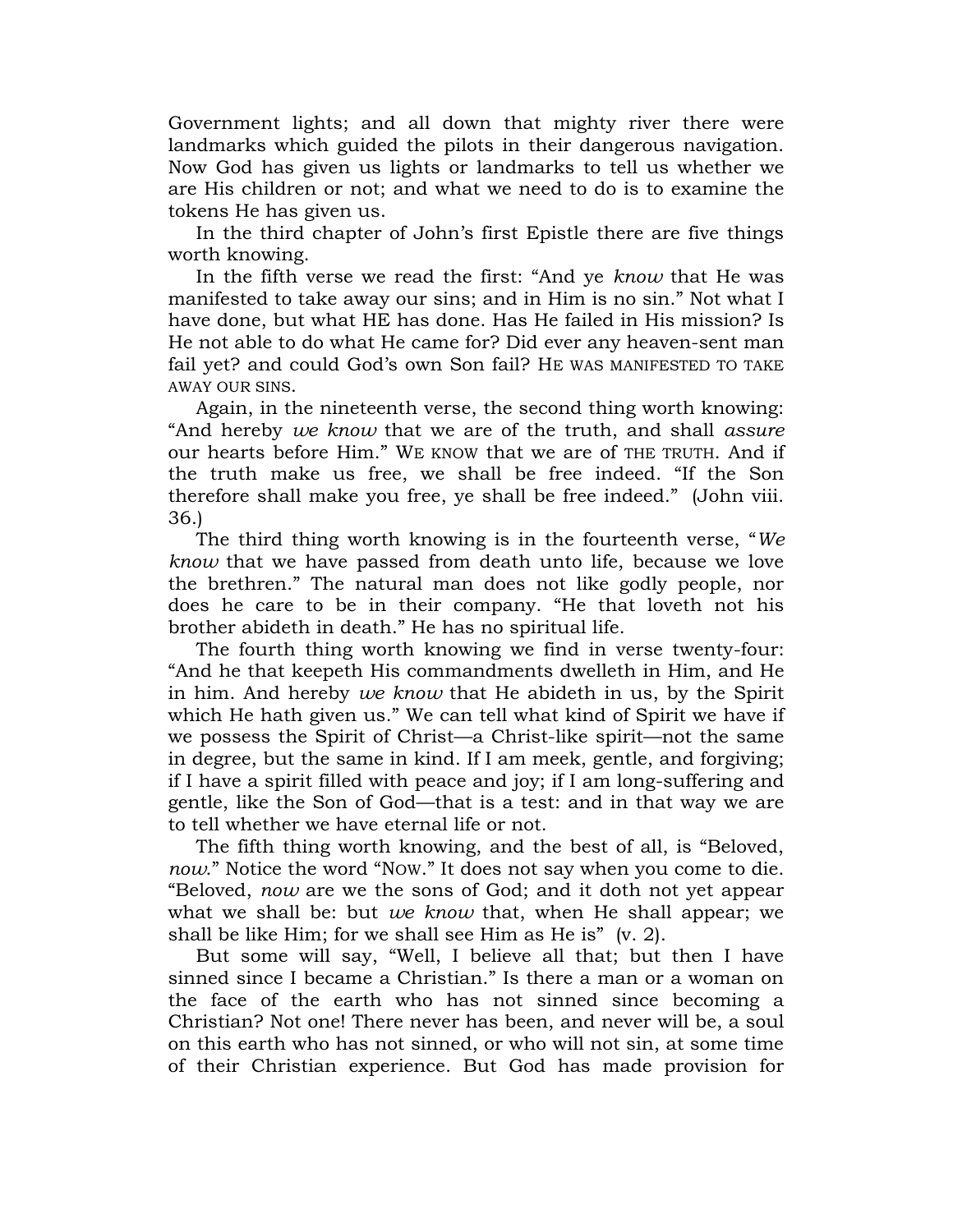believers" sins. *We* are not to make provision for them; but God has. Bear that in mind.

Turn to 1 John ii. 1: "My little children, these things write I unto you, that ye sin not. And if any man sin, we have an Advocate with the Father, Jesus Christ the righteous." He is here writing to the righteous. "If any man sin, *we*"—John put himself in—"we have an Advocate with the Father, Jesus Christ the righteous." What an Advocate! He attends to our interests at the very best place—the throne of God. He said, "Nevertheless, I tell you the truth; it is expedient for you that I go away" (John xvi. 7). He went away to become our High Priest, and also our Advocate. He has had some hard cases to plead; but he has never lost one: and if you entrust your immortal interests to Him, He will "present you faultless before the presence of His glory with exceeding joy" (Jude 24).

The past sins of Christians are all forgiven as soon as they are confessed; and they are never to be mentioned. That is a question which is not to be opened up again. If our sins have been put away, that is the end of them. They are not to be remembered; and God will not mention them any more. This is very plain. Suppose I have a son who, while I am from home, does wrong. When I go home he throws his arms around my neck and says, "Papa, I did what you told me not to do. I am very sorry. Do forgive me." I say: "Yes, my son," and kiss him. He wipes away his tears, and goes off rejoicing.

But the next day he says: "Papa, I wish you would forgive me for the wrong I did yesterday." I should say: "Why, my son, that thing is settled; and I don"t want it mentioned again." "But I wish you would forgive me: it would help me to hear you say, 'I forgive you." Would that be honoring me? Would it not grieve me to have my boy doubt me? But to gratify him I say again, "I forgive you, my son."

And if, the next day, he were again to bring up that old sin, and ask forgiveness, would not that grieve me to the heart? And so, my dear reader, if God has forgiven us, never let us mention the past. Let us forget those things which are behind, and reach forth unto those which are before, and press toward the mark for the prize of the high calling of God in Christ Jesus. Let the sins of the past go; for "If we confess our sins, He is faithful and just to forgive us our sins, and to cleanse us from all unrighteousness" (1 John i. 9).

And let me say that this principle is recognized in courts of justice. A case came up in the courts of a country—I won"t say where—in which a man had had trouble with his wife; but he forgave her, and then afterwards brought her into court. And, when it was known that he had forgiven her, the judge said that the thing was settled. The judge recognized the soundness of the principle, that if a sin were once forgiven there was an end of it. And do you think the Judge of all the earth will forgive you and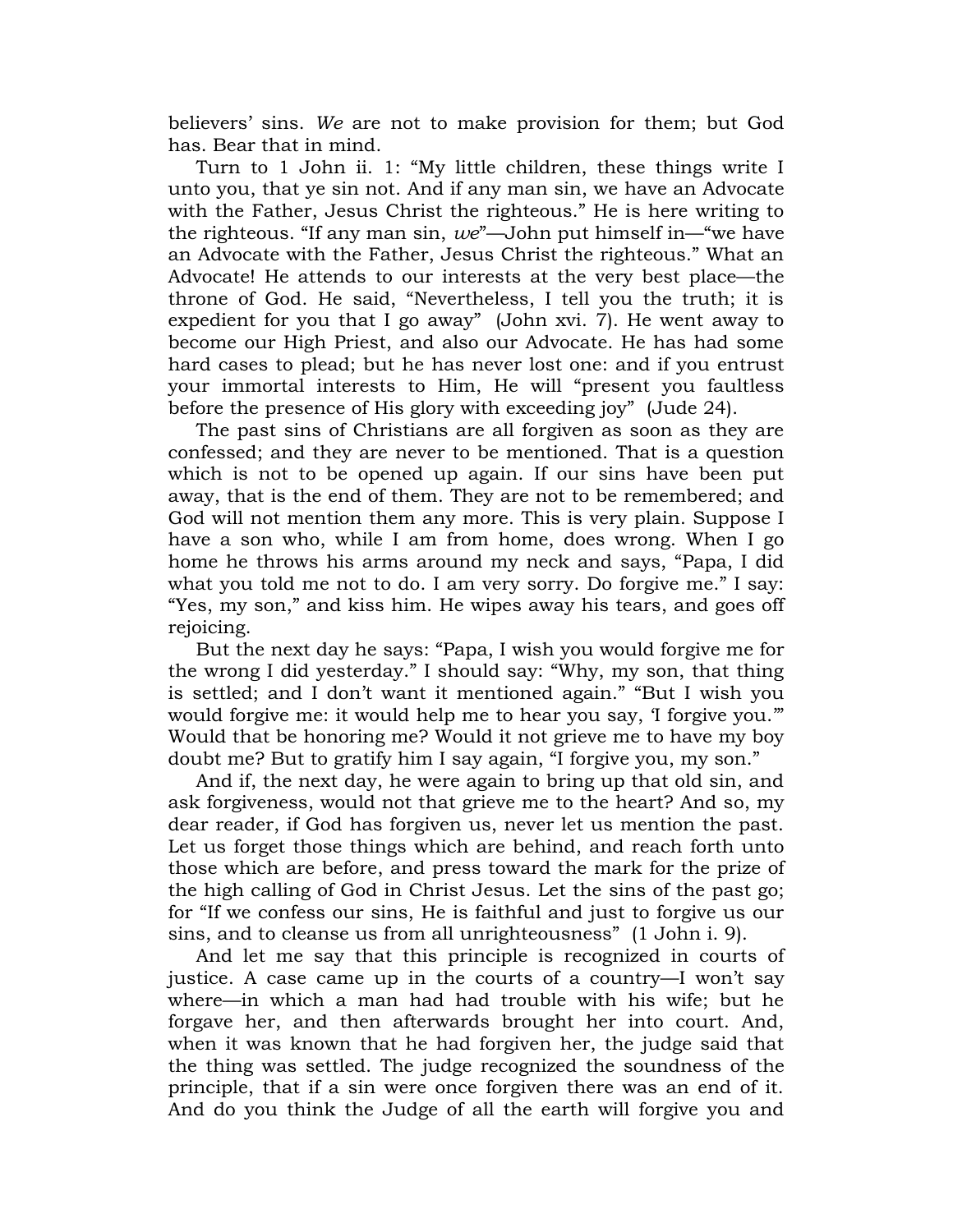me, and open the question again? Our sins are gone for time and eternity, if God forgives: and what we have to do is to confess and forsake our sins.

Again in 2 Corinthians xiii. 5: "Examine yourselves whether ye be in the faith; prove your own selves. Know ye not your own selves, how that Jesus Christ is in you, except ye be reprobates?" Now examine yourselves. Try your religion. Put it to the test. Can you forgive an enemy? That is a good way to know if you are a child of God. Can you forgive an injury, or take an affront, as Christ did? Can you be censured for doing well, and not murmur? Can you be misjudged and misrepresented, and yet keep a Christlike spirit?

Another good test is to read Galatians v., and notice the fruits of the Spirit; and see if you have them. "The fruit of the Spirit is love, joy, peace, long suffering, gentleness, goodness, faith, meekness, temperance: against such there is no law." If I have the fruits of the Spirit I must have the Spirit. I could not have the fruits without the Spirit any more than there could be an orange without the tree. And Christ says "Ye shall know them by their fruits;" "for the tree is known by his fruits." Make the tree good, and the fruit will be good. The only way to get the fruit is to have the Spirit. That is the way to examine ourselves whether we are the children of God.

Then there is another very striking passage. In Romans viii. 9, Paul says: "Now, if any man have not the Spirit of Christ, he is none of His." That ought to settle the question, even though one may have gone through all the external forms that are considered necessary by some to constitute a member of a Church. Read Paul"s life, and put yours alongside of it. If your life resembles his, it is a proof that you are born again—that you are a new creature in Christ Jesus.

But although you may be born again, it will require time to become a full-grown Christian. Justification is instantaneous; but sanctification is a life-work. We are to grow in wisdom. Peter says "Grow in grace, and in the knowledge of our Lord and Saviour Jesus Christ" (2 Pet. iii. 18); and in the first chapter of his Second Epistle, "Add to your faith virtue; and to virtue knowledge; and to knowledge temperance; and to temperance patience; and to patience godliness; and to godliness brotherly kindness; and to brotherly kindness charity. For if these things be in you and abound they make you that ye shall neither be barron nor unfruitful in the knowledge of our Lord Jesus Christ." So that we are to add grace to grace. A tree may be perfect in its first year of growth; but it does not attain its maturity. So with the Christian: he may be a true child of God, but not a matured Christian. The eighth of Romans is very important, and we should be very familiar with it. In the fourteenth verse the apostle says: "For as many as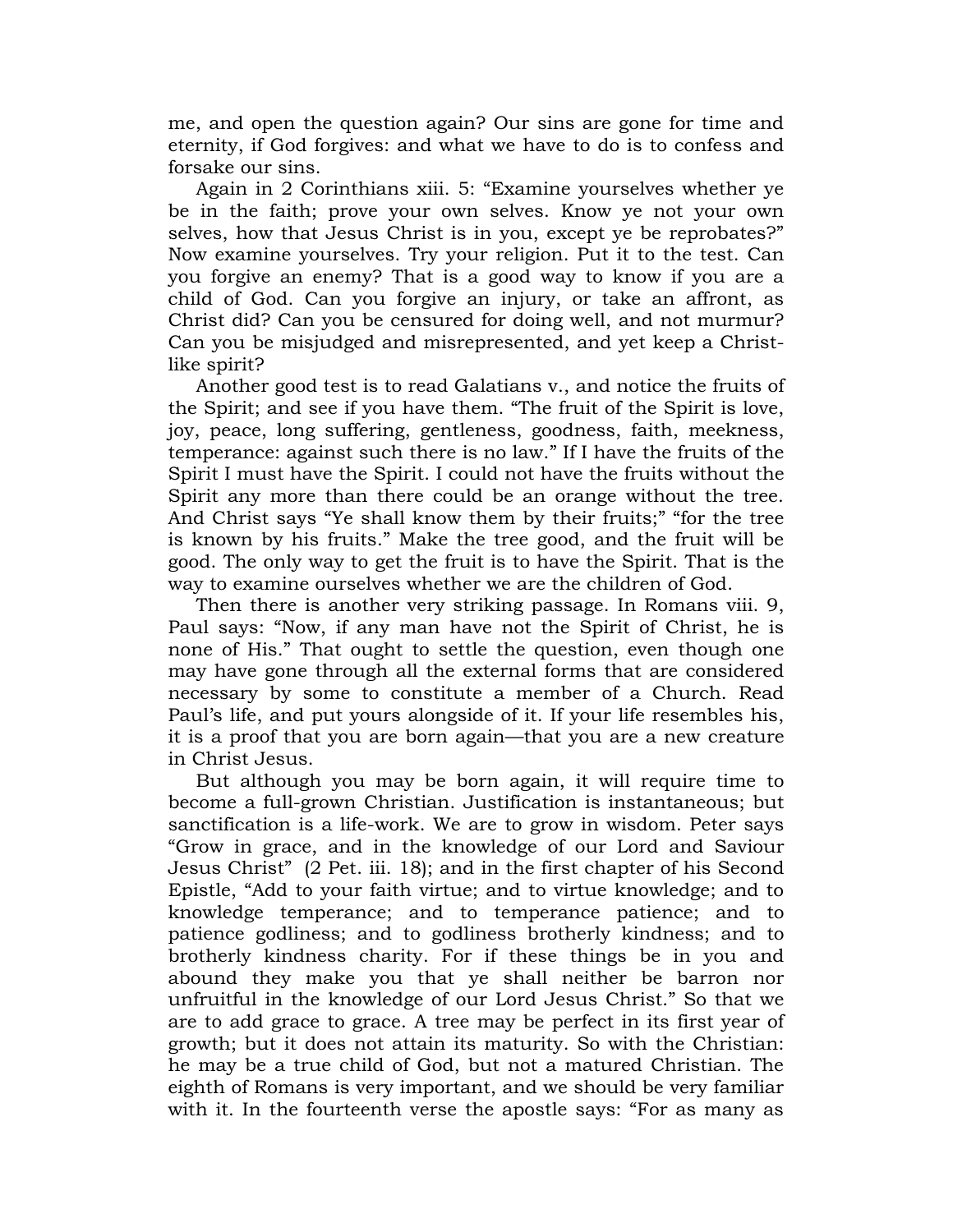are led by the Spirit of God they are the sons of God." Just as the soldier is led by his captain, the pupil by his teacher, or the traveller by his guide; so the Holy Spirit will be the guide of every true child of God.

Then let me call your attention to another fact. All Paul"s teaching in nearly every Epistle rings out the doctrine of assurance. He says in 2 Corinthians v. 1: "For we *know* that if our earthly house of this tabernacle were dissolved, we have a building of God, a house not made with hands, eternal in the heavens." He had a title to the mansions above, and he says—*I know it*. He was not living in uncertainty. He said: "I have a desire to depart and be with Christ" (Phil. i. 23); and if he had been uncertain he would not have said that. Then in Colossians iii. 4, he says: "When Christ, who is our life, shall appear, then shall ye also appear with Him in glory." I am told that Dr. Watts' tombstone bears this same passage of Scripture. There is no doubt there.

Then turn to Colossians i. 12: "Giving thanks unto the Father, which HATH made us meet to be partakers of the inheritance of the saints in light; who *hath* delivered us from the power of darkness, and *hath* translated us into the kingdom of His dear Son."

Three *haths*: "HATH made us meet;" "HATH delivered us;" and "HATH translated us." It does not say that He is going to make us meet; that He is going to deliver; that He is going to translate.

Then again in verse 14th: "In whom we have redemption through His blood, even the forgiveness of sins." We are either forgiven or we are not, we should not give ourselves any rest until we get into the kingdom of God; nor until we can each look up and say, "I know that if my earthly house of this tabernacle were dissolved, I have a building of God, a house not made with hands, eternal in the heavens" (2 Cor. v. 1).

Look at Romans viii. 32: "He that spared not His own Son, but delivered Him up for us all, how shall He not with Him also freely give us all things?" If He gave us His Son, will He not give us the certainty that He is ours. I have heard this illustration. There was a man who owed \$10,000, and would have been made a bankrupt, but a friend came forward and paid the sum. It was found afterwards that he owed a few dollars more; but he did not for a moment entertain a doubt that, as his friend had paid the larger amount, he would also pay the smaller. And we have high warrant for saying that if God has given us His Son He will with Him also freely give us all things; and if we want to realize our salvation beyond controversy He will not leave us in darkness.

Again in the 33d verse: "Who shall lay anything to the charge of God's elect? It is God that justifieth. Who is he that condemneth? It is Christ that died, yea rather, that is risen again, who is even at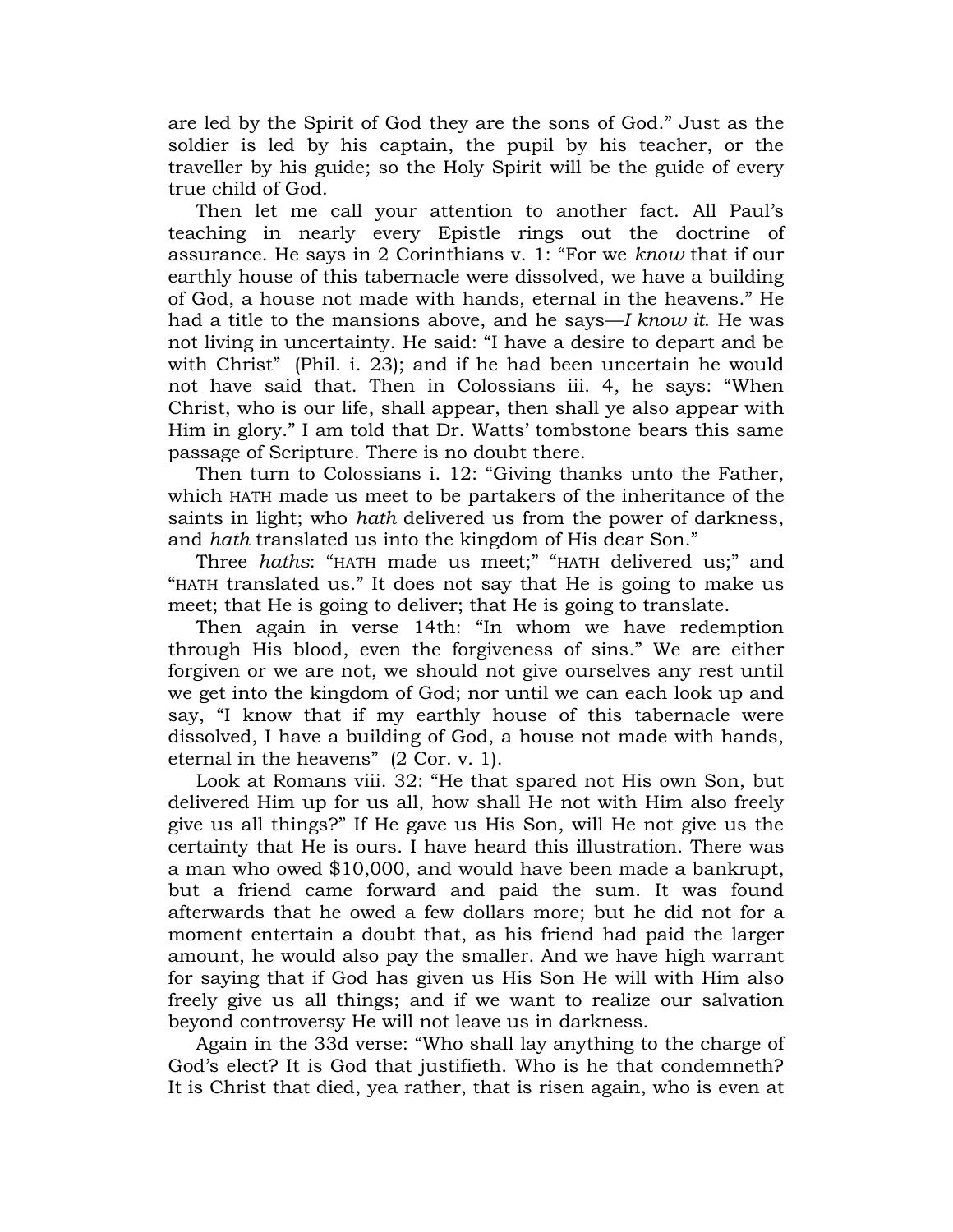the right hand of God, who also maketh intercession for us. Who shall separate us from the love of Christ? shall tribulation, or distress, or persecution, or famine, or nakedness, or peril, or sword? As it is written, For Thy sake we are killed all the day long; we are accounted as sheep for the slaughter. Nay, in all these things we are more than conquerors through Him that loved us. For I am persuaded that neither death, nor life, nor angels, nor principalities, nor powers, nor things present, nor things to come, nor height, nor depth, nor any other creature, shall be able to separate us from the love of God, which is in Christ Jesus our Lord."

That has the right ring in it. There is Assurance for you. "I KNOW." Do you think that the God who has justified me will condemn me? That is quite an absurdity. God is going to save us so that neither men, angels, nor devils, can bring any charge against us or Him. He will have the work complete.

Job lived in a darker day than we do; but we read in Job xix. 25: "I *know* that my Redeemer liveth, and that He shall stand in the latter day upon the earth."

The same confidence breathes through Paul"s last words to Timothy: "For the which cause I also suffer these things: nevertheless I am not ashamed; for I *know* whom I have believed, and am persuaded that He is able to keep that which I have committed unto Him against that day." It is not a matter of doubt, but of knowledge. "I know." "I am persuaded." The word "Hope," is not used in the Scripture to express doubt. It is used in regard to the second coming of Christ, or to the resurrection of the body. We do not say that we "hope" we are Christians. I do not say that I "hope" I am an American, or that I "hope" I am a married man. These are settled things. I may say that I "hope" to go back to my home, or I hope to attend such a meeting. I do not say that I "hope" to come to this country, for I am here. And so, if we are born of God we know it; and He will not leave us in darkness if we search the Scriptures.

Christ taught this doctrine to His seventy disciples when they returned elated with their success, saying, "Lord, even the devils are subject unto us through Thy name." The Lord seemed to check them, and said that He would give them something to rejoice in. "Notwithstanding in this rejoice not, that the spirits are subject unto you; but rather rejoice because your names are written in heaven." (Luke x. 20.)

It is the privilege of every one of us to know, beyond a doubt, that our salvation is sure. Then we can work for others. But if we are doubtful of our own salvation, we are not fit for the service of God.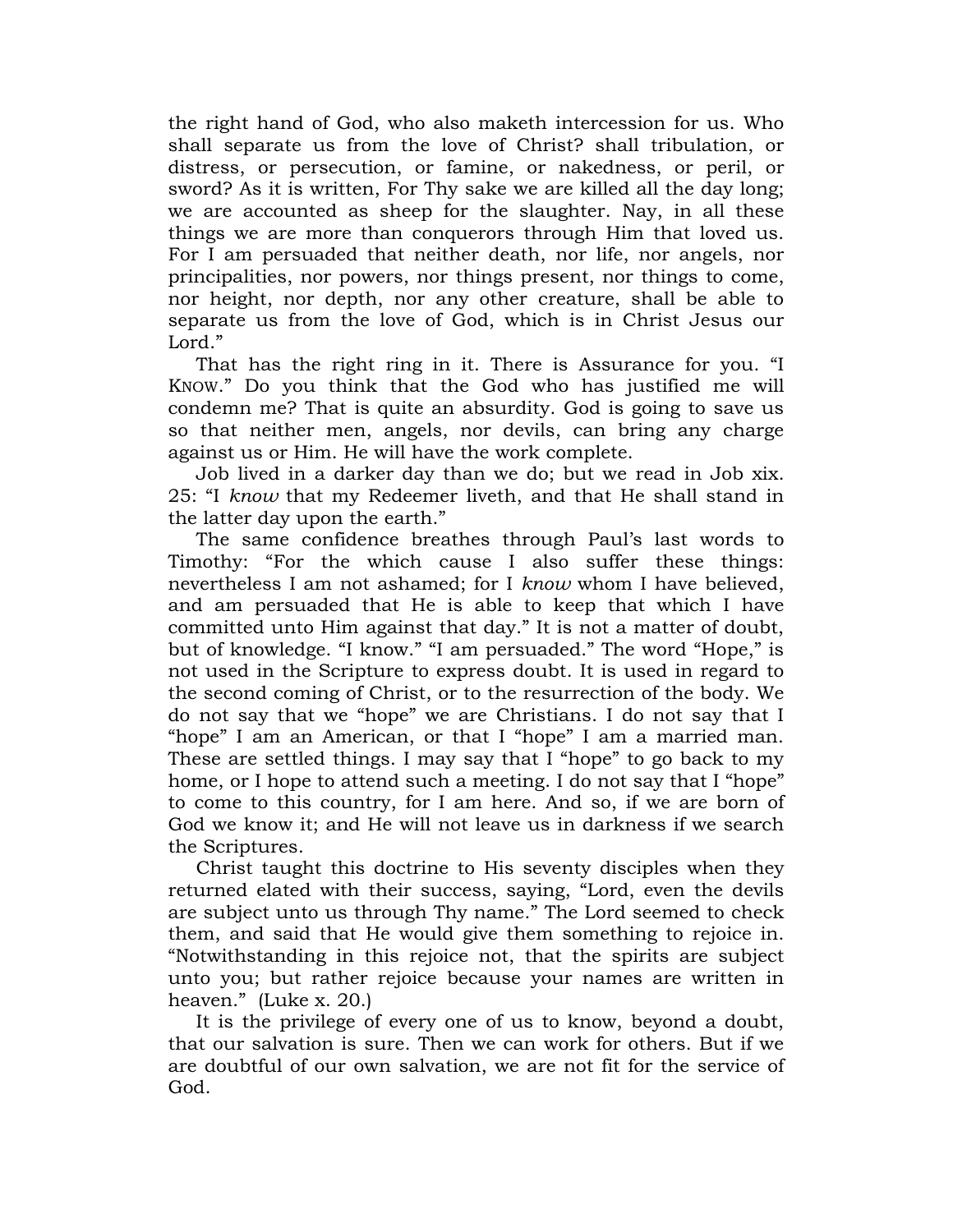Another passage is John v. 24: "Verily, verily I say unto you: He that heareth my word, and believeth on Him that sent Me, hath everlasting life, and shall not come into "*judgment*,"" (the new translation has it so), "but is passed from death unto life."

Some people say that you never can tell till you are before the great white throne of Judgment whether you are saved or not. Why, my dear friend, if your life is hid with Christ in God, you are not coming into judgment for your sins. We may come into judgment for reward. This is clearly taught where the lord reckoned with the servant to whom five talents had been given, and who brought other five talents saying, "Lord, thou deliveredst unto me five talents; behold, I have gained beside them five talents more. His lord said unto him, Well done, thou good and faithful servant: thou hast been faithful over a few things; I will make thee ruler over many things; enter thou into the joy of thy lord." (Matt. xxv. 20, 21.) We shall be judged for our stewardship. That is one thing; but salvation—eternal life—is another.

Will God demand payment twice of the debt which Christ has paid for us? If Christ bear my sins in His own body on the tree, am I to answer for them as well?

Isaiah tells us that, "He was wounded for our transgressions; He was bruised for our iniquities; the chastisement of our peace was upon Him: and with His stripes we are healed." In Romans iv. 25, we read: He "was delivered for our offences, and was raised again for our justification." Let us believe, and get the benefit of His finished work.

Then again in John x. 9: "I am the door: by Me if any man enter in he shall be saved, and shall go in and out, and find pasture." That is the promise. Then the 27th verse, "My sheep hear my voice; and I know them, and they follow Me. And I give unto them eternal life; and they shall never perish, neither shall any man pluck them out of my hand. My father which gave them is greater than all; and no man is able to pluck them out of my Father"s hand." Think of that! The Father, the Son, and the Holy Ghost, are pledged to keep us. You see that it is not only the Father, not only the Son, but the three persons of the Triune God.

Now, a great many people want some token outside of God"s word. That habit always brings doubt. If I made a promise to meet a man at a certain hour and place to-morrow, and he were to ask me for my watch as a token of my sincerity, it would be a slur on my truthfulness. We must not question what God has said: He has made statement after statement, and multiplied figure upon figure. Christ says: "I am the door; by Me if any man enter in he shall be saved." "I am the Good Shepherd, and know My sheep, and am known of Mine." "I am the light of the world; he that followeth Me shall not walk in darkness, but shall have the light of life." "I am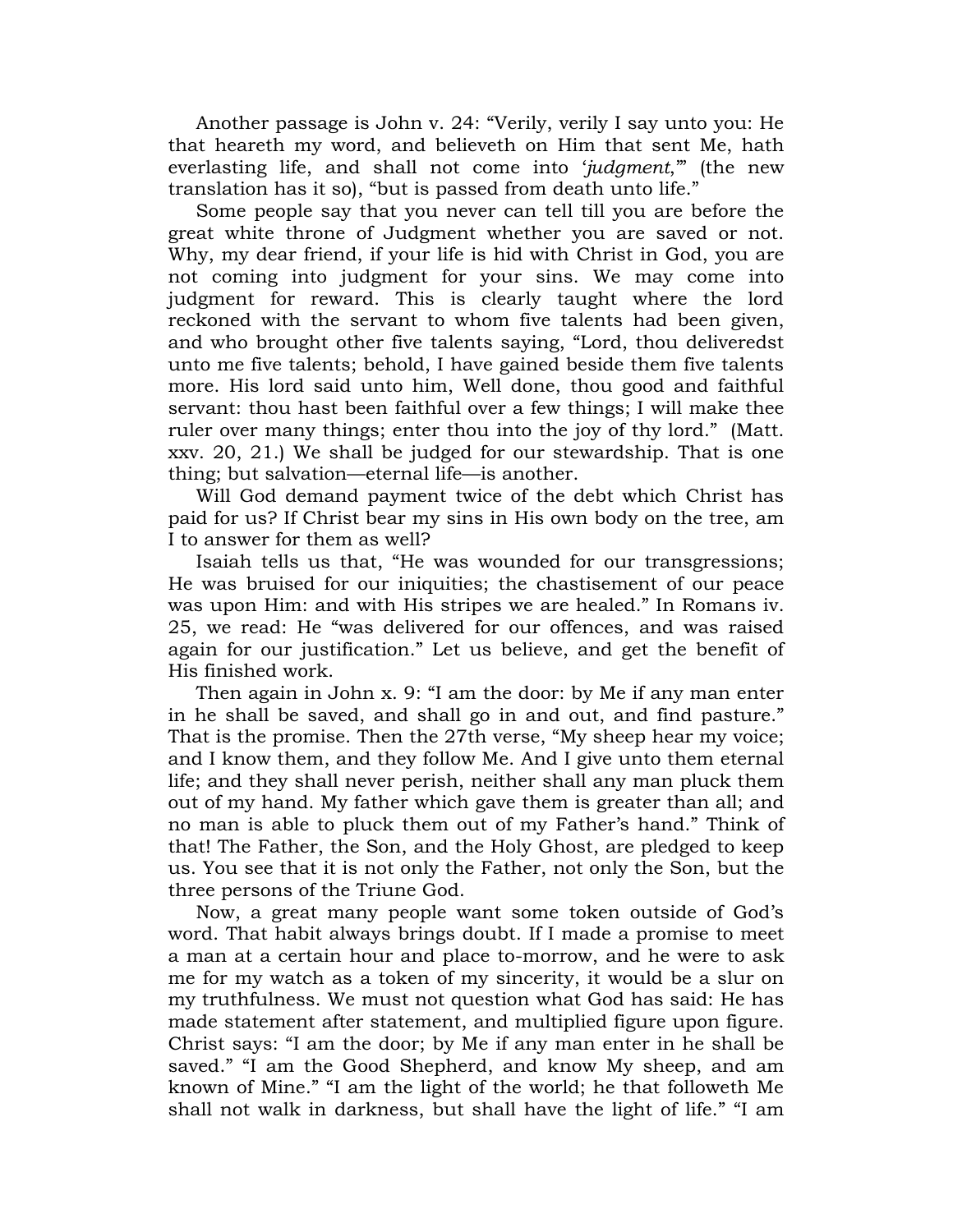the truth;" receive Me, and you will have the truth; for I am the embodiment of truth. Do you want to know the way? "I am the way:" follow Me, and I will lead you into the kingdom. Are you hungering after righteousness? "I am the Bread of life:" if you eat of Me you shall never hunger. "I am the Water of life:" if you drink of this water it shall be within you "a well of water springing up unto everlasting life." "I am the resurrection and the life: he that believeth in Me, though he were dead, yet shall he live; and whosoever liveth and believeth in Me shall never die." (John xi. 25, 26.)

Let me remind you where our doubts come from. A good many of God"s dear people never get beyond knowing themselves servants. He calls us "friends." If you go into a house you will soon see the difference between the servant and the son. The son walks at perfect liberty all over the house; he is at home. But the servant takes a subordinate place. What we want is to get beyond servants. We ought to realize our standing with God as sons and daughters. He will not "un-child" His children. God has not only adopted us, but we are His by birth: we have been born into His kingdom. My little boy was as much mine when he was a day old as now that he is fourteen. He was *my son*; although it did not appear what he would be when he attained manhood. He is mine; although he may have to undergo probation under tutors and governors. The children of God are not perfect; but we are perfectly His children.

Another origin of doubts is looking at ourselves. If you want to be wretched and miserable, filled with doubts from morning till night, look at yourselves. "Thou wilt keep him in perfect peace whose mind is stayed on Thee." (Isa. xxvi. 3.) Many of God's dear children are robbed of joy because they keep looking at themselves.

Some one has said: "There are three ways to look. If you want to be wretched, look within; if you wish to be distracted, look around; but if you would have peace, look up." Peter looked away from Christ, and he immediately began to sink. The Master said to him: "O thou of little faith! Wherefore didst thou doubt?" (Matt. xiv. 31.) He had God"s eternal word, which was sure footing, and better than either marble, granite or iron; but the moment he took his eyes off Christ down he went. Those who look around cannot see how unstable and dishonoring is their walk. We want to look straight at the "Author and Finisher of our faith."

When I was a boy I could only make a straight track in the snow, by keeping my eyes fixed upon a tree or some object before me. The moment I took my eye off the mark set in front of me, I walked crooked. It is only when we look fixedly on Christ that we find perfect peace. After He rose from the dead He showed His disciples His hands and His feet. (Luke xxiv. 40.) That was the ground of their peace. If you want to scatter your doubts, look at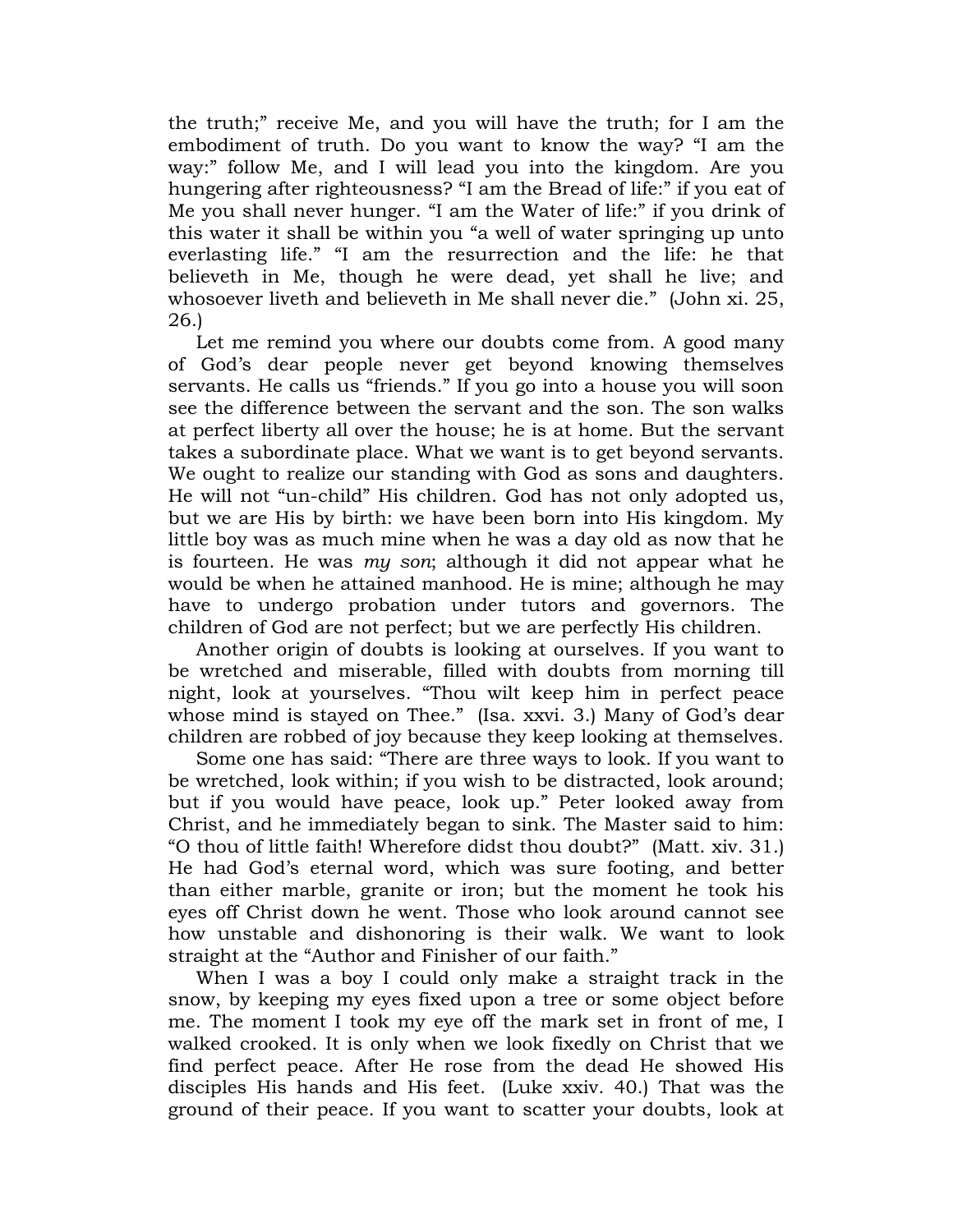the blood; and if you want to increase your doubts, look at yourself. You will get doubts enough for years by being occupied with yourself for a few days.

Then again: look at what He is, and at what He has done; not at what you are, and what you have done. That is the way to get peace and rest.

Abraham Lincoln issued a proclamation declaring the emancipation of three millions of slaves. On a certain day their chains were to fall off, and they were to be free. The proclamation was put up on the trees and fences wherever the Northern Army marched. A good many slaves could not read: but others read the proclamation, and most of them believed it; and on a certain day a glad shout went up, "We are free!" Some did not believe it, and stayed with their old masters; but it did not alter the fact that they were free. Christ, the Captain of our salvation, has proclaimed freedom to all who have faith in Him. Let us take Him at His word. Their feelings would not have made the slaves free. The power must come from the outside. Looking at ourselves will not make us free, but it is looking to Christ with the eye of faith.

Bishop Ryle has strikingly said: "Faith is the root, and Assurance the flower." Doubtless you can never have the flower without the root; but it is no less certain you may have the root, and not the flower.

"Faith is that poor trembling woman who came behind Jesus in the press, and touched the hem of His garment. (Mark v. 27.) Assurance is Stephen standing calmly in the midst of his murderers, and saying, I see the heavens opened, and the Son of Man standing on the right hand of God" (Acts vii. 56).

"Faith is the penitent thief, crying, "Lord, remember me" (Luke xxiii. 42). Assurance is Job sitting in the dust, covered with sores, and saying, I know that my Redeemer liveth;' Though He slay me, yet will I trust in Him"" (Job xix. 25; xiii. 15).

"Faith is Peter"s drowning cry, as he began to sink, "Lord, save me!" (Matt. xxiv. 30). Assurance is that same Peter declaring before the Council, in after-times, "This is the stone which was set at nought of you builders, which is become the head of the corner: neither is there salvation in any other; for there is none other name under heaven given among men whereby we must be saved"" (Acts iv. 11, 12).

"Faith is the anxious, trembling voice, "Lord, I believe; help Thou mine unbelief!" (Mark ix. 24). Assurance is the confident challenge, "Who shall lay anything to the charge of God"s elect? Who is he that condemneth?"" (Rom. viii. 33, 34).

Faith is Saul praying in the house of Judas at Damascus, sorrowful, blind, and alone. (Acts ix. 11.) Assurance is Paul, the aged prisoner, looking calmly into the grave, and saying, "I know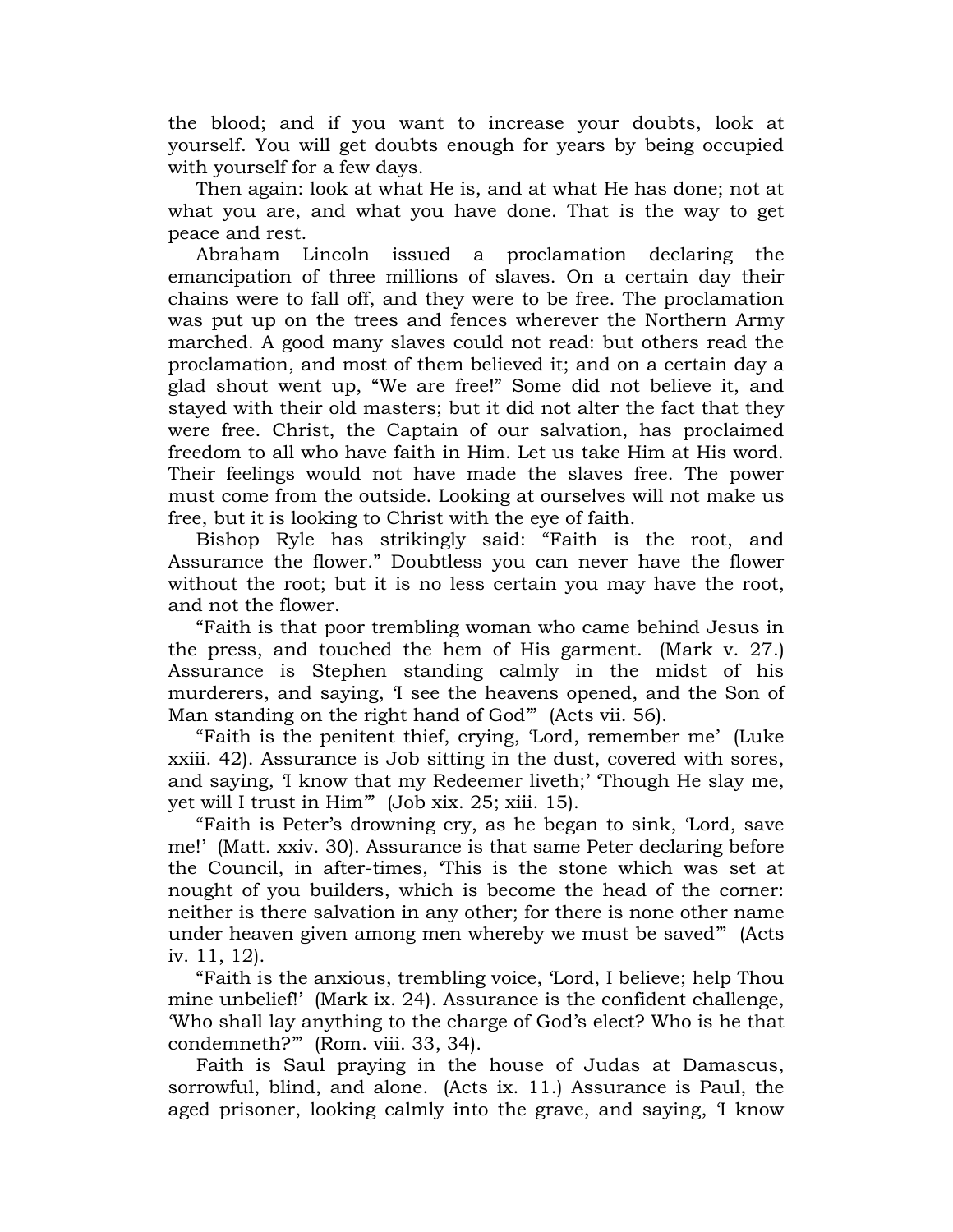whom I have believed.' There is a crown laid up for me' (2 Tim. i. 12; iv. 8).

"Faith is LIFE. How great the blessing! Who can tell the gulf between life and death? And yet life may be weak, sickly, unhealthy, painful, trying, anxious, worn, burdensome, joyless, smileless, to the very end.

"Assurance is *more than life*. It is health, strength, power, vigor, activity, energy, manliness, beauty."

A minister once pronounced the benediction in this way: "The heart of God to make us welcome; the blood of Christ to make us clean, and the Holy Spirit to make us certain." The security of the believer is the result of the operation of the Spirit of God.

Another writer says: "I have seen shrubs and trees grow out of the rocks, and overhang fearful precipices, roaring cataracts, and deep running waters; but they maintained their position, and threw out their foliage and branches as much as if they had been in the midst of a dense forest." It was their hold on the rock that made them secure; and the influences of nature that sustained their life. So believers are oftentimes exposed to the most horrible dangers in their journey to heaven; but, so long as they are "rooted and grounded" in the Rock of Ages, they are perfectly secure. Their hold of Him is their guarantee; and the blessings of His grace give them life and sustain them in life. And as the tree must die, or the rock fall, before a dissolution can be effected between *them*, so either the believer must lose his spiritual life, or the Rock must crumble, ere their union can be dissolved.

Speaking of the Lord Jesus, Isaiah says: "I will fasten Him as a nail in a sure place; and He shall be for a glorious throne to His Father"s house: and they shall hang upon Him all the glory of His father"s house, the offspring and the issue, all vessels of small quantity, from the vessels of cups, even to all the vessels of flagons" (xxii. 23, 24).

There is ONE NAIL, fastened in a sure place; and on it hang all the flagons and all the cups. "Oh," says one little cup, "I am so small and so black, suppose I were to drop!" "Oh," says a flagon, "there is no fear of you; but I am so heavy, so very weighty, suppose I were to drop!" And a little cup says, "Oh, if I were only like the gold cup there, I should never fear falling." But the gold cup answers, "It is not because I am a gold cup that I keep up; but because I hang upon the nail." If the nail gives way we all come down, gold cups, china cups, pewter cups, and all; but as long as the nail keeps up, all that hang on Him hang safely.

I once read these words on a tombstone: "Born, died, kept." Let us pray God to keep us in perfect peace, and assured of salvation.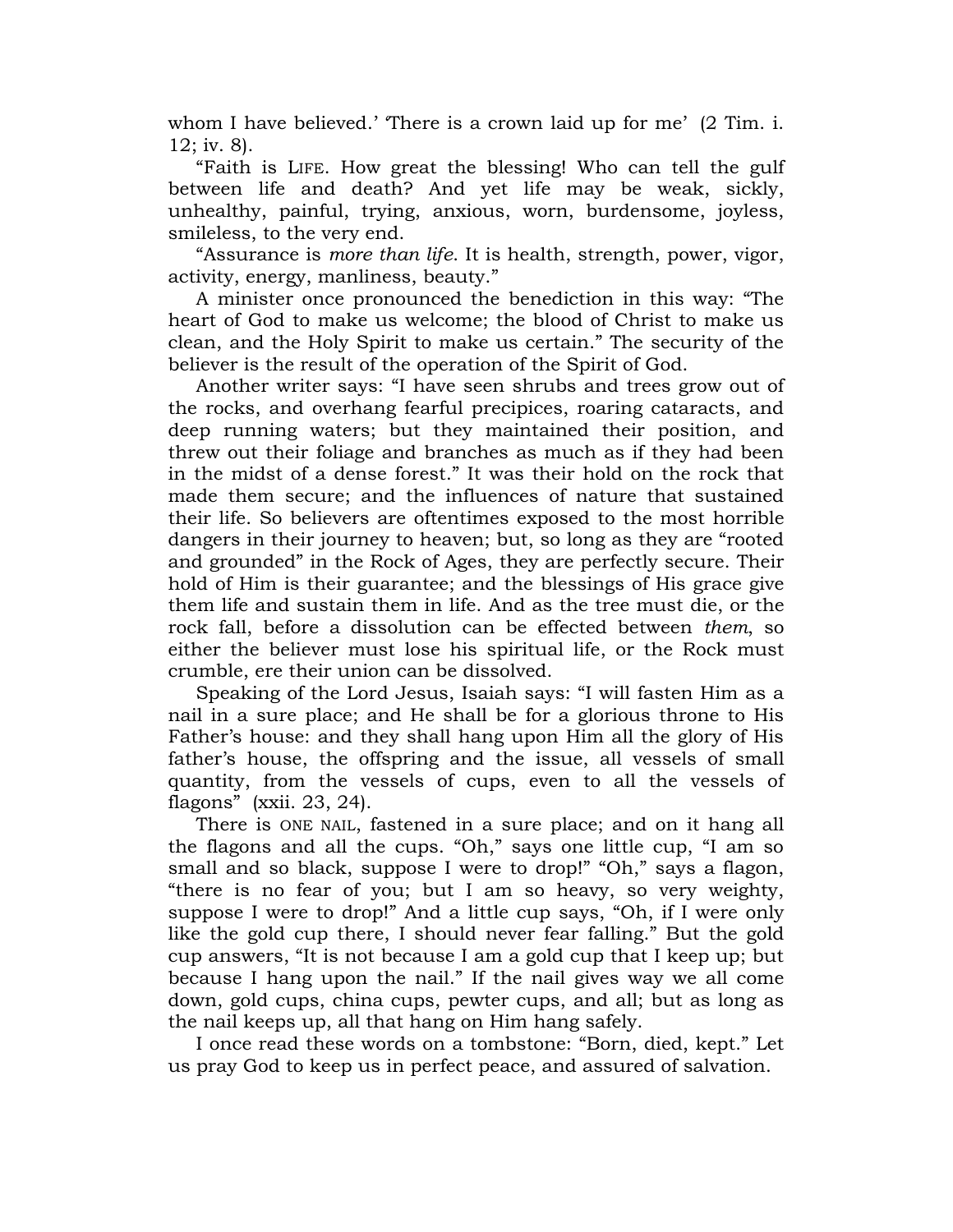## CHAPTER VIII.

## *CHRIST ALL AND IN ALL*.

#### COLOSSIANS iii. 11.)

CHRIST is *all* to us that we make Him to be. I want to emphasize that word "ALL." Some men make Him to be "a root out of a dry ground," "without form or comeliness." He is nothing to them; they do not want Him. Some Christians have a very small Saviour, for they are not willing to receive Him fully, and let Him do great and mighty things for them. Others have a mighty Saviour, because they make Him to be great and mighty.

If we would know what Christ wants to be to us, we must first of all know Him as our Saviour from sin. When the angel came down from heaven to proclaim that He was to be born into the world, you remember he gave His name, "He shall be called JESUS, for He shall save His people from their sins." HAVE WE BEEN DELIVERED FROM SIN? He did not come to save us *in* our sins, but *from* our sins. Now, there are three ways of knowing a man. Some men you know only by hearsay; others you merely know by having been once introduced to them, you know them very slightly; other again you know by having been acquainted with them for years, you know them intimately. So I believe there are three classes of people to-day in the Christian Church and out of it: those who know Christ only by reading or by hearsay, those who have a historical Christ; those who have a slight personal acquaintance with Him; and, those who thirst, as Paul did, to "know Him and the power of His resurrection." The more we know of Christ the more we shall love Him, and the better we shall serve Him.

Let us look at Him as He hangs upon the Cross, and see how He has put away sin. He was manifested that He might take away our sins; and if we really know Him we must first of all see Him as our Saviour from sin. You remember how the angels said to the shepherds on the plains of Bethlehem, "Behold, I bring you good tidings of great joy, which shall be to all people: for unto you is born this day, in the city of David, a Saviour, which is Christ the Lord." (Luke ii. 10, 11.) Then if you go clear back to Isaiah, seven hundred years before Christ's birth, you will find these words: "I, even I, am the Lord; and beside me there is no Saviour" (xliii. 11).

Again, in the First Epistle of John (iv. 14) we read: "We have seen, and do testify, that the Father sent the Son to be the Saviour of the world." All the heathen religions, we read, teach men to work their way up to God; but the religion of Jesus Christ is God coming down to men to save them, to lift them up out of the pit of sin. In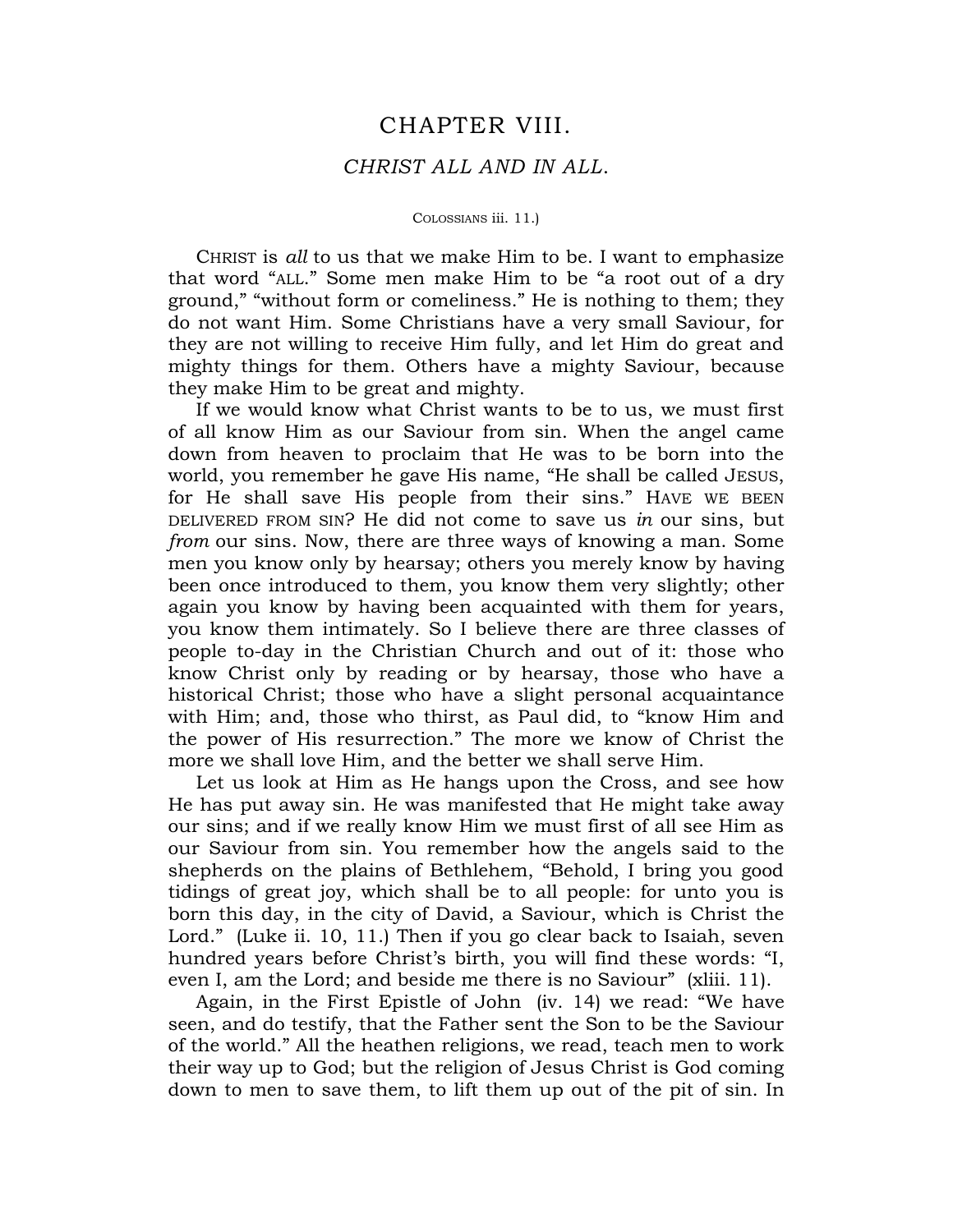Luke xix. 10, we read that Christ Himself told the people what He had come for: "The Son of Man is come to seek and to save that which was lost." So we start from the Cross, not from the cradle. Christ has opened up a new and living way to the Father; He has taken all the stumbling-blocks out of the way, so that every man who accepts of Christ as his Saviour can have salvation.

But Christ is not only a Saviour. I might save a man from drowning and rescue him from an untimely grave; but I might probably not be able to do any more for him. Christ is something more than a Saviour. When the children of Israel were placed behind the blood, that blood was their salvation; but they would still have heard the crack of the slave-driver"s whip if they had not been delivered from the Egyptian yoke of bondage: then it was that God delivered them from the hand of the king of Egypt. I have little sympathy with the idea that God comes down to save us, and then leaves us in prison, the slaves of our besetting sins. No; He has come to deliver us, and to give us victory over our evil tempers, our passions, and our lusts. Are you a professed Christian but one who is a slave to some besetting sin? If you want to get victory over that temper or that lust, go on to know Christ more intimately. He brings deliverance for the past, the present, and the future. "Who delivered; who doth deliver; who will yet deliver." (2 Cor. i. 10.)

How often, like the children of Israel when they came to the Red Sea, have we become discouraged because everything looked dark before us, behind us, and around us, and we knew not which way to turn. Like Peter we have said, "To whom shall we go?" But God has appeared for our deliverance. He has brought us through the Red Sea right out into the wilderness, and opened up the way into the Promised Land. But Christ is not only our Deliverer; He is our Redeemer. That is something more than being our Saviour. He has brought us back. "Ye have sold yourselves for nought; and ye shall be redeemed without money." (Isaiah lii. 3.) "We were not redeemed with corruptible things, as silver and gold." (1 Peter i. 18.) If gold could have redeemed us, could He not have created ten thousand worlds full of gold?

When God had redeemed the children of Israel from the bondage of Egypt, and brought them through the Red Sea, they struck out for the wilderness; and then God became to them their Way. I am so thankful the Lord has not left us in darkness as to the right way. There is no living man who has been groping in the darkness but may know the way. "I am the Way," says Christ. If we follow Christ we shall be in the right way, and have the right doctrine. Who could lead the children of Israel through the wilderness like the Almighty God Himself? He knew the pitfalls and dangers of the way, and guided the people through all their wilderness journey right into the promised land. It is true that if it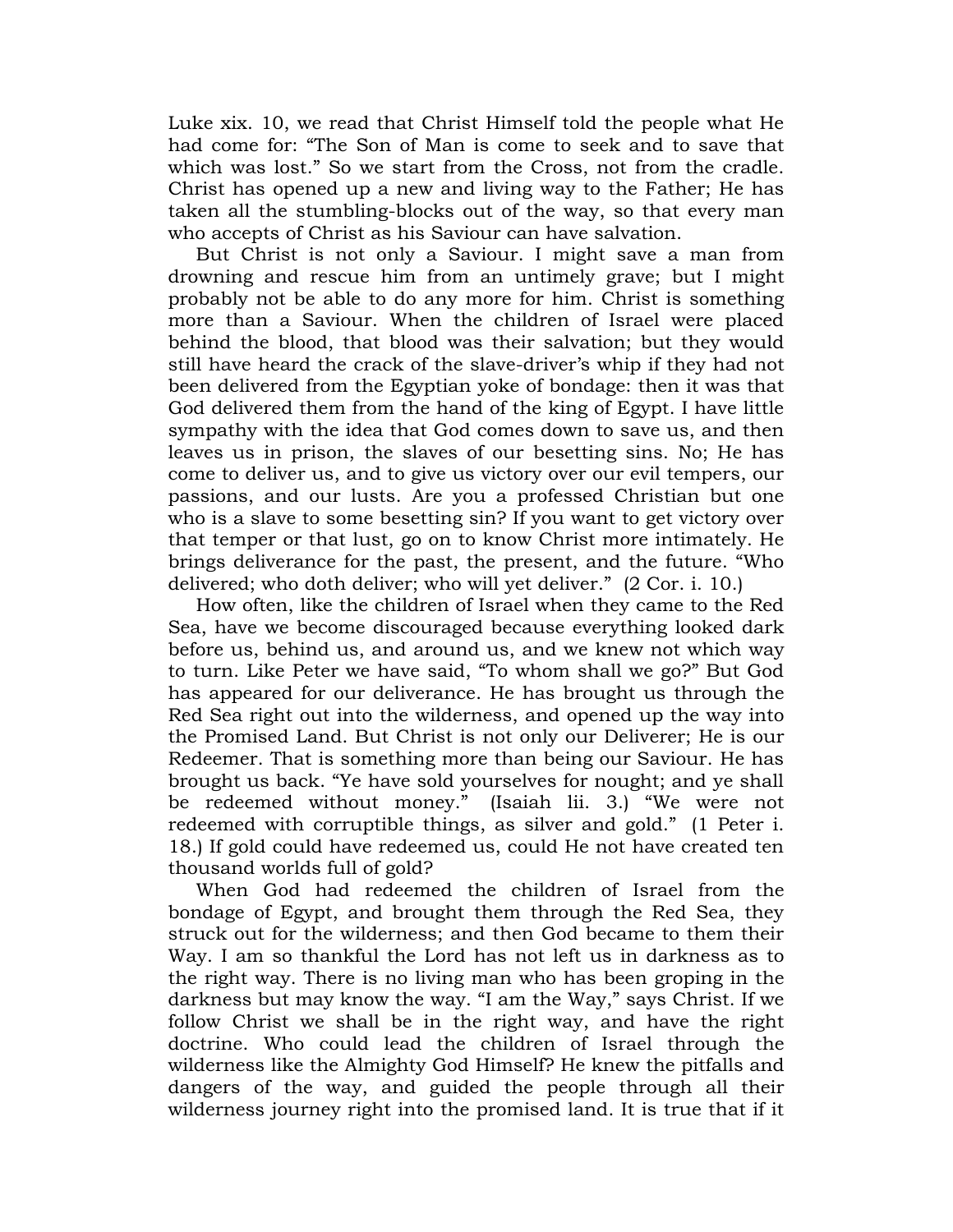had not been for their accursed unbelief they might have crossed into the land at Kadesh Barnea, and taken possession of it, but they desired something besides God"s word; so they were turned back, and had to wander in the desert for forty years. I believe there are thousands of God"s children wandering in the wilderness still. The Lord has delivered them from the hand of the Egyptian, and would at once take them through the wilderness right into the Promised Land, if they were only willing to follow Christ. Christ has been down here, and has made the rough places smooth, and the dark places light, and the crooked places straight. If we will only be led by Him, and will follow Him, all will be peace, and joy, and rest.

In the frontier, when a man goes out hunting he takes a hatchet with him, and cuts off pieces from the bark of the trees as he goes along through the forest: this is called "blazing the way." He does it that he may know the way back, as there is no pathway through these thick forests. Christ has come down to this earth; He has "blazed the Way:" and now that He has gone up on high, if we will but follow him, we shall be kept in the right path. I will tell you how you may know if you are following Christ or not. If some one has slandered you, or misjudged you, do you treat them as your master would have done? If you do not bear these things in a loving and forgiving spirit, all the churches and ministers in the world cannot make you right. "If any man have not the Spirit of Christ, he is none of His." (Romans viii. 9.) "If any man be in Christ Jesus he is a new creature: old things are passed away; behold, all things are become new." (2 Cor. v. 17.)

Christ is not only our way; He is the Light upon the way. He says, "I am the Light of the world." (John viii. 12; ix. 5; xii. 46.) He goes on to say, "He that followeth Me shall not walk in darkness, but shall have the light of life." It is impossible for any man or woman who is following Christ to walk in darkness. If your soul is in the darkness, groping around in the fog and mist of earth, let me tell you it is because you have got away from the true light. There is nothing but light that will dispel darkness. So let those who are walking in spiritual darkness admit Christ into their hearts: He is the Light. I call to mind a picture of which I used at one time to think a good deal; but now I have come to look more closely, I would not put it up in my house except I turned the face to the wall. It represents Christ as standing at a door, knocking, and having a big lantern in His hand. Why, you might as well hang up a lantern to the sun as put one into Christ"s hand. He is the Sun of Righteousness; and it is our privilege to walk in the light of an unclouded sun.

Many people are hunting after light, and peace, and joy. We are nowhere told to seek after these things. If we admit Christ into our hearts these will all come of themselves. I remember, when a boy, I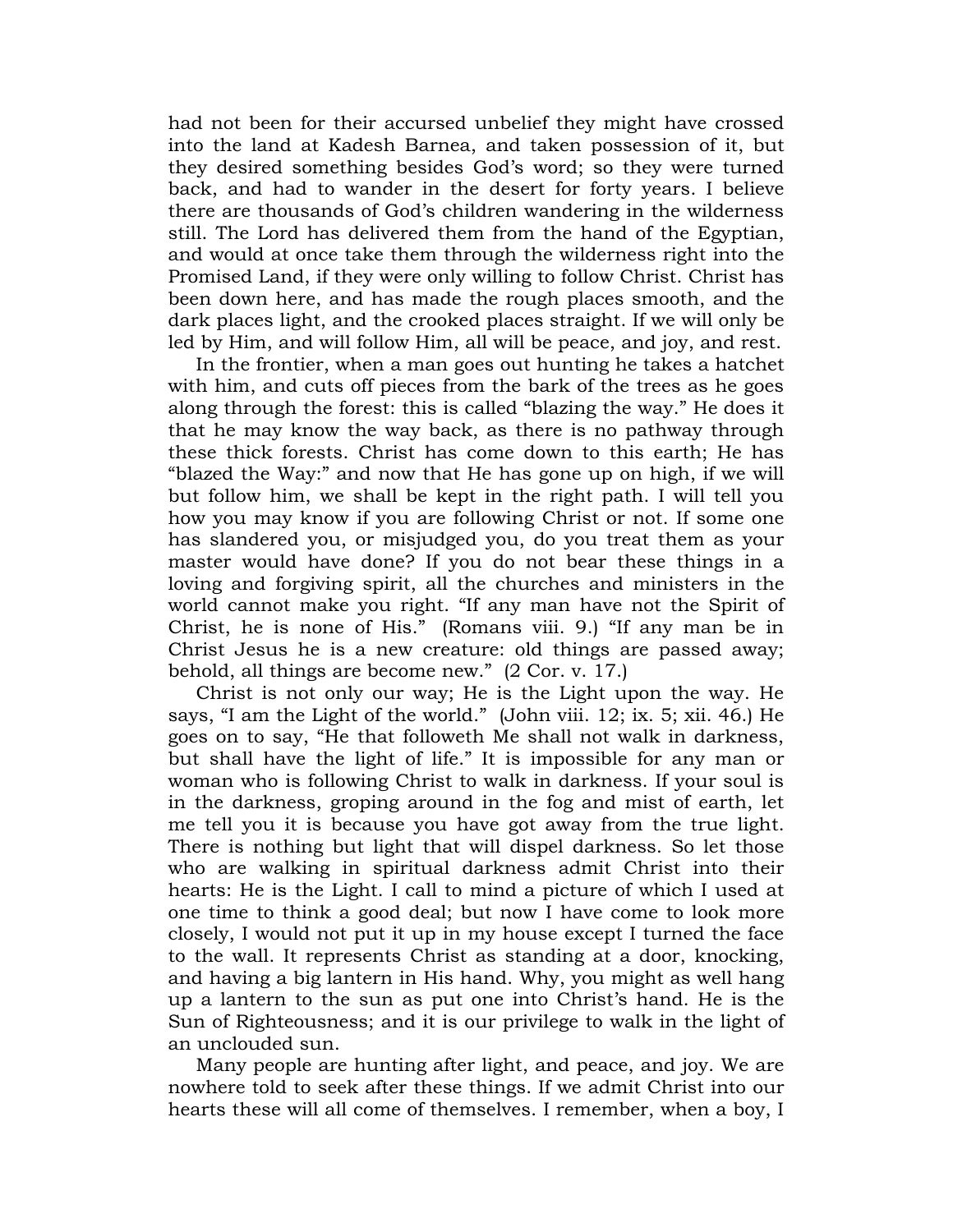used to try in vain to catch my shadow. One day I was walking with my face to the sun; and as I happened to look around I saw that my shadow was following me. The faster I went the faster my shadow followed; I could not get away from it. So when our faces are directed to the Sun of Righteousness, the peace and joy are sure to come. A man said to me some time ago, "Moody, how do you feel?" It was so long since I had thought about my feelings I had to stop and consider awhile, in order to find out. Some Christians are all the time thinking about their feelings; and because they do not feel just right they think their joy is all gone. If we keep our faces towards Christ, and are occupied with Him, we shall be lifted out of the darkness and the trouble that may have gathered round our path.

I remember being in a meeting after the war of the great rebellion broke out. The war had been going on for about six months. The army of the North had been defeated at Bull Run, in fact, we had nothing but defeat, and it looked as though the republic was going to pieces. So we were much cast down and discouraged. At this meeting every speaker for awhile seemed as if he had hung his harp upon the willow; and it was one of the gloomiest meetings I ever attended. Finally an old man with beautiful white hair got up to speak, and his face literally shone. "Young men," he said "you do not talk like sons of the King. Though it is dark just here, remember it is light somewhere else." Then he went on to say that if it were dark all over the world, it was light up around the Throne.

He told us he had come from the east, where a friend had described to him how he had been up a mountain to spend the night and see the sun rise. As the party were climbing up the mountain, and before they had reached the summit, a storm came on. This friend said to the guide, "I will give this up; take me back." The guide smiled, and replied, "I think we shall get above the storm soon." On they went; and it was not long before they got up to where it was as calm as any summer evening. Down in the valley a terrible storm raged; they could hear the thunder rolling, and see the lightning's flash; but all was serene on the mountain top. "And so, my young friends," continued the old man, "though all is dark around you, come a little higher and the darkness will flee away." Often when I have been inclined to get discouraged, I have thought of what he said. Now if you are down in the valley amidst the thick fog and the darkness, get a little higher; get nearer to Christ, and know more of Him.

You remember the Bible says, that when Christ expired on the cross, the light of the world was put out. God sent His Son to be the light of the world; but men did not love the light because it reproved them of their sins. When they were about to put out this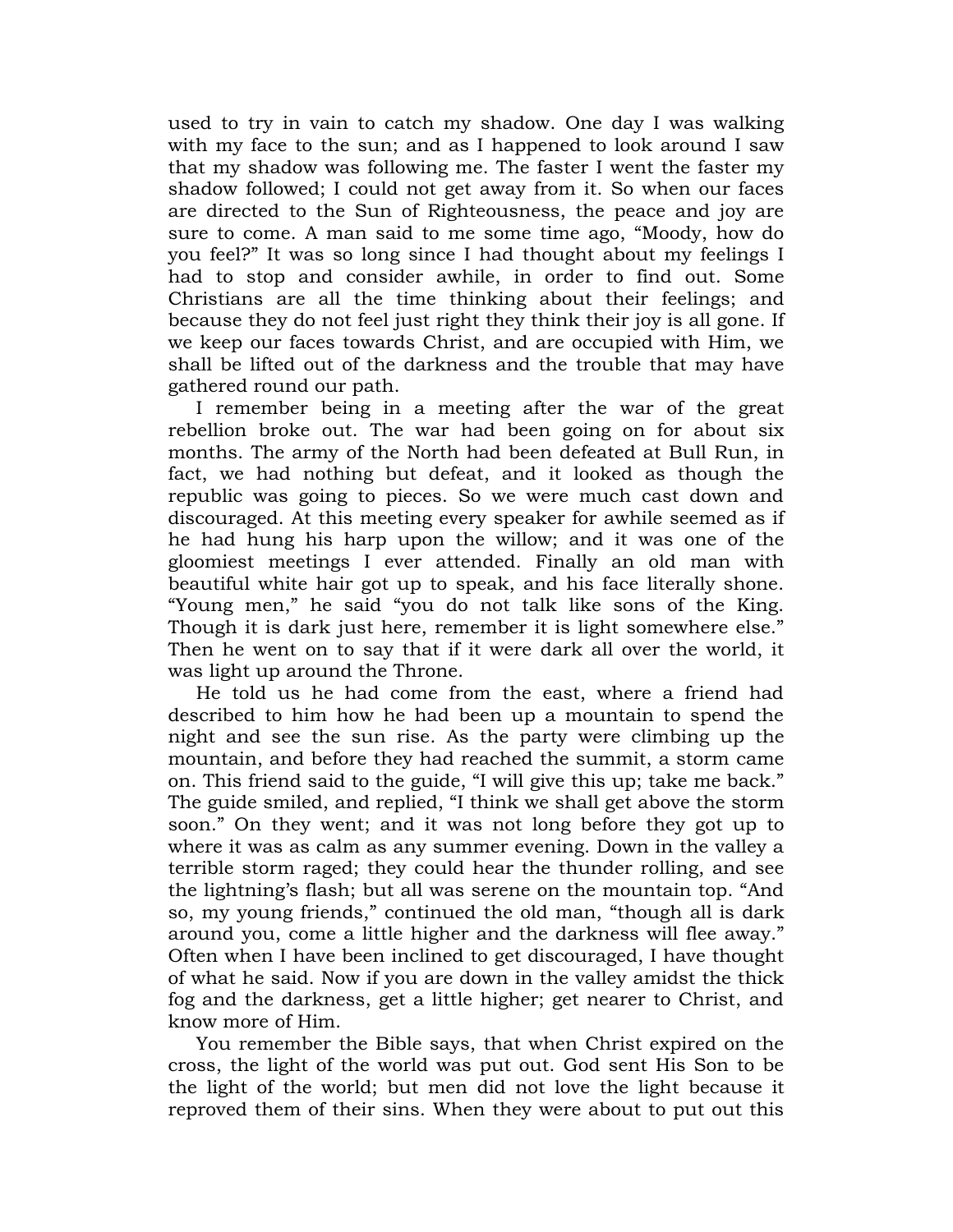light, what did Christ say to His disciples? "Ye shall be witnesses unto Me." (Acts i. 8.) He has gone up yonder to intercede for us; but He wants us to shine for Him down here. "Ye are the light of the world." (Matt. v. 14.) So our work is to shine; not to blow our own trumpet so that people may look at us. What we want to do is to show forth Christ. If we have any light at all it is borrowed light. Some one said to a young Christian: "Converted! it is all moonshine!" Said he: "I thank you for the illustration; the moon borrows its light from the sun; and we borrow ours from the Sun of Righteousness." If we are Christ's, we are here to shine for Him: by and by he will call us home to our reward.

I remember hearing of a blind man who sat by the wayside with a lantern near him. When he was asked what he had a lantern for, as he could not see the light, he said it was that people should not stumble ever him. I believe more people stumble over the inconsistencies of professed Christians than from any other cause. What is doing more harm to the cause of Christ than all the scepticism in the world is this cold, dead formalism, this conformity to the world, this professing what we do not possess. The eyes of the world are upon us. I think it was George Fox who said every Quaker ought to light up the country for ten miles around him. If we were all brightly shining for the Master, those about us would soon be reached, and there would be a shout of praise going to heaven.

People say: "I want to know what is the truth." Listen: "I AM THE TRUTH," says Christ. (John xiv. 5.) If you want to know what the truth is, get acquainted with Christ. People also complain that they have not life. Many are trying to give themselves spiritual life. You may galvanize yourselves and put electricity into yourselves, so to speak; but the effect will not last very long. Christ alone is the author of life. If you would have real spiritual life, get to know Christ. Many try to stir up spiritual life by going to meetings. That may be well enough; but it will be of no use, unless they get into contact with the living Christ. Then their spiritual life will not be a spasmodic thing, but will be perpetual; flowing on and on, and bringing forth fruit to God.

Then Christ is our KEEPER. A great many young disciples are afraid they will not hold out. "He that keepeth Israel shall neither slumber nor sleep." (Psalm cxxi. 4.) It is the work of Christ to keep us; and if He keeps us there will be no danger of our falling. I suppose if Queen Victoria had to take care of the Crown of England, some thief might attempt to get access to it; but it is put away in the Tower of London, and guarded night and day by soldiers. The whole English army would, if necessary, be called out to protect it. And we have no strength in ourselves. We are no match for Satan; he has had six thousand years' experience. But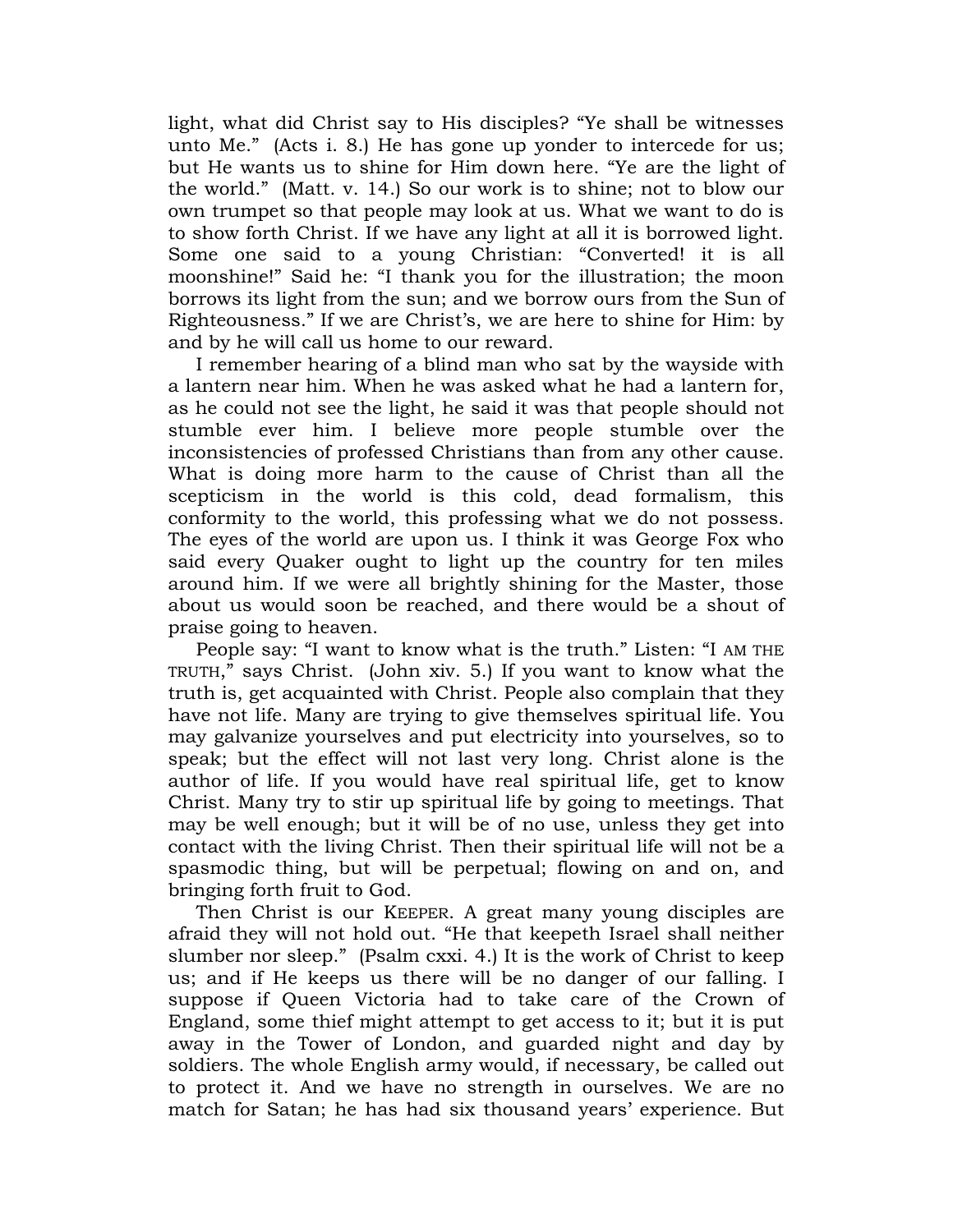then we remember that the One who neither slumbers nor sleeps is our keeper. In Isaiah xli. 10, we read, "Fear thou not, for I am with thee; be not dismayed, for I am thy God; I will strengthen thee; yea, I will help thee; yea, I will uphold thee with the right hand of My righteousness." In Jude also, verse 24, we are told that He is "able to keep us from falling." "We have an Advocate with the Father, Jesus Christ the righteous." (1 John ii. 1.)

But Christ is something more. He is our SHEPHERD. It is the work of the shepherd to care for the sheep, to feed them and protect them. "I am the Good Shepherd;" "My sheep hear My voice." "I lay down My life for the sheep." In that wonderful tenth chapter of John, Christ uses the personal pronoun no less than twenty-eight times, in declaring what He is and what He will do. In verse 28 He says, "They shall never perish; neither shall any [*man*] pluck them out of My hand." But notice the word "man" is in italics. See how the verse really reads: "Neither shall ANY pluck them out of My hand"—no devil or man shall be able to do it. In another place the Scripture declares, "Your life is hid with Christ in God." (Col. iii. 3.) How safe and how secure!

Christ says, "My sheep hear My voice . . . and they follow Me." (John x. 27.) A gentleman in the East heard of a shepherd who could call all his sheep to him by name. He went and asked if this was true. The shepherd took him to the pasture where they were, and called one of them by some name. One sheep looked up and answered the call, while the others went on feeding and paid no attention. In the same way he called about a dozen of the sheep around him. The stranger said, "How do you know one from the other? They all look perfectly alike." "Well," said he, "you see that sheep toes in a little; that other one has a squint; one has a little piece of wool off; another has a black spot; and another has a piece out of its ear." The man knew all his sheep by their failings, for he had not a perfect one in the whole flock. I suppose our Shepherd knows us in the same way.

An Eastern shepherd was once telling a gentleman that his sheep knew his voice, and that no stranger could deceive them. The gentleman thought he would like to put the statement to the test. So he put on the shepherd"s frock and turban, and took his staff and went to the flock. He disguised his voice, and tried to speak as much like the shepherd as he could; but he could not get a single sheep in the flock to follow him. He asked the shepherd if his sheep never followed a stranger. He was obliged to admit that if a sheep got sickly it would follow any one. So it is with a good many professed Christians; when they get sickly and weak in the faith, they will follow any teacher that comes along; but when the soul is in health, a man will not be carried away by errors and heresies. He will know whether the "voice" speaks the truth or not.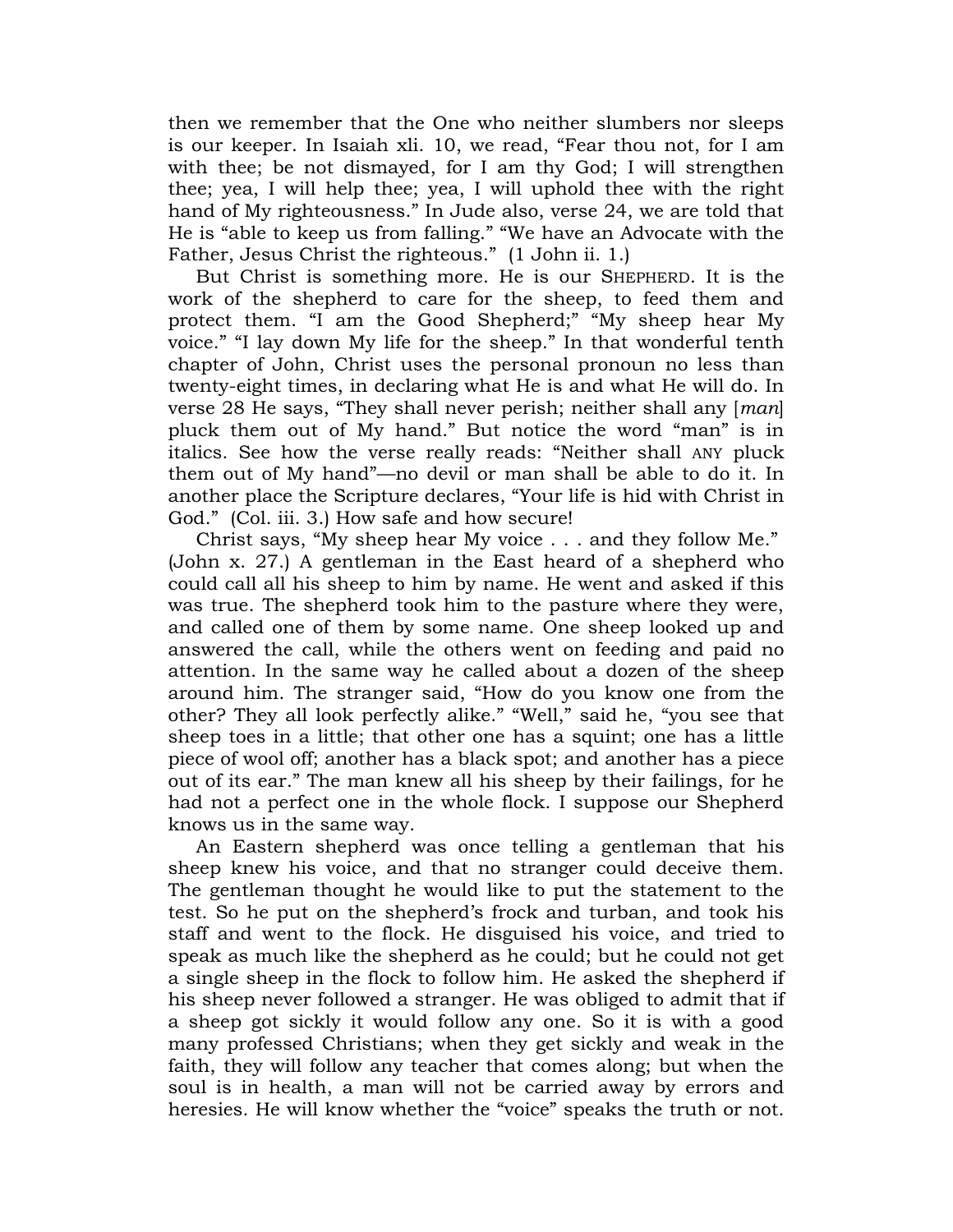He can soon tell that, if he is really in communion with God. When God sends a true messenger his words will find a ready response in the Christian heart.

Christ is a tender Shepherd. You may some time think He has not been a very tender Shepherd to you; you are passing under the rod. It is written, "Whom the Lord loveth He chasteneth, and scourgeth every son whom He receiveth." (Heb. xii. 6.) That you are passing under the rod is no proof that Christ does not love you. A friend of mine lost all his children. No man could ever have loved his family more; but the scarlet fever took one by one away; and so the whole four or five, one after another, died. The poor stricken parents went over to great Britain, and wandered from one place to another, there and on the continent. At length they found their way to Syria. One day they saw an Eastern shepherd come down to a stream, and call his flock to cross. The sheep came down to the brink, and looked at the water; but they seemed to shrink from it, and he could not get them to respond to his call. He then took a little lamb, put it under one arm; he took another lamb and put it under the other arm, and thus passed into the stream. The old sheep no longer stood looking at the water: they plunged in after the shepherd; and in a few minutes the whole flock was on the other side; and he led them away to newer and fresher pastures. The bereaved father and mother, as they looked on the scene, felt that it taught them a lesson. They no longer murmured because the Great Shepherd had taken their lambs one by one into yonder world; and they began to look up and look forward to the time when they would follow the loved ones they had lost. If you have loved ones gone before, remember that your Shepherd is calling you to "set your affection on things above." (Col. iii. 2.) Let us be faithful to Him, and follow Him, while we remain in this world. And if you have not taken Him for your Shepherd, do so this very day.

Christ is not only all these things that I have mentioned: He is also our Mediator, our Sanctifier, our Justifier; in fact, it would take volumes to tell what He desires to be to every individual soul. While looking through some papers I once read this wonderful description of Christ. I do not know where it originally came from; but it was so fresh to my soul that I should like to give it to you:—

"Christ is our Way; we walk in Him. He is our Truth; we embrace Him. He is our Life; we live in Him. He is our Lord; we choose Him to rule over us. He is our Master; we serve Him. He is our Teacher, instructing us in the way of salvation. He is our Prophet, pointing out the future. He is our Priest, having atoned for us. He is our Advocate, ever living to make intercession for us. He is our Saviour, saving to the uttermost. He is our Root; we grow from Him. He is our Bread; we feed upon Him. He is our Shepherd, leading us into green pastures. He is our true Vine; we abide in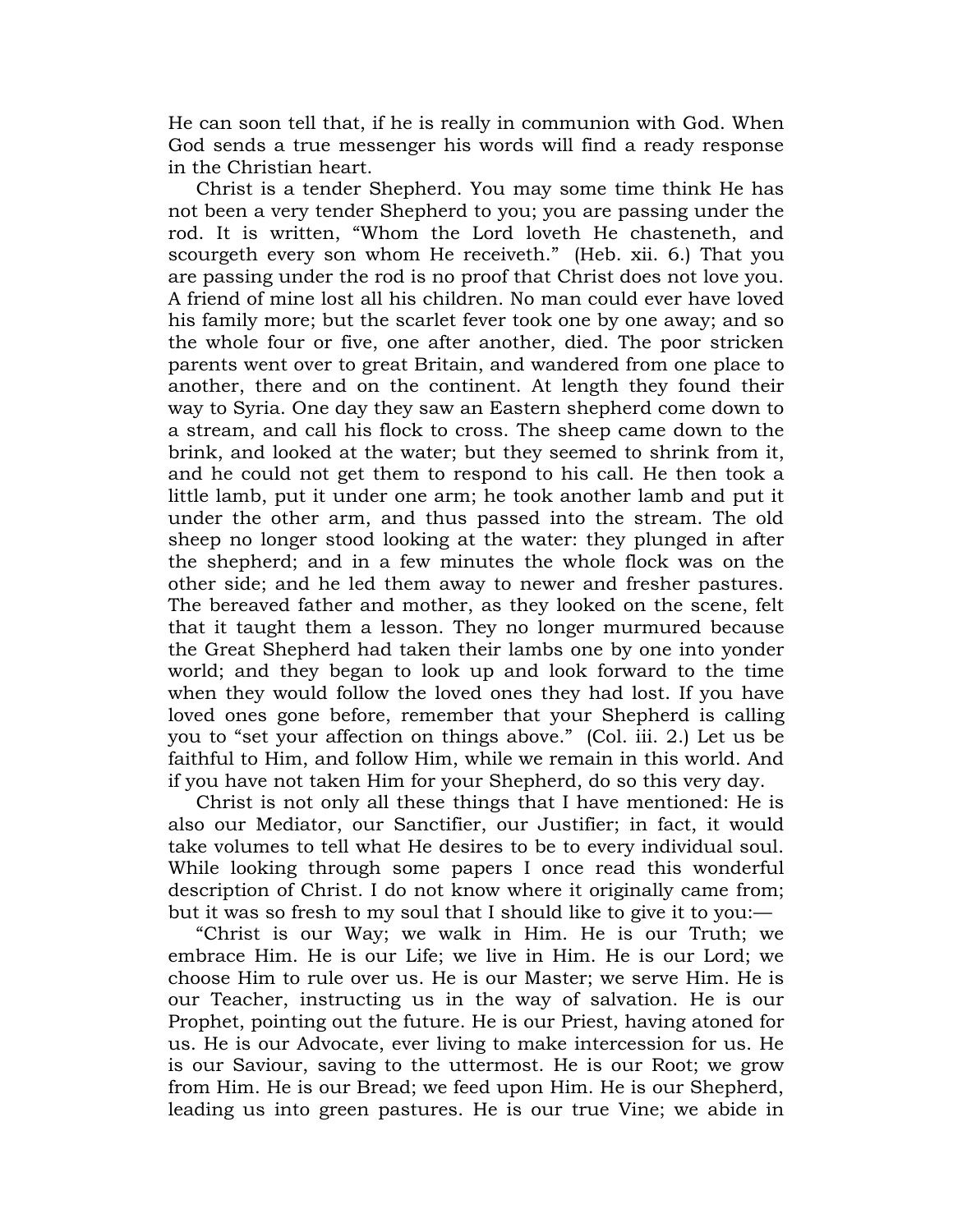Him. He is the Water of Life; we slake our thirst from Him. He is the fairest among ten thousand: we admire Him above all others. He is "the brightness of the Father"s glory, and the express image of His person;' we strive to reflect His likeness. He is the upholder of all things; we rest upon Him. He is our wisdom; we are guided by Him. He is our Righteousness; we cast all our imperfections upon Him. He is our Sanctification; we draw all our power for holy life from Him. He is our Redemption, redeeming us from all iniquity. He is our Healer, curing all our diseases. He is our Friend, relieving us in all our necessities. He is our Brother, cheering us in our difficulties."

Here is another beautiful extract: it is from Gotthold:

"For my part, my soul is like a hungry and thirsty child; and I need His love and consolation for my refreshment. I am a wandering and lost sheep; and I need Him as a good and faithful shepherd. My soul is like a frightened dove pursued by the hawk; and I need His wounds for a refuge. I am a feeble vine; and I need His cross to lay hold of, and to wind myself about. I am a sinner; and I need His righteousness. I am naked and bare; and I need His holiness and innocence for a covering. I am ignorant; and I need His teaching: simple and foolish; and I need the guidance of His Holy Spirit. In no situation, and at no time, can I do without Him. Do I pray? He must prompt, and intercede for me. Am I arraigned by Satan at the Divine tribunal? He must be my Advocate. Am I in affliction? He must be my Helper. Am I persecuted by the world? He must defend me. When I am forsaken, He must be my Support; when I am dying, my life: when mouldering in the grave, my Resurrection. Well, then, I will rather part with all the world, and all that it contains, than with Thee, my Saviour. And, God be thanked! I know that Thou, too, art neither able nor willing to do without me. Thou art rich; and I am poor. Thou hast abundance; and I am needy. Thou hast righteousness; and I sins. Thou hast wine and oil; and I wounds. Thou hast cordials and refreshments; and I hunger and thirst.

Use me then, my Saviour, for whatever purpose, and in whatever way, Thou mayest require. Here is my poor heart, an empty vessel; fill it with Thy grace. Here is my sinful and troubled soul; quicken and refresh it with Thy love. Take my heart for Thine abode; my mouth to spread the glory of Thy name; my love and all my powers, for the advancement of Thy believing people; and never suffer the steadfastness and confidence of my faith to abate—that so at all times I may be enabled from the heart to say. "Jesus needs me, and I Him; and so we suit each other.""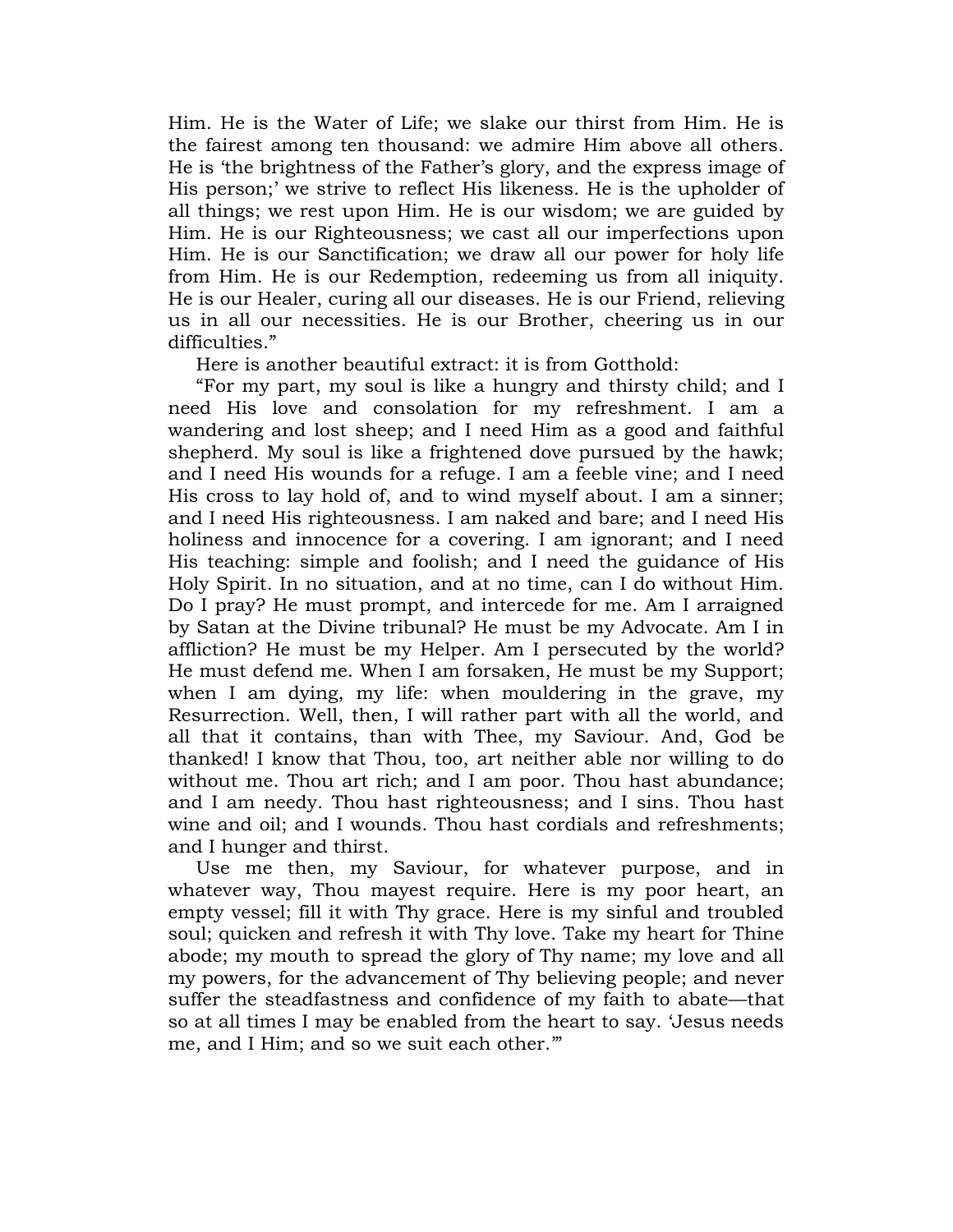## CHAPTER IX.

## *BACKSLIDING*.

"I will heal their backsliding; I will love them freely: for Mine anger is turned away."—

## HOSEA xiv. 4.

THERE are two kinds of backsliders. Some have never been converted: they have gone through the form of joining a Christian community and claim to be backsliders; but they never have, if I may use the expression, "slid forward." They may talk of backsliding; but they have never really been born again. They need to be treated differently from real back-sliders—those who have been born of the incorruptible seed, but who have turned aside. We want to bring the latter back the same road by which they left their first love.

Turn to Psalm lxxxv. 5. There you read: "Wilt Thou be angry with us for ever? wilt Thou draw out Thine anger to all generations? wilt Thou not revive us again: that Thy people may rejoice in Thee? Show us Thy mercy, O Lord; and grant us Thy salvation." Now look again: "*I will hear what God the Lord will speak:* for He will speak peace unto His people, and to His saints; but let them not turn again to folly" (*verse* 8).

There is nothing that will do back-sliders so much good as to come in contact with the Word of God; and for them the Old Testament is as full of help as the New. The book of Jeremiah has some wonderful passages for wanderers. What we want to do is to get back-sliders to hear what God the Lord will say.

Look for a moment at Jeremiah vi. 10. "To whom shall I speak, and give warning, that they may hear? behold, their ear is uncircumcised, and they cannot hearken: behold, the word of the Lord is unto them a reproach; they have no delight in it." That is the condition of back-sliders. They have no delight whatever in the word of God. But we want to bring them back, and let God get their ear. Read from the 14th verse: "They have healed also the hurt of the daughter of My people slightly, saying, Peace, peace; when there is no peace. Were they ashamed when they had committed abomination? nay, they were not at all ashamed, neither could they blush: therefore they shall fall among them that fall: at the time that I visit them they shall be cast down, saith the Lord. Thus saith the Lord, Stand ye in the ways, and see, and ask for the old paths, where is the good way, and walk therein; and ye shall find rest for your souls. But they said, We will not walk therein. Also I set watchmen over you, saying, Hearken to the sound of the trumpet. But they said, We will not hearken."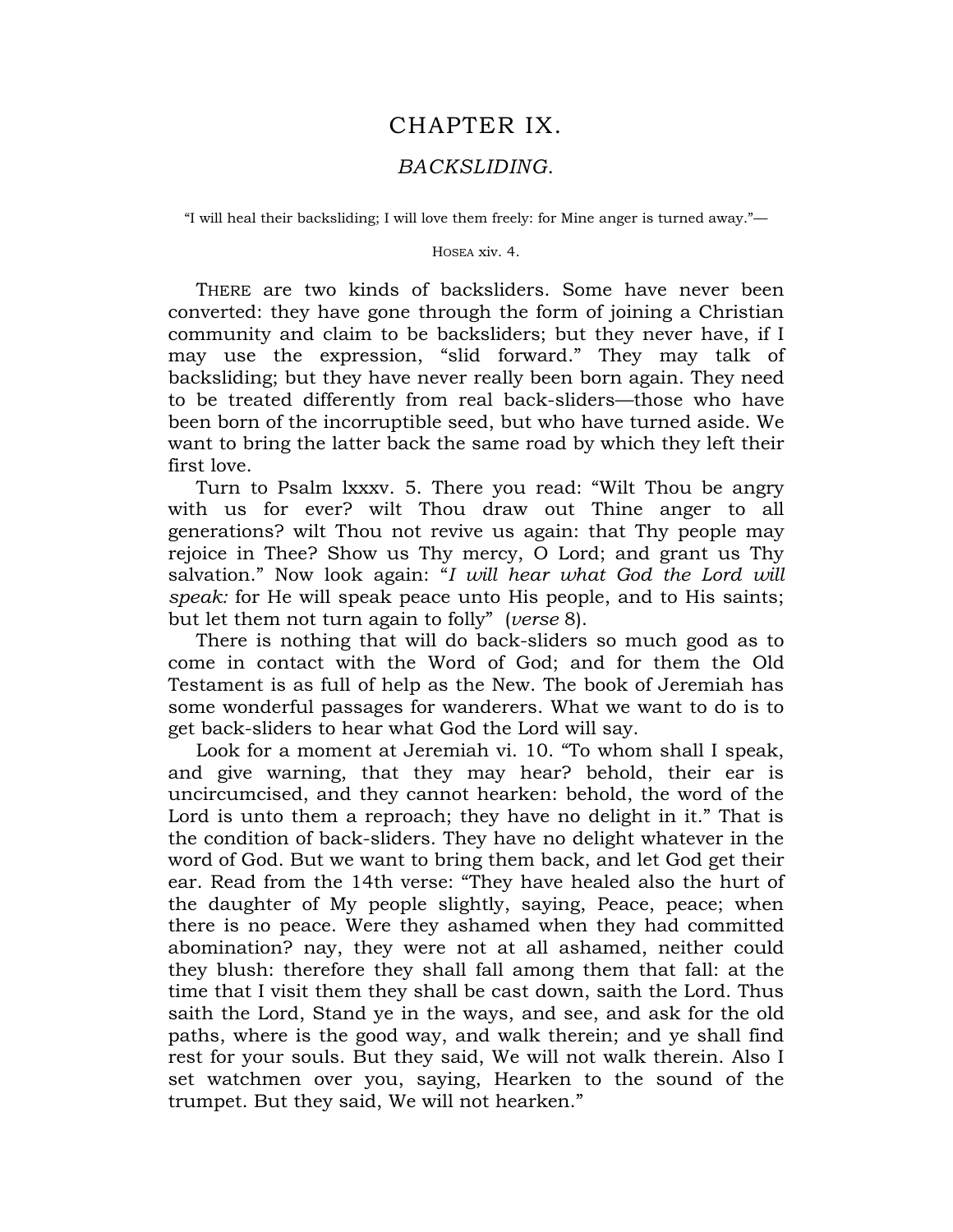That was the condition of the Jews when they had backslidden. They had turned away from the old paths. And that is the condition of backsliders. They have got away from the good old book. Adam and Eve fell by not hearkening to the word of God. They did not believe God's word; but they believed the tempter. That is the way backsliders fall—by turning away from the word of God.

In Jeremiah ii. we find God pleading with them as a father would plead with a son. "Thus saith the Lord, What iniquity have your fathers found in Me, that they are gone from Me, and have walked after vanity, and are become vain? . . . Wherefore I will yet plead with you, saith the Lord; and with your children"s children will I plead . . . For my people have committed two evils: they have forsaken Me, the Fountain of living waters, and hewed them out cisterns, broken cisterns, that can hold no water."

Now there is one thing to which we wish to call the attention of backsliders; and that is, that the Lord never forsook them; but that they forsook Him! The Lord never left them; but they left Him! And this, too, without any cause! He says, "What iniquity have your fathers found in Me, that they are gone far from Me?" Is not God the same to-day as when you came to Him first? Has God changed? Men are apt to think that God has changed; but the fault is with them. Backslider, I would ask you, "What iniquity is there in God, that you have left Him and gone far from Him?" You have, He says, hewed out to yourselves broken cisterns that hold no water. The world cannot satisfy the new nature. No earthly well can satisfy the soul that has become a partaker of the heavenly nature. Honor, wealth and the pleasures of this world will not satisfy those who, having tasted the water of life, have gone astray, seeking refreshment at the world"s fountains. Earthly wells will get dry. They cannot quench spiritual thirst.

Again in the 32d verse: "Can a maid forget her ornaments, or a bride her attire? yet My people have forgotten Me, days without number." That is the charge which God brings against the backslider. They "have forgotten Me, days without number."

I have often startled young ladies when I have said to them, "My friend, you think more of your ear-rings than of the Lord." The reply has been, "No, I do not." But when I have asked, "Would you not be troubled if you lost one; and would you not set about seeking for it?" the answer has been, "Well, yes, I think I should." But though they had turned from the Lord, it did not give them any trouble; nor did they seek after Him that they might find Him.

How many once in fellowship and in daily communion with the Lord now think more of their dresses and ornaments than of their precious souls! Love does not like to be forgotten. Mothers would have broken hearts if their children left them and never wrote a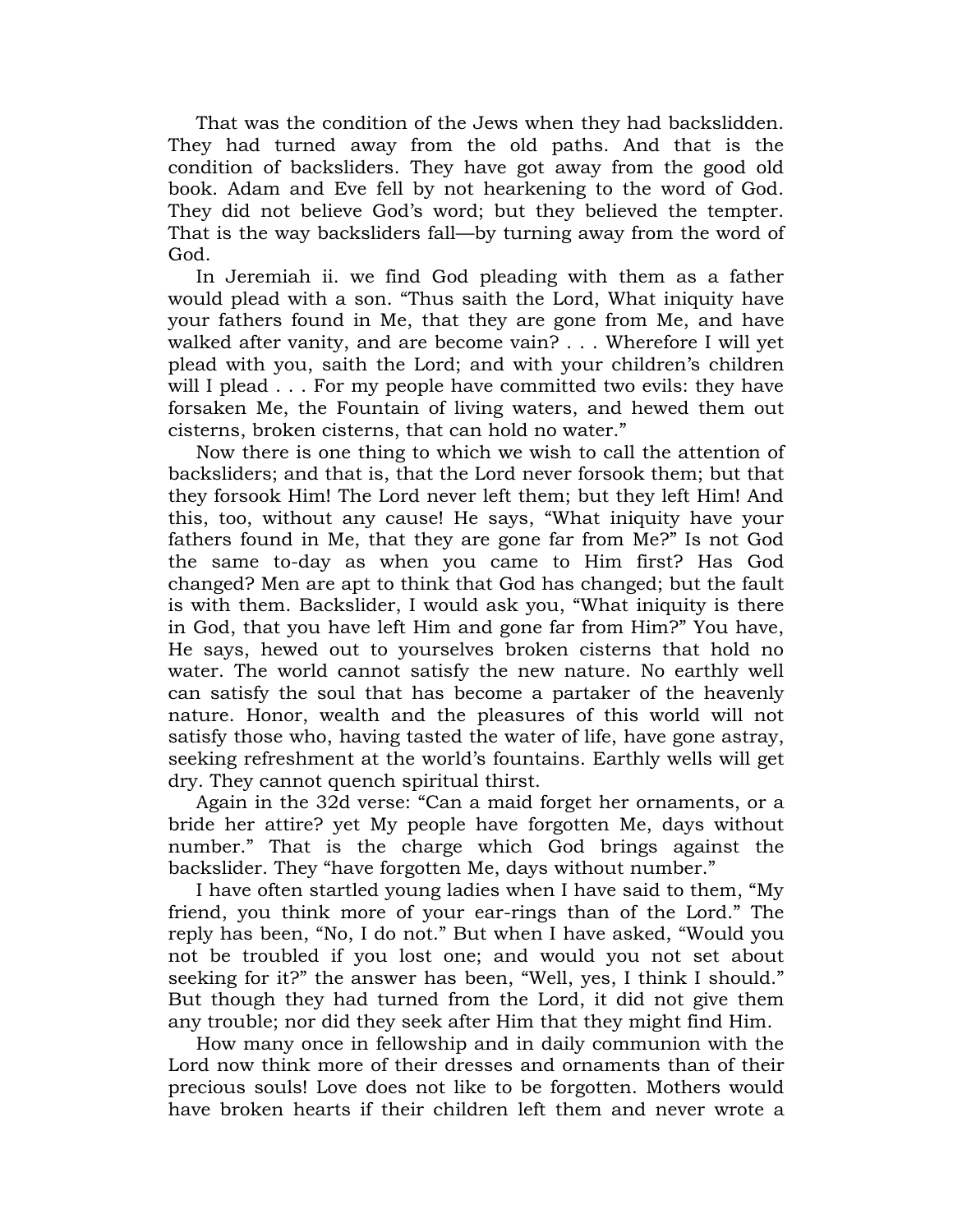word or sent any memento of their affection; and God pleads over backsliders as a parent over loved ones who have gone astray. He tries to woo them back. He asks: "What have I done that you should have forsaken Me?"

The most tender and loving words to be found in the whole of the Bible are from Jehovah to those who have left Him without a cause. Jer. ii. 19.

Hear how He argues with such: (Jer. xi. 19.) "Thine own wickedness shall correct thee, and thy backslidings shall reprove thee; know, therefore, and see, that it is an evil thing and bitter, that thou hast forsaken the Lord thy God, and that My fear is not in thee, saith the Lord God of hosts."

I do not exaggerate when I say that I have seen hundreds of backsliders come back; and I have asked them if they have not found it an evil and a bitter thing to leave the Lord. You cannot find a real backslider, who has known the Lord, but will admit that it is an evil and a bitter thing to turn away from Him; and I do not know of any one verse more used to bring back wanderers than that very one. May it bring you back if you have wandered into the far country.

Look at Lot. Did not he find it an evil and a bitter thing? He was twenty years in Sodom, and never made a convert. He got on well in the sight of the world. Men would have told you that he was one of the most influential and worthy men in all Sodom. But alas! alas! he ruined his family. And it is a pitiful sight to see that old backslider going through the streets of Sodom at midnight, after he has warned his children, and they have turned a deaf ear.

I have never known a man and his wife backslide, without its proving utter ruin to their children. They will make a mockery of religion and will deride their parents: "Thine own wickedness shall correct thee; and thy backsliding shall reprove thee!" Did not David find it so? Mark him, crying, "O my son Absalom, my son, my son Absalom! would God I had died for thee; O Absalom, my son, my son!" I think it was the ruin, rather than the death of his son that caused this anguish.

I remember being engaged in conversation some years ago, till past midnight, with an old man. He had been for years wandering on the barren mountains of sin. That night he wanted to get back. We prayed, and prayed, and prayed, till light broke in upon him; and he went away rejoicing. The next night he sat in front of me when I was preaching, and I think that I never saw any one look so sad and wretched in all my life. He followed me into the enquiryroom. "What is the trouble?" I asked. "Is your eye off the Saviour? Have your doubts come back?" "No; it is not that," he said. "I did not go to business, but spent all this day in visiting my children. They are all married and in this city. I went from house to house,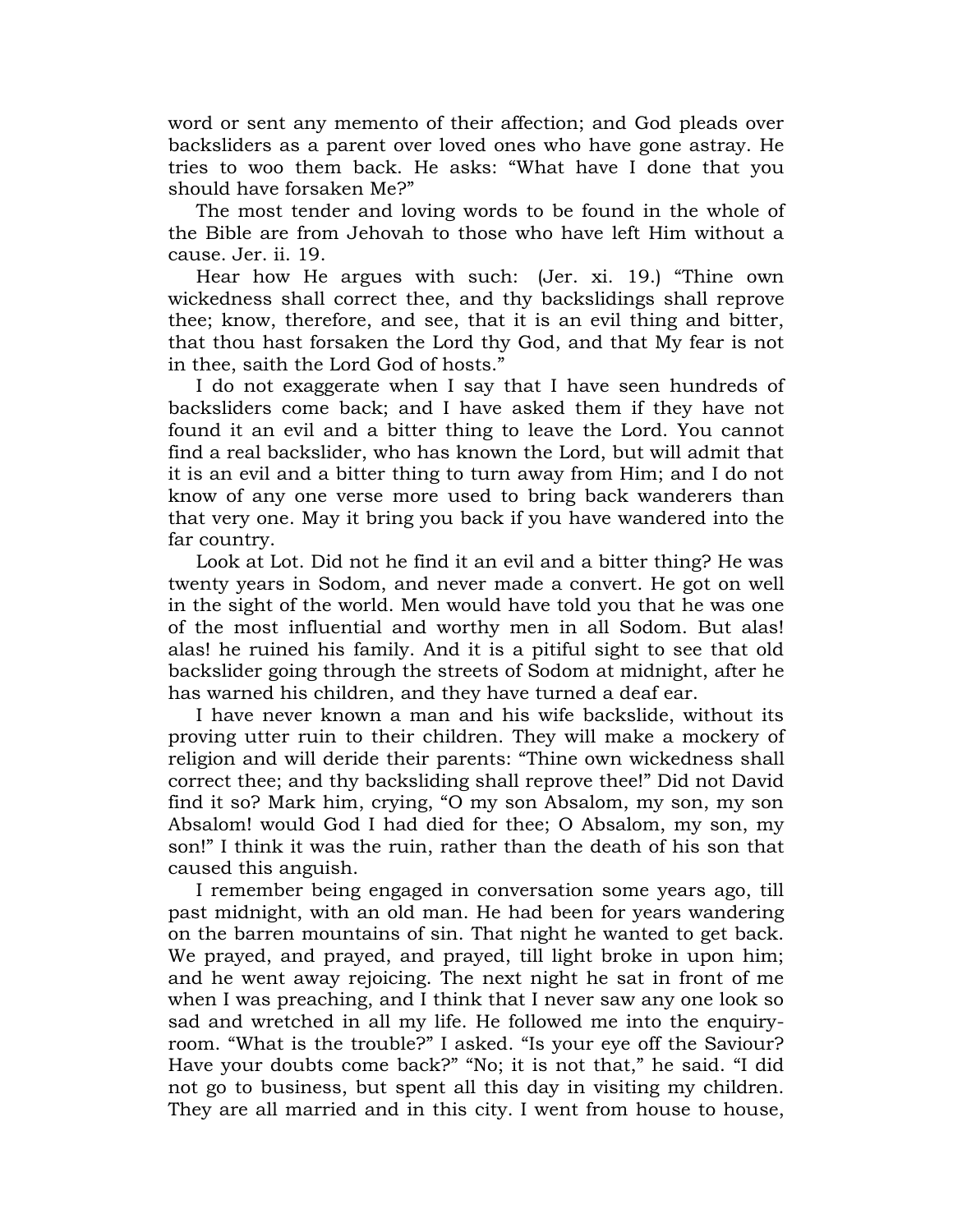but there was not one but mocked me. It is the darkest day of my life. I have awoke up to what I have done. I have taken my children into the world; and now I cannot get them out." The Lord had restored unto him the joy of His salvation; yet there was the bitter consequence of his transgression. You can run through your experience; and you can find just such instances repeated again and again. Many who came to your city years ago serving God, in their prosperity have forgotten Him: and where are their sons and daughters? Show me the father and mother who have deserted the Lord and gone back to the beggarly elements of the world; and I am mistaken if their children are not on the high road to ruin.

As we desire to be faithful we warn these backsliders. It is a sign of love to warn of danger. We may be looked upon as enemies for a while; but the truest friends are those who lift up the voice of warning. Israel had no truer friend than Moses. In Jeremiah God gave His people a weeping prophet to bring them back to Him; but they cast off God. They forgot the God who brought them out of Egypt, and who led them through the desert into the promised land. In their prosperity they forget Him and turned away. The Lord had told them what would happen. (Deut. xxviii.) And see what did happen. The king who make light of the word of God was taken captive by Nebuchadnezzar, and his children brought up in front of him and every one slain: his eyes were put out of his head; and he was bound in fetters of brass and cast into a dungeon in Babylon. (2 Kings xxv. 7.) That is the way he reaped what he had sown. Surely it is an evil and a bitter thing to backslide, but the Lord would win you back with the message of His Work.

In Jeremiah viii. 5, we read: "Why then is this people of Jerusalem slidden by a perpetual backsliding? They hold fast deceit; *They refuse to return*." That is what the Lord brings against them. "THEY REFUSE TO RETURN." "I hearkened and heard; but they spake not aright: no man repented him of his wickedness, saying, What have I done? Every one turned to his course, as the horse rusheth into the battle. Yea, the stork in the heaven knoweth her appointed times; and the turtle and the crane and the swallow observe the time of their coming; but My people know not the judgment of the Lord."

Now look: "I hearkened and heard; but they spake not aright." No family altar! No reading the Bible! No closet devotion! God stoops to hear; but His people have turned away! If there be a penitent backslider, one who is anxious for pardon and restoration, you will find no words more tender than are to be found in Jeremiah iii. 12: "Go, and proclaim these words toward the north, and say, Return, thou backsliding Israel, saith the Lord; and I will not cause Mine anger to fall upon you: for I am merciful, saith the Lord, and I will not keep anger forever." Now notice: "Only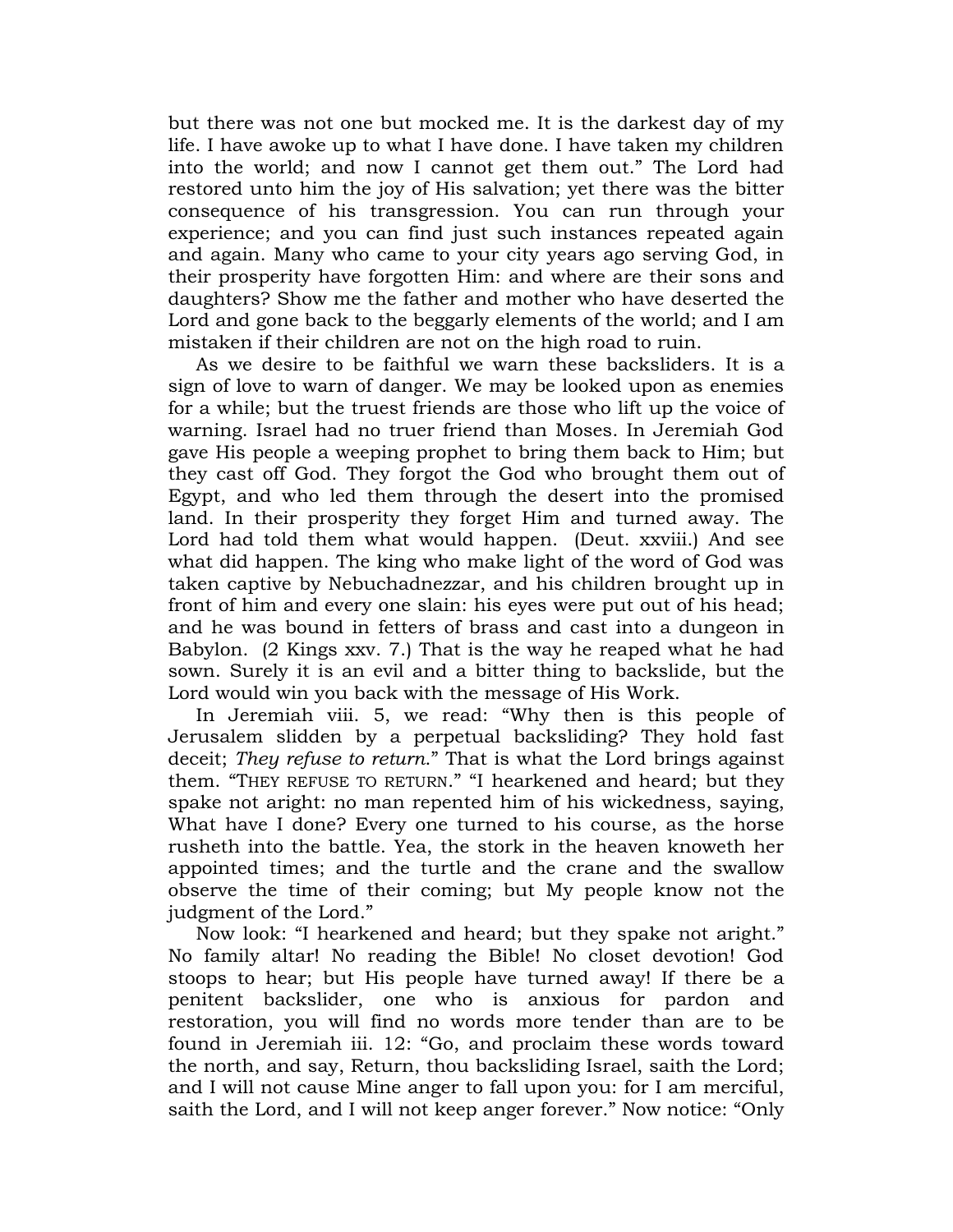acknowledge thine iniquity, that thou hast transgressed against the Lord thy God, and hast scattered thy ways to the stranger under every green tree, and ye have not obeyed My voice, saith the Lord. Turn, O backsliding children, saith the Lord; for I am married unto you"—think of God coming and saying, "*I am married unto you!*—and I will take you one of a city, and two of a family, and I will bring you to Zion."

"Only acknowledge thine iniquity." How many times have I held that passage up to a backslider! "Acknowledge" it; and God says I will forgive you. I remember a man asking, "Who said that? Is that there?" And I held up to him the passage, "Only acknowledge thine iniquity;" and the man went down on his knees, and cried, "My God, I have sinned"; and the Lord restored him there and then. If you have wandered, He wants you to come back.

He says in another place, "O Ephraim, what shall I do unto thee? O Judah, what shall I do unto thee? for your goodness is as a morning cloud, and as the early dew it goeth away" (Hosea vi. 4). His compassion and His love is wonderful!

In Jeremiah iii. 22; "Return, ye backsliding children, and I will heal your backslidings. Behold, we come unto Thee; Thou art the Lord our God." He just puts words into the mouth of the backslider. Only come; and, if you will come, He will receive you graciously and love you freely.

In Hosea xiv. 1, 2, 4: "O Israel, return unto the Lord thy God; for thou hast fallen by thine iniquity. Take with you words, and turn to the Lord (He puts words into your mouth): say unto Him, Take away all iniquity, and receive us graciously; so will we render the calves of our lips . . . I will heal their backsliding, I will love them freely, for Mine auger is turned away from him." Just observe that, Turn! *Turn!!* TURN!!! rings all through these passages.

Now, if you have wandered, remember that you left Him, and not He you. You have to get out of the backslider"s pit just in the same way you got in. And if you take the same road as when you left the Master you will find Him now, just where you are.

If we were to treat Christ as any earthly friend we should never leave Him; and there would never be a backslider. If I were in a town for a single week I should not think of going away without shaking hands with the friends I had made, and saying "Good bye" to them. I should be justly blamed if I took the train and left without saying a word to any one. The cry would be, "What"s the matter?" But did you ever hear of a backslider bidding the Lord Jesus Christ "Good bye"; going into his closet and saying "Lord Jesus, I have known Thee ten, twenty, or thirty years: but I am tired of Thy service; Thy yoke is not easy, nor Thy burden light; so I am going back to the world, to the flesh-pots of Egypt. Good bye, Lord Jesus! Farewell"? Did you ever hear that? No; you never did,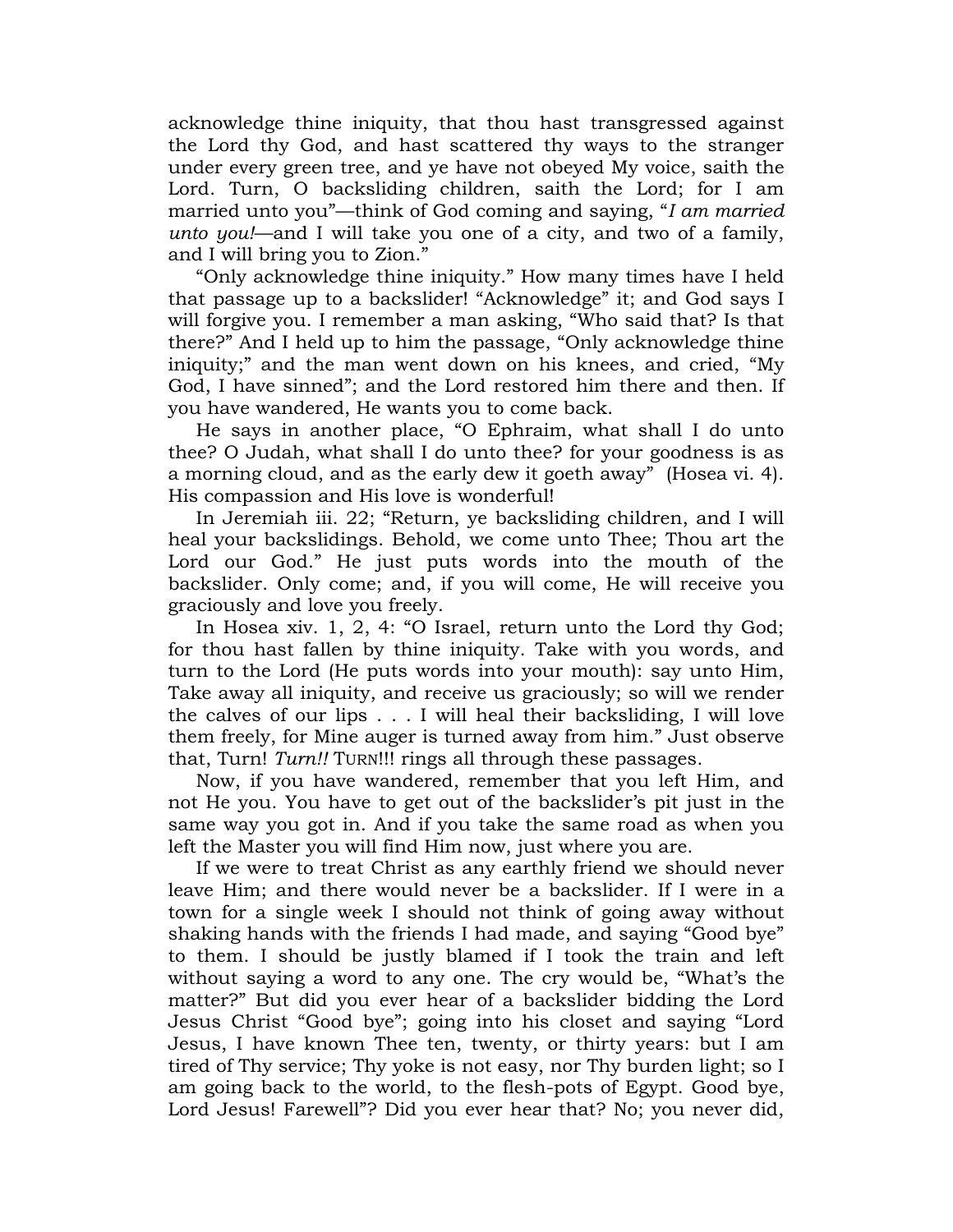and you never will. I tell you, if you get into the closet and shut out the world and hold communion with the Master you cannot leave Him. The language of your heart will be, "To whom shall we go," but unto Thee? "Thou hast the words of eternal life" (John vi. 68). You could not go back to the world if you treated Him in that way. But you left Him and ran away. You have forgotten Him days without number. Come back to-day; just as you are! Make up your mind that you will not rest until God has restored unto you the joy of His salvation.

A gentleman in Cornwall once met a Christian in the street whom he knew to be a backslider. He went up to him, and said: "Tell me, is there not some estrangement between you and the Lord Jesus?" The man hung his head, and said, "Yes." "Well," said the gentleman, "what has He done to you?" The answer to which was a flood of tears.

In Revelation ii. 4, 5, we read: "Nevertheless I have somewhat against thee, because thou hast left the first love. Remember therefore from whence thou art fallen; and repent, and do the first works: or else I will come unto thee quickly, and will remove thy candlestick out of his place, except thou repent." I want to guard you against a mistake which some people make with regard to "doing the first works." Many think that they are to have the same experience over again, That has kept thousands for months without peace; because they have been waiting for a renewal of their first experience. You will never have the same experience as when you first came to the Lord. God never repeats himself. No two people of all earth"s millions look alike or think alike. You may say that you cannot tell two people apart; but when you get well acquainted with them you can very quickly distinguish differences. So, no one person will have the same experience a second time. If God will restore His joy to your soul let Him do it in His way. Do not mark out a way for God to bless you. Do not expect the same experience that you had two or twenty years ago. You will have a fresh experience, and God will deal with you in His own way. If you confess your sins and tell Him that you have wandered from the path of His commandments He will restore unto you the joy of His salvation.

I want to call your attention to the manner in which Peter fell; and I think that nearly all fall pretty much in the same way. I want to lift up a warning note to those who have not fallen. "Let him that thinketh he standeth, take heed lest he fall" (1 Cor. x. 12). Twentyfive years ago—and for the first five years after I was converted—I used to think that if I were able to stand for twenty years I need fear no fall. But the nearer you get to the Cross the fiercer the battle. Satan aims high. He went amongst the twelve; and singled out the Treasurer—Judas Iscariot, and the Chief Apostle—Peter.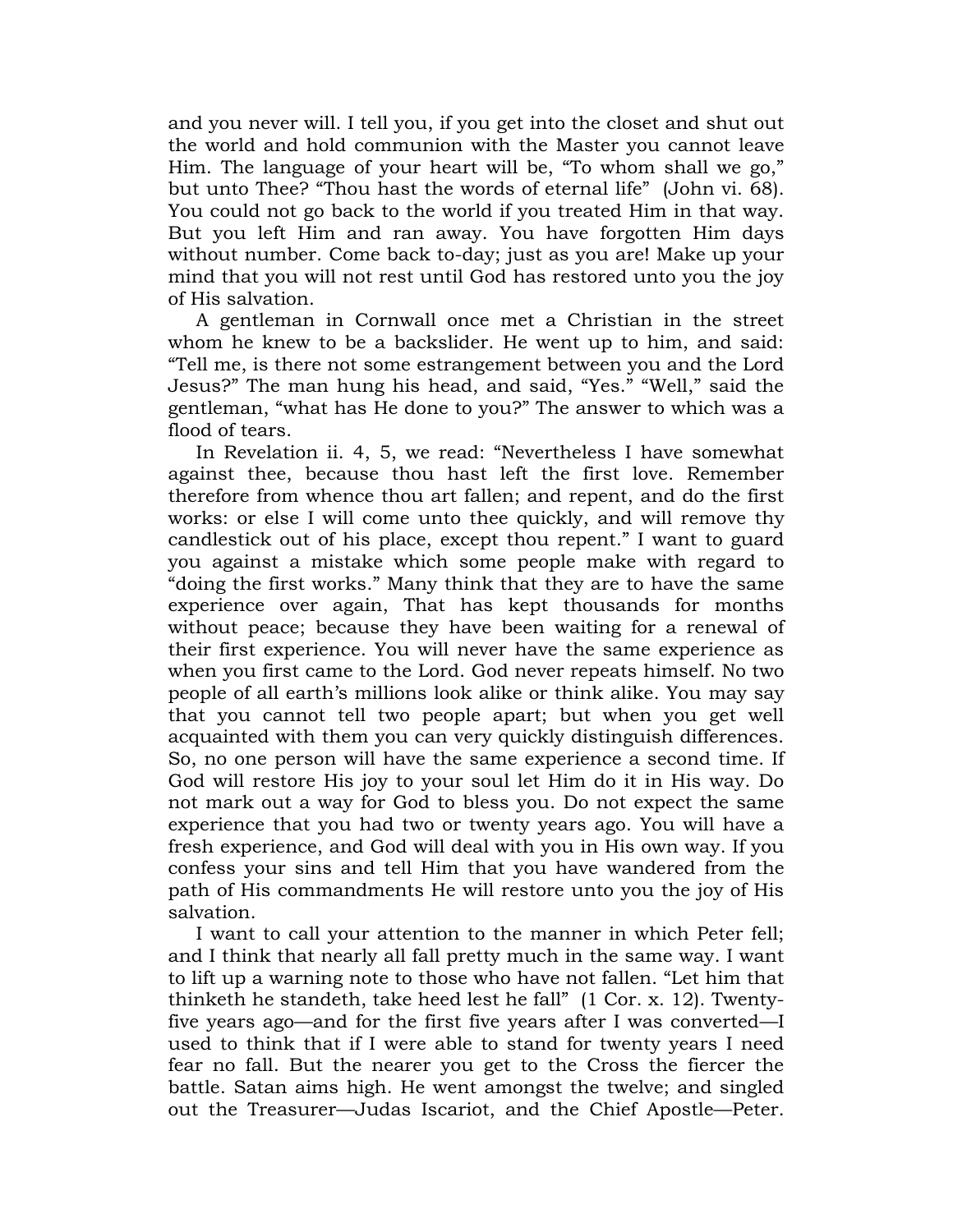Most men who have fallen have done so on the strongest side of their character. I am told that the only side upon which Edinburgh Castle was successfully assailed was where the rocks were steepest, and where the garrison thought themselves secure. If any man thinks that he is strong enough to resist the devil at any one point he needs special watch there, for the tempter comes that way.

Abraham stands, as it were, at the head of the family of faith; and the children of faith may be said to trace their descent to Abraham: and yet down in Egypt he denied his wife. (Gen. xii.) Moses was noted for his meekness; and yet he was kept out of the promised land because of one hasty act and speech, when he was told by the Lord to speak to the rock so that the congregation and their beasts should have water to drink. "Hear now, ye rebels; must we fetch you water out of this rock?" (Num. xx. 10).

Elijah was remarkable for his boldness: and yet he went off a day"s journey into the wilderness like a coward and hid himself under a juniper tree, requesting for himself that he might die, because of a message he received from a woman. (1 Kings xix.) Let us be careful. No matter who the man is—he may be in the pulpit—but if he gets self-conceited he will be sure to fall. We who are followers of Christ need constantly to pray to be made humble, and kept humble. God made Moses' face so to shine that other men could see it; but Moses himself wist not that his face shone, and the more holy in heart a man is the more manifest to the outer world will be his daily life and conversation. Some people talk of how humble they are; but if they have true humility there will be no necessity for them to publish it. It is not needful. A lighthouse does not have a drum beaten or a trumpet-blown in order to proclaim the proximity of a lighthouse: it is its own witness. And so if we have the true light in us it will show itself. It is not those who make the most noise who have the most piety. There is a brook, or a little "burn" as the Scotch call it, not far from where I live; and after a heavy rain you can hear the rush of its waters a long way off: but let there come a few days of pleasant weather, and the brook becomes almost silent. But there is a river near my house, the flow of which I never heard in my life, as it pours on in its deep and majestic course the year round. We should have so much of the love of God within us that its presence shall be evident without our loud proclamation of the fact.

The first step in Peter"s downfall was his self-confidence. The Lord warned him. The Lord said: "Simon, Simon, behold, Satan hath desired to have you, that he may sift you as wheat: but I have prayed for thee, that thy faith fail not" (Luke xxii. 31, 32). But Peter said: "I am ready to go with Thee, both into prison and to death." "Though all shall be offended because of Thee, yet will I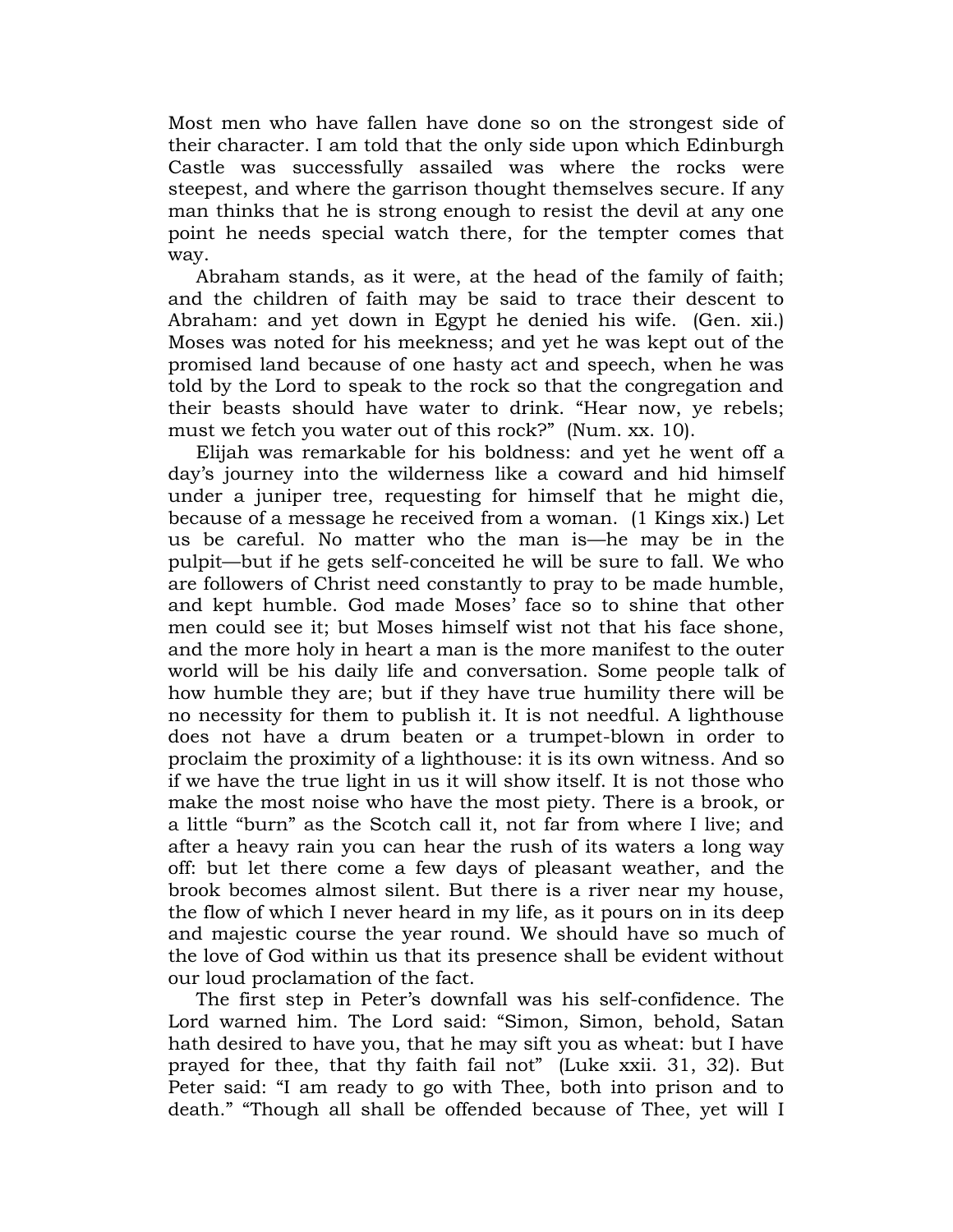never be offended." (Matt. xxvi. 23.) "James and John, and the others, may leave You; but You can count on me!" But the Lord warned him: "I tell thee, Peter, the cock shall not crow this day, before that thou shalt thrice deny that thou knowest Me." (Luke xxii. 24.)

Though the Lord rebuked him, Peter said he was ready to follow Him to death. That boasting is too often a forerunner of downfall. Let us walk humbly and softly. We have a great tempter; and, in an unguarded hour, we may stumble and fall and bring a scandal on Christ.

The next step in Peter"s downfall was that he went to sleep. If Satan can rock the Church to sleep he does his work through God"s own people. Instead of Peter watching one short hour in Gethsemane, he fell asleep, and the Lord asked him, "What, could ye not watch with Me one hour?" (Matt. xxvi. 40.) The next thing was that he fought in the energy of the flesh. The Lord rebuked him again and said, "They that take the sword shall perish with the sword." (Matt. xxvi. 52.) Jesus had to undo what Peter had done. The next thing, he "followed afar off." Step by step he gets away. It is a sad thing when a child of God follows afar off. When you see him associating with worldly friends, and throwing his influence on the wrong side, he is following afar off; and it will not be long before disgrace will be brought upon the old family name, and Jesus Christ will be wounded in the house of his friends. The man, by his example, will cause others to stumble and fall.

The next thing—Peter is familiar and friendly with the enemies of Christ. A damsel says to this bold Peter: "Thou also wast with this Jesus of Galilee." But he denied before them all, saying, "I know not what thou sayest." And when he was gone out into the porch another maid saw him and said unto them that were there, "This fellow was also with Jesus of Nazareth." And again he denied with an oath. "I do not know the Man." Another hour passed; and yet he did not realize his position; when another confidently affirmed that he was a Galilean, for his speech betrayed him. And he was angry and began to curse and to swear, and again denied his Master: and the cock crew. (Matt. xxvi. 69-74.)

He commences away up on the pinacle of self-conceit, and goes down step by step until he breaks out into cursing, and swears that he never knew his Lord.

The Master might have turned and said to him, "Is it true, Peter, that you have forgotten Me so soon? Do you not remember when your wife"s mother lay sick of a fever that I rebuked the disease and it left her? Do you not call to mind your astonishment at the draught of fishes so that you exclaimed, "Depart from me; for I am a sinful man, O Lord?" Do you remember when in answer to your cry, 'Lord, save me, or I perish,' I stretched out My hand and